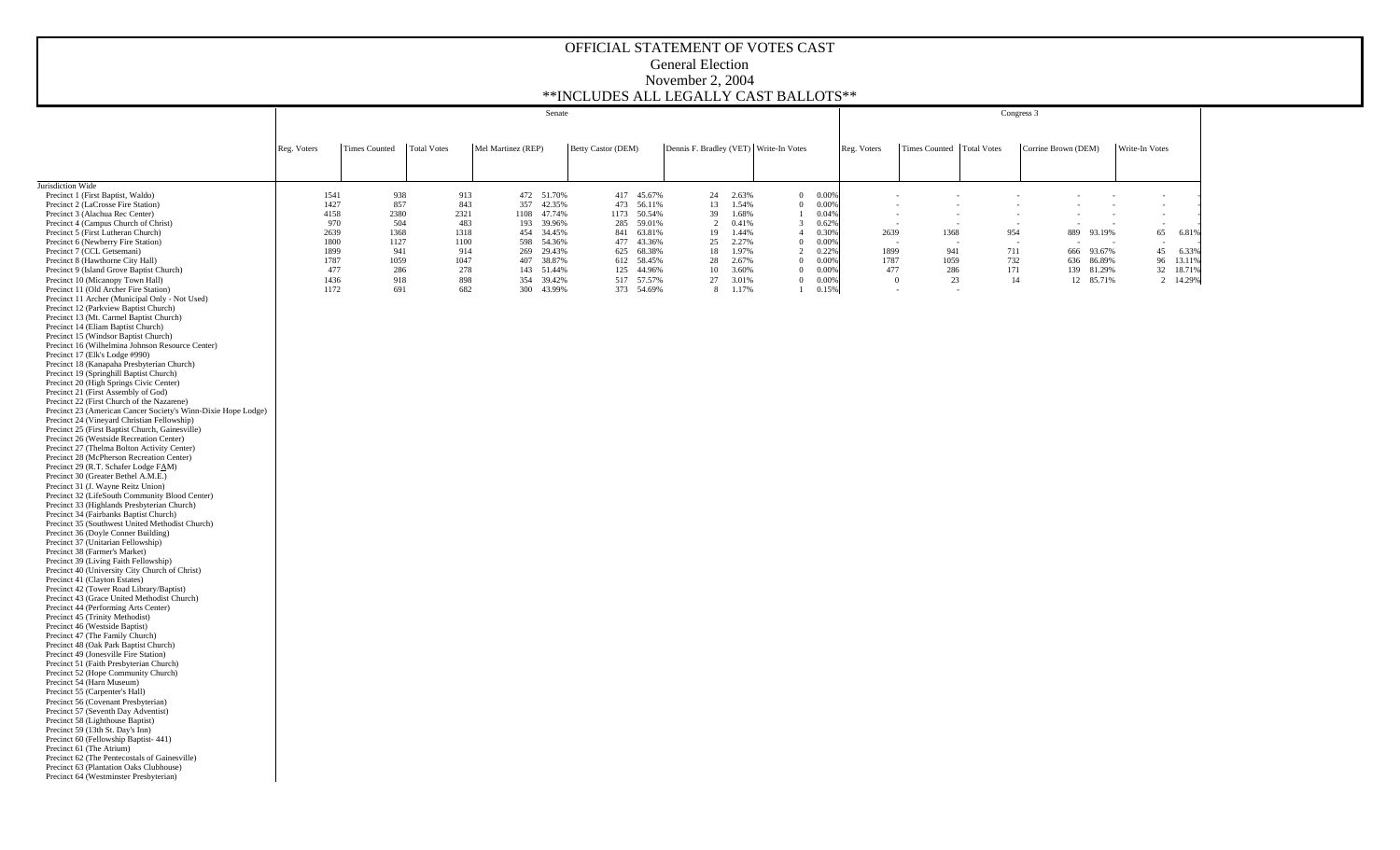|                                            |             |               |                    | Senate             |                    |                                        |          |              |             |                             |        | Congress 3          |                          |          |
|--------------------------------------------|-------------|---------------|--------------------|--------------------|--------------------|----------------------------------------|----------|--------------|-------------|-----------------------------|--------|---------------------|--------------------------|----------|
|                                            | Reg. Voters | Times Counted | <b>Total Votes</b> | Mel Martinez (REP) | Betty Castor (DEM) | Dennis F. Bradley (VET) Write-In Votes |          |              | Reg. Voters | Times Counted   Total Votes |        | Corrine Brown (DEM) | Write-In Votes           |          |
| Precinct 65 (Newberry Methodist)           | 1647        | 1056          | 1029               | 60.35%<br>621      | 384 37.32%         |                                        | 22 2.14% | 0.19%        |             |                             |        |                     |                          |          |
| Precinct 66 (Best Western Gateway Grand)   | 1698        | 1011          | 994                | 516 51.91%         | 468 47.08%         | 10.                                    | 1.01%    | 0.00%        |             |                             |        |                     |                          |          |
| Precinct 67 (Oak Dale Baptist)             | 1366        | 812           | 796                | 51.51%<br>410      | 370<br>46.48%      | 16                                     | 2.01%    | 0.00%        |             | $\overline{\phantom{a}}$    |        |                     | $\overline{\phantom{a}}$ |          |
| Precinct 68 (Shriner's Club)               | 2366        | 1382          | 1350               | 50.44%<br>681      | 642 47.56%         | 25                                     | 1.85%    | 0.15%        |             | $\overline{\phantom{a}}$    |        |                     |                          |          |
| Precinct 69 (Haile Meeting Center)         | 2960        | 1674          | 1638               | 55.56%<br>910.     | 717 43.77%         | 10                                     | 0.61%    | 0.06%        |             |                             |        |                     | $\overline{\phantom{a}}$ |          |
| Precinct 70 (North Pleasant Grove Baptist) | 1059        | 663           | 656                | 59.45%<br>390      | 252 38.41%         | 14                                     | 2.13%    | 0.00%        |             | $\sim$                      | $\sim$ | $\sim$              | $\overline{\phantom{a}}$ |          |
| Precinct 71 (Archer Methodist Church)      | 1280        | 769           | 757                | 44.52%<br>337      | 403 53.24%         | 16                                     | 2.11%    | 0.13%        |             |                             |        |                     |                          |          |
| Absentee Ballots                           |             | 18801         | 18184              | 44.83%<br>8151     | 9717<br>53.44%     | 291                                    | 1.60%    | 25<br>0.14%  |             | 3291                        | 2508   | 93.66%<br>2349      | 159                      | 6.34%    |
| <b>Counter Votes</b>                       |             | 16389         | 16037              | 25.89%<br>4152     | 72.76%<br>11669    | 200                                    | 1.25%    | 16<br>0.10%  |             | 3293                        | 2806   | 2710<br>96.58%      |                          | 96 3.42% |
| <b>Military Overseas</b>                   |             |               |                    | 8 34.78%           | 60.87%             |                                        | 4.35%    | 0.00%        |             |                             |        | 6 100,00%           |                          | 0.00%    |
| Total                                      | 142358      | 111598        | 108800             | 43074<br>39.59%    | 63809<br>58.65%    | 1795                                   | 1.65%    | 122<br>0.11% | 27827       | 19986                       | 15996  | 94.72%<br>15151     | 845                      | 5.28%    |

Page 4 of 36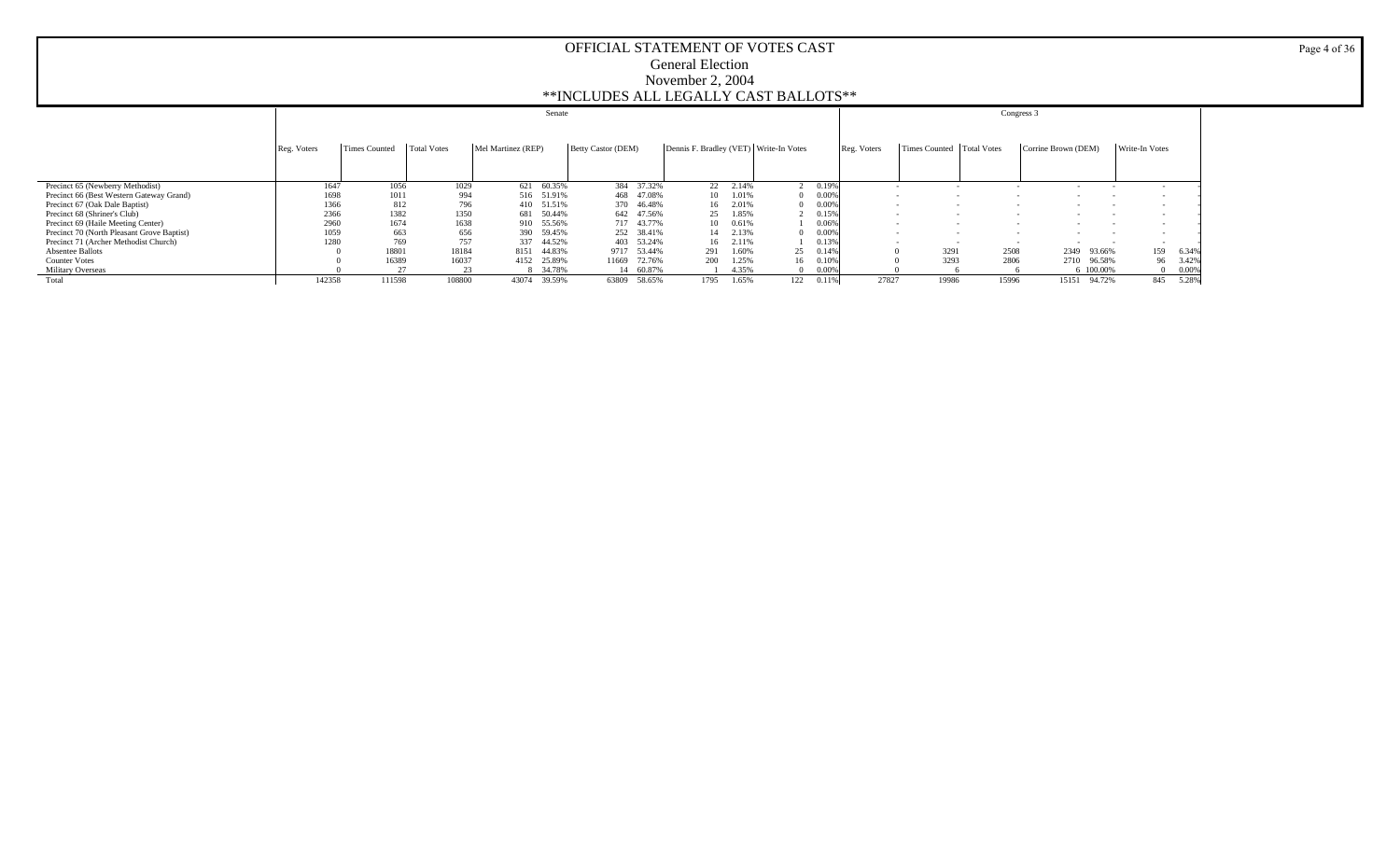|                                                                                             |                  |                             |                | Congress 6            |                  |                                        |                  |                                  |                |              | State Attorney       |                    |                    |                  |                    |                  |
|---------------------------------------------------------------------------------------------|------------------|-----------------------------|----------------|-----------------------|------------------|----------------------------------------|------------------|----------------------------------|----------------|--------------|----------------------|--------------------|--------------------|------------------|--------------------|------------------|
|                                                                                             |                  |                             |                |                       |                  |                                        |                  |                                  |                |              |                      |                    |                    |                  |                    |                  |
|                                                                                             |                  |                             |                |                       |                  |                                        |                  |                                  |                |              |                      |                    |                    |                  |                    |                  |
|                                                                                             | Reg. Voters      | Times Counted   Total Votes |                | Cliff Stearns (REP)   |                  | David E. Bruderly (DEM) Write-In Votes |                  |                                  |                | Reg. Voters  | <b>Times Counted</b> | <b>Total Votes</b> | Bill Cervone (REP) |                  | Stan Griffis (DEM) |                  |
|                                                                                             |                  |                             |                |                       |                  |                                        |                  |                                  |                |              |                      |                    |                    |                  |                    |                  |
|                                                                                             |                  |                             |                |                       |                  |                                        |                  |                                  |                |              |                      |                    |                    |                  |                    |                  |
| Jurisdiction Wide<br>Precinct 1 (First Baptist, Waldo)                                      | 1541             | 938                         | 847            |                       | 486 57.38%       | 361                                    | 42.62%           | $\overline{0}$                   | 0.00%          | 1541         | 938                  | 891                | 518                | 58.14%           |                    | 373 41.86%       |
| Precinct 2 (LaCrosse Fire Station)                                                          | 1427             | 857                         | 778            | 378                   | 48.59%           | 398                                    | 51.16%           | $\overline{2}$                   | 0.26%          | 1427         | 857                  | 804                | 369                | 45.90%           | 435                | 54.10%           |
| Precinct 3 (Alachua Rec Center)                                                             | 4158             | 2380                        | 2179           | 1167                  | 53.56%           | 1011                                   | 46.40%           | -1                               | 0.05%          | 4158         | 2380                 | 2281               | 1149               | 50.37%           | 1132               | 49.63%           |
| Precinct 4 (Campus Church of Christ)<br>Precinct 5 (First Lutheran Church)                  | 970              | 504                         | 450            | 203                   | 45.11%           | 244                                    | 54.22%           | 3                                | 0.67%          | 970<br>2639  | 504<br>1368          | 449<br>1214        | 275<br>646         | 61.25%<br>53.21% | 174<br>568         | 38.75%<br>46.79% |
| Precinct 6 (Newberry Fire Station)                                                          | 1800             | 1127                        | 1029           | 620                   | 60.25%           | 408                                    | 39.65%           | -1                               | 0.10%          | 1800         | 1127                 | 1074               | 629                | 58.57%           | 445                | 41.43%           |
| Precinct 7 (CCL Getsemani)                                                                  |                  |                             |                |                       |                  |                                        |                  |                                  |                | 1899         | 941                  | 852                | 381                | 44.72%           | 471                | 55.28%           |
| Precinct 8 (Hawthorne City Hall)<br>Precinct 9 (Island Grove Baptist Church)                |                  |                             |                |                       |                  |                                        |                  |                                  |                | 1787<br>477  | 1059<br>286          | 1014<br>270        | 514<br>167         | 50.69%<br>61.85% | 500<br>103         | 49.31%<br>38.15% |
| Precinct 10 (Micanopy Town Hall)                                                            | 1436             | 895                         | 842            | 397                   | 47.15%           | 444                                    | 52.73%           |                                  | 0.12%          | 1436         | 918                  | 871                | 491                | 56.37%           | 380                | 43.63%           |
| Precinct 11 (Old Archer Fire Station)                                                       | 1172             | 691                         | 633            | 318                   | 50.24%           | 313                                    | 49.45%           | 2                                | 0.32%          | 1172         | 691                  | 662                | 340                | 51.36%           | 322                | 48.64%           |
| Precinct 11 Archer (Municipal Only - Not Used)<br>Precinct 12 (Parkview Baptist Church)     | 2296             | 1276                        | 1192           | 482                   | 40.44%           |                                        |                  | $\overline{2}$                   | 0.17%          | 2296         | 1276                 | 1194               | 605                | 50.67%           | 589                | 49.33%           |
| Precinct 13 (Mt. Carmel Baptist Church)                                                     |                  |                             |                |                       |                  | 708                                    | 59.40%           |                                  |                | 1969         | 883                  | 848                | 185                | 21.82%           | 663                | 78.18%           |
| Precinct 14 (Eliam Baptist Church)                                                          | 848              | 257                         | 241            |                       | 137 56.85%       |                                        | 104 43.15%       | $\mathbf{0}$                     | 0.00%          | 848          | 520                  | 492                | 314                | 63.82%           | 178                | 36.18%           |
| Precinct 15 (Windsor Baptist Church)                                                        | $\Omega$         | 5                           | $\overline{4}$ |                       | 4 100.00%        | $\Omega$                               | 0.00%            | $\Omega$                         | 0.00%          | 819          | 492                  | 476                | 285                | 59.87%           | 191                | 40.13%           |
| Precinct 16 (Wilhelmina Johnson Resource Center)<br>Precinct 17 (Elk's Lodge #990)          | 1456             | 720                         | 674            | 337                   | 50.00%           | 337                                    | 50.00%           | $\Omega$                         | 0.00%          | 1094<br>1456 | 522<br>720           | 477<br>679         | 125<br>430         | 26.21%<br>63.33% | 352<br>249         | 73.79%<br>36.67% |
| Precinct 18 (Kanapaha Presbyterian Church)                                                  | 1129             | 566                         | 532            | 234                   | 43.98%           | 296                                    | 55.64%           | $\overline{c}$                   | 0.38%          | 1129         | 566                  | 535                | 271                | 50.65%           | 264                | 49.35%           |
| Precinct 19 (Springhill Baptist Church)                                                     | $\Omega$         | 291                         | 256            | 101                   | 39.45%           | 153                                    | 59.77%           | $\overline{c}$                   | 0.78%          | 2372         | 813                  | 735                | 264                | 35.92%           | 471                | 64.08%           |
| Precinct 20 (High Springs Civic Center)                                                     | 2000             | 1281                        | 1191           | 772                   | 64.82%           | 418                                    | 35.10%           |                                  | 0.08%          | 2000         | 1281                 | 1236               | 727                | 58.82%           | 509                | 41.18%           |
| Precinct 21 (First Assembly of God)<br>Precinct 22 (First Church of the Nazarene)           | 2438<br>2185     | 1325<br>1224                | 1211<br>1132   | 533<br>603            | 44.01%<br>53.27% | 676<br>528                             | 55.82%<br>46.64% | $\overline{c}$<br>-1             | 0.17%<br>0.09% | 2438<br>2185 | 1325<br>1224         | 1228<br>1149       | 620<br>667         | 50.49%<br>58.05% | 608<br>482         | 49.51%<br>41.95% |
| Precinct 23 (American Cancer Society's Winn-Dixie Hope Lodge)                               | 2082             | 933                         | 809            | 388                   | 47.96%           | 420                                    | 51.92%           |                                  | 0.12%          | 2082         | 933                  | 795                | 441                | 55.47%           | 354                | 44.53%           |
| Precinct 24 (Vineyard Christian Fellowship)                                                 | 2010             | 1059                        | 992            | 446                   | 44.96%           | 544                                    | 54.84%           | 2                                | 0.20%          | 2010         | 1059                 | 1010               | 577                | 57.13%           | 433                | 42.87%           |
| Precinct 25 (First Baptist Church, Gainesville)<br>Precinct 26 (Westside Recreation Center) | 2798             | 1384                        | 1286           | 498                   | 38.72%           | 787                                    | 61.20%           | $\mathbf{1}$                     | 0.08%          | 1247<br>2798 | 568<br>1384          | 503<br>1286        | 182<br>723         | 36.18%<br>56.22% | 321<br>563         | 63.82%<br>43.78% |
| Precinct 27 (Thelma Bolton Activity Center)                                                 |                  |                             |                |                       |                  |                                        |                  |                                  |                | 2612         | 1217                 | 1124               | 452                | 40.21%           | 672                | 59.79%           |
| Precinct 28 (McPherson Recreation Center)                                                   |                  |                             |                |                       |                  |                                        |                  |                                  |                | 2449         | 1083                 | 1042               | 294                | 28.21%           | 748                | 71.79%           |
| Precinct 29 (R.T. Schafer Lodge FAM)                                                        | $\theta$         | $\mathbf{0}$                | $\Omega$       | $\Omega$              |                  | $\Omega$                               |                  | $\Omega$                         |                | 1472         | 803                  | 772                | 279                | 36.14%           | 493                | 63.86%           |
| Precinct 30 (Greater Bethel A.M.E.)<br>Precinct 31 (J. Wayne Reitz Union)                   | $\Omega$<br>3671 | -6<br>2156                  | 6<br>1897      | $\overline{4}$<br>679 | 66.67%<br>35.79% | 2<br>1208                              | 33.33%<br>63.68% | $\overline{0}$<br>10             | 0.00%<br>0.53% | 2627<br>3671 | 1261<br>2156         | 1221<br>1822       | 415<br>729         | 33.99%<br>40.01% | 806<br>1093        | 66.01%<br>59.99% |
| Precinct 32 (LifeSouth Community Blood Center)                                              | 2636             | 1323                        | 1164           | 517                   | 44.42%           | 646                                    | 55.50%           | -1                               | 0.09%          | 2636         | 1323                 | 1166               | 611                | 52.40%           | 555                | 47.60%           |
| Precinct 33 (Highlands Presbyterian Church)                                                 |                  |                             |                |                       |                  |                                        |                  |                                  |                | 2603         | 1283                 | 1218               | 398                | 32.68%           | 820                | 67.32%           |
| Precinct 34 (Fairbanks Baptist Church)                                                      | 1057<br>1585     | 635<br>784                  | 597<br>725     | 305<br>367            | 51.09%<br>50.62% | 291<br>358                             | 48.74%<br>49.38% | $\mathbf{1}$<br>$\theta$         | 0.17%<br>0.00% | 1057<br>1585 | 635<br>784           | 615<br>741         | 315<br>447         | 51.22%<br>60.32% | 300<br>294         | 48.78%<br>39.68% |
| Precinct 35 (Southwest United Methodist Church)<br>Precinct 36 (Doyle Conner Building)      | 3686             | 1836                        | 1633           | 650                   | 39.80%           | 978                                    | 59.89%           | 5                                | 0.31%          | 3686         | 1836                 | 1617               | 803                | 49.66%           | 814                | 50.34%           |
| Precinct 37 (Unitarian Fellowship)                                                          | 2042             | 1164                        | 1066           | 518                   | 48.59%           | 547                                    | 51.31%           |                                  | 0.09%          | 2042         | 1164                 | 1104               | 681                | 61.68%           | 423                | 38.32%           |
| Precinct 38 (Farmer's Market)                                                               | 1891             | 1157                        | 1075           | 571                   | 53.12%           | 498                                    | 46.33%           | 6                                | 0.56%          | 1891         | 1157                 | 1103               | 627                | 56.84%           | 476                | 43.16%           |
| Precinct 39 (Living Faith Fellowship)<br>Precinct 40 (University City Church of Christ)     | 3243<br>1302     | 1752<br>706                 | 1648<br>665    | 880<br>359            | 53.40%<br>53.98% | 768<br>303                             | 46.60%<br>45.56% | $\Omega$<br>3                    | 0.00%<br>0.45% | 3243<br>1302 | 1752<br>706          | 1658<br>677        | 1040<br>408        | 62.73%<br>60.27% | 618<br>269         | 37.27%<br>39.73% |
| Precinct 41 (Clayton Estates)                                                               | 2067             | 967                         | 906            | 340                   | 37.53%           | 563                                    | 62.14%           | 3                                | 0.33%          | 2067         | 967                  | 908                | 385                | 42.40%           | 523                | 57.60%           |
| Precinct 42 (Tower Road Library/Baptist)                                                    | 2214             | 1227                        | 1153           | 700                   | 60.71%           | 453                                    | 39.29%           | $\overline{0}$                   | 0.00%          | 2214         | 1227                 | 1161               | 780                | 67.18%           | 381                | 32.82%           |
| Precinct 43 (Grace United Methodist Church)<br>Precinct 44 (Performing Arts Center)         | 2843<br>4534     | 1558<br>2233                | 1436<br>1900   | 845<br>697            | 58.84%<br>36.68% | 588<br>1194                            | 40.95%<br>62.84% | 3<br>$\mathbf{Q}$                | 0.21%<br>0.47% | 2843<br>4534 | 1558<br>2233         | 1469<br>1860       | 975<br>826         | 66.37%<br>44.41% | 494<br>1034        | 33.63%<br>55.59% |
| Precinct 45 (Trinity Methodist)                                                             | 2937             | 1686                        | 1558           | 899                   | 57.70%           | 658                                    | 42.23%           |                                  | 0.06%          | 2937         | 1686                 | 1597               | 1055               | 66.06%           | 542                | 33.94%           |
| Precinct 46 (Westside Baptist)                                                              | 1931             | 1122                        | 1038           | 644                   | 62.04%           | 393                                    | 37.86%           | -1                               | 0.10%          | 1931         | 1122                 | 1056               | 711                | 67.33%           | 345                | 32.67%           |
| Precinct 47 (The Family Church)                                                             | 2756             | 1553                        | 1441           | 985                   | 68.36%           | 456                                    | 31.64%           | $\theta$                         | 0.00%          | 2756         | 1553                 | 1483               | 1094               | 73.77%           | 389                | 26.23%           |
| Precinct 48 (Oak Park Baptist Church)<br>Precinct 49 (Jonesville Fire Station)              | 2619<br>1393     | 1325<br>850                 | 1183<br>792    | 537<br>433            | 45.39%<br>54.67% | 644<br>356                             | 54.44%<br>44.95% | $\overline{2}$<br>-3             | 0.17%<br>0.38% | 2619<br>1393 | 1325<br>850          | 1205<br>819        | 597<br>462         | 49.54%<br>56.41% | 608<br>357         | 50.46%<br>43.59% |
| Precinct 51 (Faith Presbyterian Church)                                                     | 1297             | 671                         | 626            | 354                   | 56.55%           | 271                                    | 43.29%           | -1                               | 0.16%          | 1297         | 671                  | 637                | 430                | 67.50%           | 207                | 32.50%           |
| Precinct 52 (Hope Community Church)                                                         | 1383             | 600                         | 563            | 186                   | 33.04%           | 374                                    | 66.43%           | 3                                | 0.53%          | 1383         | 600                  | 569                | 216                | 37.96%           | 353                | 62.04%           |
| Precinct 54 (Harn Museum)                                                                   | 4807             | 2499                        | 2211           | 858                   | 38.81%           | 1343                                   | 60.74%           | 10                               | 0.45%          | 4807         | 2499                 | 2173               | 1018               | 46.85%           | 1155               | 53.15%           |
| Precinct 55 (Carpenter's Hall)<br>Precinct 56 (Covenant Presbyterian)                       | 2017             | 1139                        | 1049           | 628                   | 59.87%           | 420                                    | 40.04%           | -1                               | 0.10%          | 1761<br>2017 | 833<br>1139          | 790<br>1058        | 304<br>693         | 38.48%<br>65.50% | 486<br>365         | 61.52%<br>34.50% |
| Precinct 57 (Seventh Day Adventist)                                                         | 2479             | 1374                        | 1284           | 643                   | 50.08%           | 641                                    | 49.92%           | $\overline{0}$                   | 0.00%          | 2479         | 1374                 | 1295               | 760                | 58.69%           | 535                | 41.31%           |
| Precinct 58 (Lighthouse Baptist)                                                            | 972              | 520                         | 474            | 263                   | 55.49%           | 210                                    | 44.30%           |                                  | 0.21%          | 972          | 520                  | 495                | 305                | 61.62%           | 190                | 38.38%           |
| Precinct 59 (13th St. Day's Inn)<br>Precinct 60 (Fellowship Baptist-441)                    | 2522<br>2808     | 1328<br>1695                | 1173<br>1567   | 431<br>976            | 36.74%<br>62.28% | 738<br>587                             | 62.92%<br>37.46% | $\overline{4}$<br>$\overline{4}$ | 0.34%<br>0.26% | 2522<br>2808 | 1328<br>1695         | 1156<br>1624       | 523<br>888         | 45.24%<br>54.68% | 633<br>736         | 54.76%<br>45.32% |
| Precinct 61 (The Atrium)                                                                    | 2163             | 1146                        | 1052           | 528                   | 50.19%           | 523                                    | 49.71%           |                                  | 0.10%          | 2163         | 1146                 | 1069               | 649                | 60.71%           | 420                | 39.29%           |
| Precinct 62 (The Pentecostals of Gainesville)                                               | 2352             | 1060                        | 977            | 505                   | 51.69%           | 468                                    | 47.90%           | $\overline{4}$                   | 0.41%          | 2352         | 1060                 | 989                | 591                | 59.76%           | 398                | 40.24%           |
| Precinct 63 (Plantation Oaks Clubhouse)                                                     | 1860             | 1186                        | 1110           | 743                   | 66.94%           | 367                                    | 33.06%           | $\Omega$                         | 0.00%          | 1860         | 1186                 | 1135               | 787                | 69.34%           | 348                | 30.66%           |
| Precinct 64 (Westminster Presbyterian)                                                      | 1342             | 647                         | 614            | 308                   | 50.16%           | 306                                    | 49.84%           | $\Omega$                         | 0.00%          | 1342         | 647                  | 613                | 398                | 64.93%           |                    | 215 35.07%       |

Page 5 of 36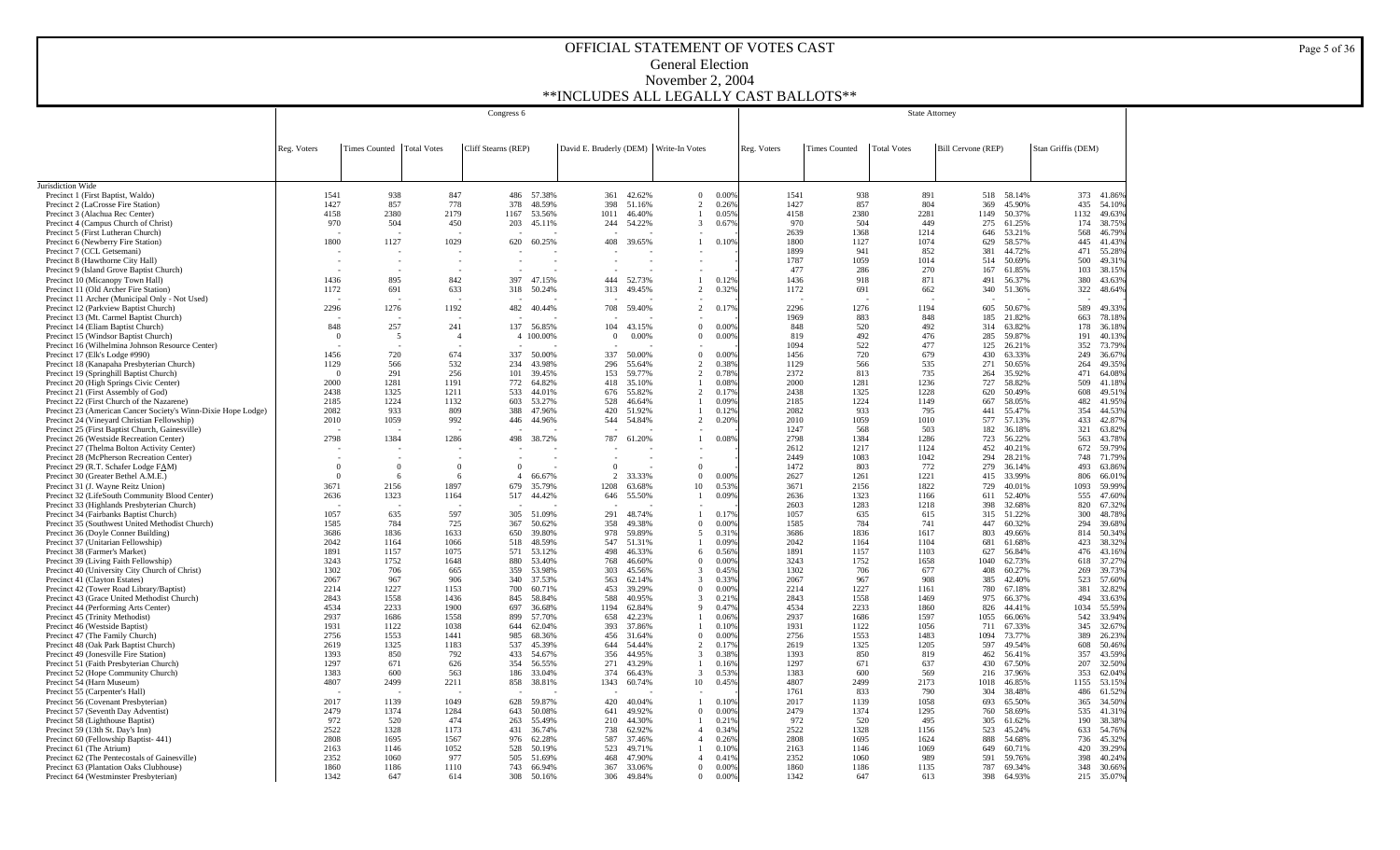|                                            |             |                             |       | Congress 6          |                                        |              |             |                      | <b>State Attorney</b> |                    |             |                    |        |
|--------------------------------------------|-------------|-----------------------------|-------|---------------------|----------------------------------------|--------------|-------------|----------------------|-----------------------|--------------------|-------------|--------------------|--------|
|                                            |             |                             |       |                     |                                        |              |             |                      |                       |                    |             |                    |        |
|                                            | Reg. Voters | Times Counted   Total Votes |       | Cliff Stearns (REP) | David E. Bruderly (DEM) Write-In Votes |              | Reg. Voters | <b>Times Counted</b> | <b>Total Votes</b>    | Bill Cervone (REP) |             | Stan Griffis (DEM) |        |
|                                            |             |                             |       |                     |                                        |              |             |                      |                       |                    |             |                    |        |
|                                            |             |                             |       |                     |                                        |              |             |                      |                       |                    |             |                    |        |
| Precinct 65 (Newberry Methodist)           | 1647        | 1056                        | 961   | 622 64.72%          | 337<br>35.07%                          | 0.219        | 1647        | 1056                 | 991                   |                    | 615 62.06%  | 376 37.94%         |        |
| Precinct 66 (Best Western Gateway Grand)   | 1698        | 1011                        | 931   | 559 60.04%          | 39.96%<br>372                          | 0.00%        | 1698        | 1011                 | 959                   |                    | 625 65.17%  | 334 34.83%         |        |
| Precinct 67 (Oak Dale Baptist)             | 1366        | 812                         | 752   | 450 59.84%          | 40.16%<br>302                          | 0.00%        | 1366        | 812                  | 768                   |                    | 451 58.72%  | 317 41.28%         |        |
| Precinct 68 (Shriner's Club)               | 2366        | 1382                        | 1278  | 746 58.37%          | 41.55%<br>531                          | 0.08%        | 2366        | 1382                 | 1301                  |                    | 825 63.41%  | 476 36.59%         |        |
| Precinct 69 (Haile Meeting Center)         | 2960        | 1674                        | 1528  | 997 65.25%          | 530<br>34.69%                          | 0.07%        | 2960        | 1674                 | 1570                  |                    | 1155 73.57% | 415 26.43%         |        |
| Precinct 70 (North Pleasant Grove Baptist) | 1059        | 663                         | 621   | 410 66.02%          | 33.98%<br>211                          | 0.00%        | 1059        | 663                  | 643                   | 368                | 57.23%      | 275 42.77%         |        |
| Precinct 71 (Archer Methodist Church)      | 1280        | 769                         | 718   | 366 50.97%          | 48.61%<br>349                          | 0.42%        | 1280        | 769                  | 732                   | 394                | 53.83%      | 338 46.17%         |        |
| <b>Absentee Ballots</b>                    |             | 15510                       | 14527 | 8390 57.75%         | 42.14%<br>6121                         | 0.11%<br>16  |             | 18801                | 17467                 | 10262              | 58.75%      | 7205 41.25%        |        |
| <b>Counter Votes</b>                       |             | 13096                       | 12295 | 4042 32.88%         | 8227<br>66.91%                         | 26<br>0.21%  |             | 16389                | 15504                 | 6777               | 43.71%      | 8727               | 56.29% |
| <b>Military Overseas</b>                   |             |                             |       | 27.27%              | 8 72.73%                               | 0.00%        |             |                      |                       |                    |             |                    |        |
| Total                                      | 114531      | 91602                       | 84483 | 49.76%<br>42042     | 42290<br>50.06%                        | 151<br>0.18% | 142358      | 111571               | 104001                | 55313              | 53.19%      | 48688              | 46.81% |

Page 6 of 36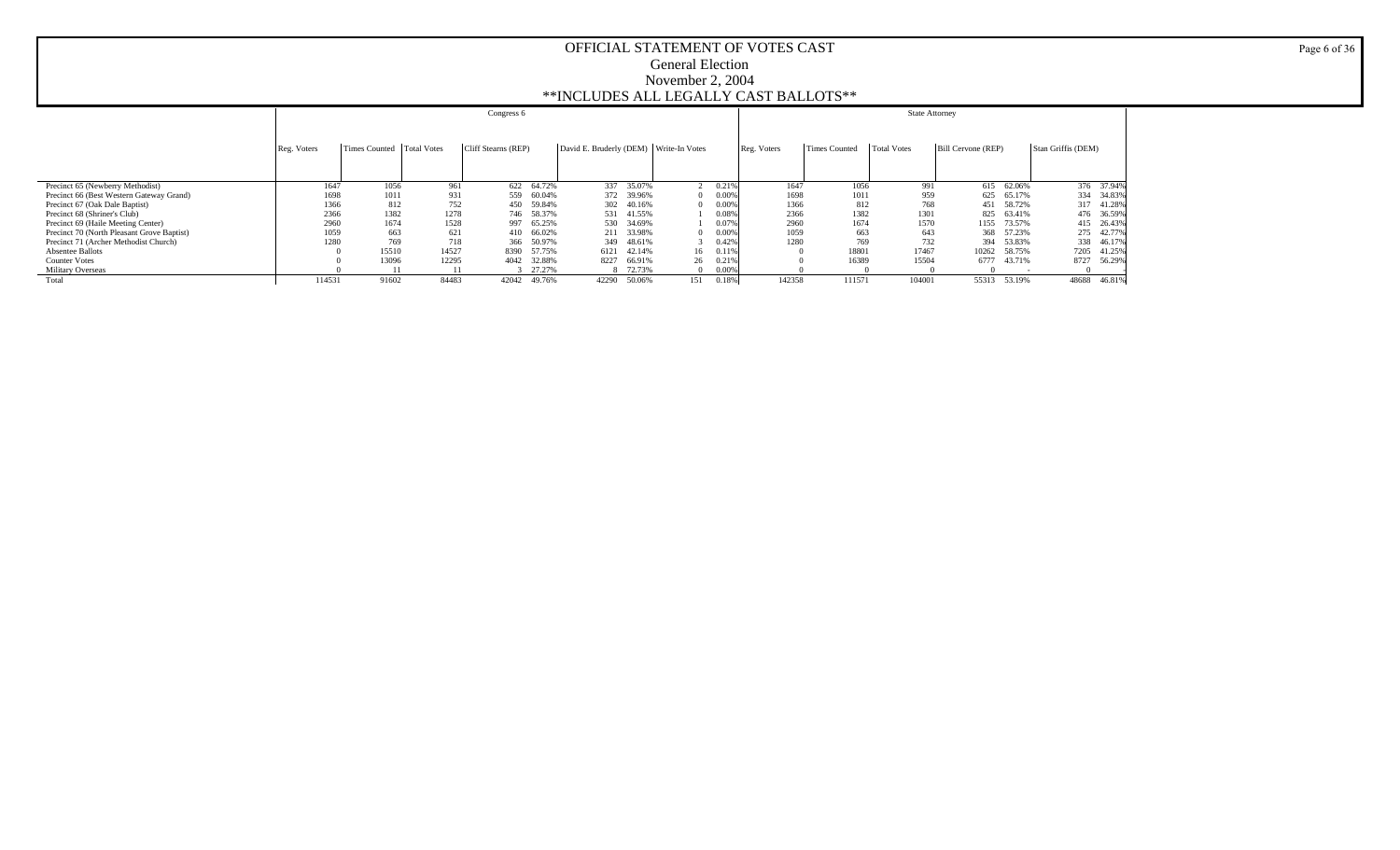| Reg. Voters<br>Times Counted   Total Votes<br>John J. Ross (REP)<br>Dwight Stansel (DEM)<br>Reg. Voters<br>Times Counted   Total Votes<br>Ed Jennings, Jr. (DEM)<br>Ray Roberts (LIB)<br>Precinct 1 (First Baptist, Waldo)<br>1541<br>938<br>796<br>585<br>73.49%<br>211<br>26.51%<br>1427<br>857<br>77.08%<br>22.92%<br>Precinct 2 (LaCrosse Fire Station)<br>746<br>575<br>171<br>883<br>4158<br>1828<br>1669<br>47.09%<br>52.91%<br>552<br>493<br>427<br>86.61%<br>13.39%<br>Precinct 3 (Alachua Rec Center)<br>786<br>$\mathbf{0}$<br>66<br>970<br>504<br>405<br>24.20%<br>Precinct 4 (Campus Church of Christ)<br>307<br>75.80%<br>98<br>Precinct 5 (First Lutheran Church)<br>2639<br>1368<br>1088<br>818<br>75.18%<br>270<br>24.82%<br>Precinct 6 (Newberry Fire Station)<br>1800<br>1127<br>47.05%<br>538<br>52.95%<br>1016<br>478<br>Precinct 7 (CCL Getsemani)<br>941<br>184<br>1899<br>795<br>611<br>76.86%<br>23.14%<br>Precinct 8 (Hawthorne City Hall)<br>1787<br>1059<br>907<br>78.28%<br>197<br>21.72%<br>710<br>238<br>77<br>32.35%<br>Precinct 9 (Island Grove Baptist Church)<br>477<br>286<br>161<br>67.65%<br>Precinct 10 (Micanopy Town Hall)<br>579<br>396<br>76.45%<br>122<br>518<br>$\Omega$<br>Precinct 11 (Old Archer Fire Station)<br>10<br>28<br>24<br>8<br>33.33%<br>16<br>66.679<br>Precinct 11 Archer (Municipal Only - Not Used)<br>Precinct 12 (Parkview Baptist Church)<br>2296<br>1276<br>1120<br>838<br>74.82%<br>282<br>25.18%<br>Precinct 13 (Mt. Carmel Baptist Church)<br>1969<br>883<br>855<br>837<br>97.89%<br>18<br>2.11%<br>Precinct 14 (Eliam Baptist Church)<br>848<br>520<br>446<br>302<br>67.71%<br>144<br>Precinct 15 (Windsor Baptist Church)<br>492<br>819<br>413<br>269<br>65.13%<br>144<br>Precinct 16 (Wilhelmina Johnson Resource Center)<br>1094<br>522<br>87.02%<br>470<br>409<br>61<br>Precinct 17 (Elk's Lodge #990)<br>183<br>$\mathbf{0}$<br>164<br>122<br>74.39%<br>42<br>Precinct 18 (Kanapaha Presbyterian Church)<br>Precinct 19 (Springhill Baptist Church)<br>2372<br>813<br>694<br>574<br>82.71%<br>120<br>Precinct 20 (High Springs Civic Center)<br>2000<br>1281<br>1164<br>561<br>48.20%<br>603<br>51.809<br>Precinct 21 (First Assembly of God)<br>2438<br>1325<br>1136<br>853<br>75.09%<br>283<br>Precinct 22 (First Church of the Nazarene)<br>٠<br>Precinct 23 (American Cancer Society's Winn-Dixie Hope Lodge)<br>933<br>695<br>23.74%<br>$\Omega$<br>530<br>76.26%<br>165<br>21.30%<br>Precinct 24 (Vineyard Christian Fellowship)<br>2010<br>1059<br>920<br>724<br>78.70%<br>196<br>Precinct 25 (First Baptist Church, Gainesville)<br>1247<br>568<br>465<br>375<br>80.65%<br>90<br>19.35%<br>Precinct 26 (Westside Recreation Center)<br>1384<br>1187<br>931<br>78.43%<br>21.57%<br>$\Omega$<br>256<br>1217<br>Precinct 27 (Thelma Bolton Activity Center)<br>2612<br>1096<br>913<br>83.30%<br>183<br>16.70%<br>Precinct 28 (McPherson Recreation Center)<br>2449<br>1083<br>1043<br>988<br>94.73%<br>55<br>5.27%<br>1472<br>741<br>Precinct 29 (R.T. Schafer Lodge FAM)<br>803<br>643<br>86.77%<br>98<br>13.23%<br>2627<br>10.49%<br>Precinct 30 (Greater Bethel A.M.E.)<br>1261<br>1172<br>1049<br>89.51%<br>123<br>Precinct 31 (J. Wayne Reitz Union)<br>228<br>Precinct 32 (LifeSouth Community Blood Center)<br>2636<br>1323<br>1041<br>813<br>78.10%<br>21.90%<br>Precinct 33 (Highlands Presbyterian Church)<br>2603<br>1283<br>1198<br>88.23%<br>11.77%<br>1057<br>141<br>Precinct 34 (Fairbanks Baptist Church)<br>1057<br>635<br>561<br>420<br>74.87%<br>141<br>25.13%<br>Precinct 35 (Southwest United Methodist Church)<br>29<br>28<br>20<br>71.43%<br>28.57%<br>$\Omega$<br>8<br>2<br>$\overline{2}$<br>2 100.00%<br>Precinct 36 (Doyle Conner Building)<br>$\Omega$<br>$\Omega$<br>0.00%<br>2042<br>982<br>74.34%<br>252<br>Precinct 37 (Unitarian Fellowship)<br>1164<br>730<br>25.66%<br>1000<br>74.90%<br>Precinct 38 (Farmer's Market)<br>1891<br>1157<br>749<br>251<br>1752<br>Precinct 39 (Living Faith Fellowship)<br>3243<br>1590<br>771<br>819<br>51.51%<br>48.49%<br>Precinct 40 (University City Church of Christ)<br>967<br>Precinct 41 (Clayton Estates)<br>2067<br>856<br>682<br>79.67%<br>174<br>Precinct 42 (Tower Road Library/Baptist)<br>Precinct 43 (Grace United Methodist Church)<br>$\overline{0}$<br>Precinct 44 (Performing Arts Center)<br>$\overline{0}$<br>$\Omega$<br>$\mathbf{0}$<br>$\Omega$<br>Precinct 45 (Trinity Methodist)<br>2937<br>1521<br>45.899<br>1686<br>823<br>54.11%<br>698<br>Precinct 46 (Westside Baptist)<br>Precinct 47 (The Family Church)<br>592<br>543<br>42.549<br>$\Omega$<br>312 57.46%<br>231<br>Precinct 48 (Oak Park Baptist Church)<br>Precinct 49 (Jonesville Fire Station)<br>1393<br>850<br>770<br>45.97%<br>54.03%<br>354<br>416<br>47.39%<br>Precinct 51 (Faith Presbyterian Church)<br>1297<br>671<br>612<br>322<br>52.61%<br>290<br>1383<br>600<br>Precinct 52 (Hope Community Church)<br>531<br>83.99%<br>85<br>16.01%<br>446<br>Precinct 54 (Harn Museum)<br>Precinct 55 (Carpenter's Hall)<br>1761<br>833<br>752<br>634<br>84.31%<br>118<br>Precinct 56 (Covenant Presbyterian)<br>Precinct 57 (Seventh Day Adventist)<br>2479<br>1374<br>1201<br>874<br>72.77%<br>327<br>Precinct 58 (Lighthouse Baptist)<br>972<br>520<br>454<br>228<br>50.22%<br>226<br>49.78%<br>2522<br>Precinct 59 (13th St. Day's Inn)<br>1328<br>1064<br>795<br>74.72%<br>269<br>51.80%<br>Precinct 60 (Fellowship Baptist-441)<br>2808<br>1695<br>1556<br>750<br>806<br>48.20%<br>Precinct 61 (The Atrium)<br>Precinct 62 (The Pentecostals of Gainesville)<br>Precinct 63 (Plantation Oaks Clubhouse)<br>1860<br>1074<br>493<br>45.90%<br>1186<br>581<br>54.10% |                                        |  | House 11 |  |  |  | House 23 |  |  |
|----------------------------------------------------------------------------------------------------------------------------------------------------------------------------------------------------------------------------------------------------------------------------------------------------------------------------------------------------------------------------------------------------------------------------------------------------------------------------------------------------------------------------------------------------------------------------------------------------------------------------------------------------------------------------------------------------------------------------------------------------------------------------------------------------------------------------------------------------------------------------------------------------------------------------------------------------------------------------------------------------------------------------------------------------------------------------------------------------------------------------------------------------------------------------------------------------------------------------------------------------------------------------------------------------------------------------------------------------------------------------------------------------------------------------------------------------------------------------------------------------------------------------------------------------------------------------------------------------------------------------------------------------------------------------------------------------------------------------------------------------------------------------------------------------------------------------------------------------------------------------------------------------------------------------------------------------------------------------------------------------------------------------------------------------------------------------------------------------------------------------------------------------------------------------------------------------------------------------------------------------------------------------------------------------------------------------------------------------------------------------------------------------------------------------------------------------------------------------------------------------------------------------------------------------------------------------------------------------------------------------------------------------------------------------------------------------------------------------------------------------------------------------------------------------------------------------------------------------------------------------------------------------------------------------------------------------------------------------------------------------------------------------------------------------------------------------------------------------------------------------------------------------------------------------------------------------------------------------------------------------------------------------------------------------------------------------------------------------------------------------------------------------------------------------------------------------------------------------------------------------------------------------------------------------------------------------------------------------------------------------------------------------------------------------------------------------------------------------------------------------------------------------------------------------------------------------------------------------------------------------------------------------------------------------------------------------------------------------------------------------------------------------------------------------------------------------------------------------------------------------------------------------------------------------------------------------------------------------------------------------------------------------------------------------------------------------------------------------------------------------------------------------------------------------------------------------------------------------------------------------------------------------------------------------------------------------------------------------------------------------------------------------------------------------------------------------------------------------------------------------------------------------------------------------------------------------------------------------------------------------------------------------------------------------------------------------------------------------------------------------------------------------------------------------------------------------------------------------------------------------------------------------------------------------------------------------------------------------------------------------------------------------------------------------------------------------------------------------------------------------------------------------------------------------------------------------------------------------------------------------------------------------------------------------------------------------------------------------------------------------------------------------------------------------------------------------------------|----------------------------------------|--|----------|--|--|--|----------|--|--|
|                                                                                                                                                                                                                                                                                                                                                                                                                                                                                                                                                                                                                                                                                                                                                                                                                                                                                                                                                                                                                                                                                                                                                                                                                                                                                                                                                                                                                                                                                                                                                                                                                                                                                                                                                                                                                                                                                                                                                                                                                                                                                                                                                                                                                                                                                                                                                                                                                                                                                                                                                                                                                                                                                                                                                                                                                                                                                                                                                                                                                                                                                                                                                                                                                                                                                                                                                                                                                                                                                                                                                                                                                                                                                                                                                                                                                                                                                                                                                                                                                                                                                                                                                                                                                                                                                                                                                                                                                                                                                                                                                                                                                                                                                                                                                                                                                                                                                                                                                                                                                                                                                                                                                                                                                                                                                                                                                                                                                                                                                                                                                                                                                                                                                                                |                                        |  |          |  |  |  |          |  |  |
|                                                                                                                                                                                                                                                                                                                                                                                                                                                                                                                                                                                                                                                                                                                                                                                                                                                                                                                                                                                                                                                                                                                                                                                                                                                                                                                                                                                                                                                                                                                                                                                                                                                                                                                                                                                                                                                                                                                                                                                                                                                                                                                                                                                                                                                                                                                                                                                                                                                                                                                                                                                                                                                                                                                                                                                                                                                                                                                                                                                                                                                                                                                                                                                                                                                                                                                                                                                                                                                                                                                                                                                                                                                                                                                                                                                                                                                                                                                                                                                                                                                                                                                                                                                                                                                                                                                                                                                                                                                                                                                                                                                                                                                                                                                                                                                                                                                                                                                                                                                                                                                                                                                                                                                                                                                                                                                                                                                                                                                                                                                                                                                                                                                                                                                |                                        |  |          |  |  |  |          |  |  |
|                                                                                                                                                                                                                                                                                                                                                                                                                                                                                                                                                                                                                                                                                                                                                                                                                                                                                                                                                                                                                                                                                                                                                                                                                                                                                                                                                                                                                                                                                                                                                                                                                                                                                                                                                                                                                                                                                                                                                                                                                                                                                                                                                                                                                                                                                                                                                                                                                                                                                                                                                                                                                                                                                                                                                                                                                                                                                                                                                                                                                                                                                                                                                                                                                                                                                                                                                                                                                                                                                                                                                                                                                                                                                                                                                                                                                                                                                                                                                                                                                                                                                                                                                                                                                                                                                                                                                                                                                                                                                                                                                                                                                                                                                                                                                                                                                                                                                                                                                                                                                                                                                                                                                                                                                                                                                                                                                                                                                                                                                                                                                                                                                                                                                                                |                                        |  |          |  |  |  |          |  |  |
|                                                                                                                                                                                                                                                                                                                                                                                                                                                                                                                                                                                                                                                                                                                                                                                                                                                                                                                                                                                                                                                                                                                                                                                                                                                                                                                                                                                                                                                                                                                                                                                                                                                                                                                                                                                                                                                                                                                                                                                                                                                                                                                                                                                                                                                                                                                                                                                                                                                                                                                                                                                                                                                                                                                                                                                                                                                                                                                                                                                                                                                                                                                                                                                                                                                                                                                                                                                                                                                                                                                                                                                                                                                                                                                                                                                                                                                                                                                                                                                                                                                                                                                                                                                                                                                                                                                                                                                                                                                                                                                                                                                                                                                                                                                                                                                                                                                                                                                                                                                                                                                                                                                                                                                                                                                                                                                                                                                                                                                                                                                                                                                                                                                                                                                |                                        |  |          |  |  |  |          |  |  |
| 23.55%<br>32.29%<br>34.87%<br>12.98%<br>25.61%<br>17.29%<br>24.91%<br>25.10%<br>20.33%<br>15.69%<br>27.23%<br>25.28%                                                                                                                                                                                                                                                                                                                                                                                                                                                                                                                                                                                                                                                                                                                                                                                                                                                                                                                                                                                                                                                                                                                                                                                                                                                                                                                                                                                                                                                                                                                                                                                                                                                                                                                                                                                                                                                                                                                                                                                                                                                                                                                                                                                                                                                                                                                                                                                                                                                                                                                                                                                                                                                                                                                                                                                                                                                                                                                                                                                                                                                                                                                                                                                                                                                                                                                                                                                                                                                                                                                                                                                                                                                                                                                                                                                                                                                                                                                                                                                                                                                                                                                                                                                                                                                                                                                                                                                                                                                                                                                                                                                                                                                                                                                                                                                                                                                                                                                                                                                                                                                                                                                                                                                                                                                                                                                                                                                                                                                                                                                                                                                           | Jurisdiction Wide                      |  |          |  |  |  |          |  |  |
|                                                                                                                                                                                                                                                                                                                                                                                                                                                                                                                                                                                                                                                                                                                                                                                                                                                                                                                                                                                                                                                                                                                                                                                                                                                                                                                                                                                                                                                                                                                                                                                                                                                                                                                                                                                                                                                                                                                                                                                                                                                                                                                                                                                                                                                                                                                                                                                                                                                                                                                                                                                                                                                                                                                                                                                                                                                                                                                                                                                                                                                                                                                                                                                                                                                                                                                                                                                                                                                                                                                                                                                                                                                                                                                                                                                                                                                                                                                                                                                                                                                                                                                                                                                                                                                                                                                                                                                                                                                                                                                                                                                                                                                                                                                                                                                                                                                                                                                                                                                                                                                                                                                                                                                                                                                                                                                                                                                                                                                                                                                                                                                                                                                                                                                |                                        |  |          |  |  |  |          |  |  |
|                                                                                                                                                                                                                                                                                                                                                                                                                                                                                                                                                                                                                                                                                                                                                                                                                                                                                                                                                                                                                                                                                                                                                                                                                                                                                                                                                                                                                                                                                                                                                                                                                                                                                                                                                                                                                                                                                                                                                                                                                                                                                                                                                                                                                                                                                                                                                                                                                                                                                                                                                                                                                                                                                                                                                                                                                                                                                                                                                                                                                                                                                                                                                                                                                                                                                                                                                                                                                                                                                                                                                                                                                                                                                                                                                                                                                                                                                                                                                                                                                                                                                                                                                                                                                                                                                                                                                                                                                                                                                                                                                                                                                                                                                                                                                                                                                                                                                                                                                                                                                                                                                                                                                                                                                                                                                                                                                                                                                                                                                                                                                                                                                                                                                                                |                                        |  |          |  |  |  |          |  |  |
|                                                                                                                                                                                                                                                                                                                                                                                                                                                                                                                                                                                                                                                                                                                                                                                                                                                                                                                                                                                                                                                                                                                                                                                                                                                                                                                                                                                                                                                                                                                                                                                                                                                                                                                                                                                                                                                                                                                                                                                                                                                                                                                                                                                                                                                                                                                                                                                                                                                                                                                                                                                                                                                                                                                                                                                                                                                                                                                                                                                                                                                                                                                                                                                                                                                                                                                                                                                                                                                                                                                                                                                                                                                                                                                                                                                                                                                                                                                                                                                                                                                                                                                                                                                                                                                                                                                                                                                                                                                                                                                                                                                                                                                                                                                                                                                                                                                                                                                                                                                                                                                                                                                                                                                                                                                                                                                                                                                                                                                                                                                                                                                                                                                                                                                |                                        |  |          |  |  |  |          |  |  |
|                                                                                                                                                                                                                                                                                                                                                                                                                                                                                                                                                                                                                                                                                                                                                                                                                                                                                                                                                                                                                                                                                                                                                                                                                                                                                                                                                                                                                                                                                                                                                                                                                                                                                                                                                                                                                                                                                                                                                                                                                                                                                                                                                                                                                                                                                                                                                                                                                                                                                                                                                                                                                                                                                                                                                                                                                                                                                                                                                                                                                                                                                                                                                                                                                                                                                                                                                                                                                                                                                                                                                                                                                                                                                                                                                                                                                                                                                                                                                                                                                                                                                                                                                                                                                                                                                                                                                                                                                                                                                                                                                                                                                                                                                                                                                                                                                                                                                                                                                                                                                                                                                                                                                                                                                                                                                                                                                                                                                                                                                                                                                                                                                                                                                                                |                                        |  |          |  |  |  |          |  |  |
|                                                                                                                                                                                                                                                                                                                                                                                                                                                                                                                                                                                                                                                                                                                                                                                                                                                                                                                                                                                                                                                                                                                                                                                                                                                                                                                                                                                                                                                                                                                                                                                                                                                                                                                                                                                                                                                                                                                                                                                                                                                                                                                                                                                                                                                                                                                                                                                                                                                                                                                                                                                                                                                                                                                                                                                                                                                                                                                                                                                                                                                                                                                                                                                                                                                                                                                                                                                                                                                                                                                                                                                                                                                                                                                                                                                                                                                                                                                                                                                                                                                                                                                                                                                                                                                                                                                                                                                                                                                                                                                                                                                                                                                                                                                                                                                                                                                                                                                                                                                                                                                                                                                                                                                                                                                                                                                                                                                                                                                                                                                                                                                                                                                                                                                |                                        |  |          |  |  |  |          |  |  |
|                                                                                                                                                                                                                                                                                                                                                                                                                                                                                                                                                                                                                                                                                                                                                                                                                                                                                                                                                                                                                                                                                                                                                                                                                                                                                                                                                                                                                                                                                                                                                                                                                                                                                                                                                                                                                                                                                                                                                                                                                                                                                                                                                                                                                                                                                                                                                                                                                                                                                                                                                                                                                                                                                                                                                                                                                                                                                                                                                                                                                                                                                                                                                                                                                                                                                                                                                                                                                                                                                                                                                                                                                                                                                                                                                                                                                                                                                                                                                                                                                                                                                                                                                                                                                                                                                                                                                                                                                                                                                                                                                                                                                                                                                                                                                                                                                                                                                                                                                                                                                                                                                                                                                                                                                                                                                                                                                                                                                                                                                                                                                                                                                                                                                                                |                                        |  |          |  |  |  |          |  |  |
|                                                                                                                                                                                                                                                                                                                                                                                                                                                                                                                                                                                                                                                                                                                                                                                                                                                                                                                                                                                                                                                                                                                                                                                                                                                                                                                                                                                                                                                                                                                                                                                                                                                                                                                                                                                                                                                                                                                                                                                                                                                                                                                                                                                                                                                                                                                                                                                                                                                                                                                                                                                                                                                                                                                                                                                                                                                                                                                                                                                                                                                                                                                                                                                                                                                                                                                                                                                                                                                                                                                                                                                                                                                                                                                                                                                                                                                                                                                                                                                                                                                                                                                                                                                                                                                                                                                                                                                                                                                                                                                                                                                                                                                                                                                                                                                                                                                                                                                                                                                                                                                                                                                                                                                                                                                                                                                                                                                                                                                                                                                                                                                                                                                                                                                |                                        |  |          |  |  |  |          |  |  |
|                                                                                                                                                                                                                                                                                                                                                                                                                                                                                                                                                                                                                                                                                                                                                                                                                                                                                                                                                                                                                                                                                                                                                                                                                                                                                                                                                                                                                                                                                                                                                                                                                                                                                                                                                                                                                                                                                                                                                                                                                                                                                                                                                                                                                                                                                                                                                                                                                                                                                                                                                                                                                                                                                                                                                                                                                                                                                                                                                                                                                                                                                                                                                                                                                                                                                                                                                                                                                                                                                                                                                                                                                                                                                                                                                                                                                                                                                                                                                                                                                                                                                                                                                                                                                                                                                                                                                                                                                                                                                                                                                                                                                                                                                                                                                                                                                                                                                                                                                                                                                                                                                                                                                                                                                                                                                                                                                                                                                                                                                                                                                                                                                                                                                                                |                                        |  |          |  |  |  |          |  |  |
|                                                                                                                                                                                                                                                                                                                                                                                                                                                                                                                                                                                                                                                                                                                                                                                                                                                                                                                                                                                                                                                                                                                                                                                                                                                                                                                                                                                                                                                                                                                                                                                                                                                                                                                                                                                                                                                                                                                                                                                                                                                                                                                                                                                                                                                                                                                                                                                                                                                                                                                                                                                                                                                                                                                                                                                                                                                                                                                                                                                                                                                                                                                                                                                                                                                                                                                                                                                                                                                                                                                                                                                                                                                                                                                                                                                                                                                                                                                                                                                                                                                                                                                                                                                                                                                                                                                                                                                                                                                                                                                                                                                                                                                                                                                                                                                                                                                                                                                                                                                                                                                                                                                                                                                                                                                                                                                                                                                                                                                                                                                                                                                                                                                                                                                |                                        |  |          |  |  |  |          |  |  |
|                                                                                                                                                                                                                                                                                                                                                                                                                                                                                                                                                                                                                                                                                                                                                                                                                                                                                                                                                                                                                                                                                                                                                                                                                                                                                                                                                                                                                                                                                                                                                                                                                                                                                                                                                                                                                                                                                                                                                                                                                                                                                                                                                                                                                                                                                                                                                                                                                                                                                                                                                                                                                                                                                                                                                                                                                                                                                                                                                                                                                                                                                                                                                                                                                                                                                                                                                                                                                                                                                                                                                                                                                                                                                                                                                                                                                                                                                                                                                                                                                                                                                                                                                                                                                                                                                                                                                                                                                                                                                                                                                                                                                                                                                                                                                                                                                                                                                                                                                                                                                                                                                                                                                                                                                                                                                                                                                                                                                                                                                                                                                                                                                                                                                                                |                                        |  |          |  |  |  |          |  |  |
|                                                                                                                                                                                                                                                                                                                                                                                                                                                                                                                                                                                                                                                                                                                                                                                                                                                                                                                                                                                                                                                                                                                                                                                                                                                                                                                                                                                                                                                                                                                                                                                                                                                                                                                                                                                                                                                                                                                                                                                                                                                                                                                                                                                                                                                                                                                                                                                                                                                                                                                                                                                                                                                                                                                                                                                                                                                                                                                                                                                                                                                                                                                                                                                                                                                                                                                                                                                                                                                                                                                                                                                                                                                                                                                                                                                                                                                                                                                                                                                                                                                                                                                                                                                                                                                                                                                                                                                                                                                                                                                                                                                                                                                                                                                                                                                                                                                                                                                                                                                                                                                                                                                                                                                                                                                                                                                                                                                                                                                                                                                                                                                                                                                                                                                |                                        |  |          |  |  |  |          |  |  |
|                                                                                                                                                                                                                                                                                                                                                                                                                                                                                                                                                                                                                                                                                                                                                                                                                                                                                                                                                                                                                                                                                                                                                                                                                                                                                                                                                                                                                                                                                                                                                                                                                                                                                                                                                                                                                                                                                                                                                                                                                                                                                                                                                                                                                                                                                                                                                                                                                                                                                                                                                                                                                                                                                                                                                                                                                                                                                                                                                                                                                                                                                                                                                                                                                                                                                                                                                                                                                                                                                                                                                                                                                                                                                                                                                                                                                                                                                                                                                                                                                                                                                                                                                                                                                                                                                                                                                                                                                                                                                                                                                                                                                                                                                                                                                                                                                                                                                                                                                                                                                                                                                                                                                                                                                                                                                                                                                                                                                                                                                                                                                                                                                                                                                                                |                                        |  |          |  |  |  |          |  |  |
|                                                                                                                                                                                                                                                                                                                                                                                                                                                                                                                                                                                                                                                                                                                                                                                                                                                                                                                                                                                                                                                                                                                                                                                                                                                                                                                                                                                                                                                                                                                                                                                                                                                                                                                                                                                                                                                                                                                                                                                                                                                                                                                                                                                                                                                                                                                                                                                                                                                                                                                                                                                                                                                                                                                                                                                                                                                                                                                                                                                                                                                                                                                                                                                                                                                                                                                                                                                                                                                                                                                                                                                                                                                                                                                                                                                                                                                                                                                                                                                                                                                                                                                                                                                                                                                                                                                                                                                                                                                                                                                                                                                                                                                                                                                                                                                                                                                                                                                                                                                                                                                                                                                                                                                                                                                                                                                                                                                                                                                                                                                                                                                                                                                                                                                |                                        |  |          |  |  |  |          |  |  |
|                                                                                                                                                                                                                                                                                                                                                                                                                                                                                                                                                                                                                                                                                                                                                                                                                                                                                                                                                                                                                                                                                                                                                                                                                                                                                                                                                                                                                                                                                                                                                                                                                                                                                                                                                                                                                                                                                                                                                                                                                                                                                                                                                                                                                                                                                                                                                                                                                                                                                                                                                                                                                                                                                                                                                                                                                                                                                                                                                                                                                                                                                                                                                                                                                                                                                                                                                                                                                                                                                                                                                                                                                                                                                                                                                                                                                                                                                                                                                                                                                                                                                                                                                                                                                                                                                                                                                                                                                                                                                                                                                                                                                                                                                                                                                                                                                                                                                                                                                                                                                                                                                                                                                                                                                                                                                                                                                                                                                                                                                                                                                                                                                                                                                                                |                                        |  |          |  |  |  |          |  |  |
|                                                                                                                                                                                                                                                                                                                                                                                                                                                                                                                                                                                                                                                                                                                                                                                                                                                                                                                                                                                                                                                                                                                                                                                                                                                                                                                                                                                                                                                                                                                                                                                                                                                                                                                                                                                                                                                                                                                                                                                                                                                                                                                                                                                                                                                                                                                                                                                                                                                                                                                                                                                                                                                                                                                                                                                                                                                                                                                                                                                                                                                                                                                                                                                                                                                                                                                                                                                                                                                                                                                                                                                                                                                                                                                                                                                                                                                                                                                                                                                                                                                                                                                                                                                                                                                                                                                                                                                                                                                                                                                                                                                                                                                                                                                                                                                                                                                                                                                                                                                                                                                                                                                                                                                                                                                                                                                                                                                                                                                                                                                                                                                                                                                                                                                |                                        |  |          |  |  |  |          |  |  |
|                                                                                                                                                                                                                                                                                                                                                                                                                                                                                                                                                                                                                                                                                                                                                                                                                                                                                                                                                                                                                                                                                                                                                                                                                                                                                                                                                                                                                                                                                                                                                                                                                                                                                                                                                                                                                                                                                                                                                                                                                                                                                                                                                                                                                                                                                                                                                                                                                                                                                                                                                                                                                                                                                                                                                                                                                                                                                                                                                                                                                                                                                                                                                                                                                                                                                                                                                                                                                                                                                                                                                                                                                                                                                                                                                                                                                                                                                                                                                                                                                                                                                                                                                                                                                                                                                                                                                                                                                                                                                                                                                                                                                                                                                                                                                                                                                                                                                                                                                                                                                                                                                                                                                                                                                                                                                                                                                                                                                                                                                                                                                                                                                                                                                                                |                                        |  |          |  |  |  |          |  |  |
|                                                                                                                                                                                                                                                                                                                                                                                                                                                                                                                                                                                                                                                                                                                                                                                                                                                                                                                                                                                                                                                                                                                                                                                                                                                                                                                                                                                                                                                                                                                                                                                                                                                                                                                                                                                                                                                                                                                                                                                                                                                                                                                                                                                                                                                                                                                                                                                                                                                                                                                                                                                                                                                                                                                                                                                                                                                                                                                                                                                                                                                                                                                                                                                                                                                                                                                                                                                                                                                                                                                                                                                                                                                                                                                                                                                                                                                                                                                                                                                                                                                                                                                                                                                                                                                                                                                                                                                                                                                                                                                                                                                                                                                                                                                                                                                                                                                                                                                                                                                                                                                                                                                                                                                                                                                                                                                                                                                                                                                                                                                                                                                                                                                                                                                |                                        |  |          |  |  |  |          |  |  |
|                                                                                                                                                                                                                                                                                                                                                                                                                                                                                                                                                                                                                                                                                                                                                                                                                                                                                                                                                                                                                                                                                                                                                                                                                                                                                                                                                                                                                                                                                                                                                                                                                                                                                                                                                                                                                                                                                                                                                                                                                                                                                                                                                                                                                                                                                                                                                                                                                                                                                                                                                                                                                                                                                                                                                                                                                                                                                                                                                                                                                                                                                                                                                                                                                                                                                                                                                                                                                                                                                                                                                                                                                                                                                                                                                                                                                                                                                                                                                                                                                                                                                                                                                                                                                                                                                                                                                                                                                                                                                                                                                                                                                                                                                                                                                                                                                                                                                                                                                                                                                                                                                                                                                                                                                                                                                                                                                                                                                                                                                                                                                                                                                                                                                                                |                                        |  |          |  |  |  |          |  |  |
|                                                                                                                                                                                                                                                                                                                                                                                                                                                                                                                                                                                                                                                                                                                                                                                                                                                                                                                                                                                                                                                                                                                                                                                                                                                                                                                                                                                                                                                                                                                                                                                                                                                                                                                                                                                                                                                                                                                                                                                                                                                                                                                                                                                                                                                                                                                                                                                                                                                                                                                                                                                                                                                                                                                                                                                                                                                                                                                                                                                                                                                                                                                                                                                                                                                                                                                                                                                                                                                                                                                                                                                                                                                                                                                                                                                                                                                                                                                                                                                                                                                                                                                                                                                                                                                                                                                                                                                                                                                                                                                                                                                                                                                                                                                                                                                                                                                                                                                                                                                                                                                                                                                                                                                                                                                                                                                                                                                                                                                                                                                                                                                                                                                                                                                |                                        |  |          |  |  |  |          |  |  |
|                                                                                                                                                                                                                                                                                                                                                                                                                                                                                                                                                                                                                                                                                                                                                                                                                                                                                                                                                                                                                                                                                                                                                                                                                                                                                                                                                                                                                                                                                                                                                                                                                                                                                                                                                                                                                                                                                                                                                                                                                                                                                                                                                                                                                                                                                                                                                                                                                                                                                                                                                                                                                                                                                                                                                                                                                                                                                                                                                                                                                                                                                                                                                                                                                                                                                                                                                                                                                                                                                                                                                                                                                                                                                                                                                                                                                                                                                                                                                                                                                                                                                                                                                                                                                                                                                                                                                                                                                                                                                                                                                                                                                                                                                                                                                                                                                                                                                                                                                                                                                                                                                                                                                                                                                                                                                                                                                                                                                                                                                                                                                                                                                                                                                                                |                                        |  |          |  |  |  |          |  |  |
|                                                                                                                                                                                                                                                                                                                                                                                                                                                                                                                                                                                                                                                                                                                                                                                                                                                                                                                                                                                                                                                                                                                                                                                                                                                                                                                                                                                                                                                                                                                                                                                                                                                                                                                                                                                                                                                                                                                                                                                                                                                                                                                                                                                                                                                                                                                                                                                                                                                                                                                                                                                                                                                                                                                                                                                                                                                                                                                                                                                                                                                                                                                                                                                                                                                                                                                                                                                                                                                                                                                                                                                                                                                                                                                                                                                                                                                                                                                                                                                                                                                                                                                                                                                                                                                                                                                                                                                                                                                                                                                                                                                                                                                                                                                                                                                                                                                                                                                                                                                                                                                                                                                                                                                                                                                                                                                                                                                                                                                                                                                                                                                                                                                                                                                |                                        |  |          |  |  |  |          |  |  |
|                                                                                                                                                                                                                                                                                                                                                                                                                                                                                                                                                                                                                                                                                                                                                                                                                                                                                                                                                                                                                                                                                                                                                                                                                                                                                                                                                                                                                                                                                                                                                                                                                                                                                                                                                                                                                                                                                                                                                                                                                                                                                                                                                                                                                                                                                                                                                                                                                                                                                                                                                                                                                                                                                                                                                                                                                                                                                                                                                                                                                                                                                                                                                                                                                                                                                                                                                                                                                                                                                                                                                                                                                                                                                                                                                                                                                                                                                                                                                                                                                                                                                                                                                                                                                                                                                                                                                                                                                                                                                                                                                                                                                                                                                                                                                                                                                                                                                                                                                                                                                                                                                                                                                                                                                                                                                                                                                                                                                                                                                                                                                                                                                                                                                                                |                                        |  |          |  |  |  |          |  |  |
|                                                                                                                                                                                                                                                                                                                                                                                                                                                                                                                                                                                                                                                                                                                                                                                                                                                                                                                                                                                                                                                                                                                                                                                                                                                                                                                                                                                                                                                                                                                                                                                                                                                                                                                                                                                                                                                                                                                                                                                                                                                                                                                                                                                                                                                                                                                                                                                                                                                                                                                                                                                                                                                                                                                                                                                                                                                                                                                                                                                                                                                                                                                                                                                                                                                                                                                                                                                                                                                                                                                                                                                                                                                                                                                                                                                                                                                                                                                                                                                                                                                                                                                                                                                                                                                                                                                                                                                                                                                                                                                                                                                                                                                                                                                                                                                                                                                                                                                                                                                                                                                                                                                                                                                                                                                                                                                                                                                                                                                                                                                                                                                                                                                                                                                |                                        |  |          |  |  |  |          |  |  |
|                                                                                                                                                                                                                                                                                                                                                                                                                                                                                                                                                                                                                                                                                                                                                                                                                                                                                                                                                                                                                                                                                                                                                                                                                                                                                                                                                                                                                                                                                                                                                                                                                                                                                                                                                                                                                                                                                                                                                                                                                                                                                                                                                                                                                                                                                                                                                                                                                                                                                                                                                                                                                                                                                                                                                                                                                                                                                                                                                                                                                                                                                                                                                                                                                                                                                                                                                                                                                                                                                                                                                                                                                                                                                                                                                                                                                                                                                                                                                                                                                                                                                                                                                                                                                                                                                                                                                                                                                                                                                                                                                                                                                                                                                                                                                                                                                                                                                                                                                                                                                                                                                                                                                                                                                                                                                                                                                                                                                                                                                                                                                                                                                                                                                                                |                                        |  |          |  |  |  |          |  |  |
|                                                                                                                                                                                                                                                                                                                                                                                                                                                                                                                                                                                                                                                                                                                                                                                                                                                                                                                                                                                                                                                                                                                                                                                                                                                                                                                                                                                                                                                                                                                                                                                                                                                                                                                                                                                                                                                                                                                                                                                                                                                                                                                                                                                                                                                                                                                                                                                                                                                                                                                                                                                                                                                                                                                                                                                                                                                                                                                                                                                                                                                                                                                                                                                                                                                                                                                                                                                                                                                                                                                                                                                                                                                                                                                                                                                                                                                                                                                                                                                                                                                                                                                                                                                                                                                                                                                                                                                                                                                                                                                                                                                                                                                                                                                                                                                                                                                                                                                                                                                                                                                                                                                                                                                                                                                                                                                                                                                                                                                                                                                                                                                                                                                                                                                |                                        |  |          |  |  |  |          |  |  |
|                                                                                                                                                                                                                                                                                                                                                                                                                                                                                                                                                                                                                                                                                                                                                                                                                                                                                                                                                                                                                                                                                                                                                                                                                                                                                                                                                                                                                                                                                                                                                                                                                                                                                                                                                                                                                                                                                                                                                                                                                                                                                                                                                                                                                                                                                                                                                                                                                                                                                                                                                                                                                                                                                                                                                                                                                                                                                                                                                                                                                                                                                                                                                                                                                                                                                                                                                                                                                                                                                                                                                                                                                                                                                                                                                                                                                                                                                                                                                                                                                                                                                                                                                                                                                                                                                                                                                                                                                                                                                                                                                                                                                                                                                                                                                                                                                                                                                                                                                                                                                                                                                                                                                                                                                                                                                                                                                                                                                                                                                                                                                                                                                                                                                                                |                                        |  |          |  |  |  |          |  |  |
|                                                                                                                                                                                                                                                                                                                                                                                                                                                                                                                                                                                                                                                                                                                                                                                                                                                                                                                                                                                                                                                                                                                                                                                                                                                                                                                                                                                                                                                                                                                                                                                                                                                                                                                                                                                                                                                                                                                                                                                                                                                                                                                                                                                                                                                                                                                                                                                                                                                                                                                                                                                                                                                                                                                                                                                                                                                                                                                                                                                                                                                                                                                                                                                                                                                                                                                                                                                                                                                                                                                                                                                                                                                                                                                                                                                                                                                                                                                                                                                                                                                                                                                                                                                                                                                                                                                                                                                                                                                                                                                                                                                                                                                                                                                                                                                                                                                                                                                                                                                                                                                                                                                                                                                                                                                                                                                                                                                                                                                                                                                                                                                                                                                                                                                |                                        |  |          |  |  |  |          |  |  |
|                                                                                                                                                                                                                                                                                                                                                                                                                                                                                                                                                                                                                                                                                                                                                                                                                                                                                                                                                                                                                                                                                                                                                                                                                                                                                                                                                                                                                                                                                                                                                                                                                                                                                                                                                                                                                                                                                                                                                                                                                                                                                                                                                                                                                                                                                                                                                                                                                                                                                                                                                                                                                                                                                                                                                                                                                                                                                                                                                                                                                                                                                                                                                                                                                                                                                                                                                                                                                                                                                                                                                                                                                                                                                                                                                                                                                                                                                                                                                                                                                                                                                                                                                                                                                                                                                                                                                                                                                                                                                                                                                                                                                                                                                                                                                                                                                                                                                                                                                                                                                                                                                                                                                                                                                                                                                                                                                                                                                                                                                                                                                                                                                                                                                                                |                                        |  |          |  |  |  |          |  |  |
|                                                                                                                                                                                                                                                                                                                                                                                                                                                                                                                                                                                                                                                                                                                                                                                                                                                                                                                                                                                                                                                                                                                                                                                                                                                                                                                                                                                                                                                                                                                                                                                                                                                                                                                                                                                                                                                                                                                                                                                                                                                                                                                                                                                                                                                                                                                                                                                                                                                                                                                                                                                                                                                                                                                                                                                                                                                                                                                                                                                                                                                                                                                                                                                                                                                                                                                                                                                                                                                                                                                                                                                                                                                                                                                                                                                                                                                                                                                                                                                                                                                                                                                                                                                                                                                                                                                                                                                                                                                                                                                                                                                                                                                                                                                                                                                                                                                                                                                                                                                                                                                                                                                                                                                                                                                                                                                                                                                                                                                                                                                                                                                                                                                                                                                |                                        |  |          |  |  |  |          |  |  |
|                                                                                                                                                                                                                                                                                                                                                                                                                                                                                                                                                                                                                                                                                                                                                                                                                                                                                                                                                                                                                                                                                                                                                                                                                                                                                                                                                                                                                                                                                                                                                                                                                                                                                                                                                                                                                                                                                                                                                                                                                                                                                                                                                                                                                                                                                                                                                                                                                                                                                                                                                                                                                                                                                                                                                                                                                                                                                                                                                                                                                                                                                                                                                                                                                                                                                                                                                                                                                                                                                                                                                                                                                                                                                                                                                                                                                                                                                                                                                                                                                                                                                                                                                                                                                                                                                                                                                                                                                                                                                                                                                                                                                                                                                                                                                                                                                                                                                                                                                                                                                                                                                                                                                                                                                                                                                                                                                                                                                                                                                                                                                                                                                                                                                                                |                                        |  |          |  |  |  |          |  |  |
|                                                                                                                                                                                                                                                                                                                                                                                                                                                                                                                                                                                                                                                                                                                                                                                                                                                                                                                                                                                                                                                                                                                                                                                                                                                                                                                                                                                                                                                                                                                                                                                                                                                                                                                                                                                                                                                                                                                                                                                                                                                                                                                                                                                                                                                                                                                                                                                                                                                                                                                                                                                                                                                                                                                                                                                                                                                                                                                                                                                                                                                                                                                                                                                                                                                                                                                                                                                                                                                                                                                                                                                                                                                                                                                                                                                                                                                                                                                                                                                                                                                                                                                                                                                                                                                                                                                                                                                                                                                                                                                                                                                                                                                                                                                                                                                                                                                                                                                                                                                                                                                                                                                                                                                                                                                                                                                                                                                                                                                                                                                                                                                                                                                                                                                |                                        |  |          |  |  |  |          |  |  |
|                                                                                                                                                                                                                                                                                                                                                                                                                                                                                                                                                                                                                                                                                                                                                                                                                                                                                                                                                                                                                                                                                                                                                                                                                                                                                                                                                                                                                                                                                                                                                                                                                                                                                                                                                                                                                                                                                                                                                                                                                                                                                                                                                                                                                                                                                                                                                                                                                                                                                                                                                                                                                                                                                                                                                                                                                                                                                                                                                                                                                                                                                                                                                                                                                                                                                                                                                                                                                                                                                                                                                                                                                                                                                                                                                                                                                                                                                                                                                                                                                                                                                                                                                                                                                                                                                                                                                                                                                                                                                                                                                                                                                                                                                                                                                                                                                                                                                                                                                                                                                                                                                                                                                                                                                                                                                                                                                                                                                                                                                                                                                                                                                                                                                                                |                                        |  |          |  |  |  |          |  |  |
|                                                                                                                                                                                                                                                                                                                                                                                                                                                                                                                                                                                                                                                                                                                                                                                                                                                                                                                                                                                                                                                                                                                                                                                                                                                                                                                                                                                                                                                                                                                                                                                                                                                                                                                                                                                                                                                                                                                                                                                                                                                                                                                                                                                                                                                                                                                                                                                                                                                                                                                                                                                                                                                                                                                                                                                                                                                                                                                                                                                                                                                                                                                                                                                                                                                                                                                                                                                                                                                                                                                                                                                                                                                                                                                                                                                                                                                                                                                                                                                                                                                                                                                                                                                                                                                                                                                                                                                                                                                                                                                                                                                                                                                                                                                                                                                                                                                                                                                                                                                                                                                                                                                                                                                                                                                                                                                                                                                                                                                                                                                                                                                                                                                                                                                |                                        |  |          |  |  |  |          |  |  |
|                                                                                                                                                                                                                                                                                                                                                                                                                                                                                                                                                                                                                                                                                                                                                                                                                                                                                                                                                                                                                                                                                                                                                                                                                                                                                                                                                                                                                                                                                                                                                                                                                                                                                                                                                                                                                                                                                                                                                                                                                                                                                                                                                                                                                                                                                                                                                                                                                                                                                                                                                                                                                                                                                                                                                                                                                                                                                                                                                                                                                                                                                                                                                                                                                                                                                                                                                                                                                                                                                                                                                                                                                                                                                                                                                                                                                                                                                                                                                                                                                                                                                                                                                                                                                                                                                                                                                                                                                                                                                                                                                                                                                                                                                                                                                                                                                                                                                                                                                                                                                                                                                                                                                                                                                                                                                                                                                                                                                                                                                                                                                                                                                                                                                                                |                                        |  |          |  |  |  |          |  |  |
|                                                                                                                                                                                                                                                                                                                                                                                                                                                                                                                                                                                                                                                                                                                                                                                                                                                                                                                                                                                                                                                                                                                                                                                                                                                                                                                                                                                                                                                                                                                                                                                                                                                                                                                                                                                                                                                                                                                                                                                                                                                                                                                                                                                                                                                                                                                                                                                                                                                                                                                                                                                                                                                                                                                                                                                                                                                                                                                                                                                                                                                                                                                                                                                                                                                                                                                                                                                                                                                                                                                                                                                                                                                                                                                                                                                                                                                                                                                                                                                                                                                                                                                                                                                                                                                                                                                                                                                                                                                                                                                                                                                                                                                                                                                                                                                                                                                                                                                                                                                                                                                                                                                                                                                                                                                                                                                                                                                                                                                                                                                                                                                                                                                                                                                |                                        |  |          |  |  |  |          |  |  |
|                                                                                                                                                                                                                                                                                                                                                                                                                                                                                                                                                                                                                                                                                                                                                                                                                                                                                                                                                                                                                                                                                                                                                                                                                                                                                                                                                                                                                                                                                                                                                                                                                                                                                                                                                                                                                                                                                                                                                                                                                                                                                                                                                                                                                                                                                                                                                                                                                                                                                                                                                                                                                                                                                                                                                                                                                                                                                                                                                                                                                                                                                                                                                                                                                                                                                                                                                                                                                                                                                                                                                                                                                                                                                                                                                                                                                                                                                                                                                                                                                                                                                                                                                                                                                                                                                                                                                                                                                                                                                                                                                                                                                                                                                                                                                                                                                                                                                                                                                                                                                                                                                                                                                                                                                                                                                                                                                                                                                                                                                                                                                                                                                                                                                                                |                                        |  |          |  |  |  |          |  |  |
|                                                                                                                                                                                                                                                                                                                                                                                                                                                                                                                                                                                                                                                                                                                                                                                                                                                                                                                                                                                                                                                                                                                                                                                                                                                                                                                                                                                                                                                                                                                                                                                                                                                                                                                                                                                                                                                                                                                                                                                                                                                                                                                                                                                                                                                                                                                                                                                                                                                                                                                                                                                                                                                                                                                                                                                                                                                                                                                                                                                                                                                                                                                                                                                                                                                                                                                                                                                                                                                                                                                                                                                                                                                                                                                                                                                                                                                                                                                                                                                                                                                                                                                                                                                                                                                                                                                                                                                                                                                                                                                                                                                                                                                                                                                                                                                                                                                                                                                                                                                                                                                                                                                                                                                                                                                                                                                                                                                                                                                                                                                                                                                                                                                                                                                |                                        |  |          |  |  |  |          |  |  |
|                                                                                                                                                                                                                                                                                                                                                                                                                                                                                                                                                                                                                                                                                                                                                                                                                                                                                                                                                                                                                                                                                                                                                                                                                                                                                                                                                                                                                                                                                                                                                                                                                                                                                                                                                                                                                                                                                                                                                                                                                                                                                                                                                                                                                                                                                                                                                                                                                                                                                                                                                                                                                                                                                                                                                                                                                                                                                                                                                                                                                                                                                                                                                                                                                                                                                                                                                                                                                                                                                                                                                                                                                                                                                                                                                                                                                                                                                                                                                                                                                                                                                                                                                                                                                                                                                                                                                                                                                                                                                                                                                                                                                                                                                                                                                                                                                                                                                                                                                                                                                                                                                                                                                                                                                                                                                                                                                                                                                                                                                                                                                                                                                                                                                                                |                                        |  |          |  |  |  |          |  |  |
|                                                                                                                                                                                                                                                                                                                                                                                                                                                                                                                                                                                                                                                                                                                                                                                                                                                                                                                                                                                                                                                                                                                                                                                                                                                                                                                                                                                                                                                                                                                                                                                                                                                                                                                                                                                                                                                                                                                                                                                                                                                                                                                                                                                                                                                                                                                                                                                                                                                                                                                                                                                                                                                                                                                                                                                                                                                                                                                                                                                                                                                                                                                                                                                                                                                                                                                                                                                                                                                                                                                                                                                                                                                                                                                                                                                                                                                                                                                                                                                                                                                                                                                                                                                                                                                                                                                                                                                                                                                                                                                                                                                                                                                                                                                                                                                                                                                                                                                                                                                                                                                                                                                                                                                                                                                                                                                                                                                                                                                                                                                                                                                                                                                                                                                |                                        |  |          |  |  |  |          |  |  |
|                                                                                                                                                                                                                                                                                                                                                                                                                                                                                                                                                                                                                                                                                                                                                                                                                                                                                                                                                                                                                                                                                                                                                                                                                                                                                                                                                                                                                                                                                                                                                                                                                                                                                                                                                                                                                                                                                                                                                                                                                                                                                                                                                                                                                                                                                                                                                                                                                                                                                                                                                                                                                                                                                                                                                                                                                                                                                                                                                                                                                                                                                                                                                                                                                                                                                                                                                                                                                                                                                                                                                                                                                                                                                                                                                                                                                                                                                                                                                                                                                                                                                                                                                                                                                                                                                                                                                                                                                                                                                                                                                                                                                                                                                                                                                                                                                                                                                                                                                                                                                                                                                                                                                                                                                                                                                                                                                                                                                                                                                                                                                                                                                                                                                                                |                                        |  |          |  |  |  |          |  |  |
|                                                                                                                                                                                                                                                                                                                                                                                                                                                                                                                                                                                                                                                                                                                                                                                                                                                                                                                                                                                                                                                                                                                                                                                                                                                                                                                                                                                                                                                                                                                                                                                                                                                                                                                                                                                                                                                                                                                                                                                                                                                                                                                                                                                                                                                                                                                                                                                                                                                                                                                                                                                                                                                                                                                                                                                                                                                                                                                                                                                                                                                                                                                                                                                                                                                                                                                                                                                                                                                                                                                                                                                                                                                                                                                                                                                                                                                                                                                                                                                                                                                                                                                                                                                                                                                                                                                                                                                                                                                                                                                                                                                                                                                                                                                                                                                                                                                                                                                                                                                                                                                                                                                                                                                                                                                                                                                                                                                                                                                                                                                                                                                                                                                                                                                |                                        |  |          |  |  |  |          |  |  |
|                                                                                                                                                                                                                                                                                                                                                                                                                                                                                                                                                                                                                                                                                                                                                                                                                                                                                                                                                                                                                                                                                                                                                                                                                                                                                                                                                                                                                                                                                                                                                                                                                                                                                                                                                                                                                                                                                                                                                                                                                                                                                                                                                                                                                                                                                                                                                                                                                                                                                                                                                                                                                                                                                                                                                                                                                                                                                                                                                                                                                                                                                                                                                                                                                                                                                                                                                                                                                                                                                                                                                                                                                                                                                                                                                                                                                                                                                                                                                                                                                                                                                                                                                                                                                                                                                                                                                                                                                                                                                                                                                                                                                                                                                                                                                                                                                                                                                                                                                                                                                                                                                                                                                                                                                                                                                                                                                                                                                                                                                                                                                                                                                                                                                                                |                                        |  |          |  |  |  |          |  |  |
|                                                                                                                                                                                                                                                                                                                                                                                                                                                                                                                                                                                                                                                                                                                                                                                                                                                                                                                                                                                                                                                                                                                                                                                                                                                                                                                                                                                                                                                                                                                                                                                                                                                                                                                                                                                                                                                                                                                                                                                                                                                                                                                                                                                                                                                                                                                                                                                                                                                                                                                                                                                                                                                                                                                                                                                                                                                                                                                                                                                                                                                                                                                                                                                                                                                                                                                                                                                                                                                                                                                                                                                                                                                                                                                                                                                                                                                                                                                                                                                                                                                                                                                                                                                                                                                                                                                                                                                                                                                                                                                                                                                                                                                                                                                                                                                                                                                                                                                                                                                                                                                                                                                                                                                                                                                                                                                                                                                                                                                                                                                                                                                                                                                                                                                |                                        |  |          |  |  |  |          |  |  |
|                                                                                                                                                                                                                                                                                                                                                                                                                                                                                                                                                                                                                                                                                                                                                                                                                                                                                                                                                                                                                                                                                                                                                                                                                                                                                                                                                                                                                                                                                                                                                                                                                                                                                                                                                                                                                                                                                                                                                                                                                                                                                                                                                                                                                                                                                                                                                                                                                                                                                                                                                                                                                                                                                                                                                                                                                                                                                                                                                                                                                                                                                                                                                                                                                                                                                                                                                                                                                                                                                                                                                                                                                                                                                                                                                                                                                                                                                                                                                                                                                                                                                                                                                                                                                                                                                                                                                                                                                                                                                                                                                                                                                                                                                                                                                                                                                                                                                                                                                                                                                                                                                                                                                                                                                                                                                                                                                                                                                                                                                                                                                                                                                                                                                                                |                                        |  |          |  |  |  |          |  |  |
|                                                                                                                                                                                                                                                                                                                                                                                                                                                                                                                                                                                                                                                                                                                                                                                                                                                                                                                                                                                                                                                                                                                                                                                                                                                                                                                                                                                                                                                                                                                                                                                                                                                                                                                                                                                                                                                                                                                                                                                                                                                                                                                                                                                                                                                                                                                                                                                                                                                                                                                                                                                                                                                                                                                                                                                                                                                                                                                                                                                                                                                                                                                                                                                                                                                                                                                                                                                                                                                                                                                                                                                                                                                                                                                                                                                                                                                                                                                                                                                                                                                                                                                                                                                                                                                                                                                                                                                                                                                                                                                                                                                                                                                                                                                                                                                                                                                                                                                                                                                                                                                                                                                                                                                                                                                                                                                                                                                                                                                                                                                                                                                                                                                                                                                | Precinct 64 (Westminster Presbyterian) |  |          |  |  |  |          |  |  |

Page 7 of 36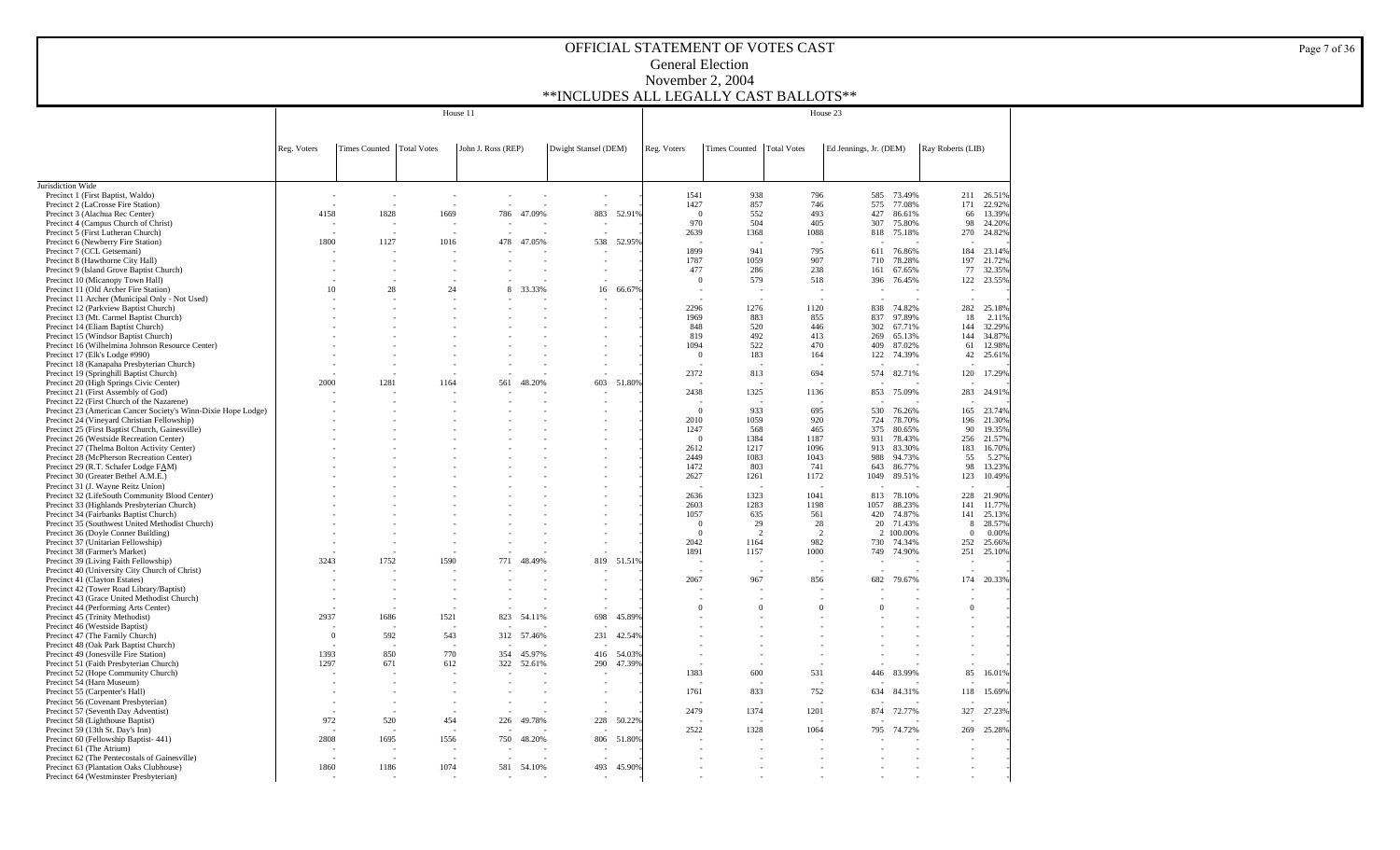|                                            |                          |                             | House 11                 |                          |                          |                          |        |             |                             |                                      | House 23                           |        |                   |
|--------------------------------------------|--------------------------|-----------------------------|--------------------------|--------------------------|--------------------------|--------------------------|--------|-------------|-----------------------------|--------------------------------------|------------------------------------|--------|-------------------|
|                                            | Reg. Voters              | Times Counted   Total Votes |                          | John J. Ross (REP)       |                          | Dwight Stansel (DEM)     |        | Reg. Voters | Times Counted   Total Votes |                                      | Ed Jennings, Jr. (DEM)             |        | Ray Roberts (LIB) |
| Precinct 65 (Newberry Methodist)           | 1647                     | 1056                        | 938                      | 496                      | 52.88%                   | 442                      | 47.12% |             |                             |                                      |                                    |        |                   |
| Precinct 66 (Best Western Gateway Grand)   | $\overline{\phantom{a}}$ |                             | $\sim$                   |                          | $\overline{\phantom{a}}$ |                          |        | $\sim$      |                             |                                      | ۰.<br>$\sim$                       |        |                   |
| Precinct 67 (Oak Dale Baptist)             | 1366                     | 812                         | 742                      | 350                      | 47.17%                   | 392                      | 52.83% | $\sim$      |                             |                                      |                                    |        |                   |
| Precinct 68 (Shriner's Club)               | $\overline{a}$           | $\overline{\phantom{a}}$    | $\sim$                   | $\overline{\phantom{a}}$ | $\sim$                   | $\overline{\phantom{a}}$ |        | $\sim$      |                             | $\overline{\phantom{a}}$             | $\sim$<br>$\overline{\phantom{a}}$ |        |                   |
| Precinct 69 (Haile Meeting Center)         | $\overline{\phantom{a}}$ | $\overline{\phantom{a}}$    | $\overline{\phantom{a}}$ |                          | $\overline{\phantom{a}}$ | $\overline{\phantom{a}}$ |        | $\sim$      |                             |                                      |                                    |        |                   |
| Precinct 70 (North Pleasant Grove Baptist) | 1059                     | 663                         | 615                      | 276                      | 44.88%                   | 339                      | 55.12% | $\sim$      |                             | $\overline{\phantom{a}}$             | $\sim$<br>$\overline{\phantom{a}}$ |        |                   |
| Precinct 71 (Archer Methodist Church)      |                          | 114                         | 100                      | 26                       | 26.00%                   | 74                       | 74.00% | $\sim$      |                             | $\overline{\phantom{a}}$<br><b>.</b> |                                    |        |                   |
| <b>Absentee Ballots</b>                    |                          | 4081                        | 3694                     | 2046                     | 55.39%                   | 1648                     | 44.61% |             | 7427                        | 6377                                 | 4982                               | 78.12% | 1395<br>21.88%    |
| <b>Counter Votes</b>                       |                          | 2285                        | 2094                     | 784                      | 37.44%                   | 1310                     | 62.56% |             | 7731                        | 6909                                 | 5863                               | 84.86% | 1046<br>15.14%    |
| <b>Military Overseas</b>                   |                          |                             |                          |                          |                          |                          |        |             |                             |                                      |                                    |        |                   |
| Total                                      | 26550                    | 22227                       | 20176                    | 9950                     | 49.32%                   | 10226                    | 50.68% | 55434       | 47259                       | 41105                                | 33014                              | 80.32% | 8091<br>19.68%    |

Page 8 of 36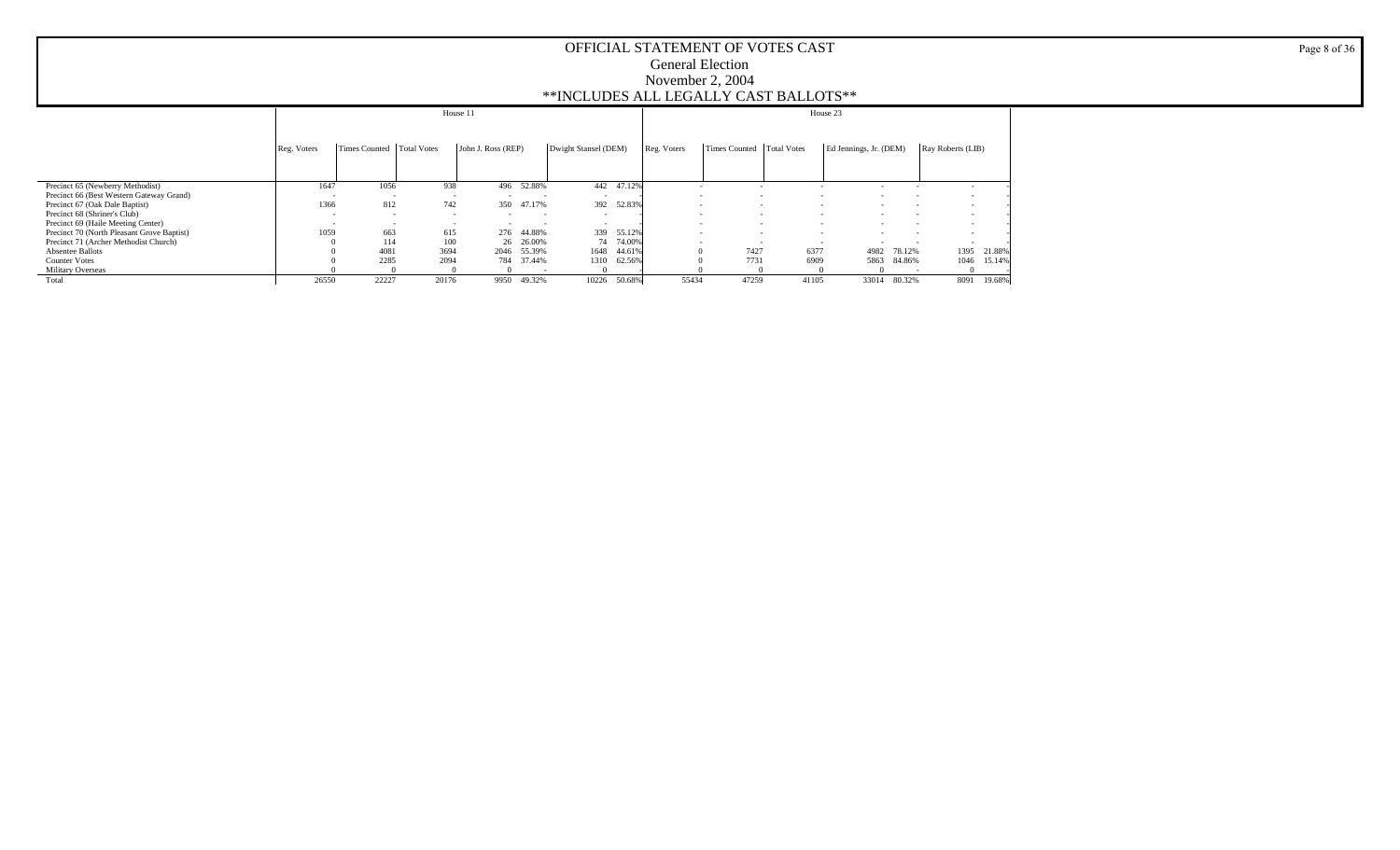|                                                                                           |              |                      | Sheriff            |                     |                      |                         |                  |              |                      | Supervisor of Elections |                                                |                  |              |                  |
|-------------------------------------------------------------------------------------------|--------------|----------------------|--------------------|---------------------|----------------------|-------------------------|------------------|--------------|----------------------|-------------------------|------------------------------------------------|------------------|--------------|------------------|
|                                                                                           |              |                      |                    |                     |                      |                         |                  |              |                      |                         |                                                |                  |              |                  |
|                                                                                           | Reg. Voters  | <b>Times Counted</b> | <b>Total Votes</b> | Steve Oelrich (REP) |                      | <b>Bill Davis (DEM)</b> |                  | Reg. Voters  | <b>Times Counted</b> | <b>Total Votes</b>      | Ernesto Herrera, Jr. (REP) Pam Carpenter (DEM) |                  |              |                  |
|                                                                                           |              |                      |                    |                     |                      |                         |                  |              |                      |                         |                                                |                  |              |                  |
|                                                                                           |              |                      |                    |                     |                      |                         |                  |              |                      |                         |                                                |                  |              |                  |
| Jurisdiction Wide                                                                         |              |                      |                    |                     |                      |                         |                  |              |                      |                         |                                                |                  |              |                  |
| Precinct 1 (First Baptist, Waldo)<br>Precinct 2 (LaCrosse Fire Station)                   | 1541<br>1427 | 938<br>857           | 914<br>828         | 413                 | 546 59.74%<br>49.88% | 368<br>415              | 40.26%<br>50.12% | 1541<br>1427 | 938<br>857           | 867<br>789              | 323<br>266                                     | 37.25%<br>33.71% | 544<br>523   | 62.75%<br>66.29% |
| Precinct 3 (Alachua Rec Center)                                                           | 4158         | 2380                 | 2307               | 1312                | 56.87%               | 995                     | 43.13%           | 4158         | 2380                 | 2212                    | 802                                            | 36.26%           | 1410         | 63.74%           |
| Precinct 4 (Campus Church of Christ)                                                      | 970          | 504                  | 461                | 230                 | 49.89%               | 231                     | 50.11%           | 970          | 504                  | 438                     | 139                                            | 31.74%           | 299          | 68.269           |
| Precinct 5 (First Lutheran Church)<br>Precinct 6 (Newberry Fire Station)                  | 2639<br>1800 | 1368<br>1127         | 1229<br>1081       | 584<br>658          | 47.52%<br>60.87%     | 645<br>423              | 52.48%<br>39.13% | 2639<br>1800 | 1368<br>1127         | 1174<br>1026            | 390<br>406                                     | 33.22%<br>39.57% | 784<br>620   | 66.789<br>60.439 |
| Precinct 7 (CCL Getsemani)                                                                | 1899         | 941                  | 870                | 351                 | 40.34%               | 519                     | 59.66%           | 1899         | 941                  | 850                     | 220                                            | 25.88%           | 630          | 74.129           |
| Precinct 8 (Hawthorne City Hall)                                                          | 1787         | 1059                 | 1040               | 537                 | 51.63%               | 503                     | 48.37%           | 1787         | 1059                 | 989                     | 313                                            | 31.65%           | 676          | 68.359           |
| Precinct 9 (Island Grove Baptist Church)                                                  | 477<br>1436  | 286<br>918           | 283<br>892         | 187<br>478          | 66.08%<br>53.59%     | 96<br>414               | 33.92%<br>46.41% | 477<br>1436  | 286<br>918           | 263<br>868              | 102<br>253                                     | 38.78%<br>29.15% | 161<br>615   | 61.229<br>70.859 |
| Precinct 10 (Micanopy Town Hall)<br>Precinct 11 (Old Archer Fire Station)                 | 1172         | 691                  | 672                | 349                 | 51.93%               | 323                     | 48.07%           | 1172         | 691                  | 645                     | 220                                            | 34.11%           | 425          | 65.89%           |
| Precinct 11 Archer (Municipal Only - Not Used)                                            |              |                      |                    |                     |                      |                         |                  |              |                      |                         |                                                |                  |              |                  |
| Precinct 12 (Parkview Baptist Church)<br>Precinct 13 (Mt. Carmel Baptist Church)          | 2296<br>1969 | 1276<br>883          | 1231<br>864        | 592<br>126          | 48.09%<br>14.58%     | 639<br>738              | 51.91%<br>85.42% | 2296<br>1969 | 1276<br>883          | 1190<br>847             | 342<br>55                                      | 28.74%<br>6.49%  | 848<br>792   | 71.269<br>93.51% |
| Precinct 14 (Eliam Baptist Church)                                                        | 848          | 520                  | 510                | 315                 | 61.76%               | 195                     | 38.24%           | 848          | 520                  | 488                     | 178                                            | 36.48%           | 310          | 63.52%           |
| Precinct 15 (Windsor Baptist Church)                                                      | 819          | 492                  | 486                | 274                 | 56.38%               | 212                     | 43.62%           | 819          | 492                  | 469                     | 189                                            | 40.30%           | 280          | 59.70%           |
| Precinct 16 (Wilhelmina Johnson Resource Center)                                          | 1094         | 522                  | 486                | 87                  | 17.90%               | 399                     | 82.10%           | 1094         | 522                  | 472                     | 39                                             | 8.26%            | 433          | 91.749           |
| Precinct 17 (Elk's Lodge #990)<br>Precinct 18 (Kanapaha Presbyterian Church)              | 1456<br>1129 | 720<br>566           | 687<br>550         | 416<br>281          | 60.55%<br>51.09%     | 271<br>269              | 39.45%<br>48.91% | 1456<br>1129 | 720<br>566           | 669<br>530              | 216<br>183                                     | 32.29%<br>34.53% | 453<br>347   | 67.719<br>65.479 |
| Precinct 19 (Springhill Baptist Church)                                                   | 2372         | 813                  | 738                | 227                 | 30.76%               | 511                     | 69.24%           | 2372         | 813                  | 718                     | 151                                            | 21.03%           | 567          | 78.979           |
| Precinct 20 (High Springs Civic Center)                                                   | 2000         | 1281                 | 1243               | 816                 | 65.65%               | 427                     | 34.35%           | 2000         | 1281                 | 1187                    | 504                                            | 42.46%           | 683          | 57.549           |
| Precinct 21 (First Assembly of God)<br>Precinct 22 (First Church of the Nazarene)         | 2438<br>2185 | 1325<br>1224         | 1257<br>1175       | 617<br>737          | 49.09%<br>62.72%     | 640<br>438              | 50.91%<br>37.28% | 2438<br>2185 | 1325<br>1224         | 1208<br>1135            | 387<br>419                                     | 32.04%<br>36.92% | 821<br>716   | 67.96%<br>63.089 |
| Precinct 23 (American Cancer Society's Winn-Dixie Hope Lodge)                             | 2082         | 933                  | 807                | 422                 | 52.29%               | 385                     | 47.71%           | 2082         | 933                  | 778                     | 333                                            | 42.80%           | 445          | 57.209           |
| Precinct 24 (Vineyard Christian Fellowship)                                               | 2010         | 1059                 | 1023               | 556                 | 54.35%               | 467                     | 45.65%           | 2010         | 1059                 | 988                     | 288                                            | 29.15%           | 700          | 70.85%           |
| Precinct 25 (First Baptist Church, Gainesville)                                           | 1247         | 568                  | 511                | 163                 | 31.90%               | 348                     | 68.10%           | 1247         | 568                  | 485                     | 120                                            | 24.74%           | 365          | 75.26%           |
| Precinct 26 (Westside Recreation Center)<br>Precinct 27 (Thelma Bolton Activity Center)   | 2798<br>2612 | 1384<br>1217         | 1303<br>1148       | 675<br>357          | 51.80%<br>31.10%     | 628<br>791              | 48.20%<br>68.90% | 2798<br>2612 | 1384<br>1217         | 1256<br>1124            | 334<br>147                                     | 26.59%<br>13.08% | 922<br>977   | 73.419<br>86.929 |
| Precinct 28 (McPherson Recreation Center)                                                 | 2449         | 1083                 | 1065               | 197                 | 18.50%               | 868                     | 81.50%           | 2449         | 1083                 | 1032                    | 75                                             | 7.27%            | 957          | 92.739           |
| Precinct 29 (R.T. Schafer Lodge FAM)                                                      | 1472         | 803                  | 780                | 248                 | 31.79%               | 532                     | 68.219           | 1472         | 803                  | 766                     | 125                                            | 16.32%           | 641          | 83.689           |
| Precinct 30 (Greater Bethel A.M.E.)<br>Precinct 31 (J. Wayne Reitz Union)                 | 2627<br>3671 | 1261<br>2156         | 1244<br>1853       | 392<br>737          | 31.51%<br>39.77%     | 852<br>1116             | 68.49%<br>60.23% | 2627<br>3671 | 1261<br>2156         | 1208<br>1813            | 171<br>629                                     | 14.16%<br>34.69% | 1037<br>1184 | 85.849<br>65.319 |
| Precinct 32 (LifeSouth Community Blood Center)                                            | 2636         | 1323                 | 1211               | 645                 | 53.26%               | 566                     | 46.74%           | 2636         | 1323                 | 1136                    | 434                                            | 38.20%           | 702          | 61.809           |
| Precinct 33 (Highlands Presbyterian Church)                                               | 2603         | 1283                 | 1235               | 384                 | 31.09%               | 851                     | 68.91%           | 2603         | 1283                 | 1199                    | 152                                            | 12.68%           | 1047         | 87.329           |
| Precinct 34 (Fairbanks Baptist Church)<br>Precinct 35 (Southwest United Methodist Church) | 1057<br>1585 | 635<br>784           | 623<br>760         | 315<br>440          | 50.56%<br>57.89%     | 308<br>320              | 49.44%<br>42.11% | 1057<br>1585 | 635<br>784           | 608<br>737              | 182<br>256                                     | 29.93%<br>34.74% | 426<br>481   | 70.079<br>65.269 |
| Precinct 36 (Doyle Conner Building)                                                       | 3686         | 1836                 | 1647               | 815                 | 49.48%               | 832                     | 50.52%           | 3686         | 1836                 | 1581                    | 577                                            | 36.50%           | 1004         | 63.50%           |
| Precinct 37 (Unitarian Fellowship)                                                        | 2042         | 1164                 | 1128               | 651                 | 57.71%               | 477                     | 42.29%           | 2042         | 1164                 | 1075                    | 377                                            | 35.07%           | 698          | 64.93%           |
| Precinct 38 (Farmer's Market)                                                             | 1891         | 1157                 | 1127               | 649                 | 57.59%               | 478                     | 42.41%           | 1891         | 1157                 | 1093                    | 435                                            | 39.80%           | 658          | 60.20%           |
| Precinct 39 (Living Faith Fellowship)<br>Precinct 40 (University City Church of Christ)   | 3243<br>1302 | 1752<br>706          | 1699<br>681        | 1078<br>420         | 63.45%<br>61.67%     | 621<br>261              | 36.55%<br>38.33% | 3243<br>1302 | 1752<br>706          | 1637<br>662             | 604<br>219                                     | 36.90%<br>33.08% | 1033<br>443  | 63.10%<br>66.92% |
| Precinct 41 (Clayton Estates)                                                             | 2067         | 967                  | 930                | 410                 | 44.09%               | 520                     | 55.91%           | 2067         | 967                  | 902                     | 294                                            | 32.59%           | 608          | 67.41%           |
| Precinct 42 (Tower Road Library/Baptist)                                                  | 2214         | 1227                 | 1193               | 820                 | 68.73%               | 373                     | 31.27%           | 2214         | 1227                 | 1147                    | 496                                            | 43.24%           | 651          | 56.76%           |
| Precinct 43 (Grace United Methodist Church)<br>Precinct 44 (Performing Arts Center)       | 2843<br>4534 | 1558<br>2233         | 1521<br>1904       | 980<br>861          | 64.43%<br>45.22%     | 541<br>1043             | 35.57%<br>54.78% | 2843<br>4534 | 1558<br>2233         | 1451<br>1834            | 570<br>648                                     | 39.28%<br>35.33% | 881<br>1186  | 60.72%<br>64.67% |
| Precinct 45 (Trinity Methodist)                                                           | 2937         | 1686                 | 1628               | 1051                | 64.56%               | 577                     | 35.44%           | 2937         | 1686                 | 1553                    | 637                                            | 41.02%           | 916          | 58.98%           |
| Precinct 46 (Westside Baptist)                                                            | 1931         | 1122                 | 1089               | 723                 | 66.39%               | 366                     | 33.61%           | 1931         | 1122                 | 1032                    | 461                                            | 44.67%           | 571          | 55.339           |
| Precinct 47 (The Family Church)<br>Precinct 48 (Oak Park Baptist Church)                  | 2756<br>2619 | 1553<br>1325         | 1516<br>1238       | 1047<br>659         | 69.06%<br>53.23%     | 469<br>579              | 30.94%<br>46.77% | 2756<br>2619 | 1553<br>1325         | 1446<br>1176            | 684<br>404                                     | 47.30%<br>34.35% | 762<br>772   | 52.70%<br>65.65% |
| Precinct 49 (Jonesville Fire Station)                                                     | 1393         | 850                  | 832                | 489                 | 58.77%               | 343                     | 41.23%           | 1393         | 850                  | 794                     | 312                                            | 39.29%           | 482          | 60.71%           |
| Precinct 51 (Faith Presbyterian Church)                                                   | 1297         | 671                  | 656                | 446                 | 67.99%               | 210                     | 32.01%           | 1297         | 671                  | 633                     | 246                                            | 38.86%           | 387          | 61.14%           |
| Precinct 52 (Hope Community Church)                                                       | 1383         | 600                  | 577                | 236                 | 40.90%               | 341                     | 59.10%           | 1383         | 600                  | 558                     | 141                                            | 25.27%           | 417          | 74.739           |
| Precinct 54 (Harn Museum)<br>Precinct 55 (Carpenter's Hall)                               | 4807<br>1761 | 2499<br>833          | 2229<br>804        | 1061<br>290         | 47.60%<br>36.07%     | 1168<br>514             | 52.40%<br>63.93% | 4807<br>1761 | 2499<br>833          | 2131<br>780             | 757<br>167                                     | 35.52%<br>21.41% | 1374<br>613  | 64.489<br>78.599 |
| Precinct 56 (Covenant Presbyterian)                                                       | 2017         | 1139                 | 1086               | 707                 | 65.10%               | 379                     | 34.90%           | 2017         | 1139                 | 1045                    | 467                                            | 44.69%           | 578          | 55.319           |
| Precinct 57 (Seventh Day Adventist)                                                       | 2479         | 1374                 | 1330               | 734                 | 55.19%               | 596                     | 44.81%           | 2479         | 1374                 | 1291                    | 455                                            | 35.24%           | 836          | 64.76%           |
| Precinct 58 (Lighthouse Baptist)<br>Precinct 59 (13th St. Day's Inn)                      | 972<br>2522  | 520<br>1328          | 503<br>1176        | 317<br>509          | 63.02%<br>43.28%     | 186<br>667              | 36.98%<br>56.72% | 972<br>2522  | 520<br>1328          | 475<br>1134             | 180<br>356                                     | 37.89%<br>31.39% | 295<br>778   | 62.119<br>68.619 |
| Precinct 60 (Fellowship Baptist-441)                                                      | 2808         | 1695                 | 1656               | 1021                | 61.65%               | 635                     | 38.35%           | 2808         | 1695                 | 1582                    | 694                                            | 43.87%           | 888          | 56.13%           |
| Precinct 61 (The Atrium)                                                                  | 2163         | 1146                 | 1094               | 634                 | 57.95%               | 460                     | 42.05%           | 2163         | 1146                 | 1061                    | 326                                            | 30.73%           | 735          | 69.27%           |
| Precinct 62 (The Pentecostals of Gainesville)<br>Precinct 63 (Plantation Oaks Clubhouse)  | 2352<br>1860 | 1060<br>1186         | 1012<br>1160       | 616<br>835          | 60.87%<br>71.98%     | 396<br>325              | 39.13%<br>28.02% | 2352<br>1860 | 1060<br>1186         | 975<br>1109             | 384<br>511                                     | 39.38%<br>46.08% | 591<br>598   | 60.62%<br>53.92% |
| Precinct 64 (Westminster Presbyterian)                                                    | 1342         | 647                  | 628                | 382                 | 60.83%               | 246                     | 39.17%           | 1342         | 647                  | 600                     | 170                                            | 28.33%           | 430          | 71.67%           |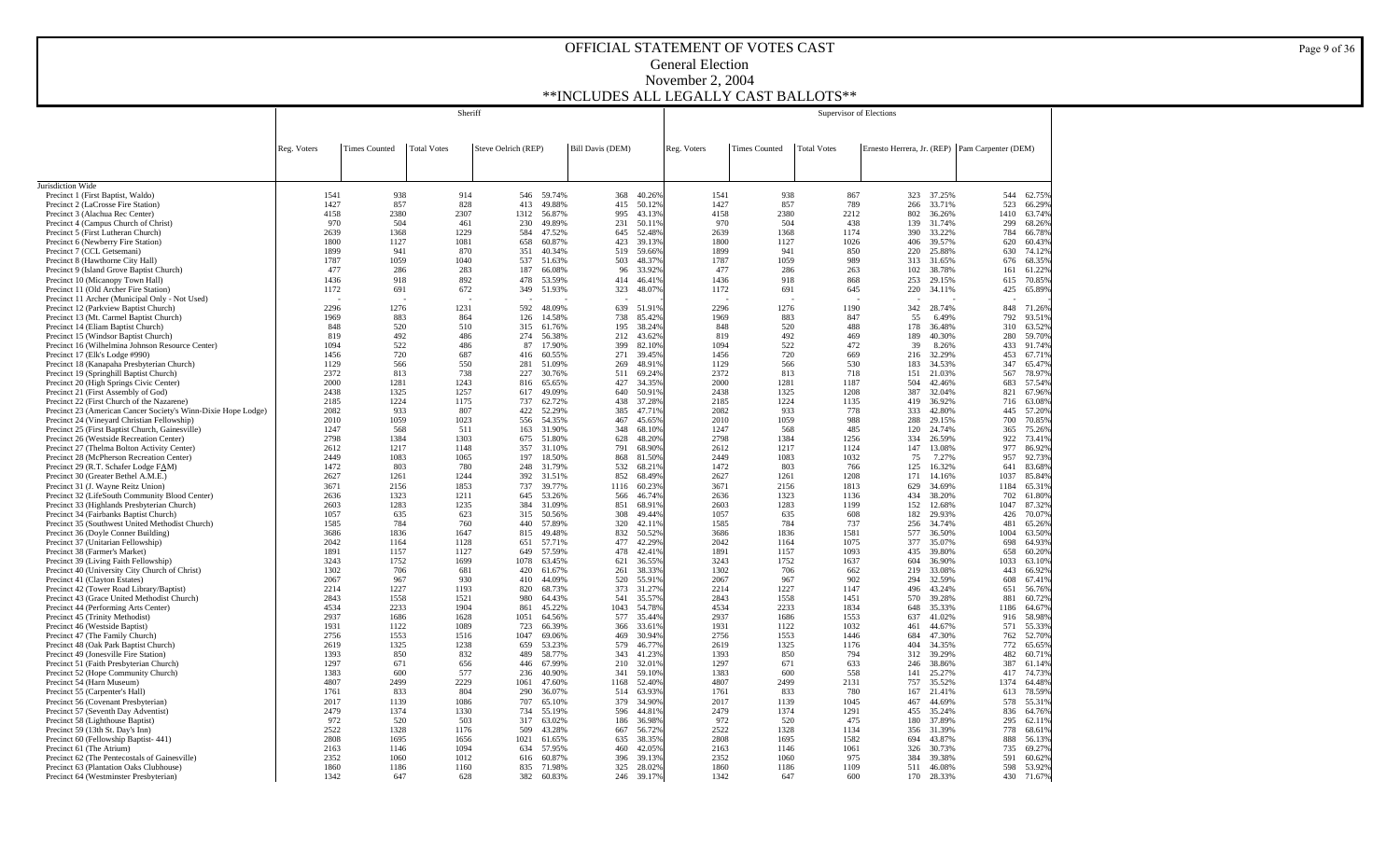|                                            |             |               | Sheriff     |                     |            |                         |        |             |               | Supervisor of Elections |       |            |                                                |              |
|--------------------------------------------|-------------|---------------|-------------|---------------------|------------|-------------------------|--------|-------------|---------------|-------------------------|-------|------------|------------------------------------------------|--------------|
|                                            | Reg. Voters | Times Counted | Total Votes | Steve Oelrich (REP) |            | <b>Bill Davis (DEM)</b> |        | Reg. Voters | Times Counted | Total Votes             |       |            | Ernesto Herrera, Jr. (REP) Pam Carpenter (DEM) |              |
| Precinct 65 (Newberry Methodist)           | 1647        | 1056          | 1023        | 708                 | 69.21%     | 315                     | 30.79% | 1647        | 1056          | 965                     |       | 471 48.81% |                                                | 494 51.19%   |
| Precinct 66 (Best Western Gateway Grand)   | 1698        | 1011          | 979         | 640                 | 65.37%     | 339                     | 34.63% | 1698        | 1011          | 944                     |       | 382 40.47% |                                                | 562 59.53%   |
| Precinct 67 (Oak Dale Baptist)             | 1366        | 812           | 792         |                     | 506 63.89% | 286                     | 36.11% | 1366        | 812           | 761                     |       | 324 42.58% |                                                | 437 57.42%   |
| Precinct 68 (Shriner's Club)               | 2366        | 1382          | 1323        | 852                 | 64.40%     | 471                     | 35.60% | 2366        | 1382          | 1270                    |       | 549 43.23% |                                                | 721 56,77%   |
| Precinct 69 (Haile Meeting Center)         | 2960        | 1674          | 1605        | 1147                | 71.46%     | 458                     | 28.54% | 2960        | 1674          | 1538                    |       | 725 47.14% |                                                | 813 52.86%   |
| Precinct 70 (North Pleasant Grove Baptist) | 1059        | 663           | 647         | 427                 | 66.00%     | 220                     | 34.00% | 1059        | 663           | 619                     | 251   | 40.55%     |                                                | 368 59.45%   |
| Precinct 71 (Archer Methodist Church)      | 1280        | 769           | 743         | 380                 | 51.14%     | 363                     | 48.86% | 1280        | 769           | 710                     |       | 231 32.54% |                                                | 479 67.46%   |
| <b>Absentee Ballots</b>                    |             | 18801         | 17782       | 10343               | 58.17%     | 7439                    | 41.83% |             | 18801         | 17255                   | 6201  | 35.94%     | 11054                                          | 64.06%       |
| <b>Counter Votes</b>                       |             | 16389         | 15686       | 5836                | 37.21%     | 9850                    | 62.79% |             | 16389         | 15271                   | 3256  | 21.32%     |                                                | 12015 78.68% |
| Military Overseas                          |             |               |             |                     |            |                         |        |             |               |                         |       |            |                                                |              |
| Total                                      | 142358      | 111571        | 105991      | 54944               | 51.84%     | 51047                   | 48.16% | 142358      | 111571        | 102254                  | 33305 | 32.57%     |                                                | 68949 67.43% |

Page 10 of 36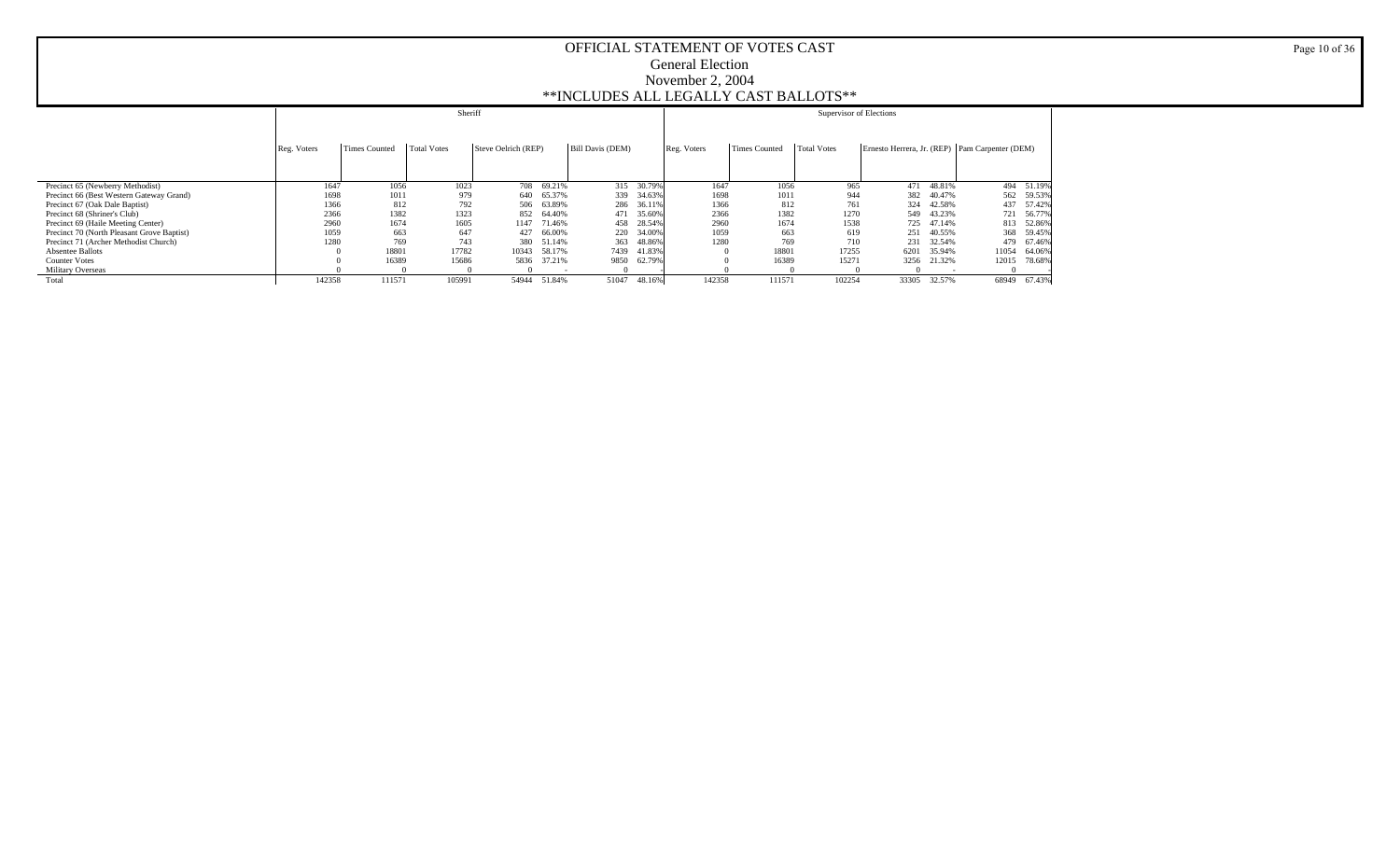|                                                                                                              |              |                      | County Commission 1 |                                 |                |                 |              |                      |                    | County Commission 3 |                  |                                       |                          |                |
|--------------------------------------------------------------------------------------------------------------|--------------|----------------------|---------------------|---------------------------------|----------------|-----------------|--------------|----------------------|--------------------|---------------------|------------------|---------------------------------------|--------------------------|----------------|
|                                                                                                              |              |                      |                     |                                 |                |                 |              |                      |                    |                     |                  |                                       |                          |                |
|                                                                                                              |              |                      |                     |                                 |                |                 |              |                      |                    |                     |                  |                                       |                          |                |
|                                                                                                              | Reg. Voters  | <b>Times Counted</b> | <b>Total Votes</b>  | Mike Byerly (DEM)               | Write-In Votes |                 | Reg. Voters  | <b>Times Counted</b> | <b>Total Votes</b> | Mark Minck (REP)    |                  | Paula M. DeLaney (DEM) Write-In Votes |                          |                |
|                                                                                                              |              |                      |                     |                                 |                |                 |              |                      |                    |                     |                  |                                       |                          |                |
|                                                                                                              |              |                      |                     |                                 |                |                 |              |                      |                    |                     |                  |                                       |                          |                |
| Jurisdiction Wide                                                                                            |              |                      |                     |                                 |                |                 |              |                      |                    |                     |                  |                                       |                          |                |
| Precinct 1 (First Baptist, Waldo)<br>Precinct 2 (LaCrosse Fire Station)                                      | 1541<br>1427 | 938<br>857           | 608<br>634          | 558<br>91.78%<br>568<br>89.59%  | 50<br>66       | 8.22%<br>10.41% | 1541<br>1427 | 938<br>857           | 864<br>806         | 430<br>334          | 49.77%<br>41.44% | 433<br>50.12%<br>471<br>58.44%        |                          | 0.12%<br>0.12% |
| Precinct 3 (Alachua Rec Center)                                                                              | 4158         | 2380                 | 1646                | 1470<br>89.31%                  | 176            | 10.69%          | 4158         | 2380                 | 2215               | 987                 | 44.56%           | 55.21%<br>1223                        | $\overline{5}$           | 0.23%          |
| Precinct 4 (Campus Church of Christ)                                                                         | 970          | 504                  | 338                 | 314<br>92.90%                   | 24             | 7.10%           | 970          | 504                  | 439                | 143                 | 32.57%           | 294<br>66.97%                         | $\mathcal{D}$            | 0.46%          |
| Precinct 5 (First Lutheran Church)                                                                           | 2639         | 1368                 | 950                 | 883<br>92.95%                   | 67             | 7.05%           | 2639         | 1368                 | 1165               | 409                 | 35.11%           | 64.21%<br>748                         | 8                        | 0.69%          |
| Precinct 6 (Newberry Fire Station)                                                                           | 1800         | 1127                 | 720                 | 650<br>90.28%                   | 70             | 9.72%           | 1800         | 1127                 | 1052               | 548                 | 52.09%           | 502<br>47.72%                         | $\overline{2}$           | 0.19%          |
| Precinct 7 (CCL Getsemani)                                                                                   | 1899         | 941                  | 725                 | 684<br>94.34%                   | 41             | 5.66%           | 1899         | 941                  | 848                | 255                 | 30.07%           | 69.58%<br>590                         | 3                        | 0.35%          |
| Precinct 8 (Hawthorne City Hall)                                                                             | 1787<br>477  | 1059<br>286          | 752<br>176          | 688<br>91.49%<br>152<br>86.36%  | 64<br>24       | 8.51%<br>13.64% | 1787<br>477  | 1059<br>286          | 994<br>258         | 415<br>123          | 41.75%<br>47.67% | 576<br>57.95%<br>51.94%               | 3                        | 0.30%<br>0.39% |
| Precinct 9 (Island Grove Baptist Church)<br>Precinct 10 (Micanopy Town Hall)                                 | 1436         | 918                  | 677                 | 593<br>87.59%                   | 84             | 12.41%          | 1436         | 918                  | 860                | 334                 | 38.84%           | 134<br>526<br>61.16%                  | $\Omega$                 | 0.00%          |
| Precinct 11 (Old Archer Fire Station)                                                                        | 1172         | 691                  | 493                 | 449<br>91.08%                   | 44             | 8.92%           | 1172         | 691                  | 657                | 221                 | 33.64%           | 66.36%<br>436                         | $\Omega$                 | 0.00%          |
| Precinct 11 Archer (Municipal Only - Not Used)                                                               |              |                      |                     |                                 |                |                 |              |                      |                    |                     |                  |                                       |                          |                |
| Precinct 12 (Parkview Baptist Church)                                                                        | 2296         | 1276                 | 953                 | 892<br>93.60%                   | 61             | 6.40%           | 2296         | 1276                 | 1188               | 454                 | 38.22%           | 727<br>61.20%                         | $\tau$                   | 0.59%          |
| Precinct 13 (Mt. Carmel Baptist Church)                                                                      | 1969         | 883                  | 798                 | 791<br>99.12%                   | -7             | 0.88%           | 1969         | 883                  | 831                | 50                  | 6.02%            | 780<br>93.86%                         |                          | 0.12%          |
| Precinct 14 (Eliam Baptist Church)                                                                           | 848<br>819   | 520<br>492           | 354<br>320          | 324<br>91.53%<br>299<br>93.44%  | 30<br>21       | 8.47%<br>6.56%  | 848<br>819   | 520<br>492           | 492<br>471         | 238<br>230          | 48.37%<br>48.83% | 253<br>51.42%<br>240<br>50.96%        | -1                       | 0.20%<br>0.21% |
| Precinct 15 (Windsor Baptist Church)<br>Precinct 16 (Wilhelmina Johnson Resource Center)                     | 1094         | 522                  | 443                 | 425<br>95.94%                   | 18             | 4.06%           | 1094         | 522                  | 470                | 37                  | 7.87%            | 430<br>91.49%                         | 3                        | 0.64%          |
| Precinct 17 (Elk's Lodge #990)                                                                               | 1456         | 720                  | 489                 | 431<br>88.14%                   | 58             | 11.86%          | 1456         | 720                  | 668                | 264                 | 39.52%           | 402<br>60.18%                         | $\mathcal{D}$            | 0.30%          |
| Precinct 18 (Kanapaha Presbyterian Church)                                                                   | 1129         | 566                  | 413                 | 378<br>91.53%                   | 35             | 8.47%           | 1129         | 566                  | 532                | 214                 | 40.23%           | 59.21%<br>315                         | 3                        | 0.56%          |
| Precinct 19 (Springhill Baptist Church)                                                                      | 2372         | 813                  | 639                 | 596<br>93.27%                   | 43             | 6.73%           | 2372         | 813                  | 711                | 167                 | 23.49%           | 76.23%<br>542                         | 2                        | 0.28%          |
| Precinct 20 (High Springs Civic Center)                                                                      | 2000         | 1281                 | 799                 | 716<br>89.61%                   | 83             | 10.39%          | 2000         | 1281                 | 1182               | 659                 | 55.75%           | 523<br>44.25%                         | $\Omega$                 | 0.00%          |
| Precinct 21 (First Assembly of God)                                                                          | 2438         | 1325                 | 968                 | 891<br>92.05%                   | 77             | 7.95%           | 2438         | 1325                 | 1201               | 458                 | 38.13%           | 739<br>61.53%                         | $\overline{4}$           | 0.33%          |
| Precinct 22 (First Church of the Nazarene)                                                                   | 2185<br>2082 | 1224<br>933          | 828<br>629          | 90.58%<br>750<br>607<br>96.50%  | 78<br>22       | 9.42%<br>3.50%  | 2185<br>2082 | 1224<br>933          | 1140<br>757        | 528<br>322          | 46.32%<br>42.54% | 610<br>53.51%<br>434<br>57.33%        | $\overline{2}$<br>-1     | 0.18%<br>0.13% |
| Precinct 23 (American Cancer Society's Winn-Dixie Hope Lodge)<br>Precinct 24 (Vineyard Christian Fellowship) | 2010         | 1059                 | 782                 | 91.82%<br>718                   | 64             | 8.18%           | 2010         | 1059                 | 994                | 370                 | 37.22%           | 62.47%<br>621                         | 3                        | 0.30%          |
| Precinct 25 (First Baptist Church, Gainesville)                                                              | 1247         | 568                  | 433                 | 94.23%<br>408                   | 25             | 5.77%           | 1247         | 568                  | 479                | 129                 | 26.93%           | 72.86%<br>349                         |                          | 0.21%          |
| Precinct 26 (Westside Recreation Center)                                                                     | 2798         | 1384                 | 1050                | 972<br>92.57%                   | 78             | 7.43%           | 2798         | 1384                 | 1270               | 450                 | 35.43%           | 64.17%<br>815                         | 5                        | 0.39%          |
| Precinct 27 (Thelma Bolton Activity Center)                                                                  | 2612         | 1217                 | 1021                | 955<br>93.54%                   | 66             | 6.46%           | 2612         | 1217                 | 1128               | 216                 | 19.15%           | 906<br>80.32%                         | 6                        | 0.53%          |
| Precinct 28 (McPherson Recreation Center)                                                                    | 2449         | 1083                 | 966                 | 942<br>97.52%                   | 24             | 2.48%           | 2449         | 1083                 | 1033               | 97                  | 9.39%            | 932<br>90.22%                         | $\overline{A}$           | 0.39%          |
| Precinct 29 (R.T. Schafer Lodge FAM)<br>Precinct 30 (Greater Bethel A.M.E.)                                  | 1472<br>2627 | 803<br>1261          | 683<br>1063         | 647<br>94.73%<br>1024<br>96.33% | 36<br>39       | 5.27%<br>3.67%  | 1472<br>2627 | 803<br>1261          | 761<br>1213        | 160<br>209          | 21.02%<br>17.23% | 598<br>78.58%<br>82.52%<br>1001       | 3<br>$\mathbf{3}$        | 0.39%<br>0.25% |
| Precinct 31 (J. Wayne Reitz Union)                                                                           | 3671         | 2156                 | 1599                | 1548<br>96.81%                  | 51             | 3.19%           | 3671         | 2156                 | 1754               | 607                 | 34.61%           | 65.05%<br>1141                        | 6                        | 0.34%          |
| Precinct 32 (LifeSouth Community Blood Center)                                                               | 2636         | 1323                 | 942                 | 93.95%<br>885                   | 57             | 6.05%           | 2636         | 1323                 | 1129               | 480                 | 42.52%           | 57.48%<br>649                         | $\Omega$                 | 0.00%          |
| Precinct 33 (Highlands Presbyterian Church)                                                                  | 2603         | 1283                 | 1072                | 97.57%<br>1046                  | 26             | 2.43%           | 2603         | 1283                 | 1206               | 211                 | 17.50%           | 995<br>82.50%                         | $\Omega$                 | 0.00%          |
| Precinct 34 (Fairbanks Baptist Church)                                                                       | 1057         | 635                  | 468                 | 427<br>91.24%                   | 41             | 8.76%           | 1057         | 635                  | 605                | 256                 | 42.31%           | 348<br>57.52%                         |                          | 0.17%          |
| Precinct 35 (Southwest United Methodist Church)                                                              | 1585         | 784                  | 561                 | 508<br>90.55%                   | 53             | 9.45%           | 1585         | 784                  | 736                | 310                 | 42.12%           | 57.47%<br>423                         | 3                        | 0.41%          |
| Precinct 36 (Doyle Conner Building)<br>Precinct 37 (Unitarian Fellowship)                                    | 3686<br>2042 | 1836<br>1164         | 1328<br>808         | 1277<br>96.16%<br>91.58%<br>740 | 51<br>68       | 3.84%<br>8.42%  | 3686<br>2042 | 1836<br>1164         | 1552<br>1075       | 568<br>483          | 36.60%<br>44.93% | 982<br>63.27%<br>591<br>54.98%        | $\overline{2}$           | 0.13%<br>0.09% |
| Precinct 38 (Farmer's Market)                                                                                | 1891         | 1157                 | 856                 | 772<br>90.19%                   | 84             | 9.81%           | 1891         | 1157                 | 1094               | 523                 | 47.81%           | 51.74%<br>566                         | 5                        | 0.46%          |
| Precinct 39 (Living Faith Fellowship)                                                                        | 3243         | 1752                 | 1223                | 1107<br>90.52%                  | 116            | 9.48%           | 3243         | 1752                 | 1639               | 761                 | 46.43%           | 875<br>53.39%                         | 3                        | 0.18%          |
| Precinct 40 (University City Church of Christ)                                                               | 1302         | 706                  | 478                 | 425<br>88.91%                   | 53             | 11.09%          | 1302         | 706                  | 661                | 322                 | 48.71%           | 337<br>50.98%                         | $\overline{2}$           | 0.30%          |
| Precinct 41 (Clayton Estates)                                                                                | 2067         | 967                  | 754                 | 719<br>95.36%                   | 35             | 4.64%           | 2067         | 967                  | 902                | 308                 | 34.15%           | 593<br>65.74%                         |                          | 0.11%          |
| Precinct 42 (Tower Road Library/Baptist)                                                                     | 2214         | 1227                 | 809                 | 90.36%<br>731                   | 78             | 9.64%           | 2214         | 1227                 | 1138               | 601                 | 52.81%           | 537<br>47.19%                         | $\Omega$                 | 0.00%          |
| Precinct 43 (Grace United Methodist Church)                                                                  | 2843<br>4534 | 1558<br>2233         | 1056<br>1514        | 948<br>89.77%<br>95.64%<br>1448 | 108<br>66      | 10.23%<br>4.36% | 2843<br>4534 | 1558<br>2233         | 1456<br>1765       | 770<br>580          | 52.88%<br>32.86% | 684<br>46.98%<br>66.74%<br>1178       | $\mathfrak{D}$<br>$\tau$ | 0.14%<br>0.40% |
| Precinct 44 (Performing Arts Center)<br>Precinct 45 (Trinity Methodist)                                      | 2937         | 1686                 | 1144                | 89.25%<br>1021                  | 123            | 10.75%          | 2937         | 1686                 | 1567               | 766                 | 48.88%           | 51.12%<br>801                         | $\Omega$                 | 0.00%          |
| Precinct 46 (Westside Baptist)                                                                               | 1931         | 1122                 | 726                 | 646<br>88.98%                   | -80            | 11.02%          | 1931         | 1122                 | 1036               | 584                 | 56.37%           | 451<br>43.53%                         | $\mathbf{1}$             | 0.10%          |
| Precinct 47 (The Family Church)                                                                              | 2756         | 1553                 | 957                 | 812<br>84.85%                   | 145            | 15.15%          | 2756         | 1553                 | 1478               | 951                 | 64.34%           | 527<br>35.66%                         | $\Omega$                 | 0.00%          |
| Precinct 48 (Oak Park Baptist Church)                                                                        | 2619         | 1325                 | 896                 | 836<br>93.30%                   | -60            | 6.70%           | 2619         | 1325                 | 1166               | 467                 | 40.05%           | 59.69%<br>696                         | 3                        | 0.26%          |
| Precinct 49 (Jonesville Fire Station)                                                                        | 1393         | 850                  | 566                 | 499<br>88.16%                   | 67             | 11.84%          | 1393         | 850                  | 788                | 397                 | 50.38%           | 390<br>49.49%                         | -1                       | 0.13%          |
| Precinct 51 (Faith Presbyterian Church)                                                                      | 1297<br>1383 | 671<br>600           | 481<br>478          | 420<br>87.32%<br>93.72%<br>448  | 61<br>30       | 12.68%<br>6.28% | 1297<br>1383 | 671<br>600           | 629<br>564         | 310                 | 49.28%           | 50.72%<br>319<br>70.21%<br>396        | $\Omega$                 | 0.00%<br>0.18% |
| Precinct 52 (Hope Community Church)<br>Precinct 54 (Harn Museum)                                             | 4807         | 2499                 | 1792                | 1707<br>95.26%                  | 85             | 4.74%           | 4807         | 2499                 | 2070               | 167<br>746          | 29.61%<br>36.04% | 63.62%<br>1317                        | 7                        | 0.34%          |
| Precinct 55 (Carpenter's Hall)                                                                               | 1761         | 833                  | 676                 | 651<br>96.30%                   | 25             | 3.709           | 1761         | 833                  | 778                | 182                 | 23.39%           | 593<br>76.22%                         | 3                        | 0.39%          |
| Precinct 56 (Covenant Presbyterian)                                                                          | 2017         | 1139                 | 763                 | 682<br>89.38%                   | 81             | 10.629          | 2017         | 1139                 | 1048               | 583                 | 55.63%           | 463<br>44.18%                         | $\overline{c}$           | 0.19%          |
| Precinct 57 (Seventh Day Adventist)                                                                          | 2479         | 1374                 | 1031                | 936<br>90.79%                   | 95             | 9.21%           | 2479         | 1374                 | 1284               | 569                 | 44.31%           | 55.69%<br>715                         | $\Omega$                 | 0.00%          |
| Precinct 58 (Lighthouse Baptist)                                                                             | 972          | 520                  | 330                 | 308<br>93.33%                   | 22             | 6.679           | 972          | 520                  | 475                | 233                 | 49.05%           | 242<br>50.95%                         | $\Omega$                 | 0.00%          |
| Precinct 59 (13th St. Day's Inn)                                                                             | 2522<br>2808 | 1328<br>1695         | 960<br>1169         | 920<br>95.83%<br>1031           | 40<br>138      | 4.17%<br>11.80% | 2522<br>2808 | 1328<br>1695         | 1101<br>1570       | 356<br>869          | 32.33%<br>55.35% | 67.39%<br>742<br>44.52%<br>699        | $\mathbf{3}$<br>2        | 0.27%<br>0.13% |
| Precinct 60 (Fellowship Baptist-441)<br>Precinct 61 (The Atrium)                                             | 2163         | 1146                 | 796                 | 88.20%<br>718<br>90.20%         | 78             | 9.80%           | 2163         | 1146                 | 1057               | 437                 | 41.34%           | 58.56%<br>619                         | -1                       | 0.09%          |
| Precinct 62 (The Pentecostals of Gainesville)                                                                | 2352         | 1060                 | 716                 | 640<br>89.39%                   | 76             | 10.61%          | 2352         | 1060                 | 970                | 434                 | 44.74%           | 534<br>55.05%                         | 2                        | 0.21%          |
| Precinct 63 (Plantation Oaks Clubhouse)                                                                      | 1860         | 1186                 | 757                 | 635<br>83.88%                   | 122            | 16.12%          | 1860         | 1186                 | 1107               | 629                 | 56.82%           | 43.00%<br>476                         | 2                        | 0.18%          |
| Precinct 64 (Westminster Presbyterian)                                                                       | 1342         | 647                  | 463                 | 425<br>91.79%                   | 38             | 8.21%           | 1342         | 647                  | 600                | 265                 | 44.17%           | 331<br>55.17%                         | $\overline{4}$           | 0.67%          |

Page 11 of 36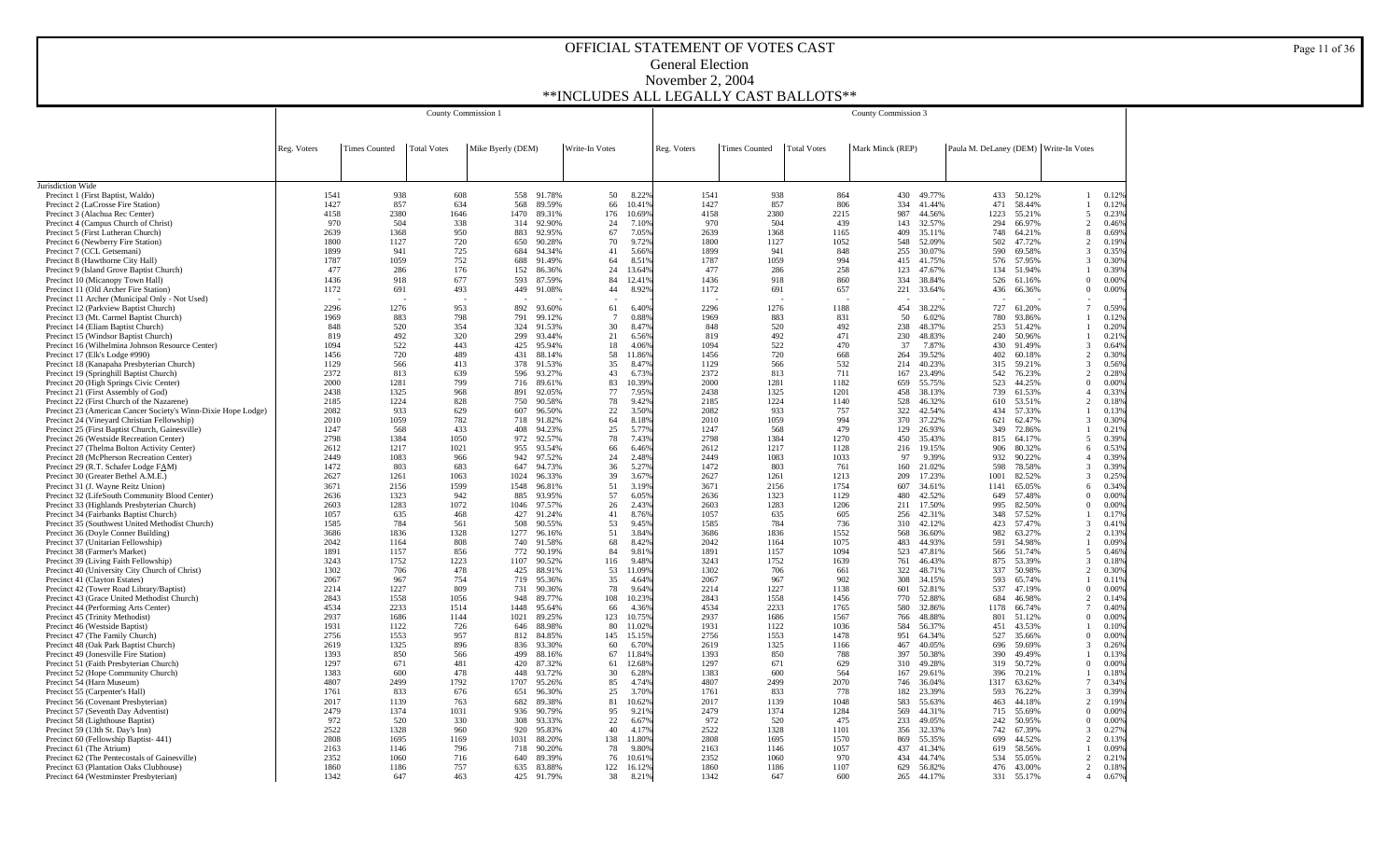|                                            |             |                      | County Commission 1 |                   |        |                |           |             |                      |                    | <b>County Commission 3</b> |        |                                       |            |     |         |
|--------------------------------------------|-------------|----------------------|---------------------|-------------------|--------|----------------|-----------|-------------|----------------------|--------------------|----------------------------|--------|---------------------------------------|------------|-----|---------|
|                                            |             |                      |                     |                   |        |                |           |             |                      |                    |                            |        |                                       |            |     |         |
|                                            |             |                      |                     |                   |        |                |           |             |                      |                    |                            |        |                                       |            |     |         |
|                                            | Reg. Voters | <b>Times Counted</b> | <b>Total Votes</b>  | Mike Byerly (DEM) |        | Write-In Votes |           | Reg. Voters | <b>Times Counted</b> | <b>Total Votes</b> | Mark Minck (REP)           |        | Paula M. DeLaney (DEM) Write-In Votes |            |     |         |
|                                            |             |                      |                     |                   |        |                |           |             |                      |                    |                            |        |                                       |            |     |         |
|                                            |             |                      |                     |                   |        |                |           |             |                      |                    |                            |        |                                       |            |     |         |
| Precinct 65 (Newberry Methodist)           | 1647        | 1056                 | 659                 | 579               | 87.86% |                | 80 12.14% | 1647        | 1056                 | 983                | 573                        | 58.29% |                                       | 408 41.51% |     | 2 0.20% |
| Precinct 66 (Best Western Gateway Grand)   | 1698        | 1011                 | 674                 | 592               | 87.83% | 82             | 12.17%    | 1698        | 1011                 | 951                | 507                        | 53.31% | 444                                   | 46.69%     |     | 0.00%   |
| Precinct 67 (Oak Dale Baptist)             | 1366        | 812                  | 537                 | 493               | 91.81% | 44             | 8.19%     | 1366        | 812                  | 770                | 412                        | 53.51% |                                       | 357 46.36% |     | 0.139   |
| Precinct 68 (Shriner's Club)               | 2366        | 1382                 | 906                 | 791               | 87.31% | 115            | 12.69%    | 2366        | 1382                 | 1274               | 679                        | 53.30% |                                       | 592 46.47% |     | 0.24%   |
| Precinct 69 (Haile Meeting Center)         | 2960        | 1674                 | 1029                | 893               | 86.78% | 136            | 13.22%    | 2960        | 1674                 | 1553               | 899                        | 57.89% |                                       | 652 41.98% |     | 0.13%   |
| Precinct 70 (North Pleasant Grove Baptist) | 1059        | 663                  | 422                 | 350               | 82.94% |                | 72 17.06% | 1059        | 663                  | 614                | 347                        | 56.51% |                                       | 267 43.49% |     | 0.00%   |
| Precinct 71 (Archer Methodist Church)      | 1280        | 769                  | 528                 | 493               | 93.37% | 35             | 6.63%     | 1280        | 769                  | 724                | 292                        | 40.33% | 431                                   | 59.53%     |     | 0.14%   |
| <b>Absentee Ballots</b>                    |             | 18801                | 12745               | 11645             | 91.37% | 1100           | 8.63%     |             | 18801                | 17229              | 7650                       | 44.40% | 9547                                  | 55.41%     | 32  | 0.19%   |
| <b>Counter Votes</b>                       |             | 16389                | 12848               | 12122             | 94.35% | 726            | 5.65%     |             | 16389                | 15087              | 4149                       | 27.50% | 10889                                 | 72.17%     | 49  | 0.32%   |
| <b>Military Overseas</b>                   |             |                      |                     |                   |        |                |           |             |                      |                    |                            |        |                                       |            |     |         |
| Total                                      | 142358      | 111571               | 79867               | 73649             | 92.21% | 6218           | 7.79%     | 142358      | 111571               | 101864             | 40684                      | 39.94% | 60947                                 | 59.83%     | 233 | 0.23%   |

Page 12 of 36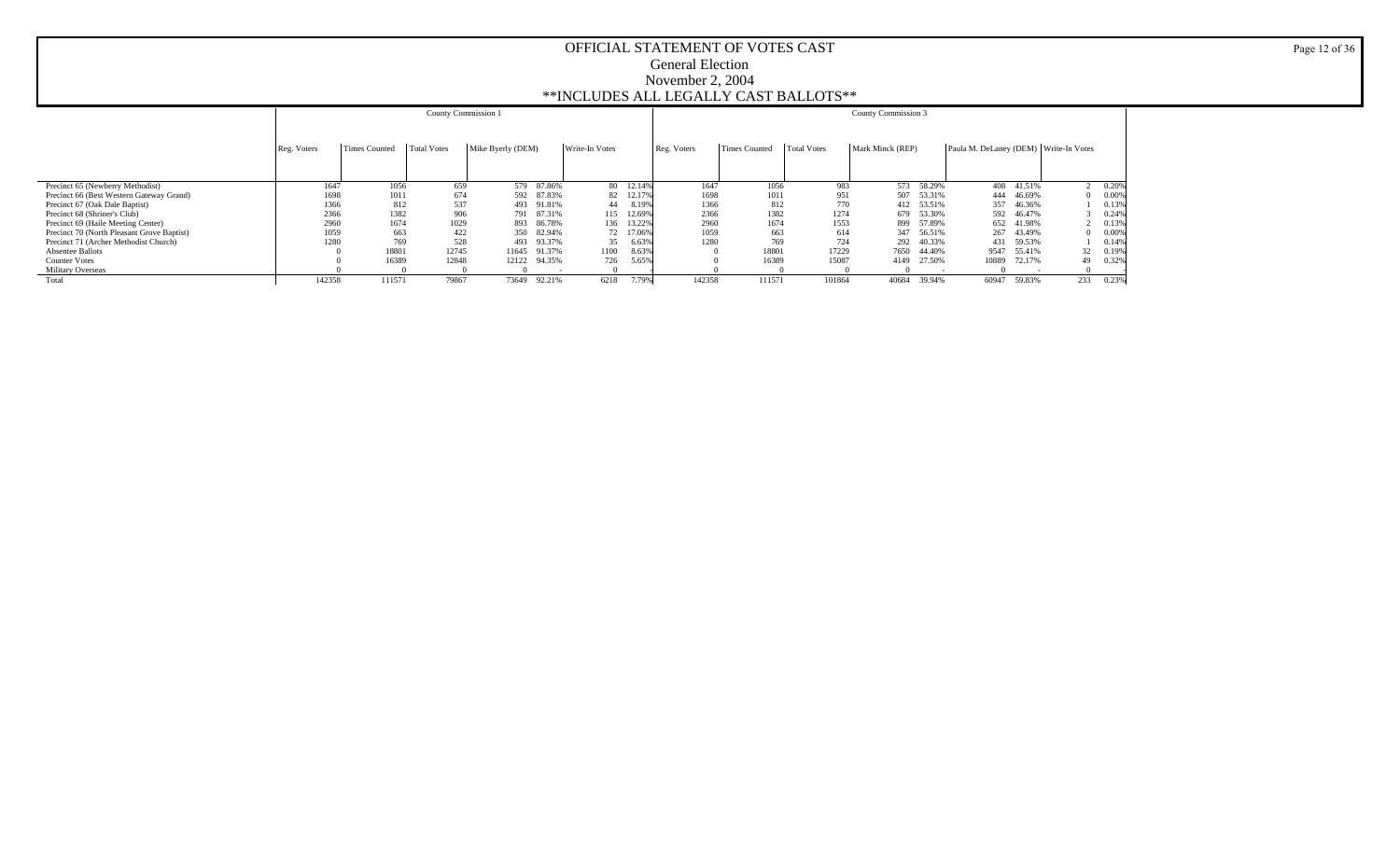|                                                                                                              |              |                      | County Commission 5 |                    |                  |                   | Justice Bell     |              |                      |                    |             |                                |                |            |                  |
|--------------------------------------------------------------------------------------------------------------|--------------|----------------------|---------------------|--------------------|------------------|-------------------|------------------|--------------|----------------------|--------------------|-------------|--------------------------------|----------------|------------|------------------|
|                                                                                                              |              |                      |                     |                    |                  |                   |                  |              |                      |                    |             |                                |                |            |                  |
|                                                                                                              |              |                      |                     |                    |                  |                   |                  |              |                      |                    | <b>YES</b>  |                                | N <sub>O</sub> |            |                  |
|                                                                                                              | Reg. Voters  | <b>Times Counted</b> | <b>Total Votes</b>  | Jeff McAdams (REP) |                  | Rodney Long (DEM) |                  | Reg. Voters  | <b>Times Counted</b> | <b>Total Votes</b> |             |                                |                |            |                  |
|                                                                                                              |              |                      |                     |                    |                  |                   |                  |              |                      |                    |             |                                |                |            |                  |
|                                                                                                              |              |                      |                     |                    |                  |                   |                  |              |                      |                    |             |                                |                |            |                  |
| Jurisdiction Wide<br>Precinct 1 (First Baptist, Waldo)                                                       | 1541         | 938                  | 861                 | 475                | 55.17%           | 386               | 44.83%           | 1541         | 938                  | 746                |             | 496<br>66.49%                  |                | 250        | 33.519           |
| Precinct 2 (LaCrosse Fire Station)                                                                           | 1427         | 857                  | 811                 | 394                | 48.58%           | 417               | 51.42%           | 1427         | 857                  | 683                |             | 459<br>67.20%                  |                | 224        | 32.809           |
| Precinct 3 (Alachua Rec Center)                                                                              | 4158<br>970  | 2380<br>504          | 2190<br>425         | 1115               | 50.91%           | 1075              | 49.09%<br>59.76% | 4158<br>970  | 2380<br>504          | 1892<br>371        | 1284        | 67.86%<br>278                  |                | 608        | 32.149<br>25,079 |
| Precinct 4 (Campus Church of Christ)<br>Precinct 5 (First Lutheran Church)                                   | 2639         | 1368                 | 1132                | 171<br>448         | 40.24%<br>39.58% | 254<br>684        | 60.42%           | 2639         | 1368                 | 952                |             | 74.93%<br>670<br>70.38%        |                | 93<br>282  | 29.629           |
| Precinct 6 (Newberry Fire Station)                                                                           | 1800         | 1127                 | 1042                | 615                | 59.02%           | 427               | 40.98%           | 1800         | 1127                 | 941                |             | 635<br>67.48%                  |                | 306        | 32.529           |
| Precinct 7 (CCL Getsemani)                                                                                   | 1899         | 941                  | 832                 | 300                | 36.06%           | 532               | 63.94%           | 1899         | 941                  | 679                |             | 458<br>67.45%                  |                | 221        | 32.559           |
| Precinct 8 (Hawthorne City Hall)<br>Precinct 9 (Island Grove Baptist Church)                                 | 1787<br>477  | 1059<br>286          | 983<br>252          | 452<br>149         | 45.98%<br>59.13% | 531<br>103        | 54.02%<br>40.87% | 1787<br>477  | 1059<br>286          | 886<br>207         |             | 613<br>69.19%<br>120<br>57.97% |                | 273<br>87  | 30.819<br>42.039 |
| Precinct 10 (Micanopy Town Hall)                                                                             | 1436         | 918                  | 850                 | 399                | 46.94%           | 451               | 53.06%           | 1436         | 918                  | 735                |             | 488<br>66.39%                  |                | 247        | 33.619           |
| Precinct 11 (Old Archer Fire Station)                                                                        | 1172         | 691                  | 657                 | 313                | 47.64%           | 344               | 52.36%           | 1172         | 691                  | 573                |             | 395<br>68.94%                  |                | 178        | 31.069           |
| Precinct 11 Archer (Municipal Only - Not Used)                                                               |              |                      |                     |                    |                  |                   |                  |              |                      |                    |             |                                |                |            |                  |
| Precinct 12 (Parkview Baptist Church)<br>Precinct 13 (Mt. Carmel Baptist Church)                             | 2296<br>1969 | 1276<br>883          | 1173<br>858         | 505<br>64          | 43.05%<br>7.46%  | 668<br>794        | 56.95%<br>92.54% | 2296<br>1969 | 1276<br>883          | 964<br>735         |             | 678<br>70.33%<br>72.79%<br>535 |                | 286<br>200 | 29.679<br>27.219 |
| Precinct 14 (Eliam Baptist Church)                                                                           | 848          | 520                  | 483                 | 267                | 55.28%           | 216               | 44.72%           | 848          | 520                  | 430                | 299         | 69.53%                         |                | 131        | 30.479           |
| Precinct 15 (Windsor Baptist Church)                                                                         | 819          | 492                  | 465                 | 269                | 57.85%           | 196               | 42.15%           | 819          | 492                  | 423                |             | 283<br>66.90%                  |                | 140        | 33.109           |
| Precinct 16 (Wilhelmina Johnson Resource Center)                                                             | 1094         | 522                  | 466                 | 47                 | 10.09%           | 419               | 89.91%           | 1094         | 522                  | 394                |             | 239<br>60.66%                  |                | 155        | 39.349           |
| Precinct 17 (Elk's Lodge #990)                                                                               | 1456         | 720                  | 660                 | 315                | 47.73%           | 345<br>292        | 52.27%           | 1456         | 720                  | 576<br>453         |             | 422<br>73.26%                  |                | 154        | 26.749           |
| Precinct 18 (Kanapaha Presbyterian Church)<br>Precinct 19 (Springhill Baptist Church)                        | 1129<br>2372 | 566<br>813           | 524<br>730          | 232<br>188         | 44.27%<br>25.75% | 542               | 55.73%<br>74.25% | 1129<br>2372 | 566<br>813           | 589                |             | 313<br>69.09%<br>414<br>70.29% |                | 140<br>175 | 30.919<br>29.719 |
| Precinct 20 (High Springs Civic Center)                                                                      | 2000         | 1281                 | 1172                | 733                | 62.54%           | 439               | 37.46%           | 2000         | 1281                 | 977                | 653         | 66.84%                         |                | 324        | 33.169           |
| Precinct 21 (First Assembly of God)                                                                          | 2438         | 1325                 | 1175                | 496                | 42.21%           | 679               | 57.79%           | 2438         | 1325                 | 1012               | 738         | 72.92%                         |                | 274        | 27.089           |
| Precinct 22 (First Church of the Nazarene)                                                                   | 2185         | 1224                 | 1119                | 581                | 51.92%           | 538               | 48.08%           | 2185         | 1224                 | 950                | 700         | 73.68%                         |                | 250        | 26.329           |
| Precinct 23 (American Cancer Society's Winn-Dixie Hope Lodge)<br>Precinct 24 (Vineyard Christian Fellowship) | 2082<br>2010 | 933<br>1059          | 745<br>967          | 357<br>425         | 47.92%<br>43.95% | 388<br>542        | 52.08%<br>56.05% | 2082<br>2010 | 933<br>1059          | 613<br>821         | 473<br>580  | 77.16%<br>70.65%               |                | 140<br>241 | 22.849<br>29.359 |
| Precinct 25 (First Baptist Church, Gainesville)                                                              | 1247         | 568                  | 474                 | 132                | 27.85%           | 342               | 72.15%           | 1247         | 568                  | 395                | 275         | 69.62%                         |                | 120        | 30.389           |
| Precinct 26 (Westside Recreation Center)                                                                     | 2798         | 1384                 | 1239                | 497                | 40.11%           | 742               | 59.89%           | 2798         | 1384                 | 1054               | 781         | 74.10%                         |                | 273        | 25.909           |
| Precinct 27 (Thelma Bolton Activity Center)                                                                  | 2612         | 1217                 | 1117                | 243                | 21.75%           | 874               | 78.25%           | 2612         | 1217                 | 916                | 542         | 59.17%                         |                | 374        | 40.839           |
| Precinct 28 (McPherson Recreation Center)<br>Precinct 29 (R.T. Schafer Lodge FAM)                            | 2449<br>1472 | 1083<br>803          | 1066<br>770         | 103<br>168         | 9.66%<br>21.82%  | 963<br>602        | 90.34%<br>78.18% | 2449<br>1472 | 1083<br>803          | 876<br>659         | 625<br>466  | 71.35%<br>70.71%               |                | 251<br>193 | 28.659<br>29.299 |
| Precinct 30 (Greater Bethel A.M.E.)                                                                          | 2627         | 1261                 | 1206                | 238                | 19.73%           | 968               | 80.27%           | 2627         | 1261                 | 1040               | 694         | 66.73%                         |                | 346        | 33.279           |
| Precinct 31 (J. Wayne Reitz Union)                                                                           | 3671         | 2156                 | 1728                | 640                | 37.04%           | 1088              | 62.96%           | 3671         | 2156                 | 1452               | 1154        | 79.48%                         |                | 298        | 20.529           |
| Precinct 32 (LifeSouth Community Blood Center)                                                               | 2636         | 1323                 | 1101                | 498                | 45.23%           | 603               | 54.77%           | 2636         | 1323                 | 911                |             | 76.07%<br>693                  |                | 218        | 23.939           |
| Precinct 33 (Highlands Presbyterian Church)                                                                  | 2603         | 1283                 | 1218                | 228                | 18.72%           | 990               | 81.28%           | 2603         | 1283                 | 1053               |             | 748<br>71.04%                  |                | 305        | 28.969           |
| Precinct 34 (Fairbanks Baptist Church)<br>Precinct 35 (Southwest United Methodist Church)                    | 1057<br>1585 | 635<br>784           | 610<br>717          | 296<br>357         | 48.52%<br>49.79% | 314<br>360        | 51.48%<br>50.21% | 1057<br>1585 | 635<br>784           | 539<br>603         |             | 376<br>69.76%<br>423<br>70.15% |                | 163<br>180 | 30.249<br>29.859 |
| Precinct 36 (Doyle Conner Building)                                                                          | 3686         | 1836                 | 1526                | 624                | 40.89%           | 902               | 59.11%           | 3686         | 1836                 | 1314               |             | 980<br>74.58%                  |                | 334        | 25.429           |
| Precinct 37 (Unitarian Fellowship)                                                                           | 2042         | 1164                 | 1066                | 540                | 50.66%           | 526               | 49.34%           | 2042         | 1164                 | 900                | 667         | 74.11%                         |                | 233        | 25.899           |
| Precinct 38 (Farmer's Market)                                                                                | 1891         | 1157                 | 1087                | 573                | 52.71%           | 514               | 47.29%           | 1891         | 1157                 | 940                |             | 71.28%<br>670                  |                | 270        | 28.729           |
| Precinct 39 (Living Faith Fellowship)<br>Precinct 40 (University City Church of Christ)                      | 3243<br>1302 | 1752<br>706          | 1608<br>647         | 849<br>354         | 52.80%<br>54.71% | 759<br>293        | 47.20%<br>45.29% | 3243<br>1302 | 1752<br>706          | 1368<br>544        | 1008        | 73.68%<br>419<br>77.02%        |                | 360<br>125 | 26.329<br>22.989 |
| Precinct 41 (Clayton Estates)                                                                                | 2067         | 967                  | 901                 | 318                | 35.29%           | 583               | 64.71%           | 2067         | 967                  | 766                |             | 555<br>72.45%                  |                | 211        | 27.559           |
| Precinct 42 (Tower Road Library/Baptist)                                                                     | 2214         | 1227                 | 1115                | 646                | 57.94%           | 469               | 42.06%           | 2214         | 1227                 | 953                |             | 737<br>77.33%                  |                | 216        | 22.679           |
| Precinct 43 (Grace United Methodist Church)                                                                  | 2843<br>4534 | 1558<br>2233         | 1414<br>1729        | 801                | 56.65%           | 613<br>1076       | 43.35%<br>62.23% | 2843<br>4534 | 1558<br>2233         | 1241<br>1433       | 916<br>1093 | 73.81%                         |                | 325<br>340 | 26.199<br>23.739 |
| Precinct 44 (Performing Arts Center)<br>Precinct 45 (Trinity Methodist)                                      | 2937         | 1686                 | 1532                | 653<br>881         | 37.77%<br>57.51% | 651               | 42.49%           | 2937         | 1686                 | 1314               |             | 76.27%<br>992<br>75.49%        |                | 322        | 24.519           |
| Precinct 46 (Westside Baptist)                                                                               | 1931         | 1122                 | 1019                | 623                | 61.14%           | 396               | 38.86%           | 1931         | 1122                 | 879                |             | 635<br>72.24%                  |                | 244        | 27.769           |
| Precinct 47 (The Family Church)                                                                              | 2756         | 1553                 | 1433                | 946                | 66.02%           | 487               | 33.98%           | 2756         | 1553                 | 1241               | 890         | 71.72%                         |                | 351        | 28.289           |
| Precinct 48 (Oak Park Baptist Church)                                                                        | 2619         | 1325                 | 1136                | 507                | 44.63%           | 629               | 55.37%           | 2619         | 1325                 | 950                |             | 688<br>72.42%                  |                | 262        | 27.589           |
| Precinct 49 (Jonesville Fire Station)<br>Precinct 51 (Faith Presbyterian Church)                             | 1393<br>1297 | 850<br>671           | 784<br>614          | 443<br>339         | 56.51%<br>55.21% | 341<br>275        | 43.49%<br>44.79% | 1393<br>1297 | 850<br>671           | 678<br>525         | 445<br>391  | 65.63%<br>74.48%               |                | 233<br>134 | 34.379<br>25.529 |
| Precinct 52 (Hope Community Church)                                                                          | 1383         | 600                  | 559                 | 183                | 32.74%           | 376               | 67.26%           | 1383         | 600                  | 486                | 340         | 69.96%                         |                | 146        | 30.049           |
| Precinct 54 (Harn Museum)                                                                                    | 4807         | 2499                 | 2045                | 815                | 39.85%           | 1230              | 60.15%           | 4807         | 2499                 | 1748               | 1328        | 75.97%                         |                | 420        | 24.039           |
| Precinct 55 (Carpenter's Hall)                                                                               | 1761         | 833                  | 780                 | 205                | 26.28%           | 575               | 73.72%           | 1761         | 833                  | 692                | 469         | 67.77%                         |                | 223        | 32.239           |
| Precinct 56 (Covenant Presbyterian)<br>Precinct 57 (Seventh Day Adventist)                                   | 2017<br>2479 | 1139<br>1374         | 1025<br>1267        | 618<br>643         | 60.29%<br>50.75% | 407<br>624        | 39.71%<br>49.25% | 2017<br>2479 | 1139<br>1374         | 877<br>1091        | 773         | 675<br>76.97%<br>70.85%        |                | 202<br>318 | 23.039<br>29.159 |
| Precinct 58 (Lighthouse Baptist)                                                                             | 972          | 520                  | 459                 | 242                | 52.72%           | 217               | 47.28%           | 972          | 520                  | 388                | 284         | 73.20%                         |                | 104        | 26.809           |
| Precinct 59 (13th St. Day's Inn)                                                                             | 2522         | 1328                 | 1084                | 408                | 37.64%           | 676               | 62.36%           | 2522         | 1328                 | 934                |             | 692<br>74.09%                  |                | 242        | 25.919           |
| Precinct 60 (Fellowship Baptist-441)                                                                         | 2808         | 1695                 | 1566                | 944                | 60.28%           | 622               | 39.72%           | 2808         | 1695                 | 1385               |             | 936<br>67.58%                  |                | 449        | 32.429           |
| Precinct 61 (The Atrium)<br>Precinct 62 (The Pentecostals of Gainesville)                                    | 2163<br>2352 | 1146<br>1060         | 1032<br>951         | 485<br>507         | 47.00%<br>53.31% | 547<br>444        | 53.00%<br>46.69% | 2163<br>2352 | 1146<br>1060         | 869<br>817         | 657<br>599  | 75.60%<br>73.32%               |                | 212<br>218 | 24.409<br>26.689 |
| Precinct 63 (Plantation Oaks Clubhouse)                                                                      | 1860         | 1186                 | 1103                | 713                | 64.64%           | 390               | 35.36%           | 1860         | 1186                 | 910                |             | 659<br>72.42%                  |                | 251        | 27.589           |
| Precinct 64 (Westminster Presbyterian)                                                                       | 1342         | 647                  | 598                 | 285                | 47.66%           | 313               | 52.34%           | 1342         | 647                  | 488                |             | 369<br>75.61%                  |                | 119        | 24.39%           |

Page 13 of 36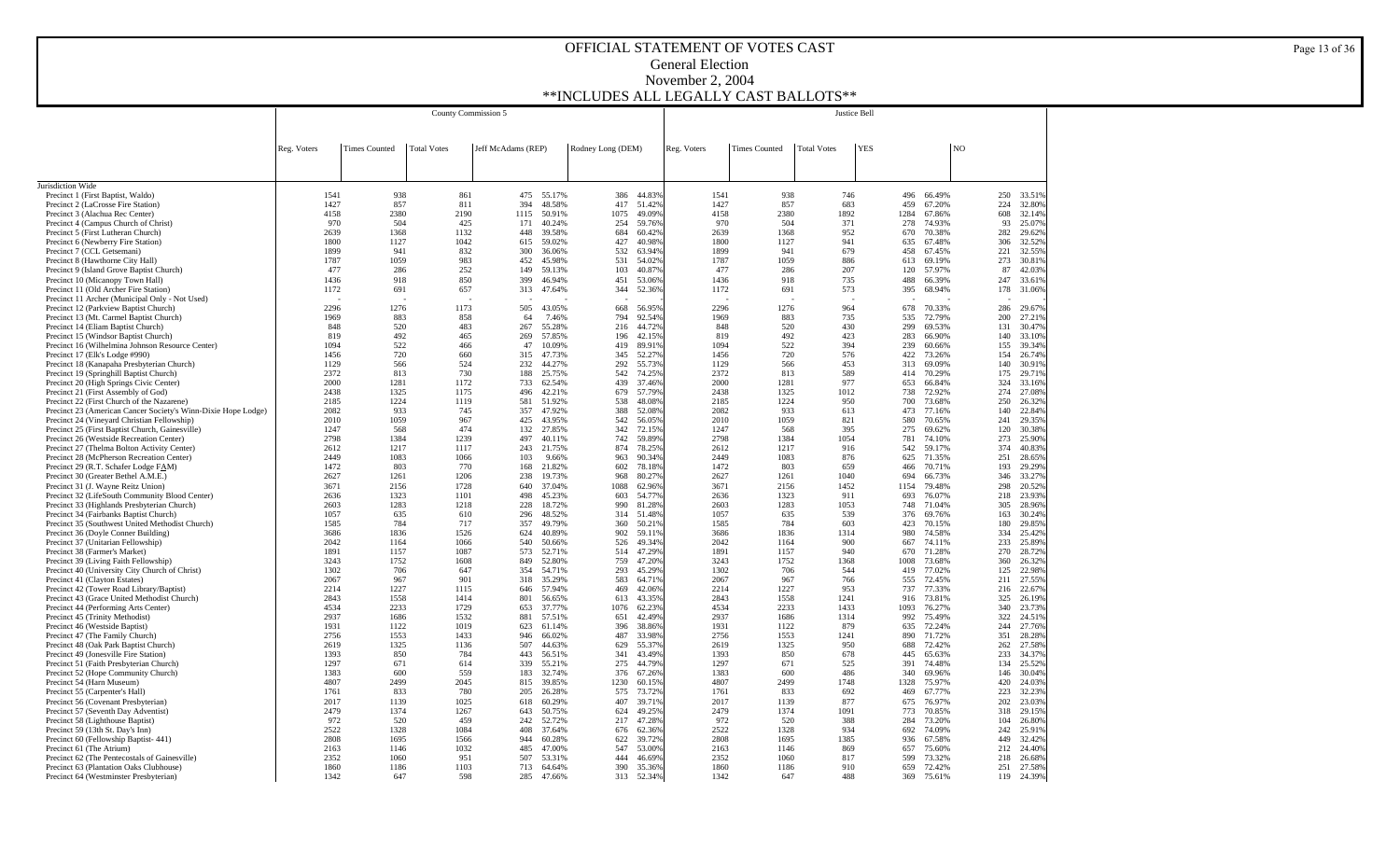|                                            |             |                      | County Commission 5 |                    |            |                   |        |             |               |                    | Justice Bell |        |       |            |
|--------------------------------------------|-------------|----------------------|---------------------|--------------------|------------|-------------------|--------|-------------|---------------|--------------------|--------------|--------|-------|------------|
|                                            | Reg. Voters | <b>Times Counted</b> | <b>Total Votes</b>  | Jeff McAdams (REP) |            | Rodney Long (DEM) |        | Reg. Voters | Times Counted | <b>Total Votes</b> | <b>YES</b>   |        | NO    |            |
|                                            |             |                      |                     |                    |            |                   |        |             |               |                    |              |        |       |            |
| Precinct 65 (Newberry Methodist)           | 1647        | 1056                 | 970                 | 631                | 65.05%     | 339               | 34.95% | 1647        | 1056          | 838                | 574          | 68.50% |       | 264 31.50% |
| Precinct 66 (Best Western Gateway Grand)   | 1698        | 1011                 | 927                 | 529                | 57.07%     | 398               | 42.93% | 1698        | 1011          | 808                | 609          | 75.37% |       | 199 24.63% |
| Precinct 67 (Oak Dale Baptist)             | 1366        | 812                  | 759                 | 452                | 59.55%     | 307               | 40.45% | 1366        | 812           | 650                | 438          | 67.38% |       | 212 32.62% |
| Precinct 68 (Shriner's Club)               | 2366        | 1382                 | 1261                | 763                | 60.51%     | 498               | 39.49% | 2366        | 1382          | 1072               | 772          | 72.01% | 300   | 27.99%     |
| Precinct 69 (Haile Meeting Center)         | 2960        | 1674                 | 1505                |                    | 942 62.59% | 563               | 37.41% | 2960        | 1674          | 1245               | 945          | 75.90% | 300   | 24.10%     |
| Precinct 70 (North Pleasant Grove Baptist) | 1059        | 663                  | 612                 | 405                | 66.18%     | 207               | 33.82% | 1059        | 663           | 531                | 343          | 64.60% |       | 188 35.40% |
| Precinct 71 (Archer Methodist Church)      | 1280        | 769                  | 711                 | 362                | 50.91%     | 349               | 49.09% | 1280        | 769           | 616                | 408          | 66.23% | 208   | 33.77%     |
| <b>Absentee Ballots</b>                    |             | 18801                | 16912               | 8794               | 52.00%     | 8118              | 48.00% |             | 18801         | 13799              | 9624         | 69.74% | 4175  | 30.26%     |
| <b>Counter Votes</b>                       |             | 16389                | 14938               | 4729               | 31.66%     | 10209             | 68.34% |             | 16389         | 12225              | 8342         | 68.24% | 3883  | 31.76%     |
| Military Overseas                          |             |                      |                     |                    |            |                   |        |             |               |                    |              |        |       |            |
| Total                                      | 142358      | 111571               | 100493              | 45462              | 45.24%     | 55031             | 54.76% | 142358      | 111571        | 84615              | 59922        | 70.82% | 24693 | 29.18%     |

Page 14 of 36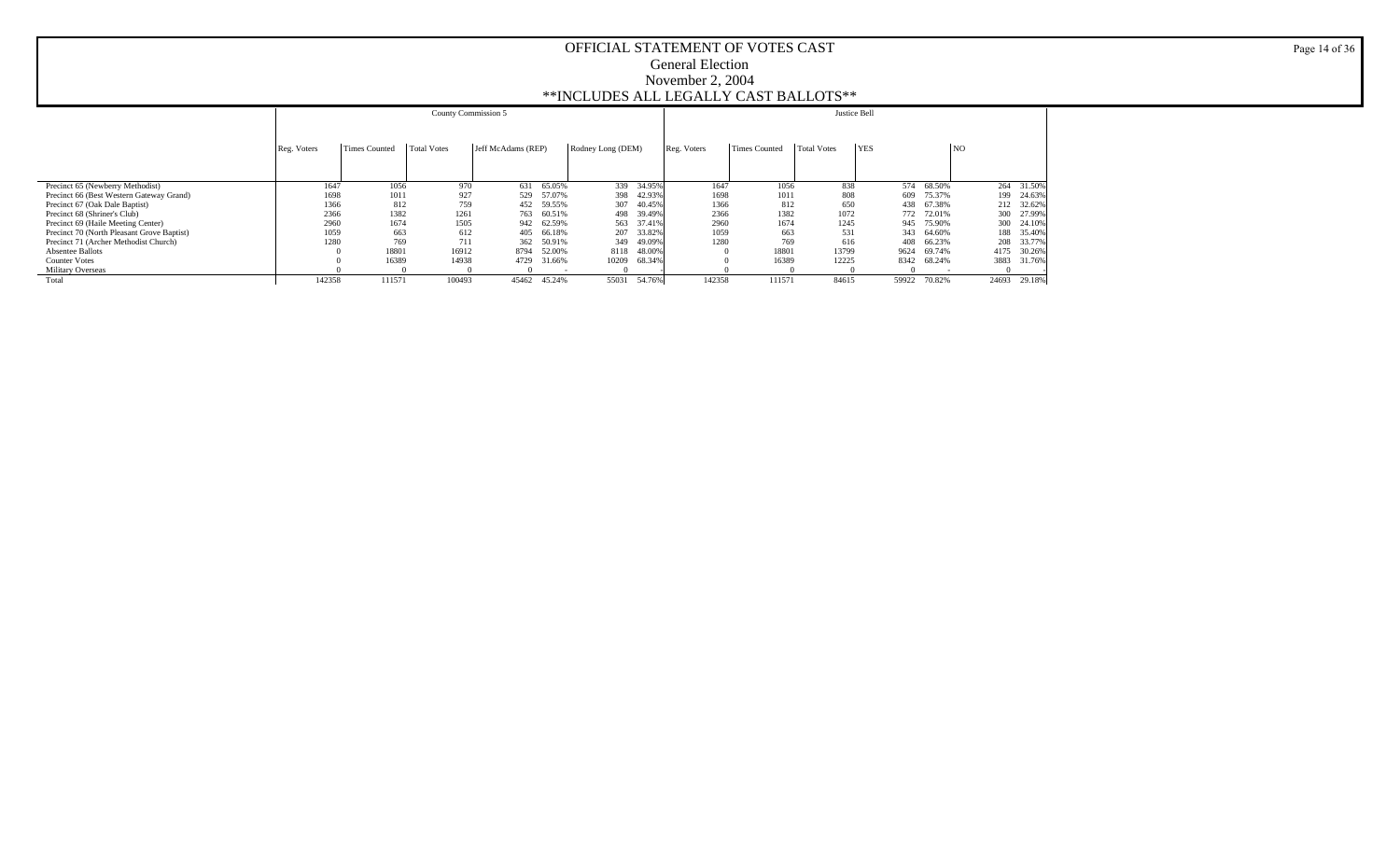|                                                                                                             |              |                      |                    | Justice Cantero III |             |                  |    |            |                  |              |                      |                    | Judge Allen |             |                  |                |            |                  |
|-------------------------------------------------------------------------------------------------------------|--------------|----------------------|--------------------|---------------------|-------------|------------------|----|------------|------------------|--------------|----------------------|--------------------|-------------|-------------|------------------|----------------|------------|------------------|
|                                                                                                             |              |                      |                    |                     |             |                  |    |            |                  |              |                      |                    |             |             |                  |                |            |                  |
|                                                                                                             |              |                      |                    |                     |             |                  |    |            |                  |              |                      |                    |             |             |                  |                |            |                  |
|                                                                                                             | Reg. Voters  | <b>Times Counted</b> | <b>Total Votes</b> | <b>YES</b>          |             |                  | NO |            |                  | Reg. Voters  | <b>Times Counted</b> | <b>Total Votes</b> | <b>YES</b>  |             |                  | N <sub>O</sub> |            |                  |
|                                                                                                             |              |                      |                    |                     |             |                  |    |            |                  |              |                      |                    |             |             |                  |                |            |                  |
|                                                                                                             |              |                      |                    |                     |             |                  |    |            |                  |              |                      |                    |             |             |                  |                |            |                  |
| Jurisdiction Wide<br>Precinct 1 (First Baptist, Waldo)                                                      | 1541         | 938                  | 736                |                     | 454         | 61.68%           |    | 282        | 38.329           | 1541         | 938                  | 728                |             | 483         | 66.35%           |                | 245        | 33.65%           |
| Precinct 2 (LaCrosse Fire Station)                                                                          | 1427         | 857                  | 677                |                     | 424         | 62.63%           |    | 253        | 37.379           | 1427         | 857                  | 673                |             | 467         | 69.39%           |                | 206        | 30.61%           |
| Precinct 3 (Alachua Rec Center)                                                                             | 4158         | 2380                 | 1868               |                     | 1214        | 64.99%           |    | 654        | 35.019           | 4158         | 2380                 | 1861               |             | 1299        | 69.80%           |                | 562        | 30.20%           |
| Precinct 4 (Campus Church of Christ)<br>Precinct 5 (First Lutheran Church)                                  | 970<br>2639  | 504<br>1368          | 366<br>944         |                     | 261<br>637  | 71.31%<br>67.48% |    | 105<br>307 | 28.699<br>32.529 | 970<br>2639  | 504<br>1368          | 346<br>862         |             | 270<br>656  | 78.03%<br>76.10% |                | 76<br>206  | 21.97%<br>23.90% |
| Precinct 6 (Newberry Fire Station)                                                                          | 1800         | 1127                 | 923                |                     | 597         | 64.68%           |    | 326        | 35.329           | 1800         | 1127                 | 922                |             | 627         | 68.00%           |                | 295        | 32.00%           |
| Precinct 7 (CCL Getsemani)                                                                                  | 1899         | 941                  | 681                |                     | 444         | 65.20%           |    | 237        | 34.809           | 1899         | 941                  | 646                |             | 465         | 71.98%           |                | 181        | 28.02%           |
| Precinct 8 (Hawthorne City Hall)<br>Precinct 9 (Island Grove Baptist Church)                                | 1787<br>477  | 1059<br>286          | 861<br>201         |                     | 549<br>99   | 63.76%<br>49.25% |    | 312<br>102 | 36.249<br>50.75% | 1787<br>477  | 1059<br>286          | 861<br>198         |             | 610<br>111  | 70.85%<br>56.06% |                | 251<br>87  | 29.15%<br>43.94% |
| Precinct 10 (Micanopy Town Hall)                                                                            | 1436         | 918                  | 729                |                     | 455         | 62.41%           |    | 274        | 37.59%           | 1436         | 918                  | 718                |             | 492         | 68.52%           |                | 226        | 31.48%           |
| Precinct 11 (Old Archer Fire Station)                                                                       | 1172         | 691                  | 566                |                     | 371         | 65.55%           |    | 195        | 34.45%           | 1172         | 691                  | 562                |             | 391         | 69.57%           |                | 171        | 30.43%           |
| Precinct 11 Archer (Municipal Only - Not Used)                                                              |              |                      |                    |                     |             |                  |    |            |                  |              |                      |                    |             |             |                  |                |            |                  |
| Precinct 12 (Parkview Baptist Church)<br>Precinct 13 (Mt. Carmel Baptist Church)                            | 2296<br>1969 | 1276<br>883          | 956<br>713         |                     | 647<br>477  | 67.68%<br>66.90% |    | 309<br>236 | 32.329<br>33.109 | 2296<br>1969 | 1276<br>883          | 940<br>721         |             | 682<br>559  | 72.55%<br>77.53% |                | 258<br>162 | 27.45%<br>22.47% |
| Precinct 14 (Eliam Baptist Church)                                                                          | 848          | 520                  | 423                |                     | 272         | 64.30%           |    | 151        | 35.709           | 848          | 520                  | 419                |             | 296         | 70.64%           |                | 123        | 29.36%           |
| Precinct 15 (Windsor Baptist Church)                                                                        | 819          | 492                  | 417                |                     | 268         | 64.27%           |    | 149        | 35.739           | 819          | 492                  | 413                |             | 288         | 69.73%           |                | 125        | 30.27%           |
| Precinct 16 (Wilhelmina Johnson Resource Center)                                                            | 1094         | 522                  | 383                |                     | 207         | 54.05%           |    | 176        | 45.95%           | 1094         | 522                  | 341                |             | 236         | 69.21%           |                | 105        | 30.79%           |
| Precinct 17 (Elk's Lodge #990)<br>Precinct 18 (Kanapaha Presbyterian Church)                                | 1456<br>1129 | 720<br>566           | 572<br>441         |                     | 407<br>278  | 71.15%<br>63.04% |    | 165<br>163 | 28.85%<br>36.96% | 1456<br>1129 | 720<br>566           | 556<br>443         |             | 427<br>312  | 76.80%<br>70.43% |                | 129<br>131 | 23.20%<br>29.57% |
| Precinct 19 (Springhill Baptist Church)                                                                     | 2372         | 813                  | 579                |                     | 390         | 67.36%           |    | 189        | 32.64%           | 2372         | 813                  | 560                |             | 417         | 74.46%           |                | 143        | 25.54%           |
| Precinct 20 (High Springs Civic Center)                                                                     | 2000         | 1281                 | 964                |                     | 602         | 62.45%           |    | 362        | 37.55%           | 2000         | 1281                 | 948                |             | 639         | 67.41%           |                | 309        | 32.59%           |
| Precinct 21 (First Assembly of God)                                                                         | 2438         | 1325                 | 1010               |                     | 717         | 70.99%           |    | 293        | 29.01%           | 2438         | 1325                 | 970                |             | 724         | 74.64%           |                | 246<br>253 | 25.36%           |
| Precinct 22 (First Church of the Nazarene)<br>Precinct 23 (American Cancer Society's Winn-Dixie Hope Lodge) | 2185<br>2082 | 1224<br>933          | 941<br>609         |                     | 659<br>448  | 70.03%<br>73.56% |    | 282<br>161 | 29.97%<br>26.449 | 2185<br>2082 | 1224<br>933          | 923<br>565         |             | 670<br>455  | 72.59%<br>80.53% |                | 110        | 27.41%<br>19.47% |
| Precinct 24 (Vineyard Christian Fellowship)                                                                 | 2010         | 1059                 | 818                |                     | 558         | 68.22%           |    | 260        | 31.789           | 2010         | 1059                 | 798                |             | 609         | 76.32%           |                | 189        | 23.68%           |
| Precinct 25 (First Baptist Church, Gainesville)                                                             | 1247         | 568                  | 389                |                     | 256         | 65.81%           |    | 133        | 34.199           | 1247         | 568                  | 364                |             | 279         | 76.65%           |                | 85         | 23.35%           |
| Precinct 26 (Westside Recreation Center)<br>Precinct 27 (Thelma Bolton Activity Center)                     | 2798<br>2612 | 1384<br>1217         | 1038<br>909        |                     | 751<br>522  | 72.35%<br>57.43% |    | 287<br>387 | 27.659<br>42.579 | 2798<br>2612 | 1384<br>1217         | 1003<br>854        |             | 781<br>610  | 77.87%<br>71.43% |                | 222<br>244 | 22.13%<br>28.57% |
| Precinct 28 (McPherson Recreation Center)                                                                   | 2449         | 1083                 | 856                |                     | 548         | 64.02%           |    | 308        | 35.989           | 2449         | 1083                 | 875                |             | 638         | 72.91%           |                | 237        | 27.09%           |
| Precinct 29 (R.T. Schafer Lodge FAM)                                                                        | 1472         | 803                  | 650                |                     | 419         | 64.46%           |    | 231        | 35.549           | 1472         | 803                  | 642                |             | 467         | 72.74%           |                | 175        | 27.26%           |
| Precinct 30 (Greater Bethel A.M.E.)                                                                         | 2627         | 1261                 | 1015               |                     | 625         | 61.58%           |    | 390        | 38.429           | 2627         | 1261                 | 1025               |             | 712         | 69.46%           |                | 313        | 30.54%           |
| Precinct 31 (J. Wayne Reitz Union)<br>Precinct 32 (LifeSouth Community Blood Center)                        | 3671<br>2636 | 2156<br>1323         | 1447<br>905        |                     | 1124<br>661 | 77.68%<br>73.04% |    | 323<br>244 | 22.329<br>26.96% | 3671<br>2636 | 2156<br>1323         | 1358<br>859        |             | 1154<br>684 | 84.98%<br>79.63% |                | 204<br>175 | 15.02%<br>20.37% |
| Precinct 33 (Highlands Presbyterian Church)                                                                 | 2603         | 1283                 | 1034               |                     | 702         | 67.89%           |    | 332        | 32.119           | 2603         | 1283                 | 1041               |             | 760         | 73.01%           |                | 281        | 26.99%           |
| Precinct 34 (Fairbanks Baptist Church)                                                                      | 1057         | 635                  | 524                |                     | 346         | 66.03%           |    | 178        | 33.979           | 1057         | 635                  | 522                |             | 371         | 71.07%           |                | 151        | 28.93%           |
| Precinct 35 (Southwest United Methodist Church)                                                             | 1585<br>3686 | 784<br>1836          | 591<br>1297        |                     | 402<br>944  | 68.02%<br>72.78% |    | 189<br>353 | 31.98%<br>27.229 | 1585<br>3686 | 784<br>1836          | 583<br>1247        |             | 411<br>949  | 70.50%<br>76.10% |                | 172<br>298 | 29.50%<br>23.90% |
| Precinct 36 (Doyle Conner Building)<br>Precinct 37 (Unitarian Fellowship)                                   | 2042         | 1164                 | 896                |                     | 642         | 71.65%           |    | 254        | 28.359           | 2042         | 1164                 | 872                |             | 660         | 75.69%           |                | 212        | 24.31%           |
| Precinct 38 (Farmer's Market)                                                                               | 1891         | 1157                 | 927                |                     | 643         | 69.36%           |    | 284        | 30.649           | 1891         | 1157                 | 909                |             | 649         | 71.40%           |                | 260        | 28.60%           |
| Precinct 39 (Living Faith Fellowship)                                                                       | 3243         | 1752                 | 1359               |                     | 969         | 71.30%           |    | 390        | 28.709           | 3243         | 1752                 | 1318               |             | 989         | 75.04%           |                | 329        | 24.96%           |
| Precinct 40 (University City Church of Christ)<br>Precinct 41 (Clayton Estates)                             | 1302<br>2067 | 706<br>967           | 538<br>757         |                     | 410<br>520  | 76.21%<br>68.69% |    | 128<br>237 | 23.799<br>31.319 | 1302<br>2067 | 706<br>967           | 531<br>748         |             | 416<br>549  | 78.34%<br>73.40% |                | 115<br>199 | 21.66%<br>26.60% |
| Precinct 42 (Tower Road Library/Baptist)                                                                    | 2214         | 1227                 | 946                |                     | 708         | 74.84%           |    | 238        | 25.16%           | 2214         | 1227                 | 925                |             | 724         | 78.27%           |                | 201        | 21.73%           |
| Precinct 43 (Grace United Methodist Church)                                                                 | 2843         | 1558                 | 1232               |                     | 888         | 72.08%           |    | 344        | 27.92%           | 2843         | 1558                 | 1202               |             | 885         | 73.63%           |                | 317        | 26.37%           |
| Precinct 44 (Performing Arts Center)                                                                        | 4534         | 2233                 | 1414               |                     | 1050        | 74.26%           |    | 364        | 25.74%           | 4534         | 2233                 | 1318               |             | 1064        | 80.73%           |                | 254        | 19.27%           |
| Precinct 45 (Trinity Methodist)<br>Precinct 46 (Westside Baptist)                                           | 2937<br>1931 | 1686<br>1122         | 1292<br>870        |                     | 941<br>614  | 72.83%<br>70.57% |    | 351<br>256 | 27.17%<br>29.43% | 2937<br>1931 | 1686<br>1122         | 1274<br>849        |             | 983<br>616  | 77.16%<br>72.56% |                | 291<br>233 | 22.84%<br>27.44% |
| Precinct 47 (The Family Church)                                                                             | 2756         | 1553                 | 1233               |                     | 870         | 70.56%           |    | 363        | 29.44%           | 2756         | 1553                 | 1213               |             | 875         | 72.14%           |                | 338        | 27.86%           |
| Precinct 48 (Oak Park Baptist Church)                                                                       | 2619         | 1325                 | 938                |                     | 652         | 69.51%           |    | 286        | 30.49%           | 2619         | 1325                 | 905                |             | 643         | 71.05%           |                | 262        | 28.95%           |
| Precinct 49 (Jonesville Fire Station)                                                                       | 1393<br>1297 | 850<br>671           | 672<br>520         |                     | 416<br>377  | 61.90%<br>72.50% |    | 256<br>143 | 38.109<br>27.509 | 1393<br>1297 | 850<br>671           | 661<br>507         |             | 449<br>384  | 67.93%<br>75.74% |                | 212<br>123 | 32.07%<br>24.26% |
| Precinct 51 (Faith Presbyterian Church)<br>Precinct 52 (Hope Community Church)                              | 1383         | 600                  | 482                |                     | 325         | 67.43%           |    | 157        | 32.579           | 1383         | 600                  | 478                |             | 358         | 74.90%           |                | 120        | 25.10%           |
| Precinct 54 (Harn Museum)                                                                                   | 4807         | 2499                 | 1736               |                     | 1275        | 73.44%           |    | 461        | 26.569           | 4807         | 2499                 | 1644               |             | 1346        | 81.87%           |                | 298        | 18.13%           |
| Precinct 55 (Carpenter's Hall)                                                                              | 1761         | 833                  | 692                |                     | 439         | 63.44%           |    | 253        | 36.569           | 1761         | 833                  | 679                |             | 464         | 68.34%           |                | 215        | 31.66%           |
| Precinct 56 (Covenant Presbyterian)<br>Precinct 57 (Seventh Day Adventist)                                  | 2017<br>2479 | 1139<br>1374         | 868<br>1078        |                     | 635<br>745  | 73.16%<br>69.11% |    | 233<br>333 | 26.849<br>30.899 | 2017<br>2479 | 1139<br>1374         | 847<br>1055        |             | 673<br>771  | 79.46%<br>73.08% |                | 174<br>284 | 20.54%<br>26.92% |
| Precinct 58 (Lighthouse Baptist)                                                                            | 972          | 520                  | 368                |                     | 254         | 69.02%           |    | 114        | 30.989           | 972          | 520                  | 371                |             | 268         | 72.24%           |                | 103        | 27.76%           |
| Precinct 59 (13th St. Day's Inn)                                                                            | 2522         | 1328                 | 923                |                     | 669         | 72.48%           |    | 254        | 27.529           | 2522         | 1328                 | 872                |             | 670         | 76.83%           |                | 202        | 23.17%           |
| Precinct 60 (Fellowship Baptist-441)                                                                        | 2808         | 1695                 | 1370               |                     | 879         | 64.16%           |    | 491        | 35.849           | 2808         | 1695                 | 1356               |             | 918         | 67.70%           |                | 438        | 32.30%           |
| Precinct 61 (The Atrium)<br>Precinct 62 (The Pentecostals of Gainesville)                                   | 2163<br>2352 | 1146<br>1060         | 862<br>807         |                     | 633<br>571  | 73.43%<br>70.76% |    | 229<br>236 | 26.579<br>29.24% | 2163<br>2352 | 1146<br>1060         | 832<br>795         |             | 658<br>592  | 79.09%<br>74.47% |                | 174<br>203 | 20.91%<br>25.53% |
| Precinct 63 (Plantation Oaks Clubhouse)                                                                     | 1860         | 1186                 | 904                |                     | 631         | 69.80%           |    | 273        | 30.20%           | 1860         | 1186                 | 894                |             | 651         | 72.82%           |                | 243        | 27.18%           |
| Precinct 64 (Westminster Presbyterian)                                                                      | 1342         | 647                  | 482                |                     | 358         | 74.27%           |    | 124        | 25.73%           | 1342         | 647                  | 463                |             | 366         | 79.05%           |                | 97         | 20.95%           |

Page 15 of 36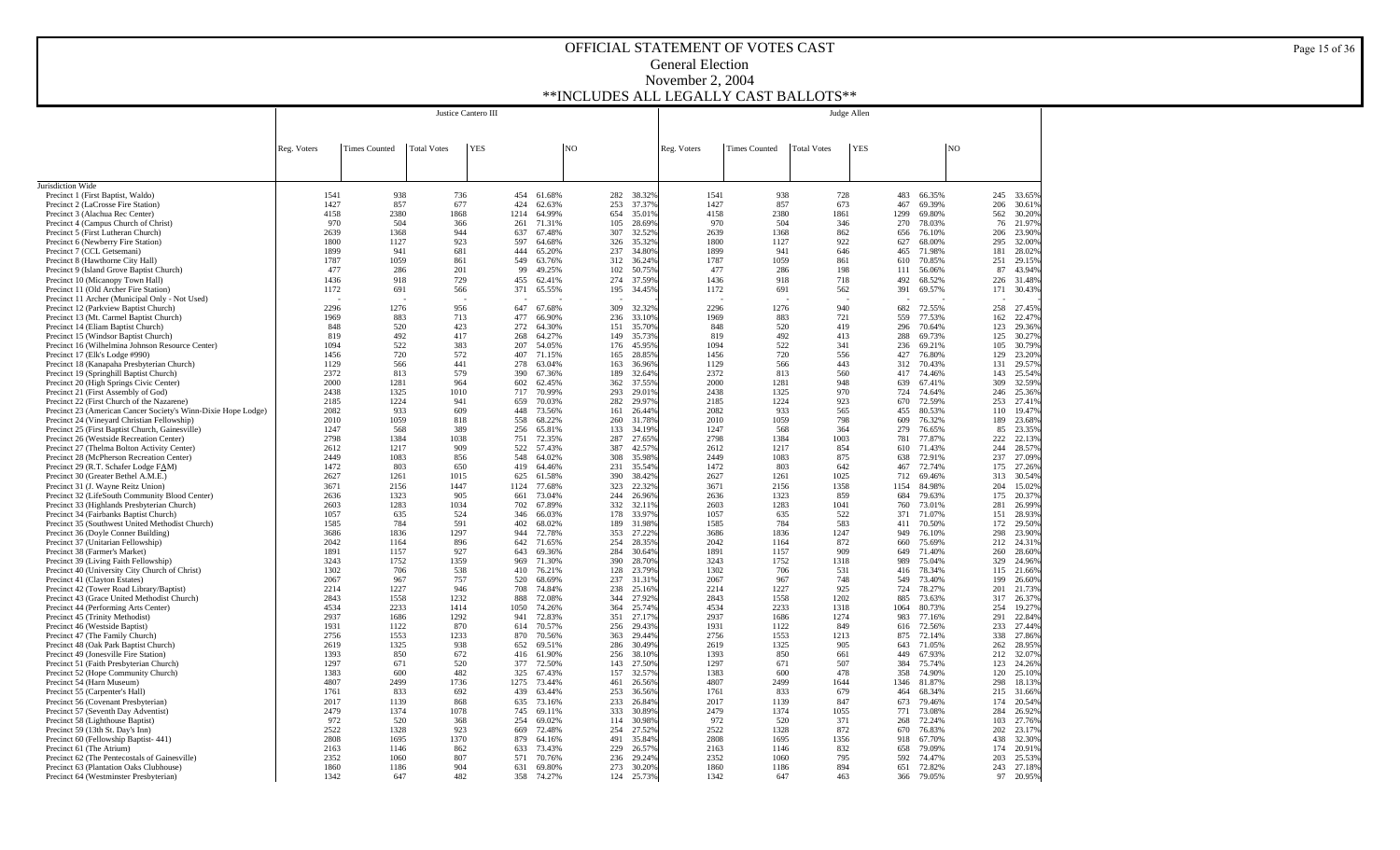|                                            |             |               |                    | Justice Cantero III |            |                |        |             |                      | Judge Allen |            |            |                |            |
|--------------------------------------------|-------------|---------------|--------------------|---------------------|------------|----------------|--------|-------------|----------------------|-------------|------------|------------|----------------|------------|
|                                            | Reg. Voters | Times Counted | <b>Total Votes</b> | <b>YES</b>          |            | N <sub>O</sub> |        | Reg. Voters | <b>Times Counted</b> | Total Votes | <b>YES</b> |            | N <sub>O</sub> |            |
|                                            |             |               |                    |                     |            |                |        |             |                      |             |            |            |                |            |
| Precinct 65 (Newberry Methodist)           | 1647        | 1056          | 830                |                     | 534 64.34% | 296            | 35.66% | 1647        | 1056                 | 818         |            | 560 68.46% |                | 258 31.54% |
| Precinct 66 (Best Western Gateway Grand)   | 1698        | 1011          | 796                | 593                 | 74.50%     | 203            | 25.50% | 1698        | 1011                 | 783         | 599        | 76.50%     | 184            | 23.50%     |
| Precinct 67 (Oak Dale Baptist)             | 1366        | 812           | 641                | 415                 | 64.74%     | 226            | 35.26% | 1366        | 812                  | 636         |            | 416 65.41% | 220            | 34.59%     |
| Precinct 68 (Shriner's Club)               | 2366        | 1382          | 1066               | 747                 | 70.08%     | 319            | 29.92% | 2366        | 1382                 | 1047        |            | 746 71.25% | 301            | 28.75%     |
| Precinct 69 (Haile Meeting Center)         | 2960        | 1674          | 1242               | 919                 | 73.99%     | 323            | 26.01% | 2960        | 1674                 | 1193        | 927        | 77.70%     | 266            | 22.30%     |
| Precinct 70 (North Pleasant Grove Baptist) | 1059        | 663           | 525                | 326                 | 62.10%     | 199            | 37.90% | 1059        | 663                  | 516         | 334        | 64.73%     | 182            | 35.27%     |
| Precinct 71 (Archer Methodist Church)      | 1280        | 769           | 603                | 381                 | 63.18%     | 222            | 36.82% | 1280        | 769                  | 596         | 415        | 69.63%     | 181            | 30.37%     |
| <b>Absentee Ballots</b>                    |             | 18801         | 13687              | 9195                | 67.18%     | 4492           | 32.82% |             | 18801                | 13238       | 9551       | 72.15%     | 3687           | 27.85%     |
| <b>Counter Votes</b>                       |             | 16389         | 12081              | 7994                | 66.17%     | 4087           | 33.83% |             | 16389                | 11440       | 8538       | 74.63%     | 2902           | 25.37%     |
| <b>Military Overseas</b>                   |             |               |                    |                     |            |                |        |             |                      |             |            |            |                |            |
| Total                                      | 142358      | 111571        | 83670              | 56953               | 68.07%     | 26717          | 31.93% | 142358      | 111571               | 81132       | 59708      | 73.59%     | 21424          | 26.41%     |

Page 16 of 36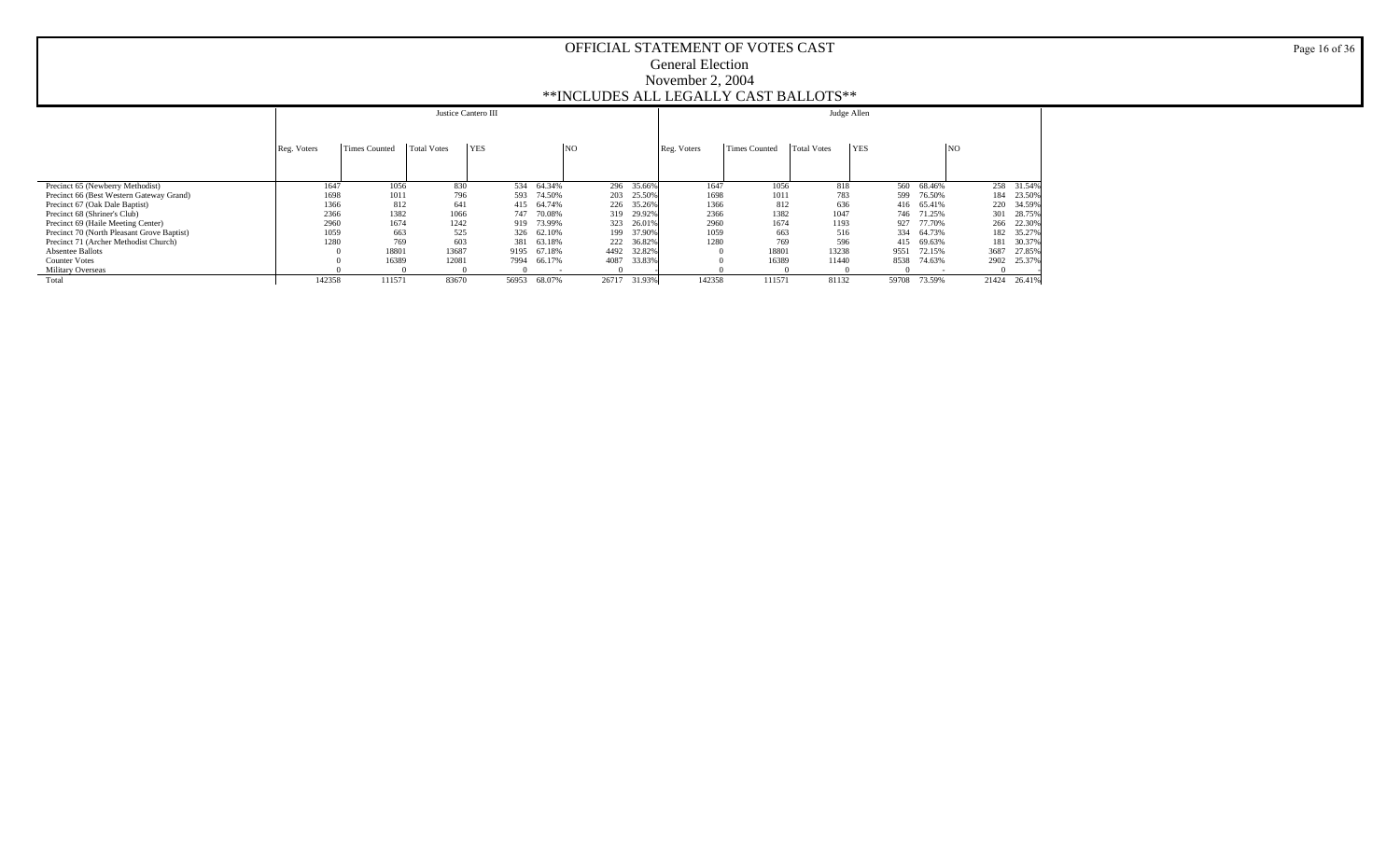|                                                                                                             |              |                      |                    | Judge Barfield |             |                  |                |            |                  |              |                      |                    | <b>Judge Hawkes</b> |             |                  |                |            |                  |
|-------------------------------------------------------------------------------------------------------------|--------------|----------------------|--------------------|----------------|-------------|------------------|----------------|------------|------------------|--------------|----------------------|--------------------|---------------------|-------------|------------------|----------------|------------|------------------|
|                                                                                                             |              |                      |                    |                |             |                  |                |            |                  |              |                      |                    |                     |             |                  |                |            |                  |
|                                                                                                             | Reg. Voters  | <b>Times Counted</b> | <b>Total Votes</b> | <b>YES</b>     |             |                  | N <sub>O</sub> |            |                  | Reg. Voters  | <b>Times Counted</b> | <b>Total Votes</b> | <b>YES</b>          |             |                  | N <sub>O</sub> |            |                  |
|                                                                                                             |              |                      |                    |                |             |                  |                |            |                  |              |                      |                    |                     |             |                  |                |            |                  |
|                                                                                                             |              |                      |                    |                |             |                  |                |            |                  |              |                      |                    |                     |             |                  |                |            |                  |
| Jurisdiction Wide                                                                                           |              |                      |                    |                |             |                  |                |            |                  |              |                      |                    |                     |             |                  |                |            |                  |
| Precinct 1 (First Baptist, Waldo)                                                                           | 1541         | 938                  | 712                |                | 435         | 61.10%           |                | 277        | 38.90%           | 1541         | 938                  |                    | 723                 | 472         | 65.28%           |                | 251        | 34.72%           |
| Precinct 2 (LaCrosse Fire Station)<br>Precinct 3 (Alachua Rec Center)                                       | 1427<br>4158 | 857<br>2380          | 662<br>1836        |                | 412<br>1183 | 62.24%<br>64.43% |                | 250<br>653 | 37.76%<br>35.57% | 1427<br>4158 | 857<br>2380          | 1851               | 662                 | 440<br>1274 | 66.47%<br>68.83% |                | 222<br>577 | 33.53%<br>31.17% |
| Precinct 4 (Campus Church of Christ)                                                                        | 970          | 504                  | 343                |                | 260         | 75.80%           |                | 83         | 24.20%           | 970          | 504                  |                    | 343                 | 259         | 75.51%           |                | 84         | 24.49%           |
| Precinct 5 (First Lutheran Church)                                                                          | 2639         | 1368                 | 858                |                | 641         | 74.71%           |                | 217        | 25.29%           | 2639         | 1368                 |                    | 853                 | 630         | 73.86%           |                | 223        | 26.14%           |
| Precinct 6 (Newberry Fire Station)<br>Precinct 7 (CCL Getsemani)                                            | 1800<br>1899 | 1127<br>941          | 917<br>641         |                | 575<br>447  | 62.70%<br>69.73% |                | 342<br>194 | 37.30%<br>30.27% | 1800<br>1899 | 1127<br>941          |                    | 913<br>646          | 609<br>453  | 66.70%<br>70.12% |                | 304<br>193 | 33.30%<br>29.88% |
| Precinct 8 (Hawthorne City Hall)                                                                            | 1787         | 1059                 | 844                |                | 555         | 65.76%           |                | 289        | 34.24%           | 1787         | 1059                 |                    | 852                 | 595         | 69.84%           |                | 257        | 30.16%           |
| Precinct 9 (Island Grove Baptist Church)                                                                    | 477          | 286                  | 195                |                | 104         | 53.33%           |                | 91         | 46.67%           | 477          | 286                  |                    | 195                 | 112         | 57.44%           |                | 83         | 42.56%           |
| Precinct 10 (Micanopy Town Hall)<br>Precinct 11 (Old Archer Fire Station)                                   | 1436<br>1172 | 918<br>691           | 705<br>552         |                | 441<br>371  | 62.55%<br>67.21% |                | 264<br>181 | 37.45%<br>32.79% | 1436<br>1172 | 918<br>691           |                    | 715<br>555          | 478<br>385  | 66.85%<br>69.37% |                | 237<br>170 | 33.15%<br>30.63% |
| Precinct 11 Archer (Municipal Only - Not Used)                                                              |              |                      |                    |                |             |                  |                |            |                  |              |                      |                    |                     |             |                  |                |            |                  |
| Precinct 12 (Parkview Baptist Church)                                                                       | 2296         | 1276                 | 936                |                | 648         | 69.23%           |                | 288        | 30.77%           | 2296         | 1276                 |                    | 927                 | 661         | 71.31%           |                | 266        | 28.69%           |
| Precinct 13 (Mt. Carmel Baptist Church)<br>Precinct 14 (Eliam Baptist Church)                               | 1969<br>848  | 883<br>520           | 697<br>413         |                | 506<br>278  | 72.60%<br>67.31% |                | 191<br>135 | 27.40%<br>32.69% | 1969<br>848  | 883<br>520           |                    | 710<br>413          | 517<br>286  | 72.82%<br>69.25% |                | 193<br>127 | 27.18%<br>30.75% |
| Precinct 15 (Windsor Baptist Church)                                                                        | 819          | 492                  | 407                |                | 225         | 55.28%           |                | 182        | 44.72%           | 819          | 492                  |                    | 411                 | 283         | 68.86%           |                | 128        | 31.14%           |
| Precinct 16 (Wilhelmina Johnson Resource Center)                                                            | 1094         | 522                  | 336                |                | 227         | 67.56%           |                | 109        | 32.44%           | 1094         | 522                  |                    | 339                 | 223         | 65.78%           |                | 116        | 34.22%           |
| Precinct 17 (Elk's Lodge #990)                                                                              | 1456         | 720                  | 552<br>439         |                | 404<br>294  | 73.19%           |                | 148        | 26.81%           | 1456         | 720<br>566           |                    | 556<br>437          | 416         | 74.82%           |                | 140        | 25.18%           |
| Precinct 18 (Kanapaha Presbyterian Church)<br>Precinct 19 (Springhill Baptist Church)                       | 1129<br>2372 | 566<br>813           | 550                |                | 397         | 66.97%<br>72.18% |                | 145<br>153 | 33.03%<br>27.82% | 1129<br>2372 | 813                  |                    | 559                 | 301<br>409  | 68.88%<br>73.17% |                | 136<br>150 | 31.12%<br>26.83% |
| Precinct 20 (High Springs Civic Center)                                                                     | 2000         | 1281                 | 940                |                | 597         | 63.51%           |                | 343        | 36.49%           | 2000         | 1281                 |                    | 940                 | 630         | 67.02%           |                | 310        | 32.98%           |
| Precinct 21 (First Assembly of God)                                                                         | 2438         | 1325                 | 968                |                | 693         | 71.59%           |                | 275        | 28.41%           | 2438         | 1325                 |                    | 961                 | 708         | 73.67%           |                | 253        | 26.33%           |
| Precinct 22 (First Church of the Nazarene)<br>Precinct 23 (American Cancer Society's Winn-Dixie Hope Lodge) | 2185<br>2082 | 1224<br>933          | 916<br>559         |                | 622<br>449  | 67.90%<br>80.32% |                | 294<br>110 | 32.10%<br>19.68% | 2185<br>2082 | 1224<br>933          |                    | 918<br>560          | 667<br>441  | 72.66%<br>78.75% |                | 251<br>119 | 27.34%<br>21.25% |
| Precinct 24 (Vineyard Christian Fellowship)                                                                 | 2010         | 1059                 | 793                |                | 574         | 72.38%           |                | 219        | 27.62%           | 2010         | 1059                 |                    | 786                 | 550         | 69.97%           |                | 236        | 30.03%           |
| Precinct 25 (First Baptist Church, Gainesville)                                                             | 1247         | 568                  | 361                |                | 258         | 71.47%           |                | 103        | 28.53%           | 1247         | 568                  |                    | 358                 | 264         | 73.74%           |                | 94         | 26.26%           |
| Precinct 26 (Westside Recreation Center)<br>Precinct 27 (Thelma Bolton Activity Center)                     | 2798<br>2612 | 1384<br>1217         | 999<br>853         |                | 749<br>587  | 74.97%<br>68.82% |                | 250<br>266 | 25.039<br>31.189 | 2798<br>2612 | 1384<br>1217         |                    | 991<br>852          | 752<br>567  | 75.88%<br>66.55% |                | 239<br>285 | 24.12%<br>33.45% |
| Precinct 28 (McPherson Recreation Center)                                                                   | 2449         | 1083                 | 858                |                | 601         | 70.05%           |                | 257        | 29.959           | 2449         | 1083                 |                    | 861                 | 620         | 72.01%           |                | 241        | 27.99%           |
| Precinct 29 (R.T. Schafer Lodge FAM)                                                                        | 1472         | 803                  | 638                |                | 456         | 71.47%           |                | 182        | 28.53%           | 1472         | 803                  |                    | 643                 | 450         | 69.98%           |                | 193        | 30.02%           |
| Precinct 30 (Greater Bethel A.M.E.)                                                                         | 2627         | 1261                 | 1013               |                | 673         | 66.44%           |                | 340        | 33.56%           | 2627         | 1261                 | 1015               |                     | 672         | 66.21%           |                | 343        | 33.79%           |
| Precinct 31 (J. Wayne Reitz Union)<br>Precinct 32 (LifeSouth Community Blood Center)                        | 3671<br>2636 | 2156<br>1323         | 1353<br>859        |                | 1114<br>642 | 82.34%<br>74.74% |                | 239<br>217 | 17.66%<br>25.26% | 3671<br>2636 | 2156<br>1323         | 1346               | 857                 | 1134<br>666 | 84.25%<br>77.71% |                | 212<br>191 | 15.75%<br>22.29% |
| Precinct 33 (Highlands Presbyterian Church)                                                                 | 2603         | 1283                 | 1033               |                | 722         | 69.89%           |                | 311        | 30.11%           | 2603         | 1283                 | 1031               |                     | 743         | 72.07%           |                | 288        | 27.93%           |
| Precinct 34 (Fairbanks Baptist Church)                                                                      | 1057         | 635                  | 516                |                | 338         | 65.50%           |                | 178        | 34.50%           | 1057         | 635                  |                    | 519                 | 354         | 68.21%           |                | 165        | 31.79%           |
| Precinct 35 (Southwest United Methodist Church)<br>Precinct 36 (Doyle Conner Building)                      | 1585<br>3686 | 784<br>1836          | 578<br>1236        |                | 395<br>910  | 68.34%<br>73.62% |                | 183<br>326 | 31.66%<br>26.38% | 1585<br>3686 | 784<br>1836          | 1238               | 585                 | 411<br>922  | 70.26%<br>74.47% |                | 174<br>316 | 29.74%<br>25.53% |
| Precinct 37 (Unitarian Fellowship)                                                                          | 2042         | 1164                 | 860                |                | 618         | 71.86%           |                | 242        | 28.14%           | 2042         | 1164                 |                    | 860                 | 647         | 75.23%           |                | 213        | 24.77%           |
| Precinct 38 (Farmer's Market)                                                                               | 1891         | 1157                 | 900                |                | 609         | 67.67%           |                | 291        | 32.33%           | 1891         | 1157                 |                    | 900                 | 636         | 70.67%           |                | 264        | 29.33%           |
| Precinct 39 (Living Faith Fellowship)                                                                       | 3243         | 1752                 | 1310               |                | 954         | 72.82%           |                | 356        | 27.18%           | 3243         | 1752                 | 1308               |                     | 980         | 74.92%           |                | 328        | 25.08%           |
| Precinct 40 (University City Church of Christ)<br>Precinct 41 (Clayton Estates)                             | 1302<br>2067 | 706<br>967           | 532<br>742         |                | 406<br>524  | 76.32%<br>70.62% |                | 126<br>218 | 23.68%<br>29.38% | 1302<br>2067 | 706<br>967           |                    | 532<br>746          | 417<br>535  | 78.38%<br>71.72% |                | 115<br>211 | 21.62%<br>28.28% |
| Precinct 42 (Tower Road Library/Baptist)                                                                    | 2214         | 1227                 | 922                |                | 680         | 73.75%           |                | 242        | 26.25%           | 2214         | 1227                 |                    | 921                 | 705         | 76.55%           |                | 216        | 23.45%           |
| Precinct 43 (Grace United Methodist Church)                                                                 | 2843         | 1558                 | 1197               |                | 834         | 69.67%           |                | 363        | 30.33%           | 2843         | 1558                 | 1202               |                     | 893         | 74.29%           |                | 309<br>288 | 25.71%           |
| Precinct 44 (Performing Arts Center)<br>Precinct 45 (Trinity Methodist)                                     | 4534<br>2937 | 2233<br>1686         | 1314<br>1268       |                | 1043<br>934 | 79.38%<br>73.66% |                | 271<br>334 | 20.62%<br>26.34% | 4534<br>2937 | 2233<br>1686         | 1301<br>1273       |                     | 1013<br>979 | 77.86%<br>76.90% |                | 294        | 22.14%<br>23.10% |
| Precinct 46 (Westside Baptist)                                                                              | 1931         | 1122                 | 845                |                | 574         | 67.93%           |                | 271        | 32.07%           | 1931         | 1122                 |                    | 844                 | 613         | 72.63%           |                | 231        | 27.37%           |
| Precinct 47 (The Family Church)                                                                             | 2756         | 1553                 | 1195               |                | 805         | 67.36%           |                | 390        | 32.64%           | 2756         | 1553                 | 1200               |                     | 873         | 72.75%           |                | 327        | 27.25%           |
| Precinct 48 (Oak Park Baptist Church)<br>Precinct 49 (Jonesville Fire Station)                              | 2619<br>1393 | 1325<br>850          | 899<br>656         |                | 620<br>407  | 68.97%<br>62.04% |                | 279<br>249 | 31.03%<br>37.96% | 2619<br>1393 | 1325<br>850          |                    | 907<br>655          | 653<br>433  | 72.00%<br>66.11% |                | 254<br>222 | 28,00%<br>33.89% |
| Precinct 51 (Faith Presbyterian Church)                                                                     | 1297         | 671                  | 508                |                | 366         | 72.05%           |                | 142        | 27.95%           | 1297         | 671                  |                    | 505                 | 374         | 74.06%           |                | 131        | 25.94%           |
| Precinct 52 (Hope Community Church)                                                                         | 1383         | 600                  | 472                |                | 318         | 67.37%           |                | 154        | 32.63%           | 1383         | 600                  |                    | 475                 | 334         | 70.32%           |                | 141        | 29.68%           |
| Precinct 54 (Harn Museum)                                                                                   | 4807         | 2499                 | 1634               |                | 1304        | 79.80%           |                | 330        | 20.20%           | 4807         | 2499                 | 1625               |                     | 1289        | 79.32%           |                | 336        | 20.68%           |
| Precinct 55 (Carpenter's Hall)<br>Precinct 56 (Covenant Presbyterian)                                       | 1761<br>2017 | 833<br>1139          | 676<br>845         |                | 449<br>630  | 66.42%<br>74.56% |                | 227<br>215 | 33.58%<br>25.44% | 1761<br>2017 | 833<br>1139          |                    | 678<br>847          | 460<br>663  | 67.85%<br>78.28% |                | 218<br>184 | 32.15%<br>21.72% |
| Precinct 57 (Seventh Day Adventist)                                                                         | 2479         | 1374                 | 1048               |                | 725         | 69.18%           |                | 323        | 30.829           | 2479         | 1374                 | 1052               |                     | 756         | 71.86%           |                | 296        | 28.14%           |
| Precinct 58 (Lighthouse Baptist)                                                                            | 972          | 520                  | 374                |                | 257         | 68.72%           |                | 117        | 31.28%           | 972          | 520                  |                    | 373                 | 264         | 70.78%           |                | 109        | 29.22%           |
| Precinct 59 (13th St. Day's Inn)<br>Precinct 60 (Fellowship Baptist-441)                                    | 2522<br>2808 | 1328<br>1695         | 863<br>1340        |                | 638<br>830  | 73.93%<br>61.94% |                | 225<br>510 | 26.07%<br>38.06% | 2522<br>2808 | 1328<br>1695         | 1342               | 865                 | 653<br>901  | 75.49%<br>67.14% |                | 212<br>441 | 24.51%<br>32.86% |
| Precinct 61 (The Atrium)                                                                                    | 2163         | 1146                 | 826                |                | 621         | 75.18%           |                | 205        | 24.82%           | 2163         | 1146                 |                    | 831                 | 629         | 75.69%           |                | 202        | 24.31%           |
| Precinct 62 (The Pentecostals of Gainesville)                                                               | 2352         | 1060                 | 787                |                | 557         | 70.78%           |                | 230        | 29.22%           | 2352         | 1060                 |                    | 789                 | 576         | 73.00%           |                | 213        | 27.00%           |
| Precinct 63 (Plantation Oaks Clubhouse)<br>Precinct 64 (Westminster Presbyterian)                           | 1860<br>1342 | 1186<br>647          | 885<br>462         |                | 617<br>360  | 69.72%<br>77.92% |                | 268<br>102 | 30.28%<br>22.08% | 1860<br>1342 | 1186<br>647          |                    | 890<br>462          | 647<br>360  | 72.70%<br>77.92% |                | 243<br>102 | 27.30%<br>22.08% |
|                                                                                                             |              |                      |                    |                |             |                  |                |            |                  |              |                      |                    |                     |             |                  |                |            |                  |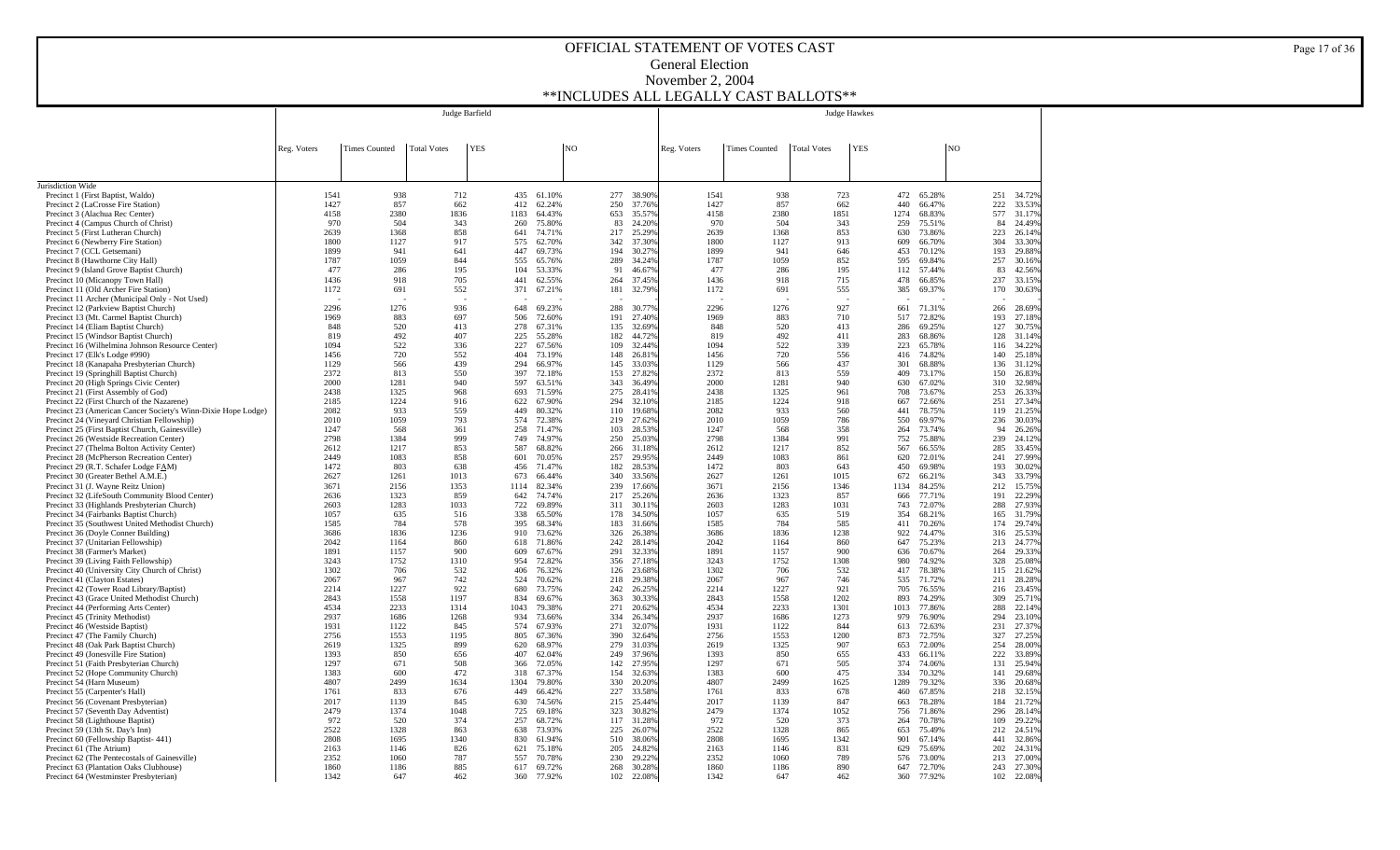|                                            |             |               | Judge Barfield     |            |        |       |        |             |               | Judge Hawkes       |            |            |                |            |
|--------------------------------------------|-------------|---------------|--------------------|------------|--------|-------|--------|-------------|---------------|--------------------|------------|------------|----------------|------------|
|                                            | Reg. Voters | Times Counted | <b>Total Votes</b> | <b>YES</b> |        | NO    |        | Reg. Voters | Times Counted | <b>Total Votes</b> | <b>YES</b> |            | N <sub>O</sub> |            |
| Precinct 65 (Newberry Methodist)           | 1647        | 1056          | 811                | 483        | 59.56% | 328   | 40.44% | 1647        | 1056          | 821                | 559        | 68.09%     |                | 262 31.91% |
| Precinct 66 (Best Western Gateway Grand)   | 1698        | 1011          | 778                | 564        | 72.49% | 214   | 27.51% | 1698        | 1011          | 781                |            | 596 76.31% | 185            | 23.69%     |
| Precinct 67 (Oak Dale Baptist)             | 1366        | 812           | 633                | 376        | 59.40% | 257   | 40.60% | 1366        | 812           | 632                | 413        | 65.35%     |                | 219 34.65% |
| Precinct 68 (Shriner's Club)               | 2366        | 1382          | 1034               | 697        | 67.41% | 337   | 32.59% | 2366        | 1382          | 1040               | 730        | 70.19%     |                | 310 29.81% |
| Precinct 69 (Haile Meeting Center)         | 2960        | 1674          | 1193               | 894        | 74.94% | 299   | 25.06% | 2960        | 1674          | 1189               | 904        | 76.03%     | 285            | 23.97%     |
| Precinct 70 (North Pleasant Grove Baptist) | 1059        | 663           | 512                | 298        | 58.20% | 214   | 41.80% | 1059        | 663           | 521                | 340        | 65.26%     | 181            | 34.74%     |
| Precinct 71 (Archer Methodist Church)      | 1280        | 769           | 594                | 388        | 65.32% | 206   | 34.68% | 1280        | 769           | 589                | 406        | 68.93%     | 183            | 31.07%     |
| <b>Absentee Ballots</b>                    |             | 18801         | 13147              | 9019       | 68.60% | 4128  | 31.40% |             | 18801         | 13175              | 9263       | 70.31%     | 3912           | 29.69%     |
| <b>Counter Votes</b>                       |             | 16389         | 11322              | 8138       | 71.88% | 3184  | 28.12% |             | 16389         | 11331              | 8245       | 72.76%     | 3086           | 27.24%     |
| Military Overseas                          |             |               |                    |            |        |       |        |             |               |                    |            |            |                |            |
| Total                                      | 142358      | 111571        | 80452              | 56320      | 70.00% | 24132 | 30.00% | 142358      | 111571        | 80583              | 58093      | 72.09%     | 22490          | 27.91%     |

Page 18 of 36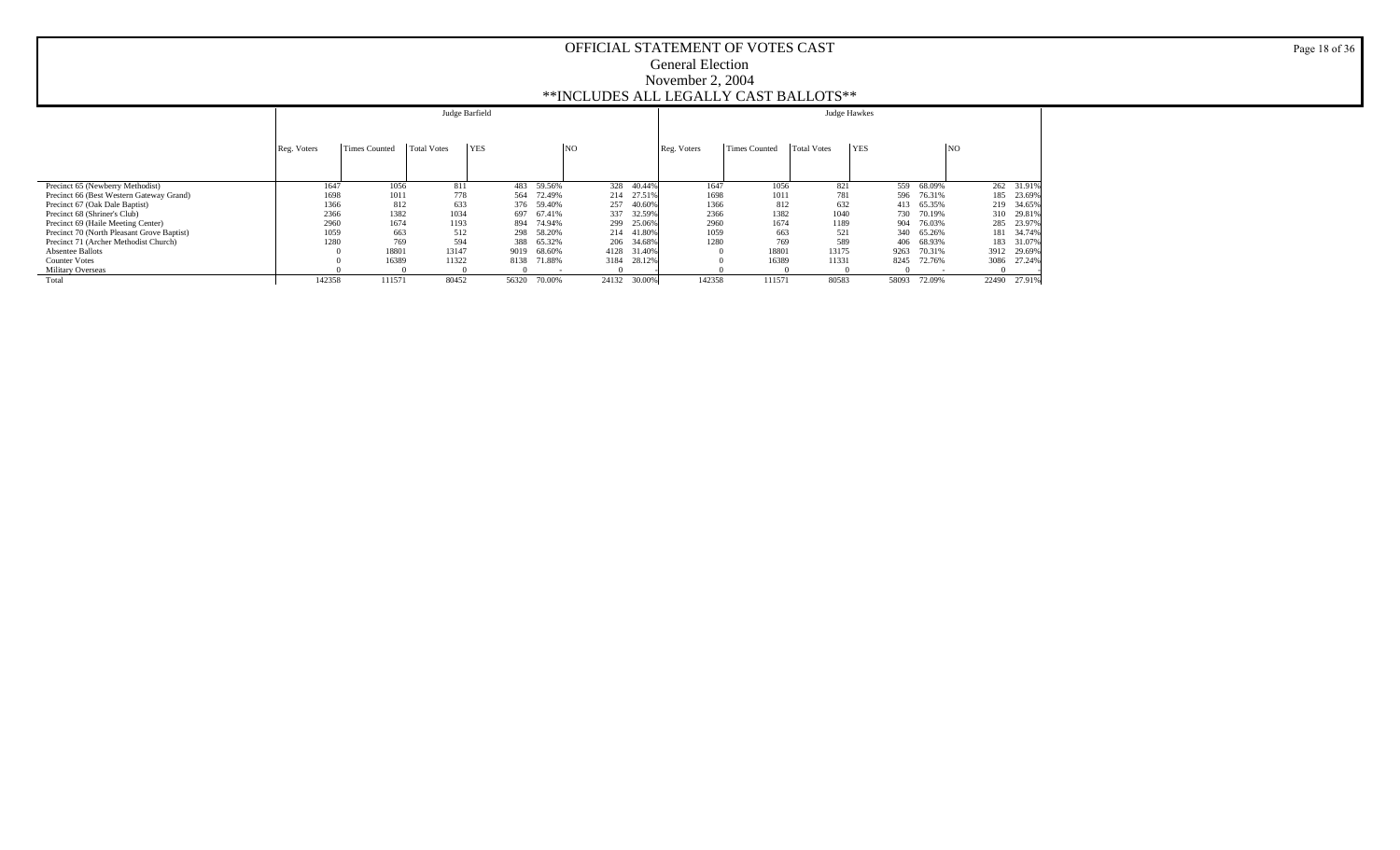|                                                                                             |              |                      |                    | Judge Kahn, Jr. |             |                  |    |            |                  |              |                      |                    | Judge Padovano |             |                  |                |            |                  |
|---------------------------------------------------------------------------------------------|--------------|----------------------|--------------------|-----------------|-------------|------------------|----|------------|------------------|--------------|----------------------|--------------------|----------------|-------------|------------------|----------------|------------|------------------|
|                                                                                             |              |                      |                    |                 |             |                  |    |            |                  |              |                      |                    |                |             |                  |                |            |                  |
|                                                                                             | Reg. Voters  | <b>Times Counted</b> | <b>Total Votes</b> | <b>YES</b>      |             |                  | NO |            |                  | Reg. Voters  | <b>Times Counted</b> | <b>Total Votes</b> | <b>YES</b>     |             |                  | N <sub>O</sub> |            |                  |
|                                                                                             |              |                      |                    |                 |             |                  |    |            |                  |              |                      |                    |                |             |                  |                |            |                  |
|                                                                                             |              |                      |                    |                 |             |                  |    |            |                  |              |                      |                    |                |             |                  |                |            |                  |
| Jurisdiction Wide                                                                           |              |                      |                    |                 |             |                  |    |            |                  |              |                      |                    |                |             |                  |                |            |                  |
| Precinct 1 (First Baptist, Waldo)                                                           | 1541         | 938                  | 724                |                 | 440         | 60.77%           |    | 284        | 39.23%           | 1541         | 938                  | 719                |                | 417         | 58.00%           |                | 302        | 42.00%           |
| Precinct 2 (LaCrosse Fire Station)                                                          | 1427<br>4158 | 857<br>2380          | 659<br>1843        |                 | 426<br>1204 | 64.64%<br>65.33% |    | 233<br>639 | 35.36%<br>34.679 | 1427<br>4158 | 857<br>2380          | 653<br>1828        |                | 413<br>1134 | 63.25%<br>62.04% |                | 240<br>694 | 36.75%<br>37.96% |
| Precinct 3 (Alachua Rec Center)<br>Precinct 4 (Campus Church of Christ)                     | 970          | 504                  | 342                |                 | 263         | 76.90%           |    | 79         | 23.109           | 970          | 504                  | 340                |                | 260         | 76.47%           |                | 80         | 23.53%           |
| Precinct 5 (First Lutheran Church)                                                          | 2639         | 1368                 | 848                |                 | 638         | 75.24%           |    | 210        | 24.76%           | 2639         | 1368                 | 850                |                | 638         | 75.06%           |                | 212        | 24.94%           |
| Precinct 6 (Newberry Fire Station)                                                          | 1800         | 1127                 | 910                |                 | 576         | 63.30%           |    | 334        | 36.709           | 1800         | 1127                 | 909                |                | 560         | 61.61%           |                | 349        | 38.39%           |
| Precinct 7 (CCL Getsemani)<br>Precinct 8 (Hawthorne City Hall)                              | 1899<br>1787 | 941<br>1059          | 636<br>843         |                 | 448<br>551  | 70.44%<br>65.36% |    | 188<br>292 | 29.56%<br>34.64% | 1899<br>1787 | 941<br>1059          | 641<br>834         |                | 442<br>524  | 68.95%<br>62.83% |                | 199<br>310 | 31.05%<br>37.17% |
| Precinct 9 (Island Grove Baptist Church)                                                    | 477          | 286                  | 196                |                 | 106         | 54.08%           |    | 90         | 45.929           | 477          | 286                  | 197                |                | 100         | 50.76%           |                | 97         | 49.24%           |
| Precinct 10 (Micanopy Town Hall)                                                            | 1436         | 918                  | 707                |                 | 448         | 63.37%           |    | 259        | 36.639           | 1436         | 918                  | 708                |                | 436         | 61.58%           |                | 272        | 38.42%           |
| Precinct 11 (Old Archer Fire Station)                                                       | 1172         | 691                  | 541                |                 | 366         | 67.65%           |    | 175        | 32.359           | 1172         | 691                  | 549                |                | 358         | 65.21%           |                | 191        | 34.79%           |
| Precinct 11 Archer (Municipal Only - Not Used)<br>Precinct 12 (Parkview Baptist Church)     | 2296         | 1276                 | 924                |                 | 640         | 69.26%           |    | 284        | 30.749           | 2296         | 1276                 | 930                |                | 628         | 67.53%           |                | 302        | 32.47%           |
| Precinct 13 (Mt. Carmel Baptist Church)                                                     | 1969         | 883                  | 709                |                 | 526         | 74.19%           |    | 183        | 25.819           | 1969         | 883                  | 704                |                | 496         | 70.45%           |                | 208        | 29.55%           |
| Precinct 14 (Eliam Baptist Church)                                                          | 848          | 520                  | 415                |                 | 272         | 65.54%           |    | 143        | 34.46%           | 848          | 520                  | 413                |                | 270         | 65.38%           |                | 143        | 34.62%           |
| Precinct 15 (Windsor Baptist Church)<br>Precinct 16 (Wilhelmina Johnson Resource Center)    | 819<br>1094  | 492<br>522           | 410<br>338         |                 | 228<br>227  | 55.61%<br>67.16% |    | 182<br>111 | 44.39%<br>32.84% | 819<br>1094  | 492<br>522           | 406<br>336         |                | 230<br>225  | 56.65%<br>66.96% |                | 176<br>111 | 43.35%<br>33.04% |
| Precinct 17 (Elk's Lodge #990)                                                              | 1456         | 720                  | 555                |                 | 408         | 73.51%           |    | 147        | 26.49%           | 1456         | 720                  | 548                |                | 401         | 73.18%           |                | 147        | 26.82%           |
| Precinct 18 (Kanapaha Presbyterian Church)                                                  | 1129         | 566                  | 437                |                 | 293         | 67.05%           |    | 144        | 32.95%           | 1129         | 566                  | 435                |                | 283         | 65.06%           |                | 152        | 34.94%           |
| Precinct 19 (Springhill Baptist Church)                                                     | 2372         | 813                  | 552                |                 | 399         | 72.28%           |    | 153        | 27.72%           | 2372         | 813                  | 553                |                | 394         | 71.25%           |                | 159        | 28.75%           |
| Precinct 20 (High Springs Civic Center)<br>Precinct 21 (First Assembly of God)              | 2000<br>2438 | 1281<br>1325         | 930<br>959         |                 | 590<br>692  | 63.44%<br>72.16% |    | 340<br>267 | 36.56%<br>27.84% | 2000<br>2438 | 1281<br>1325         | 930<br>961         |                | 568<br>685  | 61.08%<br>71.28% |                | 362<br>276 | 38.92%<br>28.72% |
| Precinct 22 (First Church of the Nazarene)                                                  | 2185         | 1224                 | 919                |                 | 636         | 69.21%           |    | 283        | 30.79%           | 2185         | 1224                 | 918                |                | 625         | 68.08%           |                | 293        | 31.92%           |
| Precinct 23 (American Cancer Society's Winn-Dixie Hope Lodge)                               | 2082         | 933                  | 559                |                 | 446         | 79.79%           |    | 113        | 20.219           | 2082         | 933                  | 558                |                | 437         | 78.32%           |                | 121        | 21.68%           |
| Precinct 24 (Vineyard Christian Fellowship)                                                 | 2010<br>1247 | 1059<br>568          | 794<br>358         |                 | 588<br>250  | 74.06%<br>69.83% |    | 206<br>108 | 25.949<br>30.179 | 2010<br>1247 | 1059<br>568          | 792<br>360         |                | 585<br>249  | 73.86%<br>69.17% |                | 207<br>111 | 26.14%<br>30.83% |
| Precinct 25 (First Baptist Church, Gainesville)<br>Precinct 26 (Westside Recreation Center) | 2798         | 1384                 | 987                |                 | 732         | 74.16%           |    | 255        | 25.849           | 2798         | 1384                 | 993                |                | 744         | 74.92%           |                | 249        | 25.08%           |
| Precinct 27 (Thelma Bolton Activity Center)                                                 | 2612         | 1217                 | 851                |                 | 598         | 70.27%           |    | 253        | 29.739           | 2612         | 1217                 | 856                |                | 594         | 69.39%           |                | 262        | 30.61%           |
| Precinct 28 (McPherson Recreation Center)                                                   | 2449         | 1083                 | 860                |                 | 601         | 69.88%           |    | 259        | 30.129           | 2449         | 1083                 | 856                |                | 572         | 66.82%           |                | 284        | 33.18%           |
| Precinct 29 (R.T. Schafer Lodge FAM)<br>Precinct 30 (Greater Bethel A.M.E.)                 | 1472<br>2627 | 803<br>1261          | 642<br>1010        |                 | 469<br>672  | 73.05%<br>66.53% |    | 173<br>338 | 26.959<br>33.479 | 1472<br>2627 | 803<br>1261          | 639<br>1011        |                | 439<br>644  | 68.70%<br>63.70% |                | 200<br>367 | 31.30%<br>36.30% |
| Precinct 31 (J. Wayne Reitz Union)                                                          | 3671         | 2156                 | 1350               |                 | 1110        | 82.22%           |    | 240        | 17.789           | 3671         | 2156                 | 1350               |                | 1129        | 83.63%           |                | 221        | 16.37%           |
| Precinct 32 (LifeSouth Community Blood Center)                                              | 2636         | 1323                 | 861                |                 | 647         | 75.15%           |    | 214        | 24.859           | 2636         | 1323                 | 856                |                | 642         | 75.00%           |                | 214        | 25.00%           |
| Precinct 33 (Highlands Presbyterian Church)                                                 | 2603         | 1283                 | 1030               |                 | 719         | 69.81%           |    | 311        | 30.199           | 2603         | 1283                 | 1025               |                | 714         | 69.66%           |                | 311        | 30.34%           |
| Precinct 34 (Fairbanks Baptist Church)<br>Precinct 35 (Southwest United Methodist Church)   | 1057<br>1585 | 635<br>784           | 516<br>578         |                 | 344<br>405  | 66.67%<br>70.07% |    | 172<br>173 | 33.33%<br>29.93% | 1057<br>1585 | 635<br>784           | 517<br>580         |                | 341<br>400  | 65.96%<br>68.97% |                | 176<br>180 | 34.04%<br>31.03% |
| Precinct 36 (Doyle Conner Building)                                                         | 3686         | 1836                 | 1233               |                 | 919         | 74.53%           |    | 314        | 25.479           | 3686         | 1836                 | 1238               |                | 911         | 73.59%           |                | 327        | 26.41%           |
| Precinct 37 (Unitarian Fellowship)                                                          | 2042         | 1164                 | 859                |                 | 617         | 71.83%           |    | 242        | 28.179           | 2042         | 1164                 | 861                |                | 623         | 72.36%           |                | 238        | 27.64%           |
| Precinct 38 (Farmer's Market)                                                               | 1891         | 1157<br>1752         | 898                |                 | 622         | 69.27%           |    | 276        | 30.739           | 1891         | 1157<br>1752         | 898<br>1304        |                | 605<br>939  | 67.37%<br>72.01% |                | 293        | 32.63%           |
| Precinct 39 (Living Faith Fellowship)<br>Precinct 40 (University City Church of Christ)     | 3243<br>1302 | 706                  | 1313<br>530        |                 | 966<br>406  | 73.57%<br>76.60% |    | 347<br>124 | 26.439<br>23.409 | 3243<br>1302 | 706                  | 526                |                | 406         | 77.19%           |                | 365<br>120 | 27.99%<br>22.81% |
| Precinct 41 (Clayton Estates)                                                               | 2067         | 967                  | 742                |                 | 512         | 69.00%           |    | 230        | 31.009           | 2067         | 967                  | 743                |                | 487         | 65.55%           |                | 256        | 34.45%           |
| Precinct 42 (Tower Road Library/Baptist)                                                    | 2214         | 1227                 | 921                |                 | 696         | 75.57%           |    | 225        | 24.43%           | 2214         | 1227                 | 920                |                | 685         | 74.46%           |                | 235        | 25.54%           |
| Precinct 43 (Grace United Methodist Church)<br>Precinct 44 (Performing Arts Center)         | 2843<br>4534 | 1558<br>2233         | 1199<br>1299       |                 | 838<br>1015 | 69.89%<br>78.14% |    | 361<br>284 | 30.119<br>21.86% | 2843<br>4534 | 1558<br>2233         | 1192<br>1299       |                | 827<br>1013 | 69.38%<br>77.98% |                | 365<br>286 | 30.62%<br>22.02% |
| Precinct 45 (Trinity Methodist)                                                             | 2937         | 1686                 | 1266               |                 | 942         | 74.41%           |    | 324        | 25.59%           | 2937         | 1686                 | 1265               |                | 940         | 74.31%           |                | 325        | 25.69%           |
| Precinct 46 (Westside Baptist)                                                              | 1931         | 1122                 | 848                |                 | 588         | 69.34%           |    | 260        | 30.66%           | 1931         | 1122                 | 844                |                | 578         | 68.48%           |                | 266        | 31.52%           |
| Precinct 47 (The Family Church)                                                             | 2756         | 1553                 | 1188               |                 | 796         | 67.00%           |    | 392        | 33.00%           | 2756         | 1553                 | 1187               |                | 790         | 66.55%           |                | 397        | 33.45%           |
| Precinct 48 (Oak Park Baptist Church)<br>Precinct 49 (Jonesville Fire Station)              | 2619<br>1393 | 1325<br>850          | 903<br>658         |                 | 629<br>411  | 69.66%<br>62.46% |    | 274<br>247 | 30.34%<br>37.54% | 2619<br>1393 | 1325<br>850          | 899<br>649         |                | 614<br>409  | 68.30%<br>63.02% |                | 285<br>240 | 31.70%<br>36.98% |
| Precinct 51 (Faith Presbyterian Church)                                                     | 1297         | 671                  | 507                |                 | 367         | 72.39%           |    | 140        | 27.619           | 1297         | 671                  | 501                |                | 367         | 73.25%           |                | 134        | 26.75%           |
| Precinct 52 (Hope Community Church)                                                         | 1383         | 600                  | 471                |                 | 324         | 68.79%           |    | 147        | 31.219           | 1383         | 600                  | 474                |                | 318         | 67.09%           |                | 156        | 32.91%           |
| Precinct 54 (Harn Museum)                                                                   | 4807<br>1761 | 2499<br>833          | 1628<br>674        |                 | 1292<br>457 | 79.36%<br>67.80% |    | 336<br>217 | 20.649           | 4807         | 2499<br>833          | 1626<br>678        |                | 1294        | 79.58%<br>64.31% |                | 332<br>242 | 20.42%<br>35.69% |
| Precinct 55 (Carpenter's Hall)<br>Precinct 56 (Covenant Presbyterian)                       | 2017         | 1139                 | 845                |                 | 629         | 74.44%           |    | 216        | 32.209<br>25.569 | 1761<br>2017 | 1139                 | 839                |                | 436<br>623  | 74.26%           |                | 216        | 25.74%           |
| Precinct 57 (Seventh Day Adventist)                                                         | 2479         | 1374                 | 1045               |                 | 729         | 69.76%           |    | 316        | 30.249           | 2479         | 1374                 | 1046               |                | 729         | 69.69%           |                | 317        | 30.31%           |
| Precinct 58 (Lighthouse Baptist)                                                            | 972          | 520                  | 370                |                 | 248         | 67.03%           |    | 122        | 32.979           | 972          | 520                  | 367                |                | 249         | 67.85%           |                | 118        | 32.15%           |
| Precinct 59 (13th St. Day's Inn)<br>Precinct 60 (Fellowship Baptist-441)                    | 2522<br>2808 | 1328<br>1695         | 867<br>1349        |                 | 648<br>839  | 74.74%<br>62.19% |    | 219<br>510 | 25.269<br>37.819 | 2522<br>2808 | 1328<br>1695         | 869<br>1347        |                | 659<br>817  | 75.83%<br>60.65% |                | 210<br>530 | 24.17%<br>39.35% |
| Precinct 61 (The Atrium)                                                                    | 2163         | 1146                 | 824                |                 | 621         | 75.36%           |    | 203        | 24.64%           | 2163         | 1146                 | 823                |                | 615         | 74.73%           |                | 208        | 25.27%           |
| Precinct 62 (The Pentecostals of Gainesville)                                               | 2352         | 1060                 | 789                |                 | 557         | 70.60%           |    | 232        | 29.40%           | 2352         | 1060                 | 788                |                | 554         | 70.30%           |                | 234        | 29.70%           |
| Precinct 63 (Plantation Oaks Clubhouse)                                                     | 1860         | 1186                 | 892                |                 | 617         | 69.17%           |    | 275        | 30.83%           | 1860         | 1186                 | 884                |                | 602         | 68.10%           |                | 282        | 31.90%           |
| Precinct 64 (Westminster Presbyterian)                                                      | 1342         | 647                  | 464                |                 | 361         | 77.80%           |    | 103        | 22.20%           | 1342         | 647                  | 462                |                | 361         | 78.14%           |                | 101        | 21.86%           |

Page 19 of 36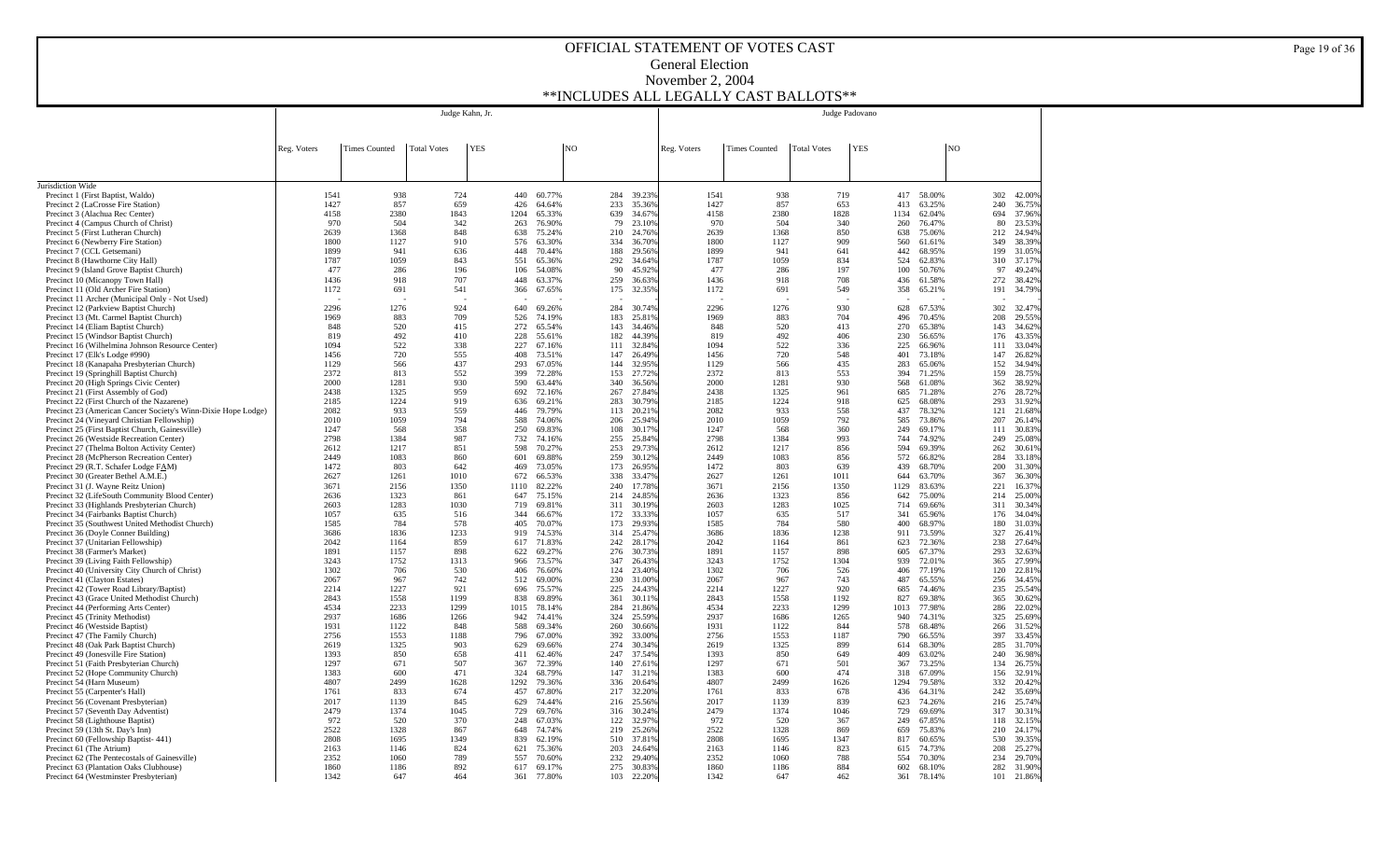|                                            |             |               | Judge Kahn, Jr.    |            |        |       |        |             |                      | Judge Padovano     |            |        |                 |        |
|--------------------------------------------|-------------|---------------|--------------------|------------|--------|-------|--------|-------------|----------------------|--------------------|------------|--------|-----------------|--------|
|                                            | Reg. Voters | Times Counted | <b>Total Votes</b> | <b>YES</b> |        | 'NO   |        | Reg. Voters | <b>Times Counted</b> | <b>Total Votes</b> | <b>YES</b> |        | NO <sub>1</sub> |        |
| Precinct 65 (Newberry Methodist)           | 1647        | 1056          | 813                | 507        | 62.36% | 306   | 37.64% | 1647        | 1056                 | 816                | 486        | 59.56% | 330             | 40.44% |
| Precinct 66 (Best Western Gateway Grand)   | 1698        | 1011          | 781                | 567        | 72.60% | 214   | 27.40% | 1698        | 1011                 | 776                | 557        | 71.78% | 219             | 28.22% |
| Precinct 67 (Oak Dale Baptist)             | 1366        | 812           | 625                | 369        | 59.04% | 256   | 40.96% | 1366        | 812                  | 623                | 365        | 58.59% | 258             | 41.41% |
| Precinct 68 (Shriner's Club)               | 2366        | 1382          | 1041               | 699        | 67.15% | 342   | 32.85% | 2366        | 1382                 | 1036               | 682        | 65.83% | 354             | 34.17% |
| Precinct 69 (Haile Meeting Center)         | 2960        | 1674          | 1190               | 882        | 74.12% | 308   | 25.88% | 2960        | 1674                 | 1187               | 887        | 74.73% | 300             | 25.27% |
| Precinct 70 (North Pleasant Grove Baptist) | 1059        | 663           | 518                | 289        | 55.79% | 229   | 44.21% | 1059        | 663                  | 515                | 274        | 53.20% | 241             | 46.80% |
| Precinct 71 (Archer Methodist Church)      | 1280        | 769           | 590                | 385        | 65.25% | 205   | 34.75% | 1280        | 769                  | 586                | 373        | 63.65% | 213             | 36.35% |
| <b>Absentee Ballots</b>                    |             | 18801         | 13174              | 9075       | 68.89% | 4099  | 31.11% |             | 18801                | 13120              | 8917       | 67.96% | 4203            | 32.04% |
| <b>Counter Votes</b>                       |             | 16389         | 11325              | 8240       | 72.76% | 3085  | 27.24% |             | 16389                | 11323              | 8248       | 72.84% | 3075            | 27.16% |
| <b>Military Overseas</b>                   |             |               |                    |            |        |       |        |             |                      |                    |            |        |                 |        |
| Total                                      | 142358      | 111571        | 80432              | 56617      | 70.39% | 23815 | 29.61% | 142358      | 111571               | 80266              | 55817      | 69.54% | 24449           | 30.46% |

Page 20 of 36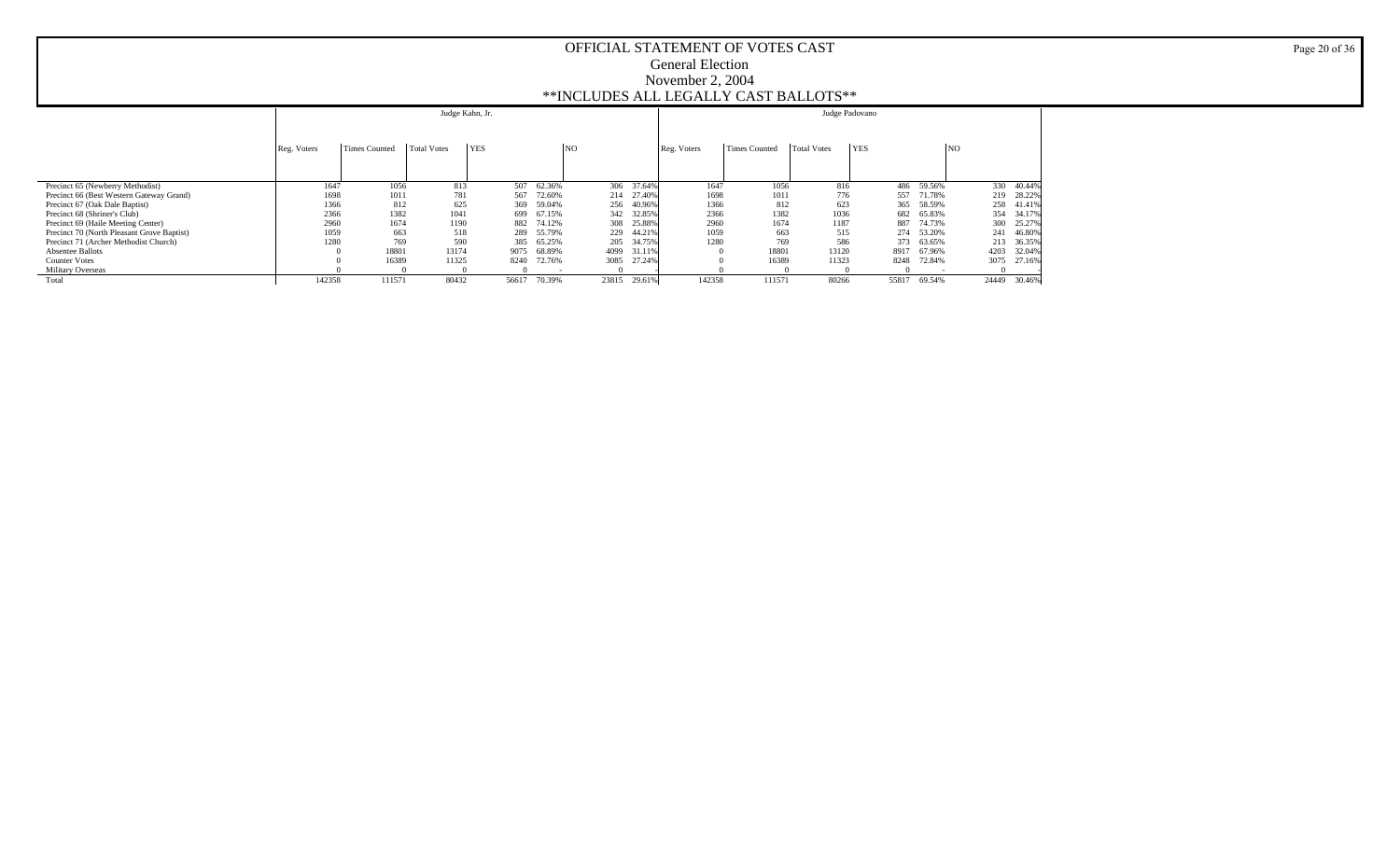|                                                                                             |                                                                                           |              | Judge Wolf   |  |             |                  |  |            |                  | 8th Circuit, Group 9 |                      |                    |               |                  |              |                  |
|---------------------------------------------------------------------------------------------|-------------------------------------------------------------------------------------------|--------------|--------------|--|-------------|------------------|--|------------|------------------|----------------------|----------------------|--------------------|---------------|------------------|--------------|------------------|
|                                                                                             |                                                                                           |              |              |  |             |                  |  |            |                  |                      |                      |                    |               |                  |              |                  |
|                                                                                             | <b>Total Votes</b><br><b>YES</b><br>N <sub>O</sub><br>Reg. Voters<br><b>Times Counted</b> |              |              |  |             |                  |  |            |                  |                      | <b>Times Counted</b> | <b>Total Votes</b> |               |                  | Mark Moseley |                  |
|                                                                                             |                                                                                           |              |              |  |             |                  |  |            |                  | Reg. Voters          |                      |                    | Harvey Baxter |                  |              |                  |
|                                                                                             |                                                                                           |              |              |  |             |                  |  |            |                  |                      |                      |                    |               |                  |              |                  |
| Jurisdiction Wide                                                                           |                                                                                           |              |              |  |             |                  |  |            |                  |                      |                      |                    |               |                  |              |                  |
| Precinct 1 (First Baptist, Waldo)                                                           | 1541                                                                                      | 938          | 725          |  | 459         | 63.31%           |  | 266        | 36.69%           | 1541                 | 938                  | 746                | 310           | 41.55%           | 436          | 58.459           |
| Precinct 2 (LaCrosse Fire Station)                                                          | 1427                                                                                      | 857          | 665          |  | 446         | 67.07%           |  | 219        | 32.939           | 1427                 | 857                  | 717                | 312           | 43.51%           | 405          | 56.499           |
| Precinct 3 (Alachua Rec Center)<br>Precinct 4 (Campus Church of Christ)                     | 4158<br>970                                                                               | 2380<br>504  | 1852<br>341  |  | 1279<br>270 | 69.06%<br>79.18% |  | 573<br>71  | 30.949<br>20.829 | 4158<br>970          | 2380<br>504          | 1904<br>341        | 824<br>191    | 43.28%<br>56.01% | 1080<br>150  | 56.729<br>43.999 |
| Precinct 5 (First Lutheran Church)                                                          | 2639                                                                                      | 1368         | 856          |  | 650         | 75.93%           |  | 206        | 24.079           | 2639                 | 1368                 | 923                | 541           | 58.61%           | 382          | 41.399           |
| Precinct 6 (Newberry Fire Station)                                                          | 1800                                                                                      | 1127         | 914          |  | 619         | 67.72%           |  | 295        | 32.289           | 1800                 | 1127                 | 943                | 406           | 43.05%           | 537          | 56.959           |
| Precinct 7 (CCL Getsemani)                                                                  | 1899<br>1787                                                                              | 941<br>1059  | 642<br>846   |  | 461         | 71.81%           |  | 181<br>270 | 28.199           | 1899<br>1787         | 941<br>1059          | 670<br>852         | 333           | 49.70%           | 337          | 50.309           |
| Precinct 8 (Hawthorne City Hall)<br>Precinct 9 (Island Grove Baptist Church)                | 477                                                                                       | 286          | 195          |  | 576<br>108  | 68.09%<br>55.38% |  | 87         | 31.919<br>44.629 | 477                  | 286                  | 207                | 386<br>80     | 45.31%<br>38.65% | 466<br>127   | 54.699<br>61.359 |
| Precinct 10 (Micanopy Town Hall)                                                            | 1436                                                                                      | 918          | 709          |  | 473         | 66.71%           |  | 236        | 33.299           | 1436                 | 918                  | 728                | 357           | 49.04%           | 371          | 50.969           |
| Precinct 11 (Old Archer Fire Station)                                                       | 1172                                                                                      | 691          | 553          |  | 387         | 69.98%           |  | 166        | 30.029           | 1172                 | 691                  | 564                | 229           | 40.60%           | 335          | 59.409           |
| Precinct 11 Archer (Municipal Only - Not Used)<br>Precinct 12 (Parkview Baptist Church)     | 2296                                                                                      | 1276         | 929          |  | 671         | 72.23%           |  | 258        | 27,779           | 2296                 | 1276                 | 1001               | 425           | 42.46%           | 576          | 57.549           |
| Precinct 13 (Mt. Carmel Baptist Church)                                                     | 1969                                                                                      | 883          | 713          |  | 513         | 71.95%           |  | 200        | 28.059           | 1969                 | 883                  | 743                | 351           | 47.24%           | 392          | 52.769           |
| Precinct 14 (Eliam Baptist Church)                                                          | 848                                                                                       | 520          | 417          |  | 283         | 67.87%           |  | 134        | 32.139           | 848                  | 520                  | 430                | 196           | 45.58%           | 234          | 54.429           |
| Precinct 15 (Windsor Baptist Church)                                                        | 819                                                                                       | 492          | 410          |  | 284         | 69.27%           |  | 126        | 30.739           | 819                  | 492<br>522           | 423<br>380         | 158           | 37.35%           | 265          | 62.659           |
| Precinct 16 (Wilhelmina Johnson Resource Center)<br>Precinct 17 (Elk's Lodge #990)          | 1094<br>1456                                                                              | 522<br>720   | 334<br>552   |  | 224<br>421  | 67.07%<br>76.27% |  | 110<br>131 | 32.939<br>23.739 | 1094<br>1456         | 720                  | 592                | 211<br>338    | 55.53%<br>57.09% | 169<br>254   | 44.479<br>42.919 |
| Precinct 18 (Kanapaha Presbyterian Church)                                                  | 1129                                                                                      | 566          | 436          |  | 301         | 69.04%           |  | 135        | 30.969           | 1129                 | 566                  | 440                | 168           | 38.18%           | 272          | 61.829           |
| Precinct 19 (Springhill Baptist Church)                                                     | 2372                                                                                      | 813          | 558          |  | 415         | 74.37%           |  | 143        | 25.639           | 2372                 | 813                  | 595                | 285           | 47.90%           | 310          | 52.109           |
| Precinct 20 (High Springs Civic Center)                                                     | 2000<br>2438                                                                              | 1281<br>1325 | 939<br>965   |  | 622<br>717  | 66.24%<br>74.30% |  | 317<br>248 | 33.769<br>25.709 | 2000<br>2438         | 1281<br>1325         | 1013<br>1016       | 418<br>436    | 41.26%<br>42.91% | 595<br>580   | 58.749<br>57.099 |
| Precinct 21 (First Assembly of God)<br>Precinct 22 (First Church of the Nazarene)           | 2185                                                                                      | 1224         | 918          |  | 664         | 72.33%           |  | 254        | 27.679           | 2185                 | 1224                 | 963                | 452           | 46.94%           | 511          | 53.069           |
| Precinct 23 (American Cancer Society's Winn-Dixie Hope Lodge)                               | 2082                                                                                      | 933          | 558          |  | 459         | 82.26%           |  | 99         | 17.749           | 2082                 | 933                  | 534                | 244           | 45.69%           | 290          | 54.319           |
| Precinct 24 (Vineyard Christian Fellowship)                                                 | 2010                                                                                      | 1059         | 792          |  | 605         | 76.39%           |  | 187        | 23.619           | 2010                 | 1059                 | 834                | 412           | 49.40%           | 422          | 50.609           |
| Precinct 25 (First Baptist Church, Gainesville)<br>Precinct 26 (Westside Recreation Center) | 1247<br>2798                                                                              | 568<br>1384  | 360<br>997   |  | 264<br>762  | 73.33%<br>76.43% |  | 96<br>235  | 26.679<br>23.579 | 1247<br>2798         | 568<br>1384          | 362<br>1036        | 185<br>543    | 51.10%<br>52.41% | 177<br>493   | 48.909<br>47.599 |
| Precinct 27 (Thelma Bolton Activity Center)                                                 | 2612                                                                                      | 1217         | 854          |  | 605         | 70.84%           |  | 249        | 29.169           | 2612                 | 1217                 | 949                | 614           | 64.70%           | 335          | 35.309           |
| Precinct 28 (McPherson Recreation Center)                                                   | 2449                                                                                      | 1083         | 869          |  | 603         | 69.39%           |  | 266        | 30.619           | 2449                 | 1083                 | 919                | 406           | 44.18%           | 513          | 55.829           |
| Precinct 29 (R.T. Schafer Lodge FAM)<br>Precinct 30 (Greater Bethel A.M.E.)                 | 1472<br>2627                                                                              | 803<br>1261  | 647<br>1018  |  | 458<br>695  | 70.79%<br>68.27% |  | 189<br>323 | 29.219<br>31.739 | 1472<br>2627         | 803<br>1261          | 656<br>1054        | 334<br>491    | 50.91%<br>46.58% | 322<br>563   | 49.099<br>53.429 |
| Precinct 31 (J. Wayne Reitz Union)                                                          | 3671                                                                                      | 2156         | 1347         |  | 1127        | 83.67%           |  | 220        | 16.339           | 3671                 | 2156                 | 1271               | 554           | 43.59%           | 717          | 56.419           |
| Precinct 32 (LifeSouth Community Blood Center)                                              | 2636                                                                                      | 1323         | 853          |  | 670         | 78.55%           |  | 183        | 21.459           | 2636                 | 1323                 | 892                | 367           | 41.14%           | 525          | 58.869           |
| Precinct 33 (Highlands Presbyterian Church)                                                 | 2603                                                                                      | 1283         | 1032         |  | 736         | 71.32%           |  | 296        | 28.689           | 2603                 | 1283                 | 1061               | 505           | 47.60%           | 556          | 52.409           |
| Precinct 34 (Fairbanks Baptist Church)<br>Precinct 35 (Southwest United Methodist Church)   | 1057<br>1585                                                                              | 635<br>784   | 517<br>579   |  | 360<br>413  | 69.63%<br>71.33% |  | 157<br>166 | 30.379<br>28.679 | 1057<br>1585         | 635<br>784           | 552<br>612         | 198<br>330    | 35.87%<br>53.92% | 354<br>282   | 64.139<br>46.089 |
| Precinct 36 (Doyle Conner Building)                                                         | 3686                                                                                      | 1836         | 1241         |  | 934         | 75.26%           |  | 307        | 24.749           | 3686                 | 1836                 | 1220               | 498           | 40.82%           | 722          | 59.18%           |
| Precinct 37 (Unitarian Fellowship)                                                          | 2042                                                                                      | 1164         | 861          |  | 648         | 75.26%           |  | 213        | 24.749           | 2042                 | 1164                 | 928                | 392           | 42.24%           | 536          | 57.76%           |
| Precinct 38 (Farmer's Market)<br>Precinct 39 (Living Faith Fellowship)                      | 1891<br>3243                                                                              | 1157<br>1752 | 899<br>1310  |  | 641<br>981  | 71.30%<br>74.89% |  | 258<br>329 | 28.709<br>25.119 | 1891<br>3243         | 1157<br>1752         | 929<br>1389        | 385<br>717    | 41.44%<br>51.62% | 544<br>672   | 58.56%<br>48.389 |
| Precinct 40 (University City Church of Christ)                                              | 1302                                                                                      | 706          | 529          |  | 419         | 79.21%           |  | 110        | 20.799           | 1302                 | 706                  | 566                | 326           | 57.60%           | 240          | 42.409           |
| Precinct 41 (Clayton Estates)                                                               | 2067                                                                                      | 967          | 746          |  | 528         | 70.78%           |  | 218        | 29.229           | 2067                 | 967                  | 759                | 287           | 37.81%           | 472          | 62.199           |
| Precinct 42 (Tower Road Library/Baptist)                                                    | 2214<br>2843                                                                              | 1227         | 916          |  | 713         | 77.84%           |  | 203<br>307 | 22.169           | 2214                 | 1227                 | 944<br>1234        | 412           | 43.64%           | 532          | 56.369           |
| Precinct 43 (Grace United Methodist Church)<br>Precinct 44 (Performing Arts Center)         | 4534                                                                                      | 1558<br>2233 | 1195<br>1301 |  | 888<br>1054 | 74.31%<br>81.01% |  | 247        | 25.699<br>18.999 | 2843<br>4534         | 1558<br>2233         | 1282               | 530<br>540    | 42.95%<br>42.12% | 704<br>742   | 57.05%<br>57.889 |
| Precinct 45 (Trinity Methodist)                                                             | 2937                                                                                      | 1686         | 1267         |  | 979         | 77.27%           |  | 288        | 22.73%           | 2937                 | 1686                 | 1326               | 590           | 44.49%           | 736          | 55.519           |
| Precinct 46 (Westside Baptist)                                                              | 1931                                                                                      | 1122         | 848          |  | 611         | 72.05%           |  | 237        | 27.95%           | 1931                 | 1122                 | 878                | 364           | 41.46%           | 514          | 58.549           |
| Precinct 47 (The Family Church)<br>Precinct 48 (Oak Park Baptist Church)                    | 2756<br>2619                                                                              | 1553<br>1325 | 1194<br>912  |  | 858<br>657  | 71.86%<br>72.04% |  | 336<br>255 | 28.14%<br>27.969 | 2756<br>2619         | 1553<br>1325         | 1234<br>912        | 511<br>337    | 41.41%<br>36.95% | 723<br>575   | 58.599<br>63.059 |
| Precinct 49 (Jonesville Fire Station)                                                       | 1393                                                                                      | 850          | 659          |  | 435         | 66.01%           |  | 224        | 33.999           | 1393                 | 850                  | 681                | 294           | 43.17%           | 387          | 56.839           |
| Precinct 51 (Faith Presbyterian Church)                                                     | 1297                                                                                      | 671          | 506          |  | 376         | 74.31%           |  | 130        | 25.699           | 1297                 | 671                  | 549                | 270           | 49.18%           | 279          | 50.829           |
| Precinct 52 (Hope Community Church)                                                         | 1383<br>4807                                                                              | 600<br>2499  | 473<br>1625  |  | 339         | 71.67%           |  | 134        | 28.339<br>18.529 | 1383<br>4807         | 600<br>2499          | 470                | 171           | 36.38%           | 299<br>891   | 63.629           |
| Precinct 54 (Harn Museum)<br>Precinct 55 (Carpenter's Hall)                                 | 1761                                                                                      | 833          | 680          |  | 1324<br>452 | 81.48%<br>66.47% |  | 301<br>228 | 33.539           | 1761                 | 833                  | 1616<br>699        | 725<br>289    | 44.86%<br>41.34% | 410          | 55.149<br>58.669 |
| Precinct 56 (Covenant Presbyterian)                                                         | 2017                                                                                      | 1139         | 843          |  | 657         | 77.94%           |  | 186        | 22.069           | 2017                 | 1139                 | 878                | 338           | 38.50%           | 540          | 61.509           |
| Precinct 57 (Seventh Day Adventist)                                                         | 2479                                                                                      | 1374         | 1050         |  | 759         | 72.29%           |  | 291        | 27.719           | 2479                 | 1374                 | 1080               | 468           | 43.33%           | 612          | 56.679           |
| Precinct 58 (Lighthouse Baptist)<br>Precinct 59 (13th St. Day's Inn)                        | 972<br>2522                                                                               | 520<br>1328  | 372<br>869   |  | 267<br>654  | 71.77%<br>75.26% |  | 105<br>215 | 28.239<br>24.749 | 972<br>2522          | 520<br>1328          | 403<br>850         | 164<br>387    | 40.69%<br>45.53% | 239<br>463   | 59.319<br>54.479 |
| Precinct 60 (Fellowship Baptist-441)                                                        | 2808                                                                                      | 1695         | 1357         |  | 901         | 66.40%           |  | 456        | 33.609           | 2808                 | 1695                 | 1384               | 535           | 38.66%           | 849          | 61.349           |
| Precinct 61 (The Atrium)                                                                    | 2163                                                                                      | 1146         | 823          |  | 634         | 77.04%           |  | 189        | 22.969           | 2163                 | 1146                 | 877                | 478           | 54.50%           | 399          | 45.509           |
| Precinct 62 (The Pentecostals of Gainesville)<br>Precinct 63 (Plantation Oaks Clubhouse)    | 2352<br>1860                                                                              | 1060<br>1186 | 786<br>891   |  | 581         | 73.92%<br>72.50% |  | 205<br>245 | 26.089<br>27.509 | 2352<br>1860         | 1060<br>1186         | 806<br>944         | 383<br>428    | 47.52%<br>45.34% | 423          | 52.489<br>54.66% |
| Precinct 64 (Westminster Presbyterian)                                                      | 1342                                                                                      | 647          | 462          |  | 646<br>362  | 78.35%           |  | 100        | 21.65%           | 1342                 | 647                  | 531                | 305           | 57.44%           | 516<br>226   | 42.56%           |

Page 21 of 36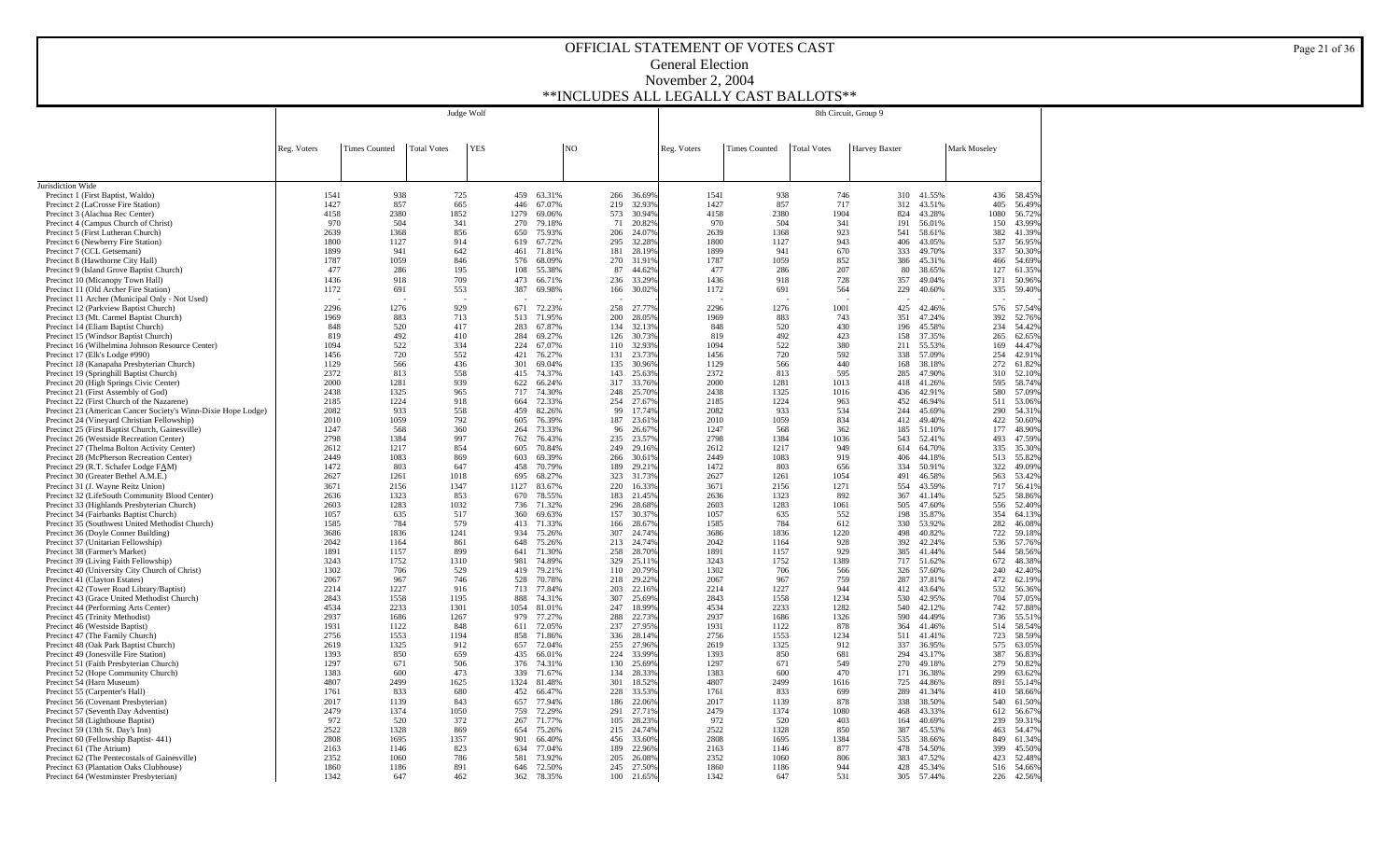|                                            |             |                      | Judge Wolf  |            |        |       |        |             |                      | 8th Circuit, Group 9 |               |            |              |            |
|--------------------------------------------|-------------|----------------------|-------------|------------|--------|-------|--------|-------------|----------------------|----------------------|---------------|------------|--------------|------------|
|                                            |             |                      |             |            |        |       |        |             |                      |                      |               |            |              |            |
|                                            | Reg. Voters | <b>Times Counted</b> | Total Votes | <b>YES</b> |        | NO    |        | Reg. Voters | <b>Times Counted</b> | <b>Total Votes</b>   | Harvey Baxter |            | Mark Moseley |            |
|                                            |             |                      |             |            |        |       |        |             |                      |                      |               |            |              |            |
| Precinct 65 (Newberry Methodist)           | 1647        | 1056                 | 820         | 570        | 69.51% | 250   | 30.49% | 1647        | 1056                 | 840                  |               | 318 37.86% |              | 522 62.14% |
| Precinct 66 (Best Western Gateway Grand)   | 1698        | 1011                 | 778         | 584        | 75.06% | 194   | 24.94% | 1698        | 1011                 | 807                  | 355           | 43.99%     | 452          | 56.01%     |
| Precinct 67 (Oak Dale Baptist)             | 1366        | 812                  | 630         | 402        | 63.81% | 228   | 36.19% | 1366        | 812                  | 647                  |               | 276 42.66% | 371          | 57.34%     |
| Precinct 68 (Shriner's Club)               | 2366        | 1382                 | 1044        | 735        | 70.40% | 309   | 29.60% | 2366        | 1382                 | 1062                 | 412           | 38.79%     | 650          | 61.21%     |
| Precinct 69 (Haile Meeting Center)         | 2960        | 1674                 | 1190        | 902        | 75.80% | 288   | 24.20% | 2960        | 1674                 | 1245                 | 570           | 45.78%     | 675          | 54.22%     |
| Precinct 70 (North Pleasant Grove Baptist) | 1059        | 663                  | 520         | 330        | 63.46% | 190   | 36.54% | 1059        | 663                  | 541                  | 207           | 38.26%     | 334          | 61.74%     |
| Precinct 71 (Archer Methodist Church)      | 1280        | 769                  | 590         | 409        | 69.32% | 181   | 30.68% | 1280        | 769                  | 611                  | 303           | 49.59%     | 308          | 50.41%     |
| <b>Absentee Ballots</b>                    |             | 18801                | 13183       | 9410       | 71.38% | 3773  | 28.62% |             | 18801                | 14171                | 7377          | 52.06%     | 6794         | 47.94%     |
| <b>Counter Votes</b>                       |             | 16389                | 11358       | 8322       | 73.27% | 3036  | 26.73% |             | 16389                | 13003                | 7285          | 56.03%     | 5718         | 43.97%     |
| Military Overseas                          |             |                      |             |            |        |       |        |             |                      |                      |               |            |              |            |
| Total                                      | 142358      | 111571               | 80620       | 58562      | 72.64% | 22058 | 27.36% | 142358      | 111571               | 85219                | 40817         | 47.90%     | 44402        | 52.10%     |

Page 22 of 36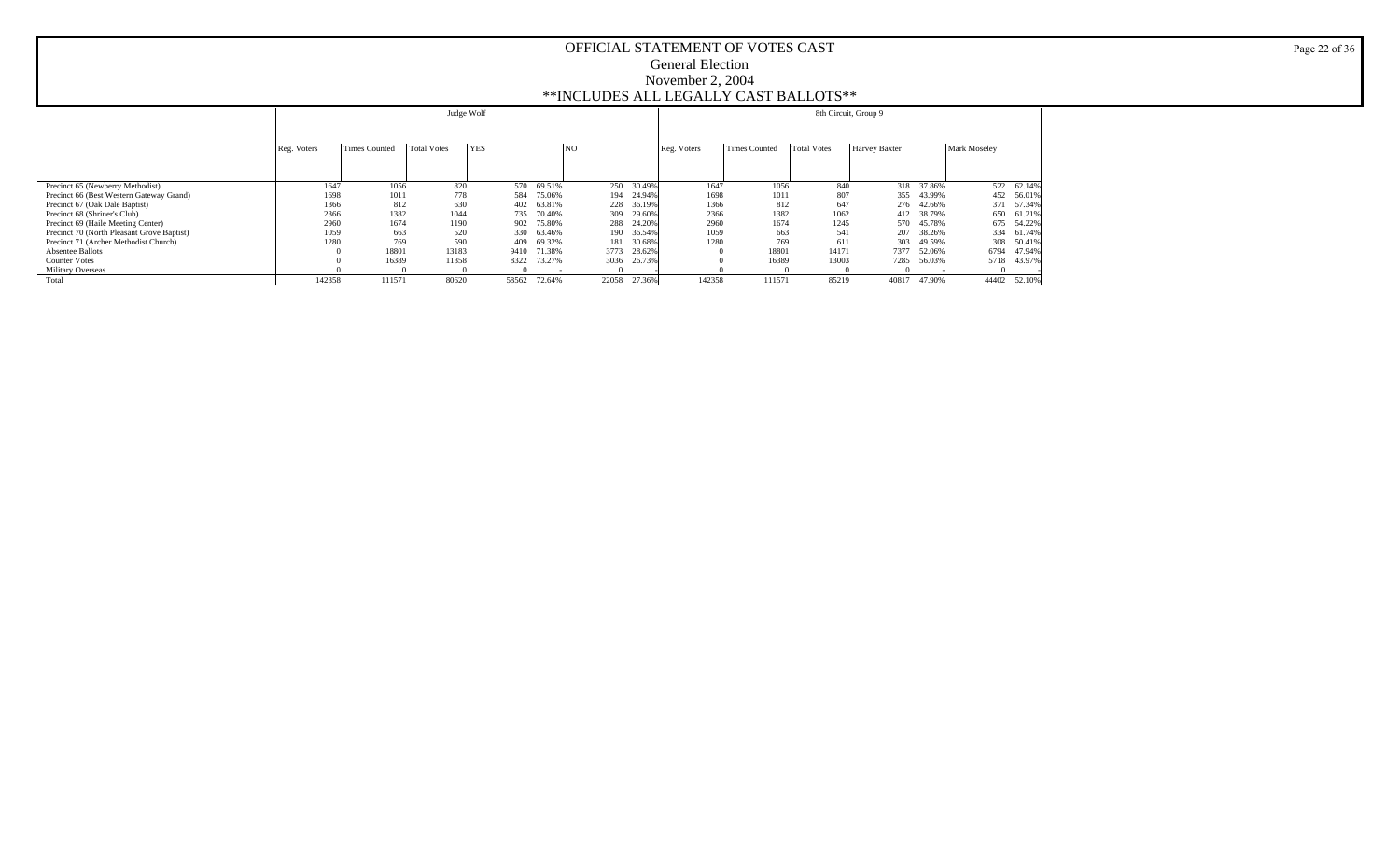| Total Votes YES<br> NO<br><b>YES</b><br><b>NO</b><br>Reg. Voters<br><b>Times Counted</b><br><b>Total Votes</b><br>Walter M. Green<br><b>Emory Springfield</b><br>Reg. Voters<br>Times<br>Reg. Voters<br><b>Times Counted</b><br><b>Total Votes</b><br>Counted<br>Jurisdiction Wide<br>938<br>355 48.70%<br>374 51.30%<br>938<br>564 63.30%<br>327 36.709<br>Precinct 1 (First Baptist, Waldo)<br>1541<br>729<br>1541<br>891<br>857<br>52.67%<br>70<br>857<br>518 64.75%<br>282 35.259<br>1427<br>375<br>337 47.33%<br>109<br>60<br>43<br>71.67%<br>1427<br>Precinct 2 (LaCrosse Fire Station)<br>712<br>17 28.33%<br>800<br>2380<br>855 37.939<br>2380<br>2254<br>Precinct 3 (Alachua Rec Center)<br>4158<br>1916<br>964<br>50.31%<br>952 49.69%<br>4158<br>1399<br>62.07%<br>Precinct 4 (Campus Church of Christ)<br>970<br>504<br>345<br>152<br>44.06%<br>193 55.94%<br>970<br>504<br>484<br>38.64%<br>297 61.369<br>187<br>2639<br>1368<br>893<br>52.41%<br>425<br>47.59%<br>2639<br>1368<br>1307<br>38.33%<br>806 61.679<br>Precinct 5 (First Lutheran Church)<br>468<br>501<br>Precinct 6 (Newberry Fire Station)<br>1800<br>1127<br>916<br>479<br>52.29%<br>437 47.71%<br>1800<br>1127<br>1075<br>731<br>68.00%<br>344 32.009<br>1899<br>941<br>675<br>353<br>52.30%<br>322 47.70%<br>1899<br>941<br>889<br>46.01%<br>480 53.99%<br>Precinct 7 (CCL Getsemani)<br>409<br>1059<br>50.59%<br>1059<br>360 36.629<br>1787<br>842<br>426<br>416 49.41%<br>1787<br>983<br>623<br>63.38%<br>Precinct 8 (Hawthorne City Hall)<br>477<br>286<br>213<br>38.03%<br>477<br>286<br>274<br>38.699<br>Precinct 9 (Island Grove Baptist Church)<br>81<br>132 61.97%<br>168<br>61.31%<br>106<br>1436<br>918<br>354<br>48.36%<br>1436<br>918<br>434 49.899<br>Precinct 10 (Micanopy Town Hall)<br>732<br>378 51.64%<br>870<br>436<br>50.11%<br>1172<br>574<br>Precinct 11 (Old Archer Fire Station)<br>691<br>293 51.05%<br>281 48.95%<br>1172<br>691<br>641<br>391 61.00%<br>250 39.009<br>Precinct 11 Archer (Municipal Only - Not Used)<br>2296<br>1276<br>986<br>499<br>50.61%<br>487 49.39%<br>2296<br>1276<br>1222<br>52.45%<br>581 47.559<br>Precinct 12 (Parkview Baptist Church)<br>641<br>Precinct 13 (Mt. Carmel Baptist Church)<br>1969<br>883<br>791<br>697<br>88.12%<br>94<br>11.88%<br>1969<br>883<br>799<br>490<br>61.33%<br>309 38.679<br>848<br>520<br>425<br>177<br>41.65%<br>248 58.35%<br>848<br>520<br>501<br>305<br>60.88%<br>196 39.129<br>Precinct 14 (Eliam Baptist Church)<br>819<br>492<br>419<br>230 54.89%<br>819<br>492<br>150 32.409<br>Precinct 15 (Windsor Baptist Church)<br>189<br>45.11%<br>463<br>313 67.60%<br>522<br>522<br>1094<br>386<br>301<br>77.98%<br>85<br>22.02%<br>1094<br>471<br>42.89%<br>269 57.119<br>Precinct 16 (Wilhelmina Johnson Resource Center)<br>202<br>720<br>572<br>720<br>1456<br>255<br>44.58%<br>317 55.42%<br>1456<br>687<br>293<br>42.65%<br>394 57.359<br>Precinct 17 (Elk's Lodge #990)<br>566<br>566<br>539<br>Precinct 18 (Kanapaha Presbyterian Church)<br>1129<br>454<br>246<br>54.19%<br>208 45.81%<br>1129<br>315 58.44%<br>224 41.569<br>813<br>813<br>Precinct 19 (Springhill Baptist Church)<br>2372<br>601<br>387<br>64.39%<br>214 35.61%<br>2372<br>764<br>378<br>49.48%<br>386 50.529<br>2000<br>1281<br>981<br>385<br>39.25%<br>596 60.75%<br>2000<br>1281<br>1215<br>814 67.00%<br>401 33,009<br>Precinct 20 (High Springs Civic Center)<br>1325<br>1325<br>Precinct 21 (First Assembly of God)<br>2438<br>987<br>508<br>51.47%<br>479 48.53%<br>2438<br>1277<br>635<br>49.73%<br>642 50.279<br>Precinct 22 (First Church of the Nazarene)<br>2185<br>1224<br>954<br>494<br>51.78%<br>460 48.22%<br>2185<br>1224<br>1158<br>54.49%<br>527 45.51<br>631<br>2082<br>933<br>522<br>274<br>52.49%<br>248 47.51%<br>2082<br>933<br>46.32%<br>481 53.689<br>Precinct 23 (American Cancer Society's Winn-Dixie Hope Lodge)<br>896<br>415<br>1059<br>2010<br>833<br>488<br>58.58%<br>345<br>2010<br>1059<br>1011<br>44.81%<br>558 55.199<br>Precinct 24 (Vineyard Christian Fellowship)<br>41.42%<br>453<br>229<br>62.74%<br>304 57.149<br>1247<br>568<br>365<br>136<br>1247<br>568<br>532<br>228<br>42.86%<br>Precinct 25 (First Baptist Church, Gainesville)<br>37.26%<br>2798<br>1384<br>2798<br>1384<br>1333<br>45.09%<br>732 54.91<br>Precinct 26 (Westside Recreation Center)<br>1008<br>548<br>54.37%<br>460<br>45.63%<br>601<br>1217<br>1217<br>66.359<br>Precinct 27 (Thelma Bolton Activity Center)<br>2612<br>948<br>565<br>59.60%<br>383<br>40.40%<br>2612<br>1165<br>392<br>33.65%<br>773<br>Precinct 28 (McPherson Recreation Center)<br>2449<br>1083<br>960<br>786<br>81.88%<br>174<br>2449<br>1083<br>970<br>590<br>60.82%<br>380<br>39.189<br>18.13%<br>1472<br>1472<br>803<br>44.409<br>Precinct 29 (R.T. Schafer Lodge FAM)<br>803<br>672<br>459<br>68.30%<br>213<br>31.70%<br>768<br>427<br>55.60%<br>341<br>Precinct 30 (Greater Bethel A.M.E.)<br>2627<br>1261<br>1091<br>758<br>69.48%<br>333<br>30.52%<br>2627<br>1261<br>1183<br>684<br>57.82%<br>499 42.189<br>Precinct 31 (J. Wayne Reitz Union)<br>3671<br>2156<br>1254<br>55.58%<br>557<br>44.42%<br>3671<br>2156<br>2072<br>964<br>46.53%<br>1108 53.479<br>697<br>1323<br>874<br>1323<br>629 49.499<br>2636<br>52.63%<br>414<br>47.37%<br>2636<br>1271<br>642<br>50.51%<br>Precinct 32 (LifeSouth Community Blood Center)<br>460<br>2603<br>1283<br>1092<br>67.40%<br>2603<br>1283<br>714 58.72%<br>502 41.289<br>Precinct 33 (Highlands Presbyterian Church)<br>736<br>356<br>32.60%<br>1216<br>44.80%<br>297<br>64.97%<br>213 35.039<br>Precinct 34 (Fairbanks Baptist Church)<br>1057<br>635<br>538<br>241<br>55.20%<br>1057<br>635<br>608<br>395<br>784<br>620<br>Precinct 35 (Southwest United Methodist Church)<br>1585<br>256<br>41.29%<br>364 58.71%<br>1585<br>784<br>763<br>343 44.95%<br>420 55.059<br>Precinct 36 (Doyle Conner Building)<br>3686<br>1836<br>1212<br>55.03%<br>545 44.97%<br>3686<br>1836<br>1769<br>49.58%<br>892 50.429<br>667<br>877<br>2042<br>44.56%<br>2042<br>520 46.269<br>Precinct 37 (Unitarian Fellowship)<br>1164<br>882<br>393<br>489 55.44%<br>1164<br>1124<br>604 53.74%<br>Precinct 38 (Farmer's Market)<br>1891<br>1157<br>941<br>503<br>53.45%<br>438<br>46.55%<br>1891<br>1157<br>1109<br>641 57.80%<br>468 42.209<br>3243<br>1752<br>1361<br>690<br>50.70%<br>671<br>3243<br>1752<br>1695<br>51.68%<br>819 48.329<br>Precinct 39 (Living Faith Fellowship)<br>49.30%<br>876<br>1302<br>1302<br>335 49.199<br>706<br>556<br>260<br>46.76%<br>296 53.24%<br>706<br>50.81%<br>Precinct 40 (University City Church of Christ)<br>681<br>346<br>2067<br>967<br>754<br>56.37%<br>967<br>932<br>58.80%<br>384 41.209<br>Precinct 41 (Clayton Estates)<br>425<br>329<br>43.63%<br>2067<br>548<br>1227<br>1227<br>2214<br>394<br>41.87%<br>547 58.13%<br>2214<br>1187<br>521 43.899<br>Precinct 42 (Tower Road Library/Baptist)<br>941<br>666<br>56.11%<br>1558<br>1558<br>Precinct 43 (Grace United Methodist Church)<br>2843<br>1214<br>570<br>46.95%<br>644<br>53.05%<br>2843<br>1506<br>839<br>55.71%<br>667 44.299<br>2233<br>2233<br>Precinct 44 (Performing Arts Center)<br>4534<br>1251<br>664<br>53.08%<br>587<br>46.92%<br>4534<br>2132<br>1005<br>47.14%<br>1127 52.869<br>2937<br>1686<br>672<br>51.73%<br>627<br>2937<br>1686<br>685 42.399<br>Precinct 45 (Trinity Methodist)<br>1299<br>48.27%<br>1616<br>931<br>57.61%<br>1122<br>1122<br>Precinct 46 (Westside Baptist)<br>1931<br>864<br>402<br>46.53%<br>462<br>53.47%<br>1931<br>1078<br>644<br>59.74%<br>434 40.269<br>2756<br>1553<br>1193<br>522<br>43.76%<br>671 56.24%<br>2756<br>1553<br>1499<br>929<br>61.97%<br>570 38.039<br>Precinct 47 (The Family Church)<br>2619<br>1325<br>441 49.38%<br>2619<br>1325<br>706<br>545 43.579<br>Precinct 48 (Oak Park Baptist Church)<br>893<br>452<br>50.62%<br>1251<br>56.43%<br>1393<br>850<br>672<br>340<br>50.60%<br>332 49.40%<br>1393<br>850<br>57.39%<br>343 42.619<br>Precinct 49 (Jonesville Fire Station)<br>805<br>462<br>671<br>1297<br>671<br>533<br>256<br>48.03%<br>277 51.97%<br>1297<br>656<br>345 52.59%<br>311 47.41<br>Precinct 51 (Faith Presbyterian Church)<br>1383<br>582<br>Precinct 52 (Hope Community Church)<br>600<br>469<br>296<br>63.11%<br>173 36.89%<br>1383<br>600<br>343<br>58.93%<br>239 41.079<br>2372<br>Precinct 54 (Harn Museum)<br>4807<br>2499<br>1587<br>902<br>56.84%<br>685 43.16%<br>4807<br>2499<br>1101<br>46.42%<br>1271 53.589<br>833<br>475<br>67.28%<br>231 32.72%<br>833<br>313 39.729<br>Precinct 55 (Carpenter's Hall)<br>1761<br>706<br>1761<br>788<br>475<br>60.28%<br>Precinct 56 (Covenant Presbyterian)<br>2017<br>1139<br>841<br>438<br>52.08%<br>403 47.92%<br>2017<br>1139<br>1098<br>630<br>57.38%<br>468 42.629<br>2479<br>1374<br>1063<br>510<br>47.98%<br>553 52.02%<br>2479<br>1374<br>1323<br>733<br>55.40%<br>590 44.609<br>Precinct 57 (Seventh Day Adventist)<br>$\sim$<br>972<br>520<br>35.25%<br>270 64.75%<br>972<br>520<br>481<br>59.25%<br>40.759<br>Precinct 58 (Lighthouse Baptist)<br>417<br>147<br>285<br>196<br>2522<br>1328<br>855<br>2522<br>1328<br>1278<br>Precinct 59 (13th St. Day's Inn)<br>436<br>50.99%<br>419 49.01%<br>583<br>45.62%<br>695<br>54.389<br>2808<br>36.289<br>1695<br>1361<br>2808<br>1695<br>1629<br>1038<br>63.72%<br>591<br>Precinct 60 (Fellowship Baptist-441)<br>614<br>45.11%<br>747 54.89%<br>533 49.269<br>Precinct 61 (The Atrium)<br>2163<br>1146<br>882<br>427<br>48.41%<br>455<br>51.59%<br>2163<br>1146<br>1082<br>549<br>50.74%<br>Precinct 62 (The Pentecostals of Gainesville)<br>2352<br>1060<br>795<br>384<br>48.30%<br>411 51.70%<br>2352<br>1060<br>1012<br>546<br>53.95%<br>466<br>46.059<br>1186<br>363<br>38.58%<br>1860<br>1186<br>60.51%<br>445 39.499<br>Precinct 63 (Plantation Oaks Clubhouse)<br>1860<br>941<br>578<br>61.42%<br>1127<br>682<br>1342<br>647<br>504<br>264 52.38%<br>1342<br>647<br>355 56.89% |                                        |  | County, Group 3 |        |  | LaCrosse Charter |  |  | Parental Notice of a Minor's Termination of Pregnancy |  |     |     |        |  |
|---------------------------------------------------------------------------------------------------------------------------------------------------------------------------------------------------------------------------------------------------------------------------------------------------------------------------------------------------------------------------------------------------------------------------------------------------------------------------------------------------------------------------------------------------------------------------------------------------------------------------------------------------------------------------------------------------------------------------------------------------------------------------------------------------------------------------------------------------------------------------------------------------------------------------------------------------------------------------------------------------------------------------------------------------------------------------------------------------------------------------------------------------------------------------------------------------------------------------------------------------------------------------------------------------------------------------------------------------------------------------------------------------------------------------------------------------------------------------------------------------------------------------------------------------------------------------------------------------------------------------------------------------------------------------------------------------------------------------------------------------------------------------------------------------------------------------------------------------------------------------------------------------------------------------------------------------------------------------------------------------------------------------------------------------------------------------------------------------------------------------------------------------------------------------------------------------------------------------------------------------------------------------------------------------------------------------------------------------------------------------------------------------------------------------------------------------------------------------------------------------------------------------------------------------------------------------------------------------------------------------------------------------------------------------------------------------------------------------------------------------------------------------------------------------------------------------------------------------------------------------------------------------------------------------------------------------------------------------------------------------------------------------------------------------------------------------------------------------------------------------------------------------------------------------------------------------------------------------------------------------------------------------------------------------------------------------------------------------------------------------------------------------------------------------------------------------------------------------------------------------------------------------------------------------------------------------------------------------------------------------------------------------------------------------------------------------------------------------------------------------------------------------------------------------------------------------------------------------------------------------------------------------------------------------------------------------------------------------------------------------------------------------------------------------------------------------------------------------------------------------------------------------------------------------------------------------------------------------------------------------------------------------------------------------------------------------------------------------------------------------------------------------------------------------------------------------------------------------------------------------------------------------------------------------------------------------------------------------------------------------------------------------------------------------------------------------------------------------------------------------------------------------------------------------------------------------------------------------------------------------------------------------------------------------------------------------------------------------------------------------------------------------------------------------------------------------------------------------------------------------------------------------------------------------------------------------------------------------------------------------------------------------------------------------------------------------------------------------------------------------------------------------------------------------------------------------------------------------------------------------------------------------------------------------------------------------------------------------------------------------------------------------------------------------------------------------------------------------------------------------------------------------------------------------------------------------------------------------------------------------------------------------------------------------------------------------------------------------------------------------------------------------------------------------------------------------------------------------------------------------------------------------------------------------------------------------------------------------------------------------------------------------------------------------------------------------------------------------------------------------------------------------------------------------------------------------------------------------------------------------------------------------------------------------------------------------------------------------------------------------------------------------------------------------------------------------------------------------------------------------------------------------------------------------------------------------------------------------------------------------------------------------------------------------------------------------------------------------------------------------------------------------------------------------------------------------------------------------------------------------------------------------------------------------------------------------------------------------------------------------------------------------------------------------------------------------------------------------------------------------------------------------------------------------------------------------------------------------------------------------------------------------------------------------------------------------------------------------------------------------------------------------------------------------------------------------------------------------------------------------------------------------------------------------------------------------------------------------------------------------------------------------------------------------------------------------------------------------------------------------------------------------------------------------------------------------------------------------------------------------------------------------------------------------------------------------------------------------------------------------------------------------------------------------------------------------------------------------------------------------------------------------------------------------------------------------------------------------------------------------------------------------------------------------------------------------------------------------------------------------------------------------------------------------------------------------------------------------------------------------------------------------------------------------------------------------------------------------------------------------------------------------------------------------------------------------------------------------------------------------------------------------------------------------------------------------------------------------------------------------------------------------------------------------------------------------------------------------------------------------------------------------------------------------------------------------------------------------------------------------------------------------------------------------------------------------------------------------------------------------------------------------------------------------------------------------------------------------------------------------------------------------------------------------------------------------------------------------------------------------------------------------------------------------------------------------------------------------------------------------------------------------------------------------------------------------------------|----------------------------------------|--|-----------------|--------|--|------------------|--|--|-------------------------------------------------------|--|-----|-----|--------|--|
|                                                                                                                                                                                                                                                                                                                                                                                                                                                                                                                                                                                                                                                                                                                                                                                                                                                                                                                                                                                                                                                                                                                                                                                                                                                                                                                                                                                                                                                                                                                                                                                                                                                                                                                                                                                                                                                                                                                                                                                                                                                                                                                                                                                                                                                                                                                                                                                                                                                                                                                                                                                                                                                                                                                                                                                                                                                                                                                                                                                                                                                                                                                                                                                                                                                                                                                                                                                                                                                                                                                                                                                                                                                                                                                                                                                                                                                                                                                                                                                                                                                                                                                                                                                                                                                                                                                                                                                                                                                                                                                                                                                                                                                                                                                                                                                                                                                                                                                                                                                                                                                                                                                                                                                                                                                                                                                                                                                                                                                                                                                                                                                                                                                                                                                                                                                                                                                                                                                                                                                                                                                                                                                                                                                                                                                                                                                                                                                                                                                                                                                                                                                                                                                                                                                                                                                                                                                                                                                                                                                                                                                                                                                                                                                                                                                                                                                                                                                                                                                                                                                                                                                                                                                                                                                                                                                                                                                                                                                                                                                                                                                                                                                                                                                                                                                                                                                                                                                                                                                                                                                                                                                                                                                                                                                                                                                                                                                                                                                                                                                                                                                                                                                                                                                                                                                                                                                                                                                                                                                                                                                                                                                                                                                                                                                                                                                                                                                                                                                                                               |                                        |  |                 |        |  |                  |  |  |                                                       |  |     |     |        |  |
|                                                                                                                                                                                                                                                                                                                                                                                                                                                                                                                                                                                                                                                                                                                                                                                                                                                                                                                                                                                                                                                                                                                                                                                                                                                                                                                                                                                                                                                                                                                                                                                                                                                                                                                                                                                                                                                                                                                                                                                                                                                                                                                                                                                                                                                                                                                                                                                                                                                                                                                                                                                                                                                                                                                                                                                                                                                                                                                                                                                                                                                                                                                                                                                                                                                                                                                                                                                                                                                                                                                                                                                                                                                                                                                                                                                                                                                                                                                                                                                                                                                                                                                                                                                                                                                                                                                                                                                                                                                                                                                                                                                                                                                                                                                                                                                                                                                                                                                                                                                                                                                                                                                                                                                                                                                                                                                                                                                                                                                                                                                                                                                                                                                                                                                                                                                                                                                                                                                                                                                                                                                                                                                                                                                                                                                                                                                                                                                                                                                                                                                                                                                                                                                                                                                                                                                                                                                                                                                                                                                                                                                                                                                                                                                                                                                                                                                                                                                                                                                                                                                                                                                                                                                                                                                                                                                                                                                                                                                                                                                                                                                                                                                                                                                                                                                                                                                                                                                                                                                                                                                                                                                                                                                                                                                                                                                                                                                                                                                                                                                                                                                                                                                                                                                                                                                                                                                                                                                                                                                                                                                                                                                                                                                                                                                                                                                                                                                                                                                                                               |                                        |  |                 |        |  |                  |  |  |                                                       |  |     |     |        |  |
|                                                                                                                                                                                                                                                                                                                                                                                                                                                                                                                                                                                                                                                                                                                                                                                                                                                                                                                                                                                                                                                                                                                                                                                                                                                                                                                                                                                                                                                                                                                                                                                                                                                                                                                                                                                                                                                                                                                                                                                                                                                                                                                                                                                                                                                                                                                                                                                                                                                                                                                                                                                                                                                                                                                                                                                                                                                                                                                                                                                                                                                                                                                                                                                                                                                                                                                                                                                                                                                                                                                                                                                                                                                                                                                                                                                                                                                                                                                                                                                                                                                                                                                                                                                                                                                                                                                                                                                                                                                                                                                                                                                                                                                                                                                                                                                                                                                                                                                                                                                                                                                                                                                                                                                                                                                                                                                                                                                                                                                                                                                                                                                                                                                                                                                                                                                                                                                                                                                                                                                                                                                                                                                                                                                                                                                                                                                                                                                                                                                                                                                                                                                                                                                                                                                                                                                                                                                                                                                                                                                                                                                                                                                                                                                                                                                                                                                                                                                                                                                                                                                                                                                                                                                                                                                                                                                                                                                                                                                                                                                                                                                                                                                                                                                                                                                                                                                                                                                                                                                                                                                                                                                                                                                                                                                                                                                                                                                                                                                                                                                                                                                                                                                                                                                                                                                                                                                                                                                                                                                                                                                                                                                                                                                                                                                                                                                                                                                                                                                                                               |                                        |  |                 |        |  |                  |  |  |                                                       |  |     |     |        |  |
|                                                                                                                                                                                                                                                                                                                                                                                                                                                                                                                                                                                                                                                                                                                                                                                                                                                                                                                                                                                                                                                                                                                                                                                                                                                                                                                                                                                                                                                                                                                                                                                                                                                                                                                                                                                                                                                                                                                                                                                                                                                                                                                                                                                                                                                                                                                                                                                                                                                                                                                                                                                                                                                                                                                                                                                                                                                                                                                                                                                                                                                                                                                                                                                                                                                                                                                                                                                                                                                                                                                                                                                                                                                                                                                                                                                                                                                                                                                                                                                                                                                                                                                                                                                                                                                                                                                                                                                                                                                                                                                                                                                                                                                                                                                                                                                                                                                                                                                                                                                                                                                                                                                                                                                                                                                                                                                                                                                                                                                                                                                                                                                                                                                                                                                                                                                                                                                                                                                                                                                                                                                                                                                                                                                                                                                                                                                                                                                                                                                                                                                                                                                                                                                                                                                                                                                                                                                                                                                                                                                                                                                                                                                                                                                                                                                                                                                                                                                                                                                                                                                                                                                                                                                                                                                                                                                                                                                                                                                                                                                                                                                                                                                                                                                                                                                                                                                                                                                                                                                                                                                                                                                                                                                                                                                                                                                                                                                                                                                                                                                                                                                                                                                                                                                                                                                                                                                                                                                                                                                                                                                                                                                                                                                                                                                                                                                                                                                                                                                                                               |                                        |  |                 |        |  |                  |  |  |                                                       |  |     |     |        |  |
|                                                                                                                                                                                                                                                                                                                                                                                                                                                                                                                                                                                                                                                                                                                                                                                                                                                                                                                                                                                                                                                                                                                                                                                                                                                                                                                                                                                                                                                                                                                                                                                                                                                                                                                                                                                                                                                                                                                                                                                                                                                                                                                                                                                                                                                                                                                                                                                                                                                                                                                                                                                                                                                                                                                                                                                                                                                                                                                                                                                                                                                                                                                                                                                                                                                                                                                                                                                                                                                                                                                                                                                                                                                                                                                                                                                                                                                                                                                                                                                                                                                                                                                                                                                                                                                                                                                                                                                                                                                                                                                                                                                                                                                                                                                                                                                                                                                                                                                                                                                                                                                                                                                                                                                                                                                                                                                                                                                                                                                                                                                                                                                                                                                                                                                                                                                                                                                                                                                                                                                                                                                                                                                                                                                                                                                                                                                                                                                                                                                                                                                                                                                                                                                                                                                                                                                                                                                                                                                                                                                                                                                                                                                                                                                                                                                                                                                                                                                                                                                                                                                                                                                                                                                                                                                                                                                                                                                                                                                                                                                                                                                                                                                                                                                                                                                                                                                                                                                                                                                                                                                                                                                                                                                                                                                                                                                                                                                                                                                                                                                                                                                                                                                                                                                                                                                                                                                                                                                                                                                                                                                                                                                                                                                                                                                                                                                                                                                                                                                                                               |                                        |  |                 |        |  |                  |  |  |                                                       |  |     |     |        |  |
|                                                                                                                                                                                                                                                                                                                                                                                                                                                                                                                                                                                                                                                                                                                                                                                                                                                                                                                                                                                                                                                                                                                                                                                                                                                                                                                                                                                                                                                                                                                                                                                                                                                                                                                                                                                                                                                                                                                                                                                                                                                                                                                                                                                                                                                                                                                                                                                                                                                                                                                                                                                                                                                                                                                                                                                                                                                                                                                                                                                                                                                                                                                                                                                                                                                                                                                                                                                                                                                                                                                                                                                                                                                                                                                                                                                                                                                                                                                                                                                                                                                                                                                                                                                                                                                                                                                                                                                                                                                                                                                                                                                                                                                                                                                                                                                                                                                                                                                                                                                                                                                                                                                                                                                                                                                                                                                                                                                                                                                                                                                                                                                                                                                                                                                                                                                                                                                                                                                                                                                                                                                                                                                                                                                                                                                                                                                                                                                                                                                                                                                                                                                                                                                                                                                                                                                                                                                                                                                                                                                                                                                                                                                                                                                                                                                                                                                                                                                                                                                                                                                                                                                                                                                                                                                                                                                                                                                                                                                                                                                                                                                                                                                                                                                                                                                                                                                                                                                                                                                                                                                                                                                                                                                                                                                                                                                                                                                                                                                                                                                                                                                                                                                                                                                                                                                                                                                                                                                                                                                                                                                                                                                                                                                                                                                                                                                                                                                                                                                                                               |                                        |  |                 |        |  |                  |  |  |                                                       |  |     |     |        |  |
|                                                                                                                                                                                                                                                                                                                                                                                                                                                                                                                                                                                                                                                                                                                                                                                                                                                                                                                                                                                                                                                                                                                                                                                                                                                                                                                                                                                                                                                                                                                                                                                                                                                                                                                                                                                                                                                                                                                                                                                                                                                                                                                                                                                                                                                                                                                                                                                                                                                                                                                                                                                                                                                                                                                                                                                                                                                                                                                                                                                                                                                                                                                                                                                                                                                                                                                                                                                                                                                                                                                                                                                                                                                                                                                                                                                                                                                                                                                                                                                                                                                                                                                                                                                                                                                                                                                                                                                                                                                                                                                                                                                                                                                                                                                                                                                                                                                                                                                                                                                                                                                                                                                                                                                                                                                                                                                                                                                                                                                                                                                                                                                                                                                                                                                                                                                                                                                                                                                                                                                                                                                                                                                                                                                                                                                                                                                                                                                                                                                                                                                                                                                                                                                                                                                                                                                                                                                                                                                                                                                                                                                                                                                                                                                                                                                                                                                                                                                                                                                                                                                                                                                                                                                                                                                                                                                                                                                                                                                                                                                                                                                                                                                                                                                                                                                                                                                                                                                                                                                                                                                                                                                                                                                                                                                                                                                                                                                                                                                                                                                                                                                                                                                                                                                                                                                                                                                                                                                                                                                                                                                                                                                                                                                                                                                                                                                                                                                                                                                                                               |                                        |  |                 |        |  |                  |  |  |                                                       |  |     |     |        |  |
|                                                                                                                                                                                                                                                                                                                                                                                                                                                                                                                                                                                                                                                                                                                                                                                                                                                                                                                                                                                                                                                                                                                                                                                                                                                                                                                                                                                                                                                                                                                                                                                                                                                                                                                                                                                                                                                                                                                                                                                                                                                                                                                                                                                                                                                                                                                                                                                                                                                                                                                                                                                                                                                                                                                                                                                                                                                                                                                                                                                                                                                                                                                                                                                                                                                                                                                                                                                                                                                                                                                                                                                                                                                                                                                                                                                                                                                                                                                                                                                                                                                                                                                                                                                                                                                                                                                                                                                                                                                                                                                                                                                                                                                                                                                                                                                                                                                                                                                                                                                                                                                                                                                                                                                                                                                                                                                                                                                                                                                                                                                                                                                                                                                                                                                                                                                                                                                                                                                                                                                                                                                                                                                                                                                                                                                                                                                                                                                                                                                                                                                                                                                                                                                                                                                                                                                                                                                                                                                                                                                                                                                                                                                                                                                                                                                                                                                                                                                                                                                                                                                                                                                                                                                                                                                                                                                                                                                                                                                                                                                                                                                                                                                                                                                                                                                                                                                                                                                                                                                                                                                                                                                                                                                                                                                                                                                                                                                                                                                                                                                                                                                                                                                                                                                                                                                                                                                                                                                                                                                                                                                                                                                                                                                                                                                                                                                                                                                                                                                                                               |                                        |  |                 |        |  |                  |  |  |                                                       |  |     |     |        |  |
|                                                                                                                                                                                                                                                                                                                                                                                                                                                                                                                                                                                                                                                                                                                                                                                                                                                                                                                                                                                                                                                                                                                                                                                                                                                                                                                                                                                                                                                                                                                                                                                                                                                                                                                                                                                                                                                                                                                                                                                                                                                                                                                                                                                                                                                                                                                                                                                                                                                                                                                                                                                                                                                                                                                                                                                                                                                                                                                                                                                                                                                                                                                                                                                                                                                                                                                                                                                                                                                                                                                                                                                                                                                                                                                                                                                                                                                                                                                                                                                                                                                                                                                                                                                                                                                                                                                                                                                                                                                                                                                                                                                                                                                                                                                                                                                                                                                                                                                                                                                                                                                                                                                                                                                                                                                                                                                                                                                                                                                                                                                                                                                                                                                                                                                                                                                                                                                                                                                                                                                                                                                                                                                                                                                                                                                                                                                                                                                                                                                                                                                                                                                                                                                                                                                                                                                                                                                                                                                                                                                                                                                                                                                                                                                                                                                                                                                                                                                                                                                                                                                                                                                                                                                                                                                                                                                                                                                                                                                                                                                                                                                                                                                                                                                                                                                                                                                                                                                                                                                                                                                                                                                                                                                                                                                                                                                                                                                                                                                                                                                                                                                                                                                                                                                                                                                                                                                                                                                                                                                                                                                                                                                                                                                                                                                                                                                                                                                                                                                                                               |                                        |  |                 |        |  |                  |  |  |                                                       |  |     |     |        |  |
|                                                                                                                                                                                                                                                                                                                                                                                                                                                                                                                                                                                                                                                                                                                                                                                                                                                                                                                                                                                                                                                                                                                                                                                                                                                                                                                                                                                                                                                                                                                                                                                                                                                                                                                                                                                                                                                                                                                                                                                                                                                                                                                                                                                                                                                                                                                                                                                                                                                                                                                                                                                                                                                                                                                                                                                                                                                                                                                                                                                                                                                                                                                                                                                                                                                                                                                                                                                                                                                                                                                                                                                                                                                                                                                                                                                                                                                                                                                                                                                                                                                                                                                                                                                                                                                                                                                                                                                                                                                                                                                                                                                                                                                                                                                                                                                                                                                                                                                                                                                                                                                                                                                                                                                                                                                                                                                                                                                                                                                                                                                                                                                                                                                                                                                                                                                                                                                                                                                                                                                                                                                                                                                                                                                                                                                                                                                                                                                                                                                                                                                                                                                                                                                                                                                                                                                                                                                                                                                                                                                                                                                                                                                                                                                                                                                                                                                                                                                                                                                                                                                                                                                                                                                                                                                                                                                                                                                                                                                                                                                                                                                                                                                                                                                                                                                                                                                                                                                                                                                                                                                                                                                                                                                                                                                                                                                                                                                                                                                                                                                                                                                                                                                                                                                                                                                                                                                                                                                                                                                                                                                                                                                                                                                                                                                                                                                                                                                                                                                                                               |                                        |  |                 |        |  |                  |  |  |                                                       |  |     |     |        |  |
|                                                                                                                                                                                                                                                                                                                                                                                                                                                                                                                                                                                                                                                                                                                                                                                                                                                                                                                                                                                                                                                                                                                                                                                                                                                                                                                                                                                                                                                                                                                                                                                                                                                                                                                                                                                                                                                                                                                                                                                                                                                                                                                                                                                                                                                                                                                                                                                                                                                                                                                                                                                                                                                                                                                                                                                                                                                                                                                                                                                                                                                                                                                                                                                                                                                                                                                                                                                                                                                                                                                                                                                                                                                                                                                                                                                                                                                                                                                                                                                                                                                                                                                                                                                                                                                                                                                                                                                                                                                                                                                                                                                                                                                                                                                                                                                                                                                                                                                                                                                                                                                                                                                                                                                                                                                                                                                                                                                                                                                                                                                                                                                                                                                                                                                                                                                                                                                                                                                                                                                                                                                                                                                                                                                                                                                                                                                                                                                                                                                                                                                                                                                                                                                                                                                                                                                                                                                                                                                                                                                                                                                                                                                                                                                                                                                                                                                                                                                                                                                                                                                                                                                                                                                                                                                                                                                                                                                                                                                                                                                                                                                                                                                                                                                                                                                                                                                                                                                                                                                                                                                                                                                                                                                                                                                                                                                                                                                                                                                                                                                                                                                                                                                                                                                                                                                                                                                                                                                                                                                                                                                                                                                                                                                                                                                                                                                                                                                                                                                                                               |                                        |  |                 |        |  |                  |  |  |                                                       |  |     |     |        |  |
|                                                                                                                                                                                                                                                                                                                                                                                                                                                                                                                                                                                                                                                                                                                                                                                                                                                                                                                                                                                                                                                                                                                                                                                                                                                                                                                                                                                                                                                                                                                                                                                                                                                                                                                                                                                                                                                                                                                                                                                                                                                                                                                                                                                                                                                                                                                                                                                                                                                                                                                                                                                                                                                                                                                                                                                                                                                                                                                                                                                                                                                                                                                                                                                                                                                                                                                                                                                                                                                                                                                                                                                                                                                                                                                                                                                                                                                                                                                                                                                                                                                                                                                                                                                                                                                                                                                                                                                                                                                                                                                                                                                                                                                                                                                                                                                                                                                                                                                                                                                                                                                                                                                                                                                                                                                                                                                                                                                                                                                                                                                                                                                                                                                                                                                                                                                                                                                                                                                                                                                                                                                                                                                                                                                                                                                                                                                                                                                                                                                                                                                                                                                                                                                                                                                                                                                                                                                                                                                                                                                                                                                                                                                                                                                                                                                                                                                                                                                                                                                                                                                                                                                                                                                                                                                                                                                                                                                                                                                                                                                                                                                                                                                                                                                                                                                                                                                                                                                                                                                                                                                                                                                                                                                                                                                                                                                                                                                                                                                                                                                                                                                                                                                                                                                                                                                                                                                                                                                                                                                                                                                                                                                                                                                                                                                                                                                                                                                                                                                                                               |                                        |  |                 |        |  |                  |  |  |                                                       |  |     |     |        |  |
|                                                                                                                                                                                                                                                                                                                                                                                                                                                                                                                                                                                                                                                                                                                                                                                                                                                                                                                                                                                                                                                                                                                                                                                                                                                                                                                                                                                                                                                                                                                                                                                                                                                                                                                                                                                                                                                                                                                                                                                                                                                                                                                                                                                                                                                                                                                                                                                                                                                                                                                                                                                                                                                                                                                                                                                                                                                                                                                                                                                                                                                                                                                                                                                                                                                                                                                                                                                                                                                                                                                                                                                                                                                                                                                                                                                                                                                                                                                                                                                                                                                                                                                                                                                                                                                                                                                                                                                                                                                                                                                                                                                                                                                                                                                                                                                                                                                                                                                                                                                                                                                                                                                                                                                                                                                                                                                                                                                                                                                                                                                                                                                                                                                                                                                                                                                                                                                                                                                                                                                                                                                                                                                                                                                                                                                                                                                                                                                                                                                                                                                                                                                                                                                                                                                                                                                                                                                                                                                                                                                                                                                                                                                                                                                                                                                                                                                                                                                                                                                                                                                                                                                                                                                                                                                                                                                                                                                                                                                                                                                                                                                                                                                                                                                                                                                                                                                                                                                                                                                                                                                                                                                                                                                                                                                                                                                                                                                                                                                                                                                                                                                                                                                                                                                                                                                                                                                                                                                                                                                                                                                                                                                                                                                                                                                                                                                                                                                                                                                                                               |                                        |  |                 |        |  |                  |  |  |                                                       |  |     |     |        |  |
|                                                                                                                                                                                                                                                                                                                                                                                                                                                                                                                                                                                                                                                                                                                                                                                                                                                                                                                                                                                                                                                                                                                                                                                                                                                                                                                                                                                                                                                                                                                                                                                                                                                                                                                                                                                                                                                                                                                                                                                                                                                                                                                                                                                                                                                                                                                                                                                                                                                                                                                                                                                                                                                                                                                                                                                                                                                                                                                                                                                                                                                                                                                                                                                                                                                                                                                                                                                                                                                                                                                                                                                                                                                                                                                                                                                                                                                                                                                                                                                                                                                                                                                                                                                                                                                                                                                                                                                                                                                                                                                                                                                                                                                                                                                                                                                                                                                                                                                                                                                                                                                                                                                                                                                                                                                                                                                                                                                                                                                                                                                                                                                                                                                                                                                                                                                                                                                                                                                                                                                                                                                                                                                                                                                                                                                                                                                                                                                                                                                                                                                                                                                                                                                                                                                                                                                                                                                                                                                                                                                                                                                                                                                                                                                                                                                                                                                                                                                                                                                                                                                                                                                                                                                                                                                                                                                                                                                                                                                                                                                                                                                                                                                                                                                                                                                                                                                                                                                                                                                                                                                                                                                                                                                                                                                                                                                                                                                                                                                                                                                                                                                                                                                                                                                                                                                                                                                                                                                                                                                                                                                                                                                                                                                                                                                                                                                                                                                                                                                                                               |                                        |  |                 |        |  |                  |  |  |                                                       |  |     |     |        |  |
|                                                                                                                                                                                                                                                                                                                                                                                                                                                                                                                                                                                                                                                                                                                                                                                                                                                                                                                                                                                                                                                                                                                                                                                                                                                                                                                                                                                                                                                                                                                                                                                                                                                                                                                                                                                                                                                                                                                                                                                                                                                                                                                                                                                                                                                                                                                                                                                                                                                                                                                                                                                                                                                                                                                                                                                                                                                                                                                                                                                                                                                                                                                                                                                                                                                                                                                                                                                                                                                                                                                                                                                                                                                                                                                                                                                                                                                                                                                                                                                                                                                                                                                                                                                                                                                                                                                                                                                                                                                                                                                                                                                                                                                                                                                                                                                                                                                                                                                                                                                                                                                                                                                                                                                                                                                                                                                                                                                                                                                                                                                                                                                                                                                                                                                                                                                                                                                                                                                                                                                                                                                                                                                                                                                                                                                                                                                                                                                                                                                                                                                                                                                                                                                                                                                                                                                                                                                                                                                                                                                                                                                                                                                                                                                                                                                                                                                                                                                                                                                                                                                                                                                                                                                                                                                                                                                                                                                                                                                                                                                                                                                                                                                                                                                                                                                                                                                                                                                                                                                                                                                                                                                                                                                                                                                                                                                                                                                                                                                                                                                                                                                                                                                                                                                                                                                                                                                                                                                                                                                                                                                                                                                                                                                                                                                                                                                                                                                                                                                                                               |                                        |  |                 |        |  |                  |  |  |                                                       |  |     |     |        |  |
|                                                                                                                                                                                                                                                                                                                                                                                                                                                                                                                                                                                                                                                                                                                                                                                                                                                                                                                                                                                                                                                                                                                                                                                                                                                                                                                                                                                                                                                                                                                                                                                                                                                                                                                                                                                                                                                                                                                                                                                                                                                                                                                                                                                                                                                                                                                                                                                                                                                                                                                                                                                                                                                                                                                                                                                                                                                                                                                                                                                                                                                                                                                                                                                                                                                                                                                                                                                                                                                                                                                                                                                                                                                                                                                                                                                                                                                                                                                                                                                                                                                                                                                                                                                                                                                                                                                                                                                                                                                                                                                                                                                                                                                                                                                                                                                                                                                                                                                                                                                                                                                                                                                                                                                                                                                                                                                                                                                                                                                                                                                                                                                                                                                                                                                                                                                                                                                                                                                                                                                                                                                                                                                                                                                                                                                                                                                                                                                                                                                                                                                                                                                                                                                                                                                                                                                                                                                                                                                                                                                                                                                                                                                                                                                                                                                                                                                                                                                                                                                                                                                                                                                                                                                                                                                                                                                                                                                                                                                                                                                                                                                                                                                                                                                                                                                                                                                                                                                                                                                                                                                                                                                                                                                                                                                                                                                                                                                                                                                                                                                                                                                                                                                                                                                                                                                                                                                                                                                                                                                                                                                                                                                                                                                                                                                                                                                                                                                                                                                                                               |                                        |  |                 |        |  |                  |  |  |                                                       |  |     |     |        |  |
|                                                                                                                                                                                                                                                                                                                                                                                                                                                                                                                                                                                                                                                                                                                                                                                                                                                                                                                                                                                                                                                                                                                                                                                                                                                                                                                                                                                                                                                                                                                                                                                                                                                                                                                                                                                                                                                                                                                                                                                                                                                                                                                                                                                                                                                                                                                                                                                                                                                                                                                                                                                                                                                                                                                                                                                                                                                                                                                                                                                                                                                                                                                                                                                                                                                                                                                                                                                                                                                                                                                                                                                                                                                                                                                                                                                                                                                                                                                                                                                                                                                                                                                                                                                                                                                                                                                                                                                                                                                                                                                                                                                                                                                                                                                                                                                                                                                                                                                                                                                                                                                                                                                                                                                                                                                                                                                                                                                                                                                                                                                                                                                                                                                                                                                                                                                                                                                                                                                                                                                                                                                                                                                                                                                                                                                                                                                                                                                                                                                                                                                                                                                                                                                                                                                                                                                                                                                                                                                                                                                                                                                                                                                                                                                                                                                                                                                                                                                                                                                                                                                                                                                                                                                                                                                                                                                                                                                                                                                                                                                                                                                                                                                                                                                                                                                                                                                                                                                                                                                                                                                                                                                                                                                                                                                                                                                                                                                                                                                                                                                                                                                                                                                                                                                                                                                                                                                                                                                                                                                                                                                                                                                                                                                                                                                                                                                                                                                                                                                                                               |                                        |  |                 |        |  |                  |  |  |                                                       |  |     |     |        |  |
|                                                                                                                                                                                                                                                                                                                                                                                                                                                                                                                                                                                                                                                                                                                                                                                                                                                                                                                                                                                                                                                                                                                                                                                                                                                                                                                                                                                                                                                                                                                                                                                                                                                                                                                                                                                                                                                                                                                                                                                                                                                                                                                                                                                                                                                                                                                                                                                                                                                                                                                                                                                                                                                                                                                                                                                                                                                                                                                                                                                                                                                                                                                                                                                                                                                                                                                                                                                                                                                                                                                                                                                                                                                                                                                                                                                                                                                                                                                                                                                                                                                                                                                                                                                                                                                                                                                                                                                                                                                                                                                                                                                                                                                                                                                                                                                                                                                                                                                                                                                                                                                                                                                                                                                                                                                                                                                                                                                                                                                                                                                                                                                                                                                                                                                                                                                                                                                                                                                                                                                                                                                                                                                                                                                                                                                                                                                                                                                                                                                                                                                                                                                                                                                                                                                                                                                                                                                                                                                                                                                                                                                                                                                                                                                                                                                                                                                                                                                                                                                                                                                                                                                                                                                                                                                                                                                                                                                                                                                                                                                                                                                                                                                                                                                                                                                                                                                                                                                                                                                                                                                                                                                                                                                                                                                                                                                                                                                                                                                                                                                                                                                                                                                                                                                                                                                                                                                                                                                                                                                                                                                                                                                                                                                                                                                                                                                                                                                                                                                                                               |                                        |  |                 |        |  |                  |  |  |                                                       |  |     |     |        |  |
|                                                                                                                                                                                                                                                                                                                                                                                                                                                                                                                                                                                                                                                                                                                                                                                                                                                                                                                                                                                                                                                                                                                                                                                                                                                                                                                                                                                                                                                                                                                                                                                                                                                                                                                                                                                                                                                                                                                                                                                                                                                                                                                                                                                                                                                                                                                                                                                                                                                                                                                                                                                                                                                                                                                                                                                                                                                                                                                                                                                                                                                                                                                                                                                                                                                                                                                                                                                                                                                                                                                                                                                                                                                                                                                                                                                                                                                                                                                                                                                                                                                                                                                                                                                                                                                                                                                                                                                                                                                                                                                                                                                                                                                                                                                                                                                                                                                                                                                                                                                                                                                                                                                                                                                                                                                                                                                                                                                                                                                                                                                                                                                                                                                                                                                                                                                                                                                                                                                                                                                                                                                                                                                                                                                                                                                                                                                                                                                                                                                                                                                                                                                                                                                                                                                                                                                                                                                                                                                                                                                                                                                                                                                                                                                                                                                                                                                                                                                                                                                                                                                                                                                                                                                                                                                                                                                                                                                                                                                                                                                                                                                                                                                                                                                                                                                                                                                                                                                                                                                                                                                                                                                                                                                                                                                                                                                                                                                                                                                                                                                                                                                                                                                                                                                                                                                                                                                                                                                                                                                                                                                                                                                                                                                                                                                                                                                                                                                                                                                                                               |                                        |  |                 |        |  |                  |  |  |                                                       |  |     |     |        |  |
|                                                                                                                                                                                                                                                                                                                                                                                                                                                                                                                                                                                                                                                                                                                                                                                                                                                                                                                                                                                                                                                                                                                                                                                                                                                                                                                                                                                                                                                                                                                                                                                                                                                                                                                                                                                                                                                                                                                                                                                                                                                                                                                                                                                                                                                                                                                                                                                                                                                                                                                                                                                                                                                                                                                                                                                                                                                                                                                                                                                                                                                                                                                                                                                                                                                                                                                                                                                                                                                                                                                                                                                                                                                                                                                                                                                                                                                                                                                                                                                                                                                                                                                                                                                                                                                                                                                                                                                                                                                                                                                                                                                                                                                                                                                                                                                                                                                                                                                                                                                                                                                                                                                                                                                                                                                                                                                                                                                                                                                                                                                                                                                                                                                                                                                                                                                                                                                                                                                                                                                                                                                                                                                                                                                                                                                                                                                                                                                                                                                                                                                                                                                                                                                                                                                                                                                                                                                                                                                                                                                                                                                                                                                                                                                                                                                                                                                                                                                                                                                                                                                                                                                                                                                                                                                                                                                                                                                                                                                                                                                                                                                                                                                                                                                                                                                                                                                                                                                                                                                                                                                                                                                                                                                                                                                                                                                                                                                                                                                                                                                                                                                                                                                                                                                                                                                                                                                                                                                                                                                                                                                                                                                                                                                                                                                                                                                                                                                                                                                                                               |                                        |  |                 |        |  |                  |  |  |                                                       |  |     |     |        |  |
|                                                                                                                                                                                                                                                                                                                                                                                                                                                                                                                                                                                                                                                                                                                                                                                                                                                                                                                                                                                                                                                                                                                                                                                                                                                                                                                                                                                                                                                                                                                                                                                                                                                                                                                                                                                                                                                                                                                                                                                                                                                                                                                                                                                                                                                                                                                                                                                                                                                                                                                                                                                                                                                                                                                                                                                                                                                                                                                                                                                                                                                                                                                                                                                                                                                                                                                                                                                                                                                                                                                                                                                                                                                                                                                                                                                                                                                                                                                                                                                                                                                                                                                                                                                                                                                                                                                                                                                                                                                                                                                                                                                                                                                                                                                                                                                                                                                                                                                                                                                                                                                                                                                                                                                                                                                                                                                                                                                                                                                                                                                                                                                                                                                                                                                                                                                                                                                                                                                                                                                                                                                                                                                                                                                                                                                                                                                                                                                                                                                                                                                                                                                                                                                                                                                                                                                                                                                                                                                                                                                                                                                                                                                                                                                                                                                                                                                                                                                                                                                                                                                                                                                                                                                                                                                                                                                                                                                                                                                                                                                                                                                                                                                                                                                                                                                                                                                                                                                                                                                                                                                                                                                                                                                                                                                                                                                                                                                                                                                                                                                                                                                                                                                                                                                                                                                                                                                                                                                                                                                                                                                                                                                                                                                                                                                                                                                                                                                                                                                                                               |                                        |  |                 |        |  |                  |  |  |                                                       |  |     |     |        |  |
|                                                                                                                                                                                                                                                                                                                                                                                                                                                                                                                                                                                                                                                                                                                                                                                                                                                                                                                                                                                                                                                                                                                                                                                                                                                                                                                                                                                                                                                                                                                                                                                                                                                                                                                                                                                                                                                                                                                                                                                                                                                                                                                                                                                                                                                                                                                                                                                                                                                                                                                                                                                                                                                                                                                                                                                                                                                                                                                                                                                                                                                                                                                                                                                                                                                                                                                                                                                                                                                                                                                                                                                                                                                                                                                                                                                                                                                                                                                                                                                                                                                                                                                                                                                                                                                                                                                                                                                                                                                                                                                                                                                                                                                                                                                                                                                                                                                                                                                                                                                                                                                                                                                                                                                                                                                                                                                                                                                                                                                                                                                                                                                                                                                                                                                                                                                                                                                                                                                                                                                                                                                                                                                                                                                                                                                                                                                                                                                                                                                                                                                                                                                                                                                                                                                                                                                                                                                                                                                                                                                                                                                                                                                                                                                                                                                                                                                                                                                                                                                                                                                                                                                                                                                                                                                                                                                                                                                                                                                                                                                                                                                                                                                                                                                                                                                                                                                                                                                                                                                                                                                                                                                                                                                                                                                                                                                                                                                                                                                                                                                                                                                                                                                                                                                                                                                                                                                                                                                                                                                                                                                                                                                                                                                                                                                                                                                                                                                                                                                                                               |                                        |  |                 |        |  |                  |  |  |                                                       |  |     |     |        |  |
|                                                                                                                                                                                                                                                                                                                                                                                                                                                                                                                                                                                                                                                                                                                                                                                                                                                                                                                                                                                                                                                                                                                                                                                                                                                                                                                                                                                                                                                                                                                                                                                                                                                                                                                                                                                                                                                                                                                                                                                                                                                                                                                                                                                                                                                                                                                                                                                                                                                                                                                                                                                                                                                                                                                                                                                                                                                                                                                                                                                                                                                                                                                                                                                                                                                                                                                                                                                                                                                                                                                                                                                                                                                                                                                                                                                                                                                                                                                                                                                                                                                                                                                                                                                                                                                                                                                                                                                                                                                                                                                                                                                                                                                                                                                                                                                                                                                                                                                                                                                                                                                                                                                                                                                                                                                                                                                                                                                                                                                                                                                                                                                                                                                                                                                                                                                                                                                                                                                                                                                                                                                                                                                                                                                                                                                                                                                                                                                                                                                                                                                                                                                                                                                                                                                                                                                                                                                                                                                                                                                                                                                                                                                                                                                                                                                                                                                                                                                                                                                                                                                                                                                                                                                                                                                                                                                                                                                                                                                                                                                                                                                                                                                                                                                                                                                                                                                                                                                                                                                                                                                                                                                                                                                                                                                                                                                                                                                                                                                                                                                                                                                                                                                                                                                                                                                                                                                                                                                                                                                                                                                                                                                                                                                                                                                                                                                                                                                                                                                                                               |                                        |  |                 |        |  |                  |  |  |                                                       |  |     |     |        |  |
|                                                                                                                                                                                                                                                                                                                                                                                                                                                                                                                                                                                                                                                                                                                                                                                                                                                                                                                                                                                                                                                                                                                                                                                                                                                                                                                                                                                                                                                                                                                                                                                                                                                                                                                                                                                                                                                                                                                                                                                                                                                                                                                                                                                                                                                                                                                                                                                                                                                                                                                                                                                                                                                                                                                                                                                                                                                                                                                                                                                                                                                                                                                                                                                                                                                                                                                                                                                                                                                                                                                                                                                                                                                                                                                                                                                                                                                                                                                                                                                                                                                                                                                                                                                                                                                                                                                                                                                                                                                                                                                                                                                                                                                                                                                                                                                                                                                                                                                                                                                                                                                                                                                                                                                                                                                                                                                                                                                                                                                                                                                                                                                                                                                                                                                                                                                                                                                                                                                                                                                                                                                                                                                                                                                                                                                                                                                                                                                                                                                                                                                                                                                                                                                                                                                                                                                                                                                                                                                                                                                                                                                                                                                                                                                                                                                                                                                                                                                                                                                                                                                                                                                                                                                                                                                                                                                                                                                                                                                                                                                                                                                                                                                                                                                                                                                                                                                                                                                                                                                                                                                                                                                                                                                                                                                                                                                                                                                                                                                                                                                                                                                                                                                                                                                                                                                                                                                                                                                                                                                                                                                                                                                                                                                                                                                                                                                                                                                                                                                                                               |                                        |  |                 |        |  |                  |  |  |                                                       |  |     |     |        |  |
|                                                                                                                                                                                                                                                                                                                                                                                                                                                                                                                                                                                                                                                                                                                                                                                                                                                                                                                                                                                                                                                                                                                                                                                                                                                                                                                                                                                                                                                                                                                                                                                                                                                                                                                                                                                                                                                                                                                                                                                                                                                                                                                                                                                                                                                                                                                                                                                                                                                                                                                                                                                                                                                                                                                                                                                                                                                                                                                                                                                                                                                                                                                                                                                                                                                                                                                                                                                                                                                                                                                                                                                                                                                                                                                                                                                                                                                                                                                                                                                                                                                                                                                                                                                                                                                                                                                                                                                                                                                                                                                                                                                                                                                                                                                                                                                                                                                                                                                                                                                                                                                                                                                                                                                                                                                                                                                                                                                                                                                                                                                                                                                                                                                                                                                                                                                                                                                                                                                                                                                                                                                                                                                                                                                                                                                                                                                                                                                                                                                                                                                                                                                                                                                                                                                                                                                                                                                                                                                                                                                                                                                                                                                                                                                                                                                                                                                                                                                                                                                                                                                                                                                                                                                                                                                                                                                                                                                                                                                                                                                                                                                                                                                                                                                                                                                                                                                                                                                                                                                                                                                                                                                                                                                                                                                                                                                                                                                                                                                                                                                                                                                                                                                                                                                                                                                                                                                                                                                                                                                                                                                                                                                                                                                                                                                                                                                                                                                                                                                                                               |                                        |  |                 |        |  |                  |  |  |                                                       |  |     |     |        |  |
|                                                                                                                                                                                                                                                                                                                                                                                                                                                                                                                                                                                                                                                                                                                                                                                                                                                                                                                                                                                                                                                                                                                                                                                                                                                                                                                                                                                                                                                                                                                                                                                                                                                                                                                                                                                                                                                                                                                                                                                                                                                                                                                                                                                                                                                                                                                                                                                                                                                                                                                                                                                                                                                                                                                                                                                                                                                                                                                                                                                                                                                                                                                                                                                                                                                                                                                                                                                                                                                                                                                                                                                                                                                                                                                                                                                                                                                                                                                                                                                                                                                                                                                                                                                                                                                                                                                                                                                                                                                                                                                                                                                                                                                                                                                                                                                                                                                                                                                                                                                                                                                                                                                                                                                                                                                                                                                                                                                                                                                                                                                                                                                                                                                                                                                                                                                                                                                                                                                                                                                                                                                                                                                                                                                                                                                                                                                                                                                                                                                                                                                                                                                                                                                                                                                                                                                                                                                                                                                                                                                                                                                                                                                                                                                                                                                                                                                                                                                                                                                                                                                                                                                                                                                                                                                                                                                                                                                                                                                                                                                                                                                                                                                                                                                                                                                                                                                                                                                                                                                                                                                                                                                                                                                                                                                                                                                                                                                                                                                                                                                                                                                                                                                                                                                                                                                                                                                                                                                                                                                                                                                                                                                                                                                                                                                                                                                                                                                                                                                                                               |                                        |  |                 |        |  |                  |  |  |                                                       |  |     |     |        |  |
|                                                                                                                                                                                                                                                                                                                                                                                                                                                                                                                                                                                                                                                                                                                                                                                                                                                                                                                                                                                                                                                                                                                                                                                                                                                                                                                                                                                                                                                                                                                                                                                                                                                                                                                                                                                                                                                                                                                                                                                                                                                                                                                                                                                                                                                                                                                                                                                                                                                                                                                                                                                                                                                                                                                                                                                                                                                                                                                                                                                                                                                                                                                                                                                                                                                                                                                                                                                                                                                                                                                                                                                                                                                                                                                                                                                                                                                                                                                                                                                                                                                                                                                                                                                                                                                                                                                                                                                                                                                                                                                                                                                                                                                                                                                                                                                                                                                                                                                                                                                                                                                                                                                                                                                                                                                                                                                                                                                                                                                                                                                                                                                                                                                                                                                                                                                                                                                                                                                                                                                                                                                                                                                                                                                                                                                                                                                                                                                                                                                                                                                                                                                                                                                                                                                                                                                                                                                                                                                                                                                                                                                                                                                                                                                                                                                                                                                                                                                                                                                                                                                                                                                                                                                                                                                                                                                                                                                                                                                                                                                                                                                                                                                                                                                                                                                                                                                                                                                                                                                                                                                                                                                                                                                                                                                                                                                                                                                                                                                                                                                                                                                                                                                                                                                                                                                                                                                                                                                                                                                                                                                                                                                                                                                                                                                                                                                                                                                                                                                                                               |                                        |  |                 |        |  |                  |  |  |                                                       |  |     |     |        |  |
|                                                                                                                                                                                                                                                                                                                                                                                                                                                                                                                                                                                                                                                                                                                                                                                                                                                                                                                                                                                                                                                                                                                                                                                                                                                                                                                                                                                                                                                                                                                                                                                                                                                                                                                                                                                                                                                                                                                                                                                                                                                                                                                                                                                                                                                                                                                                                                                                                                                                                                                                                                                                                                                                                                                                                                                                                                                                                                                                                                                                                                                                                                                                                                                                                                                                                                                                                                                                                                                                                                                                                                                                                                                                                                                                                                                                                                                                                                                                                                                                                                                                                                                                                                                                                                                                                                                                                                                                                                                                                                                                                                                                                                                                                                                                                                                                                                                                                                                                                                                                                                                                                                                                                                                                                                                                                                                                                                                                                                                                                                                                                                                                                                                                                                                                                                                                                                                                                                                                                                                                                                                                                                                                                                                                                                                                                                                                                                                                                                                                                                                                                                                                                                                                                                                                                                                                                                                                                                                                                                                                                                                                                                                                                                                                                                                                                                                                                                                                                                                                                                                                                                                                                                                                                                                                                                                                                                                                                                                                                                                                                                                                                                                                                                                                                                                                                                                                                                                                                                                                                                                                                                                                                                                                                                                                                                                                                                                                                                                                                                                                                                                                                                                                                                                                                                                                                                                                                                                                                                                                                                                                                                                                                                                                                                                                                                                                                                                                                                                                                               |                                        |  |                 |        |  |                  |  |  |                                                       |  |     |     |        |  |
|                                                                                                                                                                                                                                                                                                                                                                                                                                                                                                                                                                                                                                                                                                                                                                                                                                                                                                                                                                                                                                                                                                                                                                                                                                                                                                                                                                                                                                                                                                                                                                                                                                                                                                                                                                                                                                                                                                                                                                                                                                                                                                                                                                                                                                                                                                                                                                                                                                                                                                                                                                                                                                                                                                                                                                                                                                                                                                                                                                                                                                                                                                                                                                                                                                                                                                                                                                                                                                                                                                                                                                                                                                                                                                                                                                                                                                                                                                                                                                                                                                                                                                                                                                                                                                                                                                                                                                                                                                                                                                                                                                                                                                                                                                                                                                                                                                                                                                                                                                                                                                                                                                                                                                                                                                                                                                                                                                                                                                                                                                                                                                                                                                                                                                                                                                                                                                                                                                                                                                                                                                                                                                                                                                                                                                                                                                                                                                                                                                                                                                                                                                                                                                                                                                                                                                                                                                                                                                                                                                                                                                                                                                                                                                                                                                                                                                                                                                                                                                                                                                                                                                                                                                                                                                                                                                                                                                                                                                                                                                                                                                                                                                                                                                                                                                                                                                                                                                                                                                                                                                                                                                                                                                                                                                                                                                                                                                                                                                                                                                                                                                                                                                                                                                                                                                                                                                                                                                                                                                                                                                                                                                                                                                                                                                                                                                                                                                                                                                                                                               |                                        |  |                 |        |  |                  |  |  |                                                       |  |     |     |        |  |
|                                                                                                                                                                                                                                                                                                                                                                                                                                                                                                                                                                                                                                                                                                                                                                                                                                                                                                                                                                                                                                                                                                                                                                                                                                                                                                                                                                                                                                                                                                                                                                                                                                                                                                                                                                                                                                                                                                                                                                                                                                                                                                                                                                                                                                                                                                                                                                                                                                                                                                                                                                                                                                                                                                                                                                                                                                                                                                                                                                                                                                                                                                                                                                                                                                                                                                                                                                                                                                                                                                                                                                                                                                                                                                                                                                                                                                                                                                                                                                                                                                                                                                                                                                                                                                                                                                                                                                                                                                                                                                                                                                                                                                                                                                                                                                                                                                                                                                                                                                                                                                                                                                                                                                                                                                                                                                                                                                                                                                                                                                                                                                                                                                                                                                                                                                                                                                                                                                                                                                                                                                                                                                                                                                                                                                                                                                                                                                                                                                                                                                                                                                                                                                                                                                                                                                                                                                                                                                                                                                                                                                                                                                                                                                                                                                                                                                                                                                                                                                                                                                                                                                                                                                                                                                                                                                                                                                                                                                                                                                                                                                                                                                                                                                                                                                                                                                                                                                                                                                                                                                                                                                                                                                                                                                                                                                                                                                                                                                                                                                                                                                                                                                                                                                                                                                                                                                                                                                                                                                                                                                                                                                                                                                                                                                                                                                                                                                                                                                                                                               |                                        |  |                 |        |  |                  |  |  |                                                       |  |     |     |        |  |
|                                                                                                                                                                                                                                                                                                                                                                                                                                                                                                                                                                                                                                                                                                                                                                                                                                                                                                                                                                                                                                                                                                                                                                                                                                                                                                                                                                                                                                                                                                                                                                                                                                                                                                                                                                                                                                                                                                                                                                                                                                                                                                                                                                                                                                                                                                                                                                                                                                                                                                                                                                                                                                                                                                                                                                                                                                                                                                                                                                                                                                                                                                                                                                                                                                                                                                                                                                                                                                                                                                                                                                                                                                                                                                                                                                                                                                                                                                                                                                                                                                                                                                                                                                                                                                                                                                                                                                                                                                                                                                                                                                                                                                                                                                                                                                                                                                                                                                                                                                                                                                                                                                                                                                                                                                                                                                                                                                                                                                                                                                                                                                                                                                                                                                                                                                                                                                                                                                                                                                                                                                                                                                                                                                                                                                                                                                                                                                                                                                                                                                                                                                                                                                                                                                                                                                                                                                                                                                                                                                                                                                                                                                                                                                                                                                                                                                                                                                                                                                                                                                                                                                                                                                                                                                                                                                                                                                                                                                                                                                                                                                                                                                                                                                                                                                                                                                                                                                                                                                                                                                                                                                                                                                                                                                                                                                                                                                                                                                                                                                                                                                                                                                                                                                                                                                                                                                                                                                                                                                                                                                                                                                                                                                                                                                                                                                                                                                                                                                                                                               |                                        |  |                 |        |  |                  |  |  |                                                       |  |     |     |        |  |
|                                                                                                                                                                                                                                                                                                                                                                                                                                                                                                                                                                                                                                                                                                                                                                                                                                                                                                                                                                                                                                                                                                                                                                                                                                                                                                                                                                                                                                                                                                                                                                                                                                                                                                                                                                                                                                                                                                                                                                                                                                                                                                                                                                                                                                                                                                                                                                                                                                                                                                                                                                                                                                                                                                                                                                                                                                                                                                                                                                                                                                                                                                                                                                                                                                                                                                                                                                                                                                                                                                                                                                                                                                                                                                                                                                                                                                                                                                                                                                                                                                                                                                                                                                                                                                                                                                                                                                                                                                                                                                                                                                                                                                                                                                                                                                                                                                                                                                                                                                                                                                                                                                                                                                                                                                                                                                                                                                                                                                                                                                                                                                                                                                                                                                                                                                                                                                                                                                                                                                                                                                                                                                                                                                                                                                                                                                                                                                                                                                                                                                                                                                                                                                                                                                                                                                                                                                                                                                                                                                                                                                                                                                                                                                                                                                                                                                                                                                                                                                                                                                                                                                                                                                                                                                                                                                                                                                                                                                                                                                                                                                                                                                                                                                                                                                                                                                                                                                                                                                                                                                                                                                                                                                                                                                                                                                                                                                                                                                                                                                                                                                                                                                                                                                                                                                                                                                                                                                                                                                                                                                                                                                                                                                                                                                                                                                                                                                                                                                                                                               |                                        |  |                 |        |  |                  |  |  |                                                       |  |     |     |        |  |
|                                                                                                                                                                                                                                                                                                                                                                                                                                                                                                                                                                                                                                                                                                                                                                                                                                                                                                                                                                                                                                                                                                                                                                                                                                                                                                                                                                                                                                                                                                                                                                                                                                                                                                                                                                                                                                                                                                                                                                                                                                                                                                                                                                                                                                                                                                                                                                                                                                                                                                                                                                                                                                                                                                                                                                                                                                                                                                                                                                                                                                                                                                                                                                                                                                                                                                                                                                                                                                                                                                                                                                                                                                                                                                                                                                                                                                                                                                                                                                                                                                                                                                                                                                                                                                                                                                                                                                                                                                                                                                                                                                                                                                                                                                                                                                                                                                                                                                                                                                                                                                                                                                                                                                                                                                                                                                                                                                                                                                                                                                                                                                                                                                                                                                                                                                                                                                                                                                                                                                                                                                                                                                                                                                                                                                                                                                                                                                                                                                                                                                                                                                                                                                                                                                                                                                                                                                                                                                                                                                                                                                                                                                                                                                                                                                                                                                                                                                                                                                                                                                                                                                                                                                                                                                                                                                                                                                                                                                                                                                                                                                                                                                                                                                                                                                                                                                                                                                                                                                                                                                                                                                                                                                                                                                                                                                                                                                                                                                                                                                                                                                                                                                                                                                                                                                                                                                                                                                                                                                                                                                                                                                                                                                                                                                                                                                                                                                                                                                                                                               |                                        |  |                 |        |  |                  |  |  |                                                       |  |     |     |        |  |
|                                                                                                                                                                                                                                                                                                                                                                                                                                                                                                                                                                                                                                                                                                                                                                                                                                                                                                                                                                                                                                                                                                                                                                                                                                                                                                                                                                                                                                                                                                                                                                                                                                                                                                                                                                                                                                                                                                                                                                                                                                                                                                                                                                                                                                                                                                                                                                                                                                                                                                                                                                                                                                                                                                                                                                                                                                                                                                                                                                                                                                                                                                                                                                                                                                                                                                                                                                                                                                                                                                                                                                                                                                                                                                                                                                                                                                                                                                                                                                                                                                                                                                                                                                                                                                                                                                                                                                                                                                                                                                                                                                                                                                                                                                                                                                                                                                                                                                                                                                                                                                                                                                                                                                                                                                                                                                                                                                                                                                                                                                                                                                                                                                                                                                                                                                                                                                                                                                                                                                                                                                                                                                                                                                                                                                                                                                                                                                                                                                                                                                                                                                                                                                                                                                                                                                                                                                                                                                                                                                                                                                                                                                                                                                                                                                                                                                                                                                                                                                                                                                                                                                                                                                                                                                                                                                                                                                                                                                                                                                                                                                                                                                                                                                                                                                                                                                                                                                                                                                                                                                                                                                                                                                                                                                                                                                                                                                                                                                                                                                                                                                                                                                                                                                                                                                                                                                                                                                                                                                                                                                                                                                                                                                                                                                                                                                                                                                                                                                                                                               |                                        |  |                 |        |  |                  |  |  |                                                       |  |     |     |        |  |
|                                                                                                                                                                                                                                                                                                                                                                                                                                                                                                                                                                                                                                                                                                                                                                                                                                                                                                                                                                                                                                                                                                                                                                                                                                                                                                                                                                                                                                                                                                                                                                                                                                                                                                                                                                                                                                                                                                                                                                                                                                                                                                                                                                                                                                                                                                                                                                                                                                                                                                                                                                                                                                                                                                                                                                                                                                                                                                                                                                                                                                                                                                                                                                                                                                                                                                                                                                                                                                                                                                                                                                                                                                                                                                                                                                                                                                                                                                                                                                                                                                                                                                                                                                                                                                                                                                                                                                                                                                                                                                                                                                                                                                                                                                                                                                                                                                                                                                                                                                                                                                                                                                                                                                                                                                                                                                                                                                                                                                                                                                                                                                                                                                                                                                                                                                                                                                                                                                                                                                                                                                                                                                                                                                                                                                                                                                                                                                                                                                                                                                                                                                                                                                                                                                                                                                                                                                                                                                                                                                                                                                                                                                                                                                                                                                                                                                                                                                                                                                                                                                                                                                                                                                                                                                                                                                                                                                                                                                                                                                                                                                                                                                                                                                                                                                                                                                                                                                                                                                                                                                                                                                                                                                                                                                                                                                                                                                                                                                                                                                                                                                                                                                                                                                                                                                                                                                                                                                                                                                                                                                                                                                                                                                                                                                                                                                                                                                                                                                                                                               |                                        |  |                 |        |  |                  |  |  |                                                       |  |     |     |        |  |
|                                                                                                                                                                                                                                                                                                                                                                                                                                                                                                                                                                                                                                                                                                                                                                                                                                                                                                                                                                                                                                                                                                                                                                                                                                                                                                                                                                                                                                                                                                                                                                                                                                                                                                                                                                                                                                                                                                                                                                                                                                                                                                                                                                                                                                                                                                                                                                                                                                                                                                                                                                                                                                                                                                                                                                                                                                                                                                                                                                                                                                                                                                                                                                                                                                                                                                                                                                                                                                                                                                                                                                                                                                                                                                                                                                                                                                                                                                                                                                                                                                                                                                                                                                                                                                                                                                                                                                                                                                                                                                                                                                                                                                                                                                                                                                                                                                                                                                                                                                                                                                                                                                                                                                                                                                                                                                                                                                                                                                                                                                                                                                                                                                                                                                                                                                                                                                                                                                                                                                                                                                                                                                                                                                                                                                                                                                                                                                                                                                                                                                                                                                                                                                                                                                                                                                                                                                                                                                                                                                                                                                                                                                                                                                                                                                                                                                                                                                                                                                                                                                                                                                                                                                                                                                                                                                                                                                                                                                                                                                                                                                                                                                                                                                                                                                                                                                                                                                                                                                                                                                                                                                                                                                                                                                                                                                                                                                                                                                                                                                                                                                                                                                                                                                                                                                                                                                                                                                                                                                                                                                                                                                                                                                                                                                                                                                                                                                                                                                                                                               |                                        |  |                 |        |  |                  |  |  |                                                       |  |     |     |        |  |
|                                                                                                                                                                                                                                                                                                                                                                                                                                                                                                                                                                                                                                                                                                                                                                                                                                                                                                                                                                                                                                                                                                                                                                                                                                                                                                                                                                                                                                                                                                                                                                                                                                                                                                                                                                                                                                                                                                                                                                                                                                                                                                                                                                                                                                                                                                                                                                                                                                                                                                                                                                                                                                                                                                                                                                                                                                                                                                                                                                                                                                                                                                                                                                                                                                                                                                                                                                                                                                                                                                                                                                                                                                                                                                                                                                                                                                                                                                                                                                                                                                                                                                                                                                                                                                                                                                                                                                                                                                                                                                                                                                                                                                                                                                                                                                                                                                                                                                                                                                                                                                                                                                                                                                                                                                                                                                                                                                                                                                                                                                                                                                                                                                                                                                                                                                                                                                                                                                                                                                                                                                                                                                                                                                                                                                                                                                                                                                                                                                                                                                                                                                                                                                                                                                                                                                                                                                                                                                                                                                                                                                                                                                                                                                                                                                                                                                                                                                                                                                                                                                                                                                                                                                                                                                                                                                                                                                                                                                                                                                                                                                                                                                                                                                                                                                                                                                                                                                                                                                                                                                                                                                                                                                                                                                                                                                                                                                                                                                                                                                                                                                                                                                                                                                                                                                                                                                                                                                                                                                                                                                                                                                                                                                                                                                                                                                                                                                                                                                                                                               |                                        |  |                 |        |  |                  |  |  |                                                       |  |     |     |        |  |
|                                                                                                                                                                                                                                                                                                                                                                                                                                                                                                                                                                                                                                                                                                                                                                                                                                                                                                                                                                                                                                                                                                                                                                                                                                                                                                                                                                                                                                                                                                                                                                                                                                                                                                                                                                                                                                                                                                                                                                                                                                                                                                                                                                                                                                                                                                                                                                                                                                                                                                                                                                                                                                                                                                                                                                                                                                                                                                                                                                                                                                                                                                                                                                                                                                                                                                                                                                                                                                                                                                                                                                                                                                                                                                                                                                                                                                                                                                                                                                                                                                                                                                                                                                                                                                                                                                                                                                                                                                                                                                                                                                                                                                                                                                                                                                                                                                                                                                                                                                                                                                                                                                                                                                                                                                                                                                                                                                                                                                                                                                                                                                                                                                                                                                                                                                                                                                                                                                                                                                                                                                                                                                                                                                                                                                                                                                                                                                                                                                                                                                                                                                                                                                                                                                                                                                                                                                                                                                                                                                                                                                                                                                                                                                                                                                                                                                                                                                                                                                                                                                                                                                                                                                                                                                                                                                                                                                                                                                                                                                                                                                                                                                                                                                                                                                                                                                                                                                                                                                                                                                                                                                                                                                                                                                                                                                                                                                                                                                                                                                                                                                                                                                                                                                                                                                                                                                                                                                                                                                                                                                                                                                                                                                                                                                                                                                                                                                                                                                                                                               |                                        |  |                 |        |  |                  |  |  |                                                       |  |     |     |        |  |
|                                                                                                                                                                                                                                                                                                                                                                                                                                                                                                                                                                                                                                                                                                                                                                                                                                                                                                                                                                                                                                                                                                                                                                                                                                                                                                                                                                                                                                                                                                                                                                                                                                                                                                                                                                                                                                                                                                                                                                                                                                                                                                                                                                                                                                                                                                                                                                                                                                                                                                                                                                                                                                                                                                                                                                                                                                                                                                                                                                                                                                                                                                                                                                                                                                                                                                                                                                                                                                                                                                                                                                                                                                                                                                                                                                                                                                                                                                                                                                                                                                                                                                                                                                                                                                                                                                                                                                                                                                                                                                                                                                                                                                                                                                                                                                                                                                                                                                                                                                                                                                                                                                                                                                                                                                                                                                                                                                                                                                                                                                                                                                                                                                                                                                                                                                                                                                                                                                                                                                                                                                                                                                                                                                                                                                                                                                                                                                                                                                                                                                                                                                                                                                                                                                                                                                                                                                                                                                                                                                                                                                                                                                                                                                                                                                                                                                                                                                                                                                                                                                                                                                                                                                                                                                                                                                                                                                                                                                                                                                                                                                                                                                                                                                                                                                                                                                                                                                                                                                                                                                                                                                                                                                                                                                                                                                                                                                                                                                                                                                                                                                                                                                                                                                                                                                                                                                                                                                                                                                                                                                                                                                                                                                                                                                                                                                                                                                                                                                                                                               |                                        |  |                 |        |  |                  |  |  |                                                       |  |     |     |        |  |
|                                                                                                                                                                                                                                                                                                                                                                                                                                                                                                                                                                                                                                                                                                                                                                                                                                                                                                                                                                                                                                                                                                                                                                                                                                                                                                                                                                                                                                                                                                                                                                                                                                                                                                                                                                                                                                                                                                                                                                                                                                                                                                                                                                                                                                                                                                                                                                                                                                                                                                                                                                                                                                                                                                                                                                                                                                                                                                                                                                                                                                                                                                                                                                                                                                                                                                                                                                                                                                                                                                                                                                                                                                                                                                                                                                                                                                                                                                                                                                                                                                                                                                                                                                                                                                                                                                                                                                                                                                                                                                                                                                                                                                                                                                                                                                                                                                                                                                                                                                                                                                                                                                                                                                                                                                                                                                                                                                                                                                                                                                                                                                                                                                                                                                                                                                                                                                                                                                                                                                                                                                                                                                                                                                                                                                                                                                                                                                                                                                                                                                                                                                                                                                                                                                                                                                                                                                                                                                                                                                                                                                                                                                                                                                                                                                                                                                                                                                                                                                                                                                                                                                                                                                                                                                                                                                                                                                                                                                                                                                                                                                                                                                                                                                                                                                                                                                                                                                                                                                                                                                                                                                                                                                                                                                                                                                                                                                                                                                                                                                                                                                                                                                                                                                                                                                                                                                                                                                                                                                                                                                                                                                                                                                                                                                                                                                                                                                                                                                                                                               |                                        |  |                 |        |  |                  |  |  |                                                       |  |     |     |        |  |
|                                                                                                                                                                                                                                                                                                                                                                                                                                                                                                                                                                                                                                                                                                                                                                                                                                                                                                                                                                                                                                                                                                                                                                                                                                                                                                                                                                                                                                                                                                                                                                                                                                                                                                                                                                                                                                                                                                                                                                                                                                                                                                                                                                                                                                                                                                                                                                                                                                                                                                                                                                                                                                                                                                                                                                                                                                                                                                                                                                                                                                                                                                                                                                                                                                                                                                                                                                                                                                                                                                                                                                                                                                                                                                                                                                                                                                                                                                                                                                                                                                                                                                                                                                                                                                                                                                                                                                                                                                                                                                                                                                                                                                                                                                                                                                                                                                                                                                                                                                                                                                                                                                                                                                                                                                                                                                                                                                                                                                                                                                                                                                                                                                                                                                                                                                                                                                                                                                                                                                                                                                                                                                                                                                                                                                                                                                                                                                                                                                                                                                                                                                                                                                                                                                                                                                                                                                                                                                                                                                                                                                                                                                                                                                                                                                                                                                                                                                                                                                                                                                                                                                                                                                                                                                                                                                                                                                                                                                                                                                                                                                                                                                                                                                                                                                                                                                                                                                                                                                                                                                                                                                                                                                                                                                                                                                                                                                                                                                                                                                                                                                                                                                                                                                                                                                                                                                                                                                                                                                                                                                                                                                                                                                                                                                                                                                                                                                                                                                                                                               |                                        |  |                 |        |  |                  |  |  |                                                       |  |     |     |        |  |
|                                                                                                                                                                                                                                                                                                                                                                                                                                                                                                                                                                                                                                                                                                                                                                                                                                                                                                                                                                                                                                                                                                                                                                                                                                                                                                                                                                                                                                                                                                                                                                                                                                                                                                                                                                                                                                                                                                                                                                                                                                                                                                                                                                                                                                                                                                                                                                                                                                                                                                                                                                                                                                                                                                                                                                                                                                                                                                                                                                                                                                                                                                                                                                                                                                                                                                                                                                                                                                                                                                                                                                                                                                                                                                                                                                                                                                                                                                                                                                                                                                                                                                                                                                                                                                                                                                                                                                                                                                                                                                                                                                                                                                                                                                                                                                                                                                                                                                                                                                                                                                                                                                                                                                                                                                                                                                                                                                                                                                                                                                                                                                                                                                                                                                                                                                                                                                                                                                                                                                                                                                                                                                                                                                                                                                                                                                                                                                                                                                                                                                                                                                                                                                                                                                                                                                                                                                                                                                                                                                                                                                                                                                                                                                                                                                                                                                                                                                                                                                                                                                                                                                                                                                                                                                                                                                                                                                                                                                                                                                                                                                                                                                                                                                                                                                                                                                                                                                                                                                                                                                                                                                                                                                                                                                                                                                                                                                                                                                                                                                                                                                                                                                                                                                                                                                                                                                                                                                                                                                                                                                                                                                                                                                                                                                                                                                                                                                                                                                                                                               |                                        |  |                 |        |  |                  |  |  |                                                       |  |     |     |        |  |
|                                                                                                                                                                                                                                                                                                                                                                                                                                                                                                                                                                                                                                                                                                                                                                                                                                                                                                                                                                                                                                                                                                                                                                                                                                                                                                                                                                                                                                                                                                                                                                                                                                                                                                                                                                                                                                                                                                                                                                                                                                                                                                                                                                                                                                                                                                                                                                                                                                                                                                                                                                                                                                                                                                                                                                                                                                                                                                                                                                                                                                                                                                                                                                                                                                                                                                                                                                                                                                                                                                                                                                                                                                                                                                                                                                                                                                                                                                                                                                                                                                                                                                                                                                                                                                                                                                                                                                                                                                                                                                                                                                                                                                                                                                                                                                                                                                                                                                                                                                                                                                                                                                                                                                                                                                                                                                                                                                                                                                                                                                                                                                                                                                                                                                                                                                                                                                                                                                                                                                                                                                                                                                                                                                                                                                                                                                                                                                                                                                                                                                                                                                                                                                                                                                                                                                                                                                                                                                                                                                                                                                                                                                                                                                                                                                                                                                                                                                                                                                                                                                                                                                                                                                                                                                                                                                                                                                                                                                                                                                                                                                                                                                                                                                                                                                                                                                                                                                                                                                                                                                                                                                                                                                                                                                                                                                                                                                                                                                                                                                                                                                                                                                                                                                                                                                                                                                                                                                                                                                                                                                                                                                                                                                                                                                                                                                                                                                                                                                                                                               |                                        |  |                 |        |  |                  |  |  |                                                       |  |     |     |        |  |
|                                                                                                                                                                                                                                                                                                                                                                                                                                                                                                                                                                                                                                                                                                                                                                                                                                                                                                                                                                                                                                                                                                                                                                                                                                                                                                                                                                                                                                                                                                                                                                                                                                                                                                                                                                                                                                                                                                                                                                                                                                                                                                                                                                                                                                                                                                                                                                                                                                                                                                                                                                                                                                                                                                                                                                                                                                                                                                                                                                                                                                                                                                                                                                                                                                                                                                                                                                                                                                                                                                                                                                                                                                                                                                                                                                                                                                                                                                                                                                                                                                                                                                                                                                                                                                                                                                                                                                                                                                                                                                                                                                                                                                                                                                                                                                                                                                                                                                                                                                                                                                                                                                                                                                                                                                                                                                                                                                                                                                                                                                                                                                                                                                                                                                                                                                                                                                                                                                                                                                                                                                                                                                                                                                                                                                                                                                                                                                                                                                                                                                                                                                                                                                                                                                                                                                                                                                                                                                                                                                                                                                                                                                                                                                                                                                                                                                                                                                                                                                                                                                                                                                                                                                                                                                                                                                                                                                                                                                                                                                                                                                                                                                                                                                                                                                                                                                                                                                                                                                                                                                                                                                                                                                                                                                                                                                                                                                                                                                                                                                                                                                                                                                                                                                                                                                                                                                                                                                                                                                                                                                                                                                                                                                                                                                                                                                                                                                                                                                                                                               |                                        |  |                 |        |  |                  |  |  |                                                       |  |     |     |        |  |
|                                                                                                                                                                                                                                                                                                                                                                                                                                                                                                                                                                                                                                                                                                                                                                                                                                                                                                                                                                                                                                                                                                                                                                                                                                                                                                                                                                                                                                                                                                                                                                                                                                                                                                                                                                                                                                                                                                                                                                                                                                                                                                                                                                                                                                                                                                                                                                                                                                                                                                                                                                                                                                                                                                                                                                                                                                                                                                                                                                                                                                                                                                                                                                                                                                                                                                                                                                                                                                                                                                                                                                                                                                                                                                                                                                                                                                                                                                                                                                                                                                                                                                                                                                                                                                                                                                                                                                                                                                                                                                                                                                                                                                                                                                                                                                                                                                                                                                                                                                                                                                                                                                                                                                                                                                                                                                                                                                                                                                                                                                                                                                                                                                                                                                                                                                                                                                                                                                                                                                                                                                                                                                                                                                                                                                                                                                                                                                                                                                                                                                                                                                                                                                                                                                                                                                                                                                                                                                                                                                                                                                                                                                                                                                                                                                                                                                                                                                                                                                                                                                                                                                                                                                                                                                                                                                                                                                                                                                                                                                                                                                                                                                                                                                                                                                                                                                                                                                                                                                                                                                                                                                                                                                                                                                                                                                                                                                                                                                                                                                                                                                                                                                                                                                                                                                                                                                                                                                                                                                                                                                                                                                                                                                                                                                                                                                                                                                                                                                                                                               |                                        |  |                 |        |  |                  |  |  |                                                       |  |     |     |        |  |
|                                                                                                                                                                                                                                                                                                                                                                                                                                                                                                                                                                                                                                                                                                                                                                                                                                                                                                                                                                                                                                                                                                                                                                                                                                                                                                                                                                                                                                                                                                                                                                                                                                                                                                                                                                                                                                                                                                                                                                                                                                                                                                                                                                                                                                                                                                                                                                                                                                                                                                                                                                                                                                                                                                                                                                                                                                                                                                                                                                                                                                                                                                                                                                                                                                                                                                                                                                                                                                                                                                                                                                                                                                                                                                                                                                                                                                                                                                                                                                                                                                                                                                                                                                                                                                                                                                                                                                                                                                                                                                                                                                                                                                                                                                                                                                                                                                                                                                                                                                                                                                                                                                                                                                                                                                                                                                                                                                                                                                                                                                                                                                                                                                                                                                                                                                                                                                                                                                                                                                                                                                                                                                                                                                                                                                                                                                                                                                                                                                                                                                                                                                                                                                                                                                                                                                                                                                                                                                                                                                                                                                                                                                                                                                                                                                                                                                                                                                                                                                                                                                                                                                                                                                                                                                                                                                                                                                                                                                                                                                                                                                                                                                                                                                                                                                                                                                                                                                                                                                                                                                                                                                                                                                                                                                                                                                                                                                                                                                                                                                                                                                                                                                                                                                                                                                                                                                                                                                                                                                                                                                                                                                                                                                                                                                                                                                                                                                                                                                                                                               |                                        |  |                 |        |  |                  |  |  |                                                       |  |     |     |        |  |
|                                                                                                                                                                                                                                                                                                                                                                                                                                                                                                                                                                                                                                                                                                                                                                                                                                                                                                                                                                                                                                                                                                                                                                                                                                                                                                                                                                                                                                                                                                                                                                                                                                                                                                                                                                                                                                                                                                                                                                                                                                                                                                                                                                                                                                                                                                                                                                                                                                                                                                                                                                                                                                                                                                                                                                                                                                                                                                                                                                                                                                                                                                                                                                                                                                                                                                                                                                                                                                                                                                                                                                                                                                                                                                                                                                                                                                                                                                                                                                                                                                                                                                                                                                                                                                                                                                                                                                                                                                                                                                                                                                                                                                                                                                                                                                                                                                                                                                                                                                                                                                                                                                                                                                                                                                                                                                                                                                                                                                                                                                                                                                                                                                                                                                                                                                                                                                                                                                                                                                                                                                                                                                                                                                                                                                                                                                                                                                                                                                                                                                                                                                                                                                                                                                                                                                                                                                                                                                                                                                                                                                                                                                                                                                                                                                                                                                                                                                                                                                                                                                                                                                                                                                                                                                                                                                                                                                                                                                                                                                                                                                                                                                                                                                                                                                                                                                                                                                                                                                                                                                                                                                                                                                                                                                                                                                                                                                                                                                                                                                                                                                                                                                                                                                                                                                                                                                                                                                                                                                                                                                                                                                                                                                                                                                                                                                                                                                                                                                                                                               |                                        |  |                 |        |  |                  |  |  |                                                       |  |     |     |        |  |
|                                                                                                                                                                                                                                                                                                                                                                                                                                                                                                                                                                                                                                                                                                                                                                                                                                                                                                                                                                                                                                                                                                                                                                                                                                                                                                                                                                                                                                                                                                                                                                                                                                                                                                                                                                                                                                                                                                                                                                                                                                                                                                                                                                                                                                                                                                                                                                                                                                                                                                                                                                                                                                                                                                                                                                                                                                                                                                                                                                                                                                                                                                                                                                                                                                                                                                                                                                                                                                                                                                                                                                                                                                                                                                                                                                                                                                                                                                                                                                                                                                                                                                                                                                                                                                                                                                                                                                                                                                                                                                                                                                                                                                                                                                                                                                                                                                                                                                                                                                                                                                                                                                                                                                                                                                                                                                                                                                                                                                                                                                                                                                                                                                                                                                                                                                                                                                                                                                                                                                                                                                                                                                                                                                                                                                                                                                                                                                                                                                                                                                                                                                                                                                                                                                                                                                                                                                                                                                                                                                                                                                                                                                                                                                                                                                                                                                                                                                                                                                                                                                                                                                                                                                                                                                                                                                                                                                                                                                                                                                                                                                                                                                                                                                                                                                                                                                                                                                                                                                                                                                                                                                                                                                                                                                                                                                                                                                                                                                                                                                                                                                                                                                                                                                                                                                                                                                                                                                                                                                                                                                                                                                                                                                                                                                                                                                                                                                                                                                                                                               |                                        |  |                 |        |  |                  |  |  |                                                       |  |     |     |        |  |
|                                                                                                                                                                                                                                                                                                                                                                                                                                                                                                                                                                                                                                                                                                                                                                                                                                                                                                                                                                                                                                                                                                                                                                                                                                                                                                                                                                                                                                                                                                                                                                                                                                                                                                                                                                                                                                                                                                                                                                                                                                                                                                                                                                                                                                                                                                                                                                                                                                                                                                                                                                                                                                                                                                                                                                                                                                                                                                                                                                                                                                                                                                                                                                                                                                                                                                                                                                                                                                                                                                                                                                                                                                                                                                                                                                                                                                                                                                                                                                                                                                                                                                                                                                                                                                                                                                                                                                                                                                                                                                                                                                                                                                                                                                                                                                                                                                                                                                                                                                                                                                                                                                                                                                                                                                                                                                                                                                                                                                                                                                                                                                                                                                                                                                                                                                                                                                                                                                                                                                                                                                                                                                                                                                                                                                                                                                                                                                                                                                                                                                                                                                                                                                                                                                                                                                                                                                                                                                                                                                                                                                                                                                                                                                                                                                                                                                                                                                                                                                                                                                                                                                                                                                                                                                                                                                                                                                                                                                                                                                                                                                                                                                                                                                                                                                                                                                                                                                                                                                                                                                                                                                                                                                                                                                                                                                                                                                                                                                                                                                                                                                                                                                                                                                                                                                                                                                                                                                                                                                                                                                                                                                                                                                                                                                                                                                                                                                                                                                                                                               |                                        |  |                 |        |  |                  |  |  |                                                       |  |     |     |        |  |
|                                                                                                                                                                                                                                                                                                                                                                                                                                                                                                                                                                                                                                                                                                                                                                                                                                                                                                                                                                                                                                                                                                                                                                                                                                                                                                                                                                                                                                                                                                                                                                                                                                                                                                                                                                                                                                                                                                                                                                                                                                                                                                                                                                                                                                                                                                                                                                                                                                                                                                                                                                                                                                                                                                                                                                                                                                                                                                                                                                                                                                                                                                                                                                                                                                                                                                                                                                                                                                                                                                                                                                                                                                                                                                                                                                                                                                                                                                                                                                                                                                                                                                                                                                                                                                                                                                                                                                                                                                                                                                                                                                                                                                                                                                                                                                                                                                                                                                                                                                                                                                                                                                                                                                                                                                                                                                                                                                                                                                                                                                                                                                                                                                                                                                                                                                                                                                                                                                                                                                                                                                                                                                                                                                                                                                                                                                                                                                                                                                                                                                                                                                                                                                                                                                                                                                                                                                                                                                                                                                                                                                                                                                                                                                                                                                                                                                                                                                                                                                                                                                                                                                                                                                                                                                                                                                                                                                                                                                                                                                                                                                                                                                                                                                                                                                                                                                                                                                                                                                                                                                                                                                                                                                                                                                                                                                                                                                                                                                                                                                                                                                                                                                                                                                                                                                                                                                                                                                                                                                                                                                                                                                                                                                                                                                                                                                                                                                                                                                                                                               | Precinct 64 (Westminster Presbyterian) |  | 240             | 47.62% |  |                  |  |  |                                                       |  | 624 | 269 | 43.11% |  |

Page 23 of 36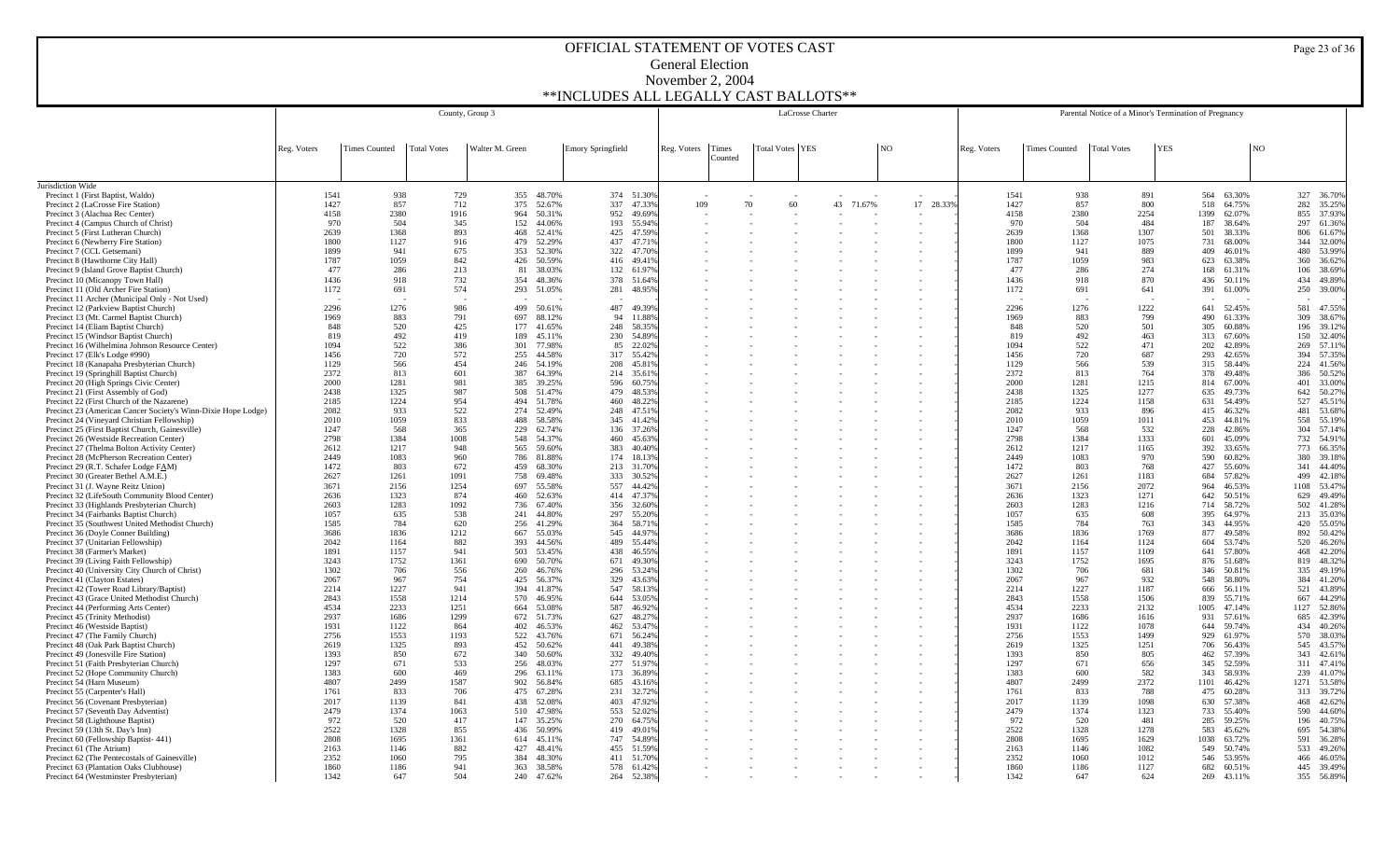|                                            |             |                      |                    | County, Group 3 |                   |             |                  | LaCrosse Charter |           |                 |             |                      | Parental Notice of a Minor's Termination of Pregnancy |                 |              |
|--------------------------------------------|-------------|----------------------|--------------------|-----------------|-------------------|-------------|------------------|------------------|-----------|-----------------|-------------|----------------------|-------------------------------------------------------|-----------------|--------------|
|                                            | Reg. Voters | <b>Times Counted</b> | <b>Total Votes</b> | Walter M. Green | Emory Springfield | Reg. Voters | Times<br>Counted | Total Votes YES  |           | NO <sub>1</sub> | Reg. Voters | <b>Times Counted</b> | <b>YES</b><br><b>Total Votes</b>                      | NO.             |              |
| Precinct 65 (Newberry Methodist)           | 1647        | 1056                 | 782                | 331 42.33%      | 451 57.67%        |             |                  |                  |           | $\sim$          | 1647        | 1056                 | 1012                                                  | 673 66.50%      | 339 33.50%   |
| Precinct 66 (Best Western Gateway Grand)   | 1698        | 1011                 | 795                | 338 42.52%      | 457 57.48%        |             |                  |                  |           |                 | 1698        | 1011                 | 976                                                   | 586 60.04%      | 390 39.96%   |
| Precinct 67 (Oak Dale Baptist)             | 1366        |                      | 627<br>812         | 279 44.50%      | 348 55.50%        |             |                  |                  |           |                 | 1366        | 812                  | 762                                                   | 493 64.70%      | 269 35.30%   |
| Precinct 68 (Shriner's Club)               | 2366        | 1382                 | 1036               | 517 49.90%      | 519 50.10%        |             |                  |                  |           |                 | 2366        | 1382                 | 1341                                                  | 56.60%<br>759   | 582 43.40%   |
| Precinct 69 (Haile Meeting Center)         | 2960        | 1674                 | 1257               | 555 44.15%      | 702 55.85%        |             |                  |                  |           |                 | 2960        | 1674                 | 1621                                                  | 901 55.58%      | 720 44.42%   |
| Precinct 70 (North Pleasant Grove Baptist) | 1059        |                      | 534<br>663         | 194 36.33%      | 340 63.67%        |             |                  |                  |           |                 | 1059        | 663                  | 636                                                   | 413 64.94%      | 223 35.06%   |
| Precinct 71 (Archer Methodist Church)      | 1280        |                      | 597<br>769         | 263 44.05%      | 334 55.95%        |             |                  |                  |           |                 | 1280        | 769                  | 739                                                   | 432 58.46%      | 307 41.54%   |
| Absentee Ballots                           |             | 18801                | 14123              | 6571<br>46.53%  | 7552 53.47%       |             |                  |                  | 80.00%    | 20.00%          |             | 18801                | 17471                                                 | 9870<br>56.49%  | 7601 43.51%  |
| <b>Counter Votes</b>                       |             | 16389                | 12717              | 7328 57.62%     | 5389 42.38%       |             |                  |                  | 50,00%    | 50.009          |             | 16389                | 15669                                                 | 42.03%<br>6585  | 9084 57.97%  |
| <b>Military Overseas</b>                   |             |                      |                    |                 |                   |             |                  |                  |           |                 |             |                      |                                                       |                 |              |
| Total                                      | 142358      | 111571               | 84335              | 43753<br>51.88% | 40582 48.12%      | 109         | 80               |                  | 48 71.64% | 19 28.36%       | 142358      | 111571               | 106015                                                | 56157<br>52.97% | 49858 47.03% |

Page 24 of 36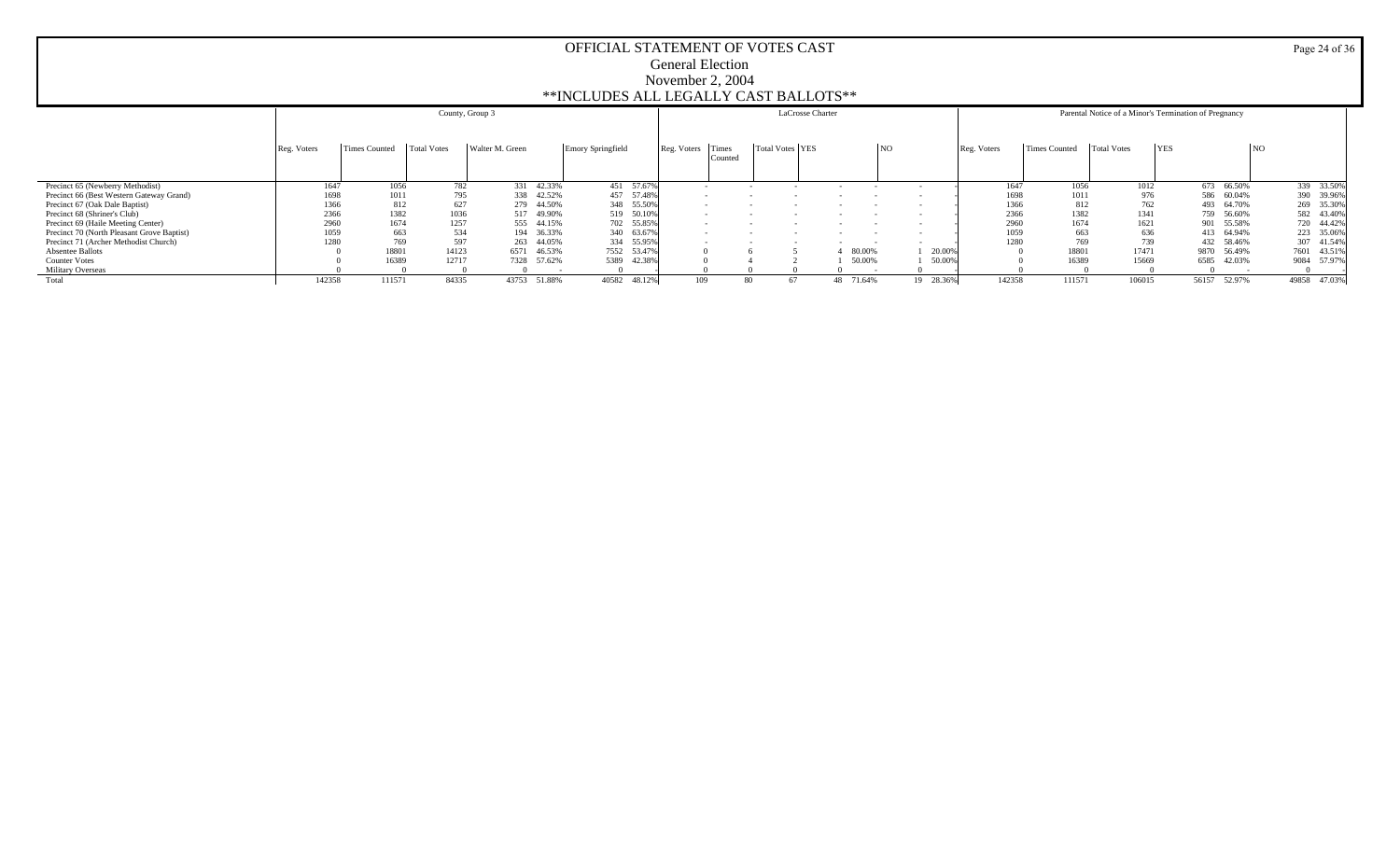|                                                                                                             |              |                      |                    | Constitutional Amendments Proposed By Initiative |                  |    |            |                  |              |                      | The Medical Liability Claimant's Compensation Amendment |            |             |                  |    |            |                  |
|-------------------------------------------------------------------------------------------------------------|--------------|----------------------|--------------------|--------------------------------------------------|------------------|----|------------|------------------|--------------|----------------------|---------------------------------------------------------|------------|-------------|------------------|----|------------|------------------|
|                                                                                                             |              |                      |                    |                                                  |                  |    |            |                  |              |                      |                                                         |            |             |                  |    |            |                  |
|                                                                                                             | Reg. Voters  | <b>Times Counted</b> | <b>Total Votes</b> | <b>YES</b>                                       |                  | NO |            |                  | Reg. Voters  | <b>Times Counted</b> | <b>Total Votes</b>                                      | <b>YES</b> |             |                  | NO |            |                  |
|                                                                                                             |              |                      |                    |                                                  |                  |    |            |                  |              |                      |                                                         |            |             |                  |    |            |                  |
| Jurisdiction Wide                                                                                           |              |                      |                    |                                                  |                  |    |            |                  |              |                      |                                                         |            |             |                  |    |            |                  |
| Precinct 1 (First Baptist, Waldo)                                                                           | 1541         | 938                  | 825                | 578                                              | 70.06%           |    | 247        | 29.94%           | 1541         | 938                  | 885                                                     |            |             | 596 67.34%       |    | 289        | 32.669           |
| Precinct 2 (LaCrosse Fire Station)                                                                          | 1427         | 857<br>2380          | 751                | 500                                              | 66.58%           |    | 251        | 33.42%           | 1427         | 857<br>2380          | 804<br>2251                                             |            | 482         | 59.95%           |    | 322        | 40.05%           |
| Precinct 3 (Alachua Rec Center)<br>Precinct 4 (Campus Church of Christ)                                     | 4158<br>970  | 504                  | 2097<br>421        | 1452<br>260                                      | 69.24%<br>61.76% |    | 645<br>161 | 30.76%<br>38.24% | 4158<br>970  | 504                  | 469                                                     |            | 1350<br>260 | 59.97%<br>55.44% |    | 901<br>209 | 40.03%<br>44.569 |
| Precinct 5 (First Lutheran Church)                                                                          | 2639         | 1368                 | 1140               | 648                                              | 56.84%           |    | 492        | 43.16%           | 2639         | 1368                 | 1243                                                    |            | 713         | 57.36%           |    | 530        | 42.649           |
| Precinct 6 (Newberry Fire Station)<br>Precinct 7 (CCL Getsemani)                                            | 1800<br>1899 | 1127<br>941          | 997<br>808         | 677<br>483                                       | 67.90%<br>59.78% |    | 320<br>325 | 32.10%<br>40.22% | 1800<br>1899 | 1127<br>941          | 1054<br>859                                             |            | 671<br>501  | 63.66%<br>58.32% |    | 383<br>358 | 36.349<br>41.689 |
| Precinct 8 (Hawthorne City Hall)                                                                            | 1787         | 1059                 | 938                | 660                                              | 70.36%           |    | 278        | 29.64%           | 1787         | 1059                 | 1000                                                    |            | 574         | 57.40%           |    | 426        | 42.609           |
| Precinct 9 (Island Grove Baptist Church)                                                                    | 477          | 286                  | 238                | 185                                              | 77.73%           |    | 53         | 22.27%           | 477          | 286                  | 268                                                     |            | 171         | 63.81%           |    | 97         | 36.199           |
| Precinct 10 (Micanopy Town Hall)<br>Precinct 11 (Old Archer Fire Station)                                   | 1436<br>1172 | 918<br>691           | 814<br>602         | 504<br>403                                       | 61.92%<br>66.94% |    | 310<br>199 | 38.08%<br>33.06% | 1436<br>1172 | 918<br>691           | 864<br>642                                              |            | 499<br>365  | 57.75%<br>56.85% |    | 365<br>277 | 42.259<br>43.15% |
| Precinct 11 Archer (Municipal Only - Not Used)                                                              |              |                      |                    |                                                  |                  |    |            |                  |              |                      |                                                         |            |             |                  |    |            |                  |
| Precinct 12 (Parkview Baptist Church)                                                                       | 2296         | 1276                 | 1115               | 744                                              | 66.73%           |    | 371        | 33.27%           | 2296         | 1276                 | 1196                                                    |            | 691         | 57.78%           |    | 505        | 42.229           |
| Precinct 13 (Mt. Carmel Baptist Church)<br>Precinct 14 (Eliam Baptist Church)                               | 1969<br>848  | 883<br>520           | 755<br>476         | 479<br>318                                       | 63.44%<br>66.81% |    | 276<br>158 | 36.56%<br>33.19% | 1969<br>848  | 883<br>520           | 813<br>502                                              |            | 307<br>324  | 37.76%<br>64.54% |    | 506<br>178 | 62.249<br>35.469 |
| Precinct 15 (Windsor Baptist Church)                                                                        | 819          | 492                  | 441                | 298                                              | 67.57%           |    | 143        | 32.43%           | 819          | 492                  | 463                                                     |            | 284         | 61.34%           |    | 179        | 38.669           |
| Precinct 16 (Wilhelmina Johnson Resource Center)                                                            | 1094         | 522                  | 428                | 222                                              | 51.87%           |    | 206        | 48.13%           | 1094         | 522                  | 475                                                     |            | 230         | 48.42%           |    | 245        | 51.589           |
| Precinct 17 (Elk's Lodge #990)                                                                              | 1456         | 720                  | 643                | 419                                              | 65.16%           |    | 224        | 34.84%           | 1456         | 720                  | 674                                                     |            | 389         | 57.72%           |    | 285        | 42.289           |
| Precinct 18 (Kanapaha Presbyterian Church)<br>Precinct 19 (Springhill Baptist Church)                       | 1129<br>2372 | 566<br>813           | 490<br>673         | 316<br>417                                       | 64.49%<br>61.96% |    | 174<br>256 | 35.51%<br>38.04% | 1129<br>2372 | 566<br>813           | 525<br>745                                              |            | 333<br>410  | 63.43%<br>55.03% |    | 192<br>335 | 36.579<br>44.979 |
| Precinct 20 (High Springs Civic Center)                                                                     | 2000         | 1281                 | 1127               | 795                                              | 70.54%           |    | 332        | 29.46%           | 2000         | 1281                 | 1191                                                    |            | 771         | 64.74%           |    | 420        | 35.269           |
| Precinct 21 (First Assembly of God)                                                                         | 2438         | 1325                 | 1149               | 749                                              | 65.19%           |    | 400        | 34.819           | 2438         | 1325                 | 1227                                                    |            | 719         | 58.60%           |    | 508        | 41.409           |
| Precinct 22 (First Church of the Nazarene)<br>Precinct 23 (American Cancer Society's Winn-Dixie Hope Lodge) | 2185<br>2082 | 1224<br>933          | 1071<br>749        | 741<br>491                                       | 69.19%<br>65.55% |    | 330<br>258 | 30.819<br>34.45% | 2185<br>2082 | 1224<br>933          | 1146<br>836                                             |            | 697<br>532  | 60.82%<br>63.64% |    | 449<br>304 | 39.189<br>36.369 |
| Precinct 24 (Vineyard Christian Fellowship)                                                                 | 2010         | 1059                 | 938                | 604                                              | 64.39%           |    | 334        | 35.61%           | 2010         | 1059                 | 1004                                                    |            | 537         | 53.49%           |    | 467        | 46.519           |
| Precinct 25 (First Baptist Church, Gainesville)                                                             | 1247         | 568                  | 446                | 263                                              | 58.97%           |    | 183        | 41.03%           | 1247         | 568                  | 498                                                     |            | 263         | 52.81%           |    | 235        | 47.199           |
| Precinct 26 (Westside Recreation Center)                                                                    | 2798<br>2612 | 1384<br>1217         | 1190<br>1061       | 710<br>558                                       | 59.66%<br>52.59% |    | 480<br>503 | 40.34%<br>47.41% | 2798<br>2612 | 1384<br>1217         | 1284<br>1128                                            |            | 749<br>465  | 58.33%<br>41.22% |    | 535<br>663 | 41.679           |
| Precinct 27 (Thelma Bolton Activity Center)<br>Precinct 28 (McPherson Recreation Center)                    | 2449         | 1083                 | 931                | 619                                              | 66.49%           |    | 312        | 33.51%           | 2449         | 1083                 | 1000                                                    |            | 384         | 38.40%           |    | 616        | 58.789<br>61.609 |
| Precinct 29 (R.T. Schafer Lodge FAM)                                                                        | 1472         | 803                  | 721                | 439                                              | 60.89%           |    | 282        | 39.11%           | 1472         | 803                  | 760                                                     |            | 342         | 45.00%           |    | 418        | 55.009           |
| Precinct 30 (Greater Bethel A.M.E.)                                                                         | 2627         | 1261                 | 1106               | 700                                              | 63.29%           |    | 406        | 36.71%           | 2627         | 1261                 | 1205                                                    |            | 395         | 32.78%           |    | 810        | 67.229           |
| Precinct 31 (J. Wayne Reitz Union)<br>Precinct 32 (LifeSouth Community Blood Center)                        | 3671<br>2636 | 2156<br>1323         | 1798<br>1087       | 1132<br>753                                      | 62.96%<br>69.27% |    | 666<br>334 | 37.04%<br>30.73% | 3671<br>2636 | 2156<br>1323         | 1918<br>1225                                            |            | 1262<br>827 | 65.80%<br>67.51% |    | 656<br>398 | 34.209<br>32.49% |
| Precinct 33 (Highlands Presbyterian Church)                                                                 | 2603         | 1283                 | 1143               | 727                                              | 63.60%           |    | 416        | 36.40%           | 2603         | 1283                 | 1208                                                    |            | 550         | 45.53%           |    | 658        | 54.479           |
| Precinct 34 (Fairbanks Baptist Church)                                                                      | 1057         | 635                  | 568                | 409                                              | 72.01%           |    | 159        | 27.99%           | 1057         | 635                  | 595                                                     |            | 361         | 60.67%           |    | 234        | 39.339           |
| Precinct 35 (Southwest United Methodist Church)<br>Precinct 36 (Doyle Conner Building)                      | 1585<br>3686 | 784<br>1836          | 708<br>1550        | 470<br>1004                                      | 66.38%<br>64.77% |    | 238<br>546 | 33.62%<br>35.23% | 1585<br>3686 | 784<br>1836          | 756<br>1660                                             |            | 447<br>1019 | 59.13%<br>61.39% |    | 309<br>641 | 40.879<br>38.619 |
| Precinct 37 (Unitarian Fellowship)                                                                          | 2042         | 1164                 | 1025               | 707                                              | 68.98%           |    | 318        | 31.02%           | 2042         | 1164                 | 1108                                                    |            | 636         | 57.40%           |    | 472        | 42.609           |
| Precinct 38 (Farmer's Market)                                                                               | 1891         | 1157                 | 1037               | 685                                              | 66.06%           |    | 352        | 33.94%           | 1891         | 1157                 | 1100                                                    |            | 641         | 58.27%           |    | 459        | 41.739           |
| Precinct 39 (Living Faith Fellowship)<br>Precinct 40 (University City Church of Christ)                     | 3243<br>1302 | 1752<br>706          | 1564<br>638        | 1091<br>417                                      | 69.76%<br>65.36% |    | 473<br>221 | 30.24%<br>34.64% | 3243<br>1302 | 1752<br>706          | 1691<br>670                                             |            | 1046<br>409 | 61.86%<br>61.04% |    | 645<br>261 | 38.149<br>38.969 |
| Precinct 41 (Clayton Estates)                                                                               | 2067         | 967                  | 863                | 591                                              | 68.48%           |    | 272        | 31.52%           | 2067         | 967                  | 912                                                     |            | 516         | 56.58%           |    | 396        | 43.429           |
| Precinct 42 (Tower Road Library/Baptist)                                                                    | 2214         | 1227                 | 1094               | 784                                              | 71.66%           |    | 310        | 28.34%           | 2214         | 1227                 | 1173                                                    |            | 804         | 68.54%           |    | 369        | 31.469           |
| Precinct 43 (Grace United Methodist Church)                                                                 | 2843<br>4534 | 1558<br>2233         | 1412<br>1764       | 976<br>1162                                      | 69.12%<br>65.87% |    | 436<br>602 | 30.88%<br>34.13% | 2843<br>4534 | 1558<br>2233         | 1497<br>1968                                            |            | 955<br>1272 | 63.79%<br>64.63% |    | 542<br>696 | 36.219<br>35.379 |
| Precinct 44 (Performing Arts Center)<br>Precinct 45 (Trinity Methodist)                                     | 2937         | 1686                 | 1502               | 1094                                             | 72.84%           |    | 408        | 27.16%           | 2937         | 1686                 | 1611                                                    |            | 971         | 60.27%           |    | 640        | 39.739           |
| Precinct 46 (Westside Baptist)                                                                              | 1931         | 1122                 | 979                | 728                                              | 74.36%           |    | 251        | 25.64%           | 1931         | 1122                 | 1068                                                    |            | 741         | 69.38%           |    | 327        | 30.629           |
| Precinct 47 (The Family Church)                                                                             | 2756<br>2619 | 1553                 | 1404               | 1016                                             | 72.36%           |    | 388<br>350 | 27.64%           | 2756         | 1553                 | 1495                                                    |            | 1032        | 69.03%           |    | 463<br>472 | 30.979           |
| Precinct 48 (Oak Park Baptist Church)<br>Precinct 49 (Jonesville Fire Station)                              | 1393         | 1325<br>850          | 1111<br>740        | 761<br>512                                       | 68.50%<br>69.19% |    | 228        | 31.50%<br>30.81% | 2619<br>1393 | 1325<br>850          | 1228<br>802                                             |            | 756<br>502  | 61.56%<br>62.59% |    | 300        | 38.449<br>37.419 |
| Precinct 51 (Faith Presbyterian Church)                                                                     | 1297         | 671                  | 618                | 423                                              | 68.45%           |    | 195        | 31.55%           | 1297         | 671                  | 644                                                     |            | 402         | 62.42%           |    | 242        | 37.589           |
| Precinct 52 (Hope Community Church)                                                                         | 1383         | 600                  | 536                | 341                                              | 63.62%           |    | 195        | 36.389           | 1383         | 600                  | 560                                                     |            | 314         | 56.07%           |    | 246        | 43.939           |
| Precinct 54 (Harn Museum)<br>Precinct 55 (Carpenter's Hall)                                                 | 4807<br>1761 | 2499<br>833          | 2035<br>740        | 1347<br>501                                      | 66.19%<br>67.70% |    | 688<br>239 | 33.819<br>32.30% | 4807<br>1761 | 2499<br>833          | 2258<br>789                                             |            | 1433<br>399 | 63.46%<br>50.57% |    | 825<br>390 | 36.549<br>49.439 |
| Precinct 56 (Covenant Presbyterian)                                                                         | 2017         | 1139                 | 990                | 726                                              | 73.33%           |    | 264        | 26.67%           | 2017         | 1139                 | 1086                                                    |            | 734         | 67.59%           |    | 352        | 32.419           |
| Precinct 57 (Seventh Day Adventist)                                                                         | 2479         | 1374                 | 1245               | 837                                              | 67.23%           |    | 408        | 32.77%           | 2479         | 1374                 | 1299                                                    |            | 813         | 62.59%           |    | 486        | 37.419           |
| Precinct 58 (Lighthouse Baptist)<br>Precinct 59 (13th St. Day's Inn)                                        | 972<br>2522  | 520<br>1328          | 452<br>1091        | 316<br>692                                       | 69.91%<br>63.43% |    | 136<br>399 | 30.09%<br>36.57% | 972<br>2522  | 520<br>1328          | 487<br>1190                                             |            | 271<br>738  | 55.65%<br>62.02% |    | 216<br>452 | 44.359<br>37.989 |
| Precinct 60 (Fellowship Baptist-441)                                                                        | 2808         | 1695                 | 1529               | 1070                                             | 69.98%           |    | 459        | 30.02%           | 2808         | 1695                 | 1607                                                    |            | 1066        | 66.33%           |    | 541        | 33.679           |
| Precinct 61 (The Atrium)                                                                                    | 2163         | 1146                 | 1000               | 657                                              | 65.70%           |    | 343        | 34.30%           | 2163         | 1146                 | 1069                                                    |            | 618         | 57.81%           |    | 451        | 42.19%           |
| Precinct 62 (The Pentecostals of Gainesville)<br>Precinct 63 (Plantation Oaks Clubhouse)                    | 2352<br>1860 | 1060<br>1186         | 913<br>1058        | 606<br>782                                       | 66.37%<br>73.91% |    | 307<br>276 | 33.63%<br>26.09% | 2352<br>1860 | 1060<br>1186         | 992<br>1124                                             |            | 629<br>753  | 63.41%<br>66.99% |    | 363<br>371 | 36.59%<br>33.019 |
| Precinct 64 (Westminster Presbyterian)                                                                      | 1342         | 647                  | 579                | 362                                              | 62.52%           |    | 217        | 37.48%           | 1342         | 647                  | 617                                                     |            | 350         | 56.73%           |    | 267        | 43.27%           |

Page 25 of 36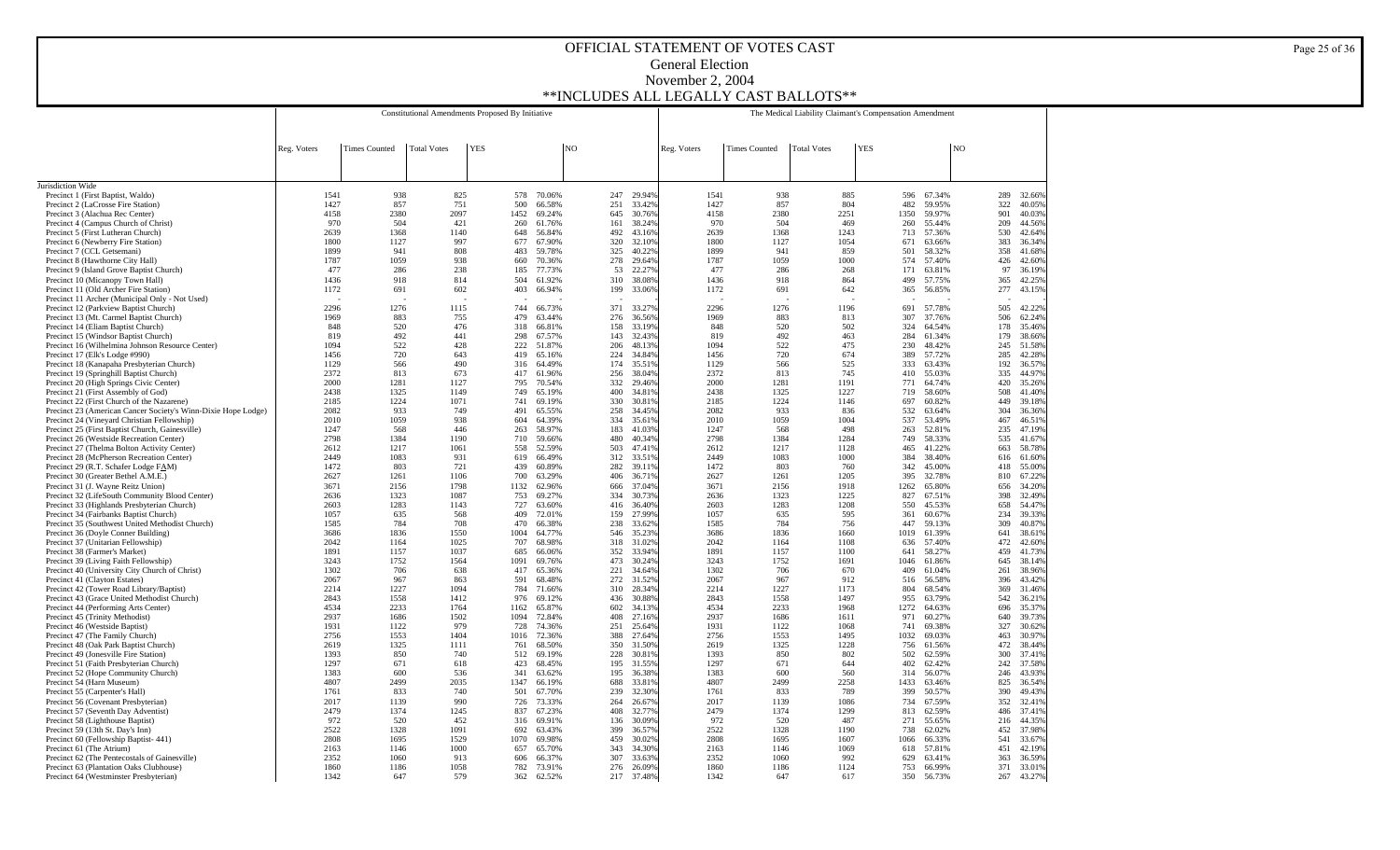|                                            |             |               |                    | Constitutional Amendments Proposed By Initiative |        |       |        |             |                      | The Medical Liability Claimant's Compensation Amendment |            |            |                |            |
|--------------------------------------------|-------------|---------------|--------------------|--------------------------------------------------|--------|-------|--------|-------------|----------------------|---------------------------------------------------------|------------|------------|----------------|------------|
|                                            | Reg. Voters | Times Counted | <b>Total Votes</b> | <b>YES</b>                                       |        | NO    |        | Reg. Voters | <b>Times Counted</b> | <b>Total Votes</b>                                      | <b>YES</b> |            | N <sub>O</sub> |            |
|                                            |             |               |                    |                                                  |        |       |        |             |                      |                                                         |            |            |                |            |
| Precinct 65 (Newberry Methodist)           | 1647        | 1056          | 956                | 700                                              | 73.22% | 256   | 26.78% | 1647        | 1056                 | 1007                                                    | 677        | 67.23%     |                | 330 32.77% |
| Precinct 66 (Best Western Gateway Grand)   | 1698        | 1011          | 899                | 633                                              | 70.41% | 266   | 29.59% | 1698        | 1011                 | 971                                                     | 637        | 65.60%     |                | 334 34.40% |
| Precinct 67 (Oak Dale Baptist)             | 1366        | 812           | 714                | 511                                              | 71.57% | 203   | 28.43% | 1366        | 812                  | 767                                                     | 494        | 64.41%     |                | 273 35.59% |
| Precinct 68 (Shriner's Club)               | 2366        | 1382          | 1234               | 878                                              | 71.15% | 356   | 28.85% | 2366        | 1382                 | 1318                                                    |            | 870 66.01% |                | 448 33.99% |
| Precinct 69 (Haile Meeting Center)         | 2960        | 1674          | 1495               | 1120                                             | 74.92% | 375   | 25.08% | 2960        | 1674                 | 1608                                                    | 1096       | 68.16%     |                | 512 31.84% |
| Precinct 70 (North Pleasant Grove Baptist) | 1059        | 663           | 597                | 407                                              | 68.17% | 190   | 31.83% | 1059        | 663                  | 634                                                     |            | 412 64.98% |                | 222 35.02% |
| Precinct 71 (Archer Methodist Church)      | 1280        | 769           | 700                | 450                                              | 64.29% | 250   | 35.71% | 1280        | 769                  | 731                                                     |            | 418 57.18% |                | 313 42.82% |
| <b>Absentee Ballots</b>                    |             | 18801         | 16114              | 11424                                            | 70.89% | 4690  | 29.11% |             | 1880                 | 17392                                                   | 11003      | 63.26%     | 6389           | 36.74%     |
| <b>Counter Votes</b>                       |             | 16389         | 14324              | 8350                                             | 58.29% | 5974  | 41.71% |             | 16389                | 15319                                                   | 7995       | 52.19%     | 7324           | 47.81%     |
| <b>Military Overseas</b>                   |             |               |                    |                                                  |        |       |        |             |                      |                                                         |            |            |                |            |
| Total                                      | 142358      | 111571        | 96947              | 64384                                            | 66.41% | 32563 | 33.59% | 142358      | 111571               | 104165                                                  | 61873      | 59.40%     | 42292          | 40.60%     |

Page 26 of 36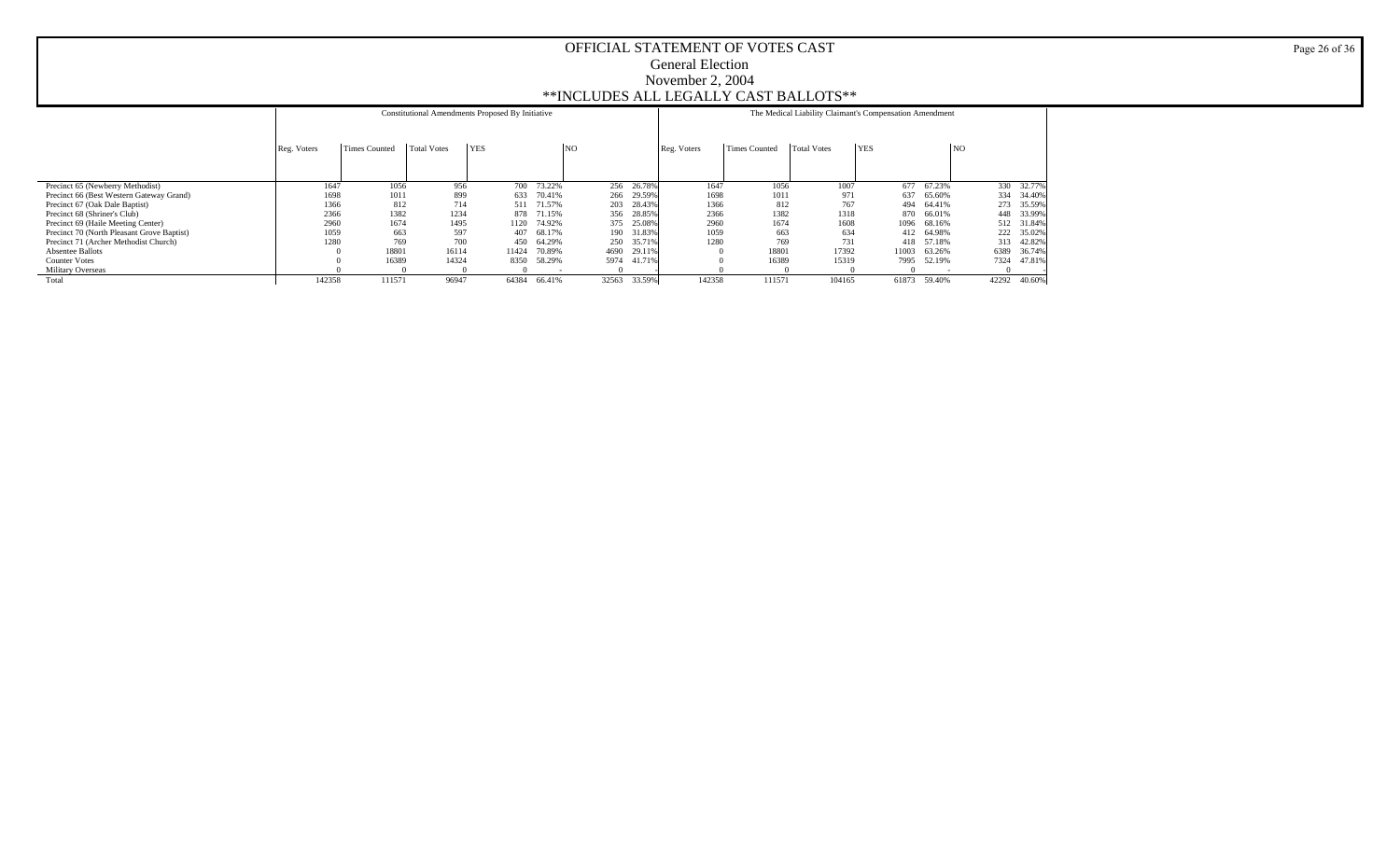|                                                                                           |                                                                                                   |                      |                    |            |             |                  | Florida Minimum Wage Amendment |             |                  |              |                      |                    |              |              |                      |                |            |                  |
|-------------------------------------------------------------------------------------------|---------------------------------------------------------------------------------------------------|----------------------|--------------------|------------|-------------|------------------|--------------------------------|-------------|------------------|--------------|----------------------|--------------------|--------------|--------------|----------------------|----------------|------------|------------------|
|                                                                                           | Authorizes Miami-Dade and Broward County Voters to Approve Slot Machines in Parimutuel Facilities |                      |                    |            |             |                  |                                |             |                  |              |                      |                    |              |              |                      |                |            |                  |
|                                                                                           | Reg. Voters                                                                                       | <b>Times Counted</b> | <b>Total Votes</b> | <b>YES</b> |             |                  | NO                             |             |                  | Reg. Voters  | <b>Times Counted</b> | <b>Total Votes</b> | <b>YES</b>   |              |                      | N <sub>O</sub> |            |                  |
|                                                                                           |                                                                                                   |                      |                    |            |             |                  |                                |             |                  |              |                      |                    |              |              |                      |                |            |                  |
|                                                                                           |                                                                                                   |                      |                    |            |             |                  |                                |             |                  |              |                      |                    |              |              |                      |                |            |                  |
| Jurisdiction Wide                                                                         |                                                                                                   |                      |                    |            |             |                  |                                |             |                  |              |                      |                    |              |              |                      |                |            |                  |
| Precinct 1 (First Baptist, Waldo)<br>Precinct 2 (LaCrosse Fire Station)                   | 1541<br>1427                                                                                      | 938<br>857           | 879<br>785         |            | 352<br>318  | 40.05%<br>40.51% |                                | 527<br>467  | 59.95%<br>59.49% | 1541<br>1427 | 938<br>857           |                    | 900<br>802   | 554          | 553 61.44%<br>69.08% | 248            | 347        | 38.56%<br>30.92% |
| Precinct 3 (Alachua Rec Center)                                                           | 4158                                                                                              | 2380                 | 2219               |            | 885         | 39.88%           |                                | 1334        | 60.12%           | 4158         | 2380                 |                    | 2289         | 1457         | 63.65%               |                | 832        | 36.35%           |
| Precinct 4 (Campus Church of Christ)                                                      | 970                                                                                               | 504                  | 474                |            | 200         | 42.19%           |                                | 274         | 57.819           | 970          | 504                  |                    | 486          | 311          | 63.99%               | 175            |            | 36.01%           |
| Precinct 5 (First Lutheran Church)<br>Precinct 6 (Newberry Fire Station)                  | 2639<br>1800                                                                                      | 1368<br>1127         | 1294<br>1053       |            | 591<br>456  | 45.67%<br>43.30% |                                | 703<br>597  | 54.33%<br>56.70% | 2639<br>1800 | 1368<br>1127         | 1331               | 1079         | 891<br>681   | 66.94%<br>63.11%     | 440<br>398     |            | 33.06%<br>36.89% |
| Precinct 7 (CCL Getsemani)                                                                | 1899                                                                                              | 941                  | 894                |            | 386         | 43.18%           |                                | 508         | 56.82%           | 1899         | 941                  |                    | 914          | 680          | 74.40%               | 234            |            | 25.60%           |
| Precinct 8 (Hawthorne City Hall)                                                          | 1787                                                                                              | 1059                 | 987                |            | 429         | 43.47%           |                                | 558         | 56.539           | 1787         | 1059                 |                    | 1007         | 680          | 67.53%               | 327            |            | 32.47%           |
| Precinct 9 (Island Grove Baptist Church)<br>Precinct 10 (Micanopy Town Hall)              | 477<br>1436                                                                                       | 286<br>918           | 264<br>863         |            | 112<br>310  | 42.42%<br>35.92% |                                | 152<br>553  | 57.589<br>64.089 | 477<br>1436  | 286<br>918           |                    | 276<br>881   | 172<br>563   | 62.32%<br>63.90%     | 104<br>318     |            | 37.68%<br>36.10% |
| Precinct 11 (Old Archer Fire Station)                                                     | 1172                                                                                              | 691                  | 625                |            | 278         | 44.48%           |                                | 347         | 55.529           | 1172         | 691                  |                    | 652          | 461          | 70.71%               | 191            |            | 29.29%           |
| Precinct 11 Archer (Municipal Only - Not Used)                                            |                                                                                                   |                      |                    |            |             |                  |                                |             |                  |              |                      |                    |              |              |                      |                |            |                  |
| Precinct 12 (Parkview Baptist Church)                                                     | 2296<br>1969                                                                                      | 1276                 | 1216<br>784        |            | 471         | 38.73%           |                                | 745<br>384  | 61.279           | 2296         | 1276<br>883          |                    | 1233         | 877          | 71.13%               |                | 356        | 28.87%           |
| Precinct 13 (Mt. Carmel Baptist Church)<br>Precinct 14 (Eliam Baptist Church)             | 848                                                                                               | 883<br>520           | 500                |            | 400<br>174  | 51.02%<br>34.80% |                                | 326         | 48.98%<br>65.20% | 1969<br>848  | 520                  |                    | 828<br>509   | 763<br>321   | 92.15%<br>63.06%     |                | 65<br>188  | 7.85%<br>36.94%  |
| Precinct 15 (Windsor Baptist Church)                                                      | 819                                                                                               | 492                  | 453                |            | 187         | 41.28%           |                                | 266         | 58.72%           | 819          | 492                  |                    | 471          | 293          | 62.21%               | 178            |            | 37.79%           |
| Precinct 16 (Wilhelmina Johnson Resource Center)                                          | 1094                                                                                              | 522                  | 467                |            | 226         | 48.39%           |                                | 241         | 51.61%           | 1094         | 522                  |                    | 485          | 445          | 91.75%               |                | 40         | 8.25%            |
| Precinct 17 (Elk's Lodge #990)<br>Precinct 18 (Kanapaha Presbyterian Church)              | 1456<br>1129                                                                                      | 720<br>566           | 683<br>535         |            | 214<br>253  | 31.33%<br>47.29% |                                | 469<br>282  | 68.679<br>52.71% | 1456<br>1129 | 720<br>566           |                    | 699<br>543   | 396<br>363   | 56.65%<br>66.85%     |                | 303<br>180 | 43.35%<br>33.15% |
| Precinct 19 (Springhill Baptist Church)                                                   | 2372                                                                                              | 813                  | 739                |            | 355         | 48.04%           |                                | 384         | 51.96%           | 2372         | 813                  |                    | 777          | 592          | 76.19%               | 185            |            | 23.81%           |
| Precinct 20 (High Springs Civic Center)                                                   | 2000                                                                                              | 1281                 | 1188               |            | 487         | 40.99%           |                                | 701         | 59.01%           | 2000         | 1281                 | 1224               |              | 702          | 57.35%               | 522            |            | 42.65%           |
| Precinct 21 (First Assembly of God)<br>Precinct 22 (First Church of the Nazarene)         | 2438<br>2185                                                                                      | 1325<br>1224         | 1263<br>1164       |            | 536<br>401  | 42.44%<br>34.45% |                                | 727<br>763  | 57.56%<br>65.559 | 2438<br>2185 | 1325<br>1224         |                    | 1283<br>1183 | 870<br>726   | 67.81%<br>61.37%     | 413<br>457     |            | 32.19%<br>38.63% |
| Precinct 23 (American Cancer Society's Winn-Dixie Hope Lodge)                             | 2082                                                                                              | 933                  | 872                |            | 441         | 50.57%           |                                | 431         | 49.439           | 2082         | 933                  |                    | 905          | 641          | 70.83%               | 264            |            | 29.17%           |
| Precinct 24 (Vineyard Christian Fellowship)                                               | 2010                                                                                              | 1059                 | 1003               |            | 328         | 32.70%           |                                | 675         | 67.309           | 2010         | 1059                 |                    | 1025         | 653          | 63.71%               | 372            |            | 36.29%           |
| Precinct 25 (First Baptist Church, Gainesville)                                           | 1247<br>2798                                                                                      | 568<br>1384          | 504<br>1310        |            | 259<br>549  | 51.39%<br>41.91% |                                | 245<br>761  | 48.619<br>58.099 | 1247<br>2798 | 568<br>1384          |                    | 540<br>1339  | 415<br>880   | 76.85%<br>65.72%     | 125<br>459     |            | 23.15%           |
| Precinct 26 (Westside Recreation Center)<br>Precinct 27 (Thelma Bolton Activity Center)   | 2612                                                                                              | 1217                 | 1130               |            | 389         | 34.42%           |                                | 741         | 65.589           | 2612         | 1217                 | 1171               |              | 920          | 78.57%               | 251            |            | 34.28%<br>21.43% |
| Precinct 28 (McPherson Recreation Center)                                                 | 2449                                                                                              | 1083                 | 951                |            | 459         | 48.26%           |                                | 492         | 51.74%           | 2449         | 1083                 |                    | 996          | 919          | 92.27%               |                | 77         | 7.73%            |
| Precinct 29 (R.T. Schafer Lodge FAM)                                                      | 1472                                                                                              | 803                  | 748                |            | 322         | 43.05%           |                                | 426         | 56.95%           | 1472         | 803                  |                    | 779          | 620          | 79.59%               |                | 159        | 20.41%           |
| Precinct 30 (Greater Bethel A.M.E.)<br>Precinct 31 (J. Wayne Reitz Union)                 | 2627<br>3671                                                                                      | 1261<br>2156         | 1170<br>2004       |            | 542<br>1138 | 46.32%<br>56.79% |                                | 628<br>866  | 53.68%<br>43.21% | 2627<br>3671 | 1261<br>2156         | 2071               | 1220         | 1014<br>1424 | 83.11%<br>68.76%     | 206<br>647     |            | 16.89%<br>31.24% |
| Precinct 32 (LifeSouth Community Blood Center)                                            | 2636                                                                                              | 1323                 | 1240               |            | 679         | 54.76%           |                                | 561         | 45.24%           | 2636         | 1323                 | 1281               |              | 855          | 66.74%               |                | 426        | 33.26%           |
| Precinct 33 (Highlands Presbyterian Church)                                               | 2603                                                                                              | 1283                 | 1186               |            | 546         | 46.04%           |                                | 640         | 53.96%           | 2603         | 1283                 |                    | 1240         | 1059         | 85.40%               | 181            |            | 14.60%           |
| Precinct 34 (Fairbanks Baptist Church)<br>Precinct 35 (Southwest United Methodist Church) | 1057<br>1585                                                                                      | 635<br>784           | 593<br>750         |            | 286<br>276  | 48.23%<br>36.80% |                                | 307<br>474  | 51.779<br>63.209 | 1057<br>1585 | 635<br>784           |                    | 612<br>767   | 403<br>445   | 65.85%<br>58.02%     | 209<br>322     |            | 34.15%<br>41.98% |
| Precinct 36 (Doyle Conner Building)                                                       | 3686                                                                                              | 1836                 | 1726               |            | 1002        | 58.05%           |                                | 724         | 41.95%           | 3686         | 1836                 | 1787               |              | 1286         | 71.96%               | 501            |            | 28.04%           |
| Precinct 37 (Unitarian Fellowship)                                                        | 2042                                                                                              | 1164                 | 1105               |            | 450         | 40.72%           |                                | 655         | 59.289           | 2042         | 1164                 |                    | 1136         | 694          | 61.09%               | 442            |            | 38.91%           |
| Precinct 38 (Farmer's Market)<br>Precinct 39 (Living Faith Fellowship)                    | 1891<br>3243                                                                                      | 1157<br>1752         | 1093<br>1693       |            | 434<br>607  | 39.71%<br>35.85% |                                | 659<br>1086 | 60.299<br>64.159 | 1891<br>3243 | 1157<br>1752         |                    | 1124<br>1717 | 717<br>1020  | 63.79%<br>59.41%     | 407<br>697     |            | 36.21%<br>40.59% |
| Precinct 40 (University City Church of Christ)                                            | 1302                                                                                              | 706                  | 671                |            | 222         | 33.08%           |                                | 449         | 66.92%           | 1302         | 706                  |                    | 689          | 392          | 56.89%               | 297            |            | 43.11%           |
| Precinct 41 (Clayton Estates)                                                             | 2067                                                                                              | 967                  | 911                |            | 467         | 51.26%           |                                | 444         | 48.74%           | 2067         | 967                  |                    | 947          | 723          | 76.35%               | 224            |            | 23.65%           |
| Precinct 42 (Tower Road Library/Baptist)                                                  | 2214<br>2843                                                                                      | 1227<br>1558         | 1166<br>1488       |            | 488<br>580  | 41.85%<br>38.98% |                                | 678<br>908  | 58.15%<br>61.02% | 2214<br>2843 | 1227<br>1558         |                    | 1200<br>1520 | 678<br>882   | 56.50%<br>58.03%     | 522<br>638     |            | 43.50%<br>41.97% |
| Precinct 43 (Grace United Methodist Church)<br>Precinct 44 (Performing Arts Center)       | 4534                                                                                              | 2233                 | 2057               |            | 1240        | 60.28%           |                                | 817         | 39.72%           | 4534         | 2233                 | 2146               |              | 1536         | 71.58%               | 610            |            | 28.42%           |
| Precinct 45 (Trinity Methodist)                                                           | 2937                                                                                              | 1686                 | 1599               |            | 640         | 40.03%           |                                | 959         | 59.97%           | 2937         | 1686                 |                    | 1623         | 960          | 59.15%               | 663            |            | 40.85%           |
| Precinct 46 (Westside Baptist)                                                            | 1931<br>2756                                                                                      | 1122<br>1553         | 1060<br>1486       |            | 386<br>530  | 36.42%<br>35.67% |                                | 674<br>956  | 63.58%<br>64.33% | 1931<br>2756 | 1122<br>1553         |                    | 1090<br>1515 | 597<br>745   | 54.77%<br>49.17%     | 493<br>770     |            | 45.23%<br>50.83% |
| Precinct 47 (The Family Church)<br>Precinct 48 (Oak Park Baptist Church)                  | 2619                                                                                              | 1325                 | 1248               |            | 575         | 46.07%           |                                | 673         | 53.93%           | 2619         | 1325                 | 1284               |              | 931          | 72.51%               | 353            |            | 27.49%           |
| Precinct 49 (Jonesville Fire Station)                                                     | 1393                                                                                              | 850                  | 799                |            | 320         | 40.05%           |                                | 479         | 59.95%           | 1393         | 850                  |                    | 822          | 485          | 59.00%               | 337            |            | 41.00%           |
| Precinct 51 (Faith Presbyterian Church)                                                   | 1297                                                                                              | 671                  | 650                |            | 218         | 33.54%           |                                | 432         | 66.46%           | 1297         | 671                  |                    | 661          | 355          | 53.71%               | 306            |            | 46.29%           |
| Precinct 52 (Hope Community Church)<br>Precinct 54 (Harn Museum)                          | 1383<br>4807                                                                                      | 600<br>2499          | 565<br>2323        |            | 241<br>1373 | 42.65%<br>59.10% |                                | 324<br>950  | 57.359<br>40.909 | 1383<br>4807 | 600<br>2499          | 2403               | 576          | 438<br>1712  | 76.04%<br>71.24%     | 138<br>691     |            | 23.96%<br>28.76% |
| Precinct 55 (Carpenter's Hall)                                                            | 1761                                                                                              | 833                  | 778                |            | 366         | 47.04%           |                                | 412         | 52.969           | 1761         | 833                  |                    | 801          | 650          | 81.15%               | 151            |            | 18.85%           |
| Precinct 56 (Covenant Presbyterian)                                                       | 2017                                                                                              | 1139                 | 1089               |            | 463         | 42.52%           |                                | 626         | 57.489           | 2017         | 1139                 |                    | 1109         | 705          | 63.57%               | 404            |            | 36.43%           |
| Precinct 57 (Seventh Day Adventist)<br>Precinct 58 (Lighthouse Baptist)                   | 2479<br>972                                                                                       | 1374<br>520          | 1315<br>480        |            | 536<br>164  | 40.76%<br>34.17% |                                | 779<br>316  | 59.249<br>65.839 | 2479<br>972  | 1374<br>520          | 1331               | 486          | 850<br>325   | 63.86%<br>66.87%     | 481<br>161     |            | 36.14%<br>33.13% |
| Precinct 59 (13th St. Day's Inn)                                                          | 2522                                                                                              | 1328                 | 1239               |            | 731         | 59.00%           |                                | 508         | 41.00%           | 2522         | 1328                 |                    | 1282         | 945          | 73.71%               | 337            |            | 26.29%           |
| Precinct 60 (Fellowship Baptist-441)                                                      | 2808                                                                                              | 1695                 | 1595               |            | 646         | 40.50%           |                                | 949         | 59.50%           | 2808         | 1695                 |                    | 1640         | 1019         | 62.13%               | 621            |            | 37.87%           |
| Precinct 61 (The Atrium)<br>Precinct 62 (The Pentecostals of Gainesville)                 | 2163<br>2352                                                                                      | 1146<br>1060         | 1073<br>996        |            | 372<br>416  | 34.67%<br>41.77% |                                | 701<br>580  | 65.33%<br>58.23% | 2163<br>2352 | 1146<br>1060         | 1091               | 1023         | 670<br>613   | 61.41%<br>59.92%     | 421<br>410     |            | 38.59%<br>40.08% |
| Precinct 63 (Plantation Oaks Clubhouse)                                                   | 1860                                                                                              | 1186                 | 1132               |            | 471         | 41.61%           |                                | 661         | 58.39%           | 1860         | 1186                 |                    | 1149         | 641          | 55.79%               |                | 508        | 44.21%           |
| Precinct 64 (Westminster Presbyterian)                                                    | 1342                                                                                              | 647                  | 621                |            | 188         | 30.27%           |                                | 433         | 69.73%           | 1342         | 647                  |                    | 629          | 364          | 57.87%               |                | 265        | 42.13%           |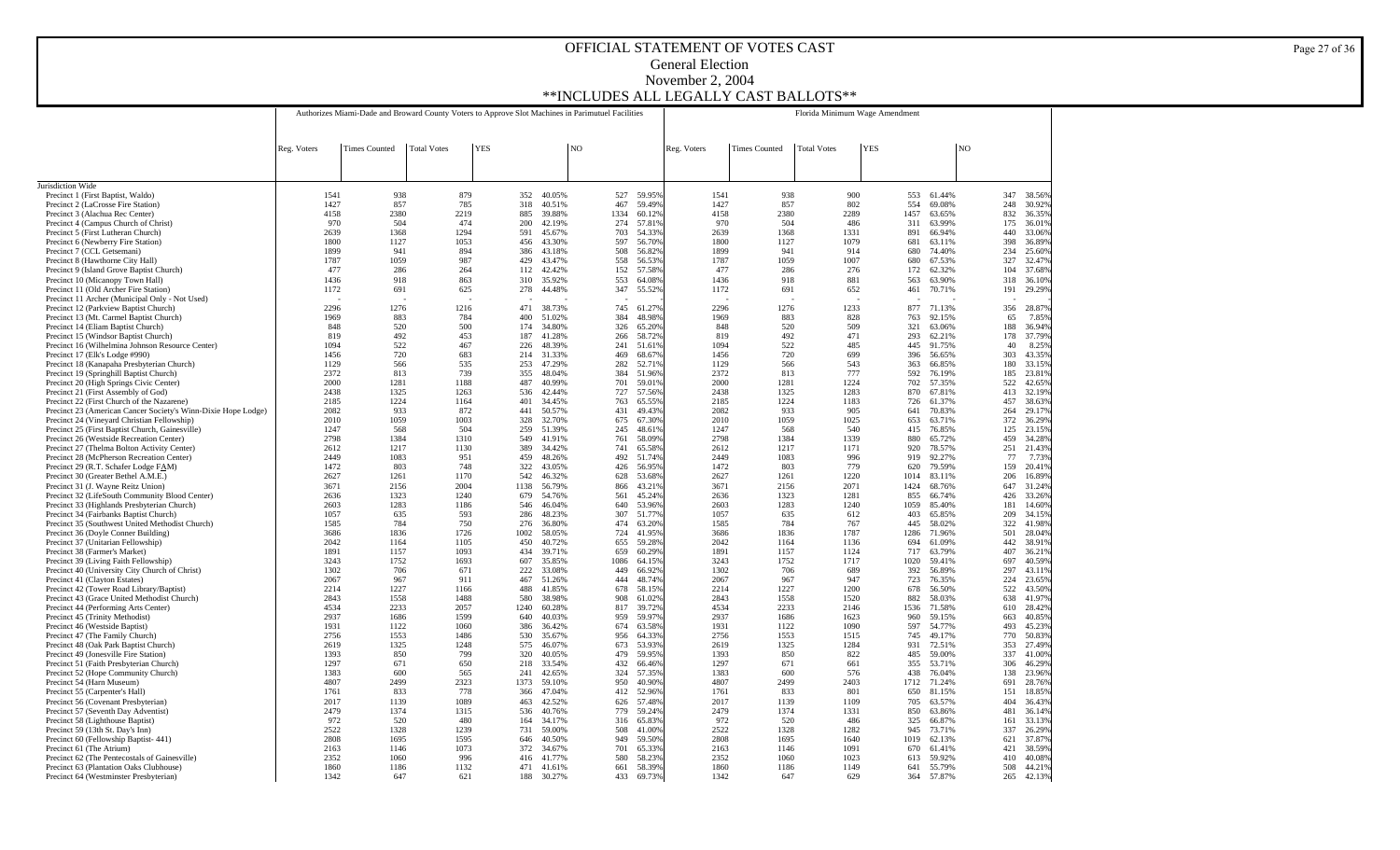|                                            |             |               | Authorizes Miami-Dade and Broward County Voters to Approve Slot Machines in Parimutuel Facilities |            |        |           |        |             |               | Florida Minimum Wage Amendment |            |            |                |              |  |  |  |  |  |  |  |
|--------------------------------------------|-------------|---------------|---------------------------------------------------------------------------------------------------|------------|--------|-----------|--------|-------------|---------------|--------------------------------|------------|------------|----------------|--------------|--|--|--|--|--|--|--|
|                                            | Reg. Voters | Times Counted | <b>Total Votes</b>                                                                                | <b>YES</b> |        | <b>NO</b> |        | Reg. Voters | Times Counted | Total Votes                    | <b>YES</b> |            | N <sub>O</sub> |              |  |  |  |  |  |  |  |
|                                            |             |               |                                                                                                   |            |        |           |        |             |               |                                |            |            |                |              |  |  |  |  |  |  |  |
| Precinct 65 (Newberry Methodist)           | 1647        | 1056          | 999                                                                                               | 383        | 38.34% | 616       | 61.66% | 1647        | 1056          | 1024                           |            | 599 58.50% |                | 425 41.50%   |  |  |  |  |  |  |  |
| Precinct 66 (Best Western Gateway Grand)   | 1698        | 1011          | 966                                                                                               | 370        | 38.30% | 596       | 61.70% | 1698        | 1011          | 977                            | 561        | 57.42%     |                | 416 42.58%   |  |  |  |  |  |  |  |
| Precinct 67 (Oak Dale Baptist)             | 1366        | 812           | 756                                                                                               | 298        | 39.42% | 458       | 60.58% | 1366        | 812           | 779                            | 496        | 63.67%     |                | 283 36.33%   |  |  |  |  |  |  |  |
| Precinct 68 (Shriner's Club)               | 2366        | 1382          | 1304                                                                                              | 540        | 41.41% | 764       | 58.59% | 2366        | 1382          | 1339                           | 786        | 58.70%     |                | 553 41.30%   |  |  |  |  |  |  |  |
| Precinct 69 (Haile Meeting Center)         | 2960        | 1674          | 1593                                                                                              | 659        | 41.37% | 934       | 58.63% | 2960        | 1674          | 1628                           | 838        | 51.47%     |                | 790 48.53%   |  |  |  |  |  |  |  |
| Precinct 70 (North Pleasant Grove Baptist) | 1059        | 663           | 637                                                                                               | 219        | 34.38% | 418       | 65.62% | 1059        | 663           | 636                            | 328        | 51.57%     |                | 308 48.43%   |  |  |  |  |  |  |  |
| Precinct 71 (Archer Methodist Church)      | 1280        | 769           | 738                                                                                               | 324        | 43.90% | 414       | 56.10% | 1280        | 769           | 745                            | 479        | 64.30%     |                | 266 35.70%   |  |  |  |  |  |  |  |
| <b>Absentee Ballots</b>                    |             | 18801         | 16960                                                                                             | 7558       | 44.56% | 9402      | 55.44% |             | 18801         | 17888                          | 11883      | 66.43%     | 6005           | 33.57%       |  |  |  |  |  |  |  |
| <b>Counter Votes</b>                       |             | 16389         | 15227                                                                                             | 6366       | 41.81% | 8861      | 58.19% |             | 16389         | 15774                          | 11619      | 73.66%     | 4155           | 26.34%       |  |  |  |  |  |  |  |
| <b>Military Overseas</b>                   |             |               |                                                                                                   |            |        |           |        |             |               |                                |            |            |                |              |  |  |  |  |  |  |  |
| Total                                      | 142358      | 111571        | 103928                                                                                            | 45078      | 43.37% | 58850     | 56.63% | 142358      | 111571        | 107369                         | 72121      | 67.17%     |                | 35248 32.83% |  |  |  |  |  |  |  |

Page 28 of 36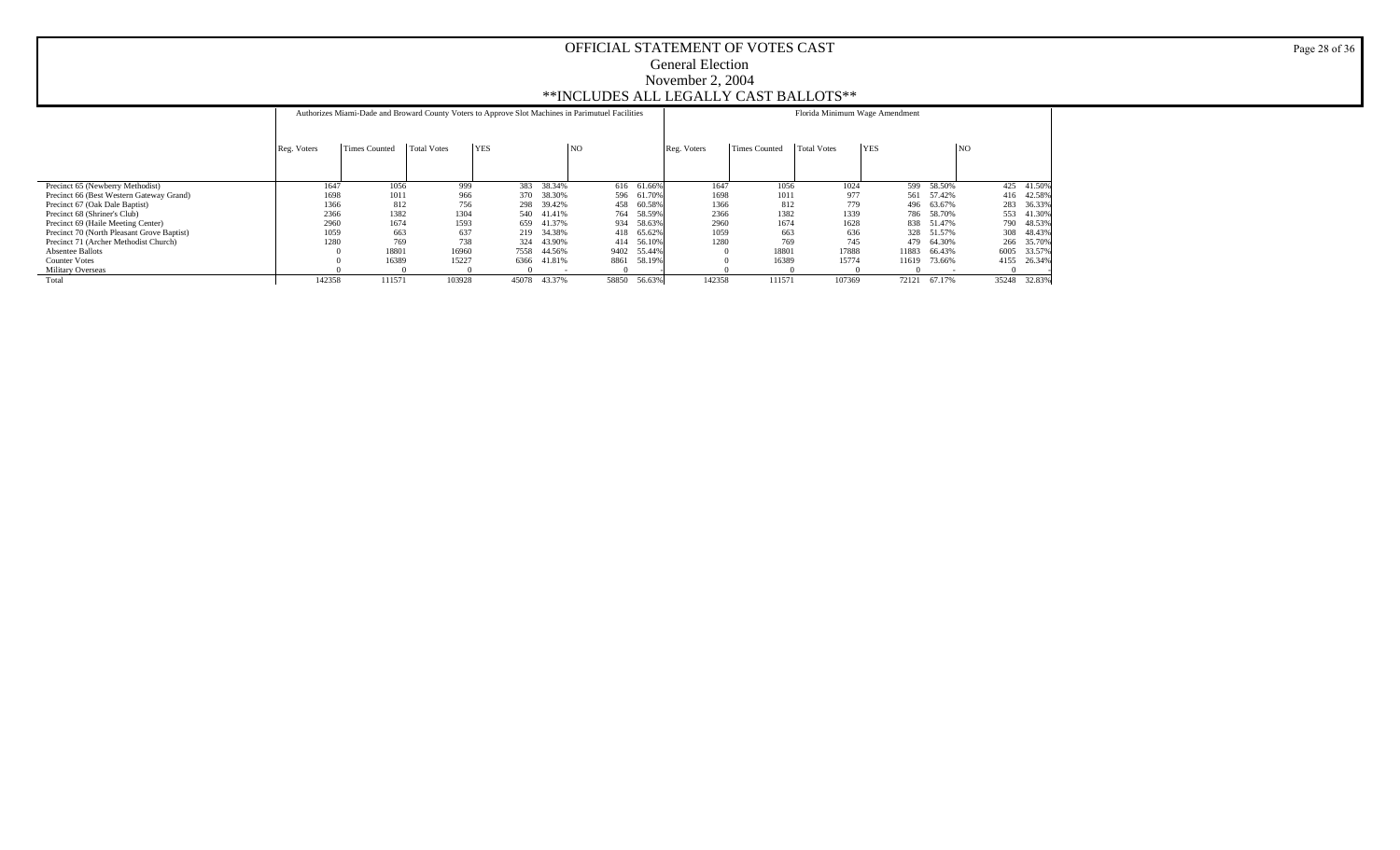|                                                                                                | Repeal of High Speed Rail Amendment |                      |                    |            |             |                  |            |                  | Patients' Right to Know About Adverse Medical Incidents |                      |                    |            |             |                  |                |            |                      |
|------------------------------------------------------------------------------------------------|-------------------------------------|----------------------|--------------------|------------|-------------|------------------|------------|------------------|---------------------------------------------------------|----------------------|--------------------|------------|-------------|------------------|----------------|------------|----------------------|
|                                                                                                |                                     |                      |                    |            |             |                  |            |                  |                                                         |                      |                    |            |             |                  |                |            |                      |
|                                                                                                | Reg. Voters                         | <b>Times Counted</b> | <b>Total Votes</b> | <b>YES</b> |             |                  | NO         |                  | Reg. Voters                                             | <b>Times Counted</b> | <b>Total Votes</b> | <b>YES</b> |             |                  | N <sub>O</sub> |            |                      |
|                                                                                                |                                     |                      |                    |            |             |                  |            |                  |                                                         |                      |                    |            |             |                  |                |            |                      |
| Jurisdiction Wide                                                                              |                                     |                      |                    |            |             |                  |            |                  |                                                         |                      |                    |            |             |                  |                |            |                      |
| Precinct 1 (First Baptist, Waldo)                                                              | 1541                                | 938                  | 867                |            | 575         | 66.32%           | 292        | 33.68%           | 1541                                                    | 938                  | 872                |            |             | 692 79.36%       |                | 180        | 20.64%               |
| Precinct 2 (LaCrosse Fire Station)<br>Precinct 3 (Alachua Rec Center)                          | 1427<br>4158                        | 857<br>2380          | 776<br>2207        |            | 490<br>1430 | 63.14%<br>64.79% | 286<br>777 | 36.86%<br>35.219 | 1427<br>4158                                            | 857<br>2380          | 790<br>2230        |            | 642<br>1769 | 81.27%<br>79.33% |                | 148<br>461 | 18.73%<br>20.67%     |
| Precinct 4 (Campus Church of Christ)                                                           | 970                                 | 504                  | 465                |            | 274         | 58.92%           | 191        | 41.08%           | 970                                                     | 504                  | 484                |            | 338         | 69.83%           |                | 146        | 30.17%               |
| Precinct 5 (First Lutheran Church)                                                             | 2639                                | 1368                 | 1264               |            | 738         | 58.39%           | 526        | 41.619           | 2639                                                    | 1368                 | 1281               |            | 904         | 70.57%           |                | 377        | 29.43%               |
| Precinct 6 (Newberry Fire Station)<br>Precinct 7 (CCL Getsemani)                               | 1800<br>1899                        | 1127<br>941          | 1035<br>867        |            | 664<br>473  | 64.15%           | 371<br>394 | 35.859<br>45.449 | 1800<br>1899                                            | 1127<br>941          | 1058<br>887        |            | 866<br>718  | 81.85%<br>80.95% |                | 192        | 18.15%<br>19.05%     |
| Precinct 8 (Hawthorne City Hall)                                                               | 1787                                | 1059                 | 986                |            | 591         | 54.56%<br>59.94% | 395        | 40.069           | 1787                                                    | 1059                 | 984                |            | 789         | 80.18%           |                | 169<br>195 | 19.82%               |
| Precinct 9 (Island Grove Baptist Church)                                                       | 477                                 | 286                  | 260                |            | 165         | 63.46%           | 95         | 36.549           | 477                                                     | 286                  | 267                |            | 222         | 83.15%           |                | 45         | 16.85%               |
| Precinct 10 (Micanopy Town Hall)                                                               | 1436                                | 918                  | 857                |            | 554         | 64.64%           | 303        | 35.369           | 1436                                                    | 918                  | 859                |            | 639         | 74.39%           |                | 220        | 25.61%               |
| Precinct 11 (Old Archer Fire Station)<br>Precinct 11 Archer (Municipal Only - Not Used)        | 1172                                | 691                  | 626                |            | 342         | 54.63%           | 284        | 45.379           | 1172                                                    | 691                  | 628                |            | 494         | 78.66%           |                | 134        | 21.34%               |
| Precinct 12 (Parkview Baptist Church)                                                          | 2296                                | 1276                 | 1190               |            | 739         | 62.10%           | 451        | 37.909           | 2296                                                    | 1276                 | 1208               |            | 946         | 78.31%           |                | 262        | 21.69%               |
| Precinct 13 (Mt. Carmel Baptist Church)                                                        | 1969                                | 883                  | 777                |            | 362         | 46.59%           | 415        | 53.419           | 1969                                                    | 883                  | 785                |            | 693         | 88.28%           |                | 92         | 11.72%               |
| Precinct 14 (Eliam Baptist Church)<br>Precinct 15 (Windsor Baptist Church)                     | 848<br>819                          | 520<br>492           | 500<br>459         |            | 332<br>306  | 66.40%<br>66.67% | 168<br>153 | 33.60%<br>33.33% | 848<br>819                                              | 520<br>492           | 493<br>460         |            | 385<br>360  | 78.09%<br>78.26% |                | 108<br>100 | 21.91%<br>21.74%     |
| Precinct 16 (Wilhelmina Johnson Resource Center)                                               | 1094                                | 522                  | 462                |            | 207         | 44.81%           | 255        | 55.19%           | 1094                                                    | 522                  | 464                |            | 407         | 87.72%           |                | 57         | 12.28%               |
| Precinct 17 (Elk's Lodge #990)                                                                 | 1456                                | 720                  | 679                |            | 448         | 65.98%           | 231        | 34.02%           | 1456                                                    | 720                  | 675                |            | 426         | 63.11%           |                | 249        | 36.89%               |
| Precinct 18 (Kanapaha Presbyterian Church)                                                     | 1129                                | 566                  | 519                |            | 329         | 63.39%           | 190        | 36.619           | 1129                                                    | 566                  | 527                |            | 403         | 76.47%           |                | 124        | 23.53%               |
| Precinct 19 (Springhill Baptist Church)<br>Precinct 20 (High Springs Civic Center)             | 2372<br>2000                        | 813<br>1281          | 724<br>1184        |            | 380<br>826  | 52.49%<br>69.76% | 344<br>358 | 47.519<br>30.24% | 2372<br>2000                                            | 813<br>1281          | 753<br>1196        |            | 612<br>973  | 81.27%<br>81.35% |                | 141<br>223 | 18.73%<br>18.65%     |
| Precinct 21 (First Assembly of God)                                                            | 2438                                | 1325                 | 1228               |            | 758         | 61.73%           | 470        | 38.279           | 2438                                                    | 1325                 | 1250               |            | 946         | 75.68%           |                | 304        | 24.32%               |
| Precinct 22 (First Church of the Nazarene)                                                     | 2185                                | 1224                 | 1134               |            | 746         | 65.78%           | 388        | 34.229           | 2185                                                    | 1224                 | 1154               |            | 846         | 73.31%           |                | 308        | 26.69%               |
| Precinct 23 (American Cancer Society's Winn-Dixie Hope Lodge)                                  | 2082<br>2010                        | 933<br>1059          | 830<br>996         |            | 463<br>638  | 55.78%<br>64.06% | 367<br>358 | 44.229<br>35.949 | 2082<br>2010                                            | 933<br>1059          | 875<br>1006        |            | 618<br>712  | 70.63%<br>70.78% |                | 257<br>294 | 29.37%<br>29.22%     |
| Precinct 24 (Vineyard Christian Fellowship)<br>Precinct 25 (First Baptist Church, Gainesville) | 1247                                | 568                  | 494                |            | 248         | 50.20%           | 246        | 49.809           | 1247                                                    | 568                  | 510                |            | 404         | 79.22%           |                | 106        | 20.78%               |
| Precinct 26 (Westside Recreation Center)                                                       | 2798                                | 1384                 | 1297               |            | 813         | 62.68%           | 484        | 37.329           | 2798                                                    | 1384                 | 1307               |            | 952         | 72.84%           |                | 355        | 27.16%               |
| Precinct 27 (Thelma Bolton Activity Center)                                                    | 2612                                | 1217                 | 1131               |            | 581         | 51.37%           | 550        | 48.639           | 2612                                                    | 1217                 | 1145               |            | 908         | 79.30%           |                | 237        | 20.70%               |
| Precinct 28 (McPherson Recreation Center)<br>Precinct 29 (R.T. Schafer Lodge FAM)              | 2449<br>1472                        | 1083<br>803          | 935<br>744         |            | 475<br>402  | 50.80%<br>54.03% | 460<br>342 | 49.209<br>45.979 | 2449<br>1472                                            | 1083<br>803          | 952<br>748         |            | 833<br>612  | 87.50%<br>81.82% |                | 119<br>136 | 12.50%<br>18.18%     |
| Precinct 30 (Greater Bethel A.M.E.)                                                            | 2627                                | 1261                 | 1158               |            | 572         | 49.40%           | 586        | 50.60%           | 2627                                                    | 1261                 | 1182               |            | 981         | 82.99%           |                | 201        | 17.01%               |
| Precinct 31 (J. Wayne Reitz Union)                                                             | 3671                                | 2156                 | 1950               |            | 1084        | 55.59%           | 866        | 44.419           | 3671                                                    | 2156                 | 2003               |            | 1507        | 75.24%           |                | 496        | 24.76%               |
| Precinct 32 (LifeSouth Community Blood Center)                                                 | 2636                                | 1323                 | 1202               |            | 766         | 63.73%           | 436        | 36.27%           | 2636                                                    | 1323                 | 1243               |            | 932         | 74.98%           |                | 311        | 25.02%               |
| Precinct 33 (Highlands Presbyterian Church)<br>Precinct 34 (Fairbanks Baptist Church)          | 2603<br>1057                        | 1283<br>635          | 1179<br>594        |            | 636<br>360  | 53.94%<br>60.61% | 543<br>234 | 46.06%<br>39.39% | 2603<br>1057                                            | 1283<br>635          | 1197<br>599        |            | 1024<br>484 | 85.55%<br>80.80% |                | 173<br>115 | 14.45%<br>19.20%     |
| Precinct 35 (Southwest United Methodist Church)                                                | 1585                                | 784                  | 745                |            | 495         | 66.44%           | 250        | 33.56%           | 1585                                                    | 784                  | 757                |            | 546         | 72.13%           |                | 211        | 27.87%               |
| Precinct 36 (Doyle Conner Building)                                                            | 3686                                | 1836                 | 1687               |            | 926         | 54.89%           | 761        | 45.119           | 3686                                                    | 1836                 | 1725               |            | 1386        | 80.35%           |                | 339        | 19.65%               |
| Precinct 37 (Unitarian Fellowship)<br>Precinct 38 (Farmer's Market)                            | 2042<br>1891                        | 1164<br>1157         | 1100<br>1090       |            | 704<br>714  | 64.00%<br>65.50% | 396<br>376 | 36,009<br>34.50% | 2042<br>1891                                            | 1164<br>1157         | 1117<br>1098       |            | 837<br>867  | 74.93%<br>78.96% |                | 280<br>231 | 25.07%<br>21.04%     |
| Precinct 39 (Living Faith Fellowship)                                                          | 3243                                | 1752                 | 1660               |            | 1159        | 69.82%           | 501        | 30.18%           | 3243                                                    | 1752                 | 1686               |            | 1145        | 67.91%           |                | 541        | 32.09%               |
| Precinct 40 (University City Church of Christ)                                                 | 1302                                | 706                  | 665                |            | 488         | 73.38%           | 177        | 26.62%           | 1302                                                    | 706                  | 676                |            | 459         | 67.90%           |                | 217        | 32.10%               |
| Precinct 41 (Clayton Estates)                                                                  | 2067<br>2214                        | 967                  | 905<br>1150        |            | 521         | 57.57%           | 384<br>287 | 42.43%<br>24.96% | 2067<br>2214                                            | 967<br>1227          | 920<br>1176        |            | 738<br>789  | 80.22%           |                | 182        | 19.78%               |
| Precinct 42 (Tower Road Library/Baptist)<br>Precinct 43 (Grace United Methodist Church)        | 2843                                | 1227<br>1558         | 1473               |            | 863<br>1033 | 75.04%<br>70.13% | 440        | 29.87%           | 2843                                                    | 1558                 | 1505               |            | 1076        | 67.09%<br>71.50% |                | 387<br>429 | 32.91%<br>28.50%     |
| Precinct 44 (Performing Arts Center)                                                           | 4534                                | 2233                 | 1997               |            | 1100        | 55.08%           | 897        | 44.92%           | 4534                                                    | 2233                 | 2069               |            | 1640        | 79.27%           |                | 429        | 20.73%               |
| Precinct 45 (Trinity Methodist)                                                                | 2937                                | 1686                 | 1593               |            | 1079        | 67.73%           | 514        | 32.27%           | 2937                                                    | 1686                 | 1609               |            | 1162        | 72.22%           |                | 447        | 27.78%               |
| Precinct 46 (Westside Baptist)<br>Precinct 47 (The Family Church)                              | 1931<br>2756                        | 1122<br>1553         | 1047<br>1484       |            | 774<br>1060 | 73.93%<br>71.43% | 273<br>424 | 26.07%<br>28.57% | 1931<br>2756                                            | 1122<br>1553         | 1065<br>1494       |            | 708<br>986  | 66.48%<br>66.00% |                | 357<br>508 | 33.52%<br>34,00%     |
| Precinct 48 (Oak Park Baptist Church)                                                          | 2619                                | 1325                 | 1204               |            | 720         | 59.80%           | 484        | 40.20%           | 2619                                                    | 1325                 | 1244               |            | 965         | 77.57%           |                | 279        | 22.43%               |
| Precinct 49 (Jonesville Fire Station)                                                          | 1393                                | 850                  | 795                |            | 548         | 68.93%           | 247        | 31.079           | 1393                                                    | 850                  | 795                |            | 591         | 74.34%           |                | 204        | 25.66%               |
| Precinct 51 (Faith Presbyterian Church)                                                        | 1297<br>1383                        | 671                  | 640<br>556         |            | 451         | 70.47%           | 189        | 29.539           | 1297<br>1383                                            | 671                  | 650                |            | 448         | 68.92%           |                | 202<br>87  | 31.08%               |
| Precinct 52 (Hope Community Church)<br>Precinct 54 (Harn Museum)                               | 4807                                | 600<br>2499          | 2265               |            | 326<br>1272 | 58.63%<br>56.16% | 230<br>993 | 41.379<br>43.849 | 4807                                                    | 600<br>2499          | 569<br>2325        |            | 482<br>1776 | 84.71%<br>76.39% |                | 549        | 15.29%<br>23.61%     |
| Precinct 55 (Carpenter's Hall)                                                                 | 1761                                | 833                  | 762                |            | 428         | 56.17%           | 334        | 43.839           | 1761                                                    | 833                  | 786                |            | 682         | 86.77%           |                | 104        | 13.23%               |
| Precinct 56 (Covenant Presbyterian)                                                            | 2017                                | 1139                 | 1061               |            | 759         | 71.54%           | 302        | 28.469           | 2017                                                    | 1139                 | 1095               |            | 811         | 74.06%           |                | 284        | 25.94%               |
| Precinct 57 (Seventh Day Adventist)<br>Precinct 58 (Lighthouse Baptist)                        | 2479<br>972                         | 1374<br>520          | 1308<br>471        |            | 861<br>317  | 65.83%<br>67.30% | 447<br>154 | 34.179<br>32.709 | 2479<br>972                                             | 1374<br>520          | 1307<br>475        |            | 1007<br>365 | 77.05%<br>76.84% |                | 300<br>110 | 22.95%<br>23.16%     |
| Precinct 59 (13th St. Day's Inn)                                                               | 2522                                | 1328                 | 1206               |            | 646         | 53.57%           | 560        | 46.43%           | 2522                                                    | 1328                 | 1238               |            | 975         | 78.76%           |                | 263        | 21.24%               |
| Precinct 60 (Fellowship Baptist-441)                                                           | 2808                                | 1695                 | 1589               |            | 1042        | 65.58%           | 547        | 34.429           | 2808                                                    | 1695                 | 1606               |            | 1269        | 79.02%           |                | 337        | 20.98%               |
| Precinct 61 (The Atrium)                                                                       | 2163                                | 1146                 | 1068               |            | 724         | 67.79%           | 344        | 32.219           | 2163                                                    | 1146                 | 1066               |            | 757         | 71.01%           |                | 309        | 28.99%               |
| Precinct 62 (The Pentecostals of Gainesville)<br>Precinct 63 (Plantation Oaks Clubhouse)       | 2352<br>1860                        | 1060<br>1186         | 972<br>1114        |            | 654<br>815  | 67.28%<br>73.16% | 318<br>299 | 32.72%<br>26.84% | 2352<br>1860                                            | 1060<br>1186         | 997<br>1127        |            | 704<br>814  | 70.61%<br>72.23% |                | 293        | 29.39%<br>313 27.77% |
| Precinct 64 (Westminster Presbyterian)                                                         | 1342                                | 647                  | 613                |            | 414         | 67.54%           | 199        | 32.46%           | 1342                                                    | 647                  | 620                |            | 380         | 61.29%           |                |            | 240 38.71%           |

Page 29 of 36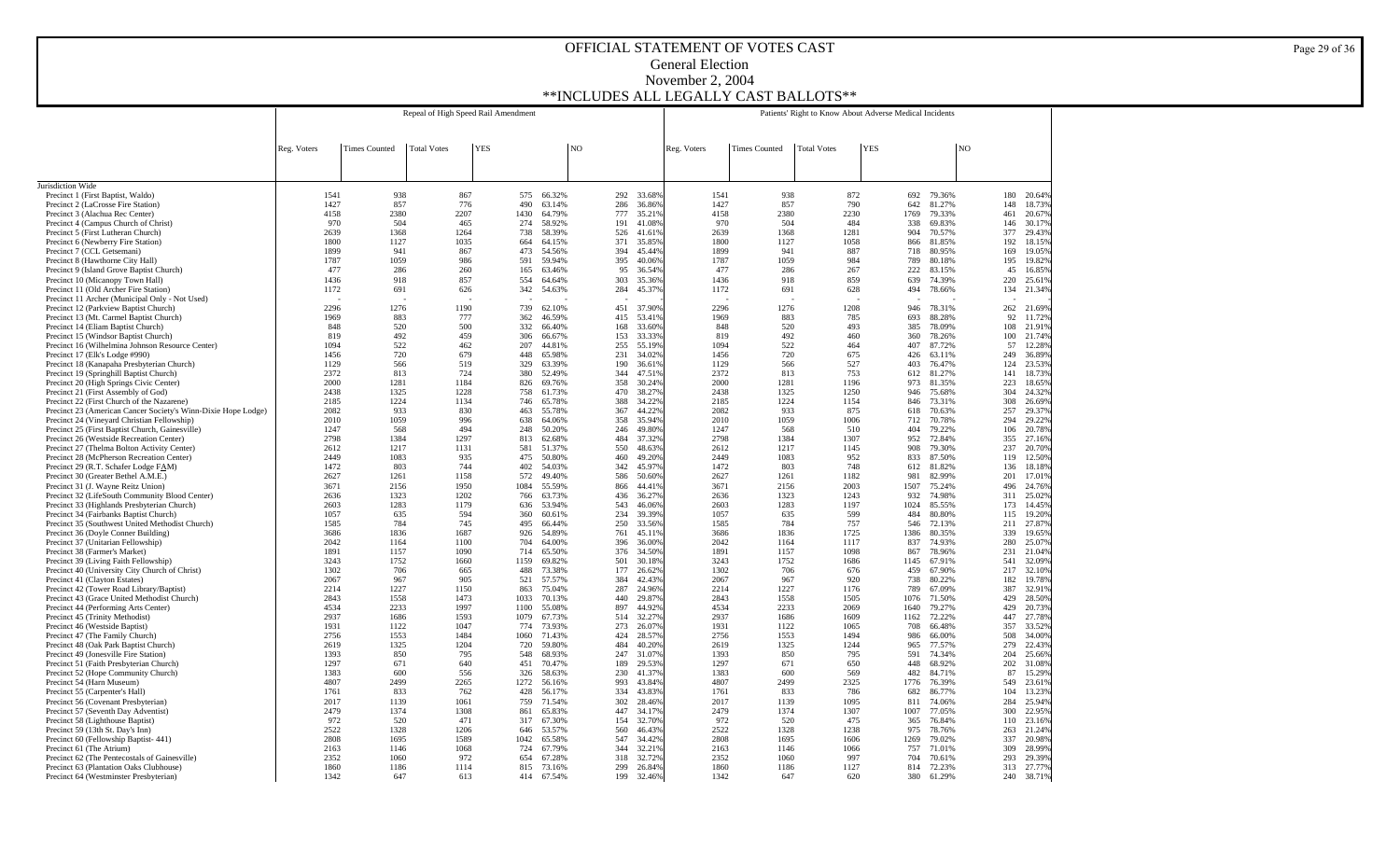|                                            |             |               | Repeal of High Speed Rail Amendment |            |        |       |        |             | Patients' Right to Know About Adverse Medical Incidents |             |                 |            |      |              |  |  |  |  |  |  |  |
|--------------------------------------------|-------------|---------------|-------------------------------------|------------|--------|-------|--------|-------------|---------------------------------------------------------|-------------|-----------------|------------|------|--------------|--|--|--|--|--|--|--|
|                                            | Reg. Voters | Times Counted | <b>Total Votes</b>                  | <b>YES</b> |        | NO    |        | Reg. Voters | Times Counted                                           | Total Votes | $ {\rm \,}$ YES |            | NQ   |              |  |  |  |  |  |  |  |
| Precinct 65 (Newberry Methodist)           | 1647        | 1056          | 994                                 | 688        | 69.22% | 306   | 30.78% | 1647        | 1056                                                    | 1000        |                 | 797 79.70% |      | 203 20.30%   |  |  |  |  |  |  |  |
| Precinct 66 (Best Western Gateway Grand)   | 1698        | 1011          | 953                                 | 681        | 71.46% | 272   | 28.54% | 1698        | 1011                                                    | 977         |                 | 724 74.10% |      | 253 25.90%   |  |  |  |  |  |  |  |
| Precinct 67 (Oak Dale Baptist)             | 1366        | 812           | 750                                 | 498        | 66.40% | 252   | 33.60% | 1366        | 812                                                     | 757         | 585             | 77.28%     |      | 172 22.72%   |  |  |  |  |  |  |  |
| Precinct 68 (Shriner's Club)               | 2366        | 1382          | 1297                                | 900        | 69.39% | 397   | 30.61% | 2366        | 1382                                                    | 1319        | 933             | 70.74%     |      | 386 29.26%   |  |  |  |  |  |  |  |
| Precinct 69 (Haile Meeting Center)         | 2960        | 1674          | 1590                                | 1150       | 72.33% | 440   | 27.67% | 2960        | 1674                                                    | 1609        | 985             | 61.22%     |      | 624 38.78%   |  |  |  |  |  |  |  |
| Precinct 70 (North Pleasant Grove Baptist) | 1059        | 663           | 629                                 | 451        | 71.70% | 178   | 28.30% | 1059        | 663                                                     | 624         | 490             | 78.53%     |      | 134 21.47%   |  |  |  |  |  |  |  |
| Precinct 71 (Archer Methodist Church)      | 1280        | 769           | 737                                 | 493        | 66.89% | 244   | 33.11% | 1280        | 769                                                     | 735         | 565             | 76.87%     |      | 170 23.13%   |  |  |  |  |  |  |  |
| <b>Absentee Ballots</b>                    |             | 18801         | 17185                               | 11382      | 66.23% | 5803  | 33.77% |             | 18801                                                   | 17589       | 14166           | 80.54%     | 3423 | 19.46%       |  |  |  |  |  |  |  |
| <b>Counter Votes</b>                       |             | 16389         | 15163                               | 8431       | 55.60% | 6732  | 44.40% |             | 16389                                                   | 15444       | 11926           | 77.22%     |      | 3518 22.78%  |  |  |  |  |  |  |  |
| <b>Military Overseas</b>                   |             |               |                                     |            |        |       |        |             |                                                         |             |                 |            |      |              |  |  |  |  |  |  |  |
| Total                                      | 142358      | 111571        | 103094                              | 64334      | 62.40% | 38760 | 37.60% | 142358      | 111571                                                  | 104923      | 80573           | 76.79%     |      | 24350 23.21% |  |  |  |  |  |  |  |

Page 30 of 36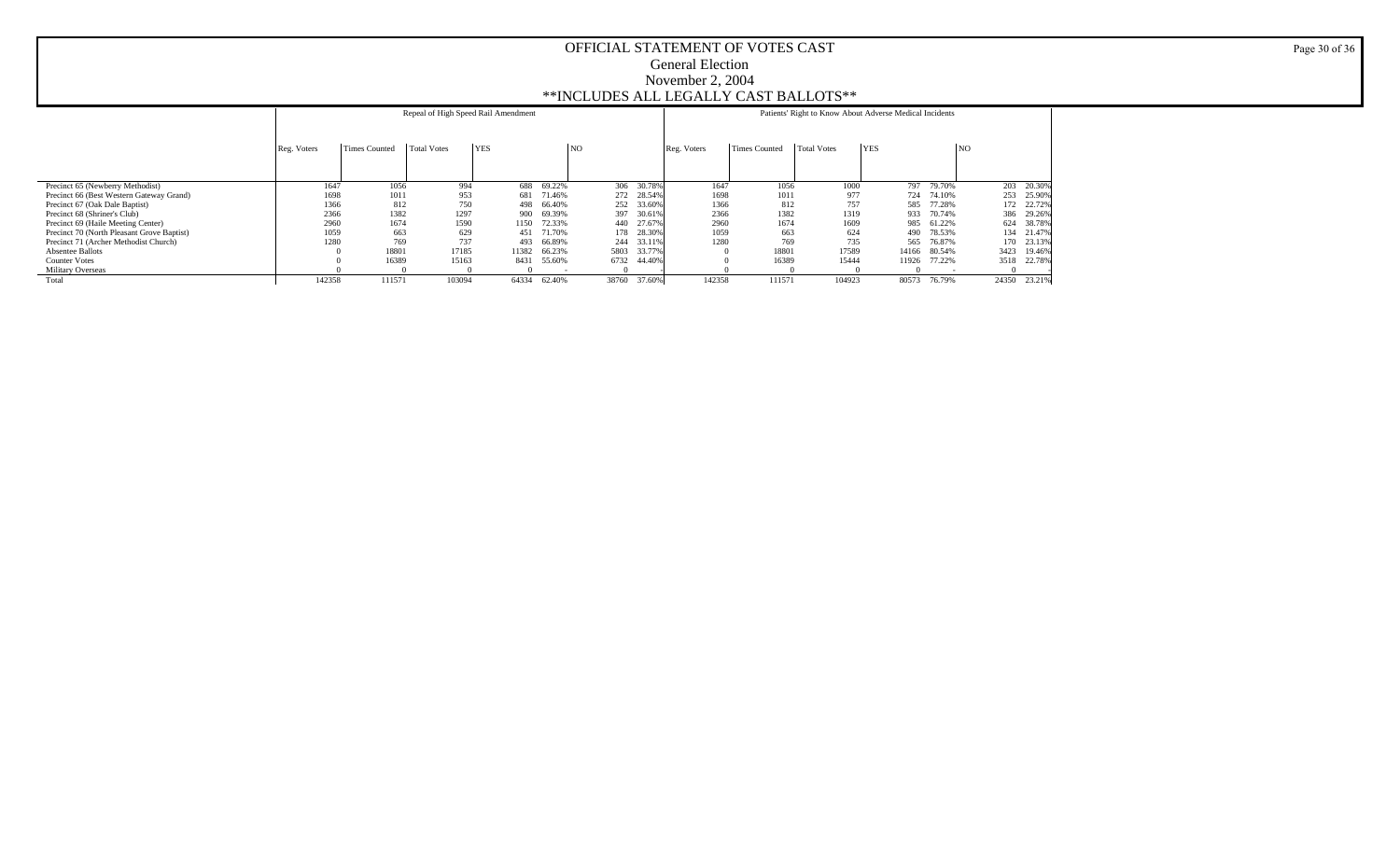|                                                                                                             |              |                      | Public Protection from Repeated Medical Malpractice |            |             |                  |    |            |                  |              | CAMPAIGN FINANCE REPORTING REQUIREMENTS AND TIME FOR ACCEPTING CONTRIBUTIONS |                    |            |             |                  |            |            |                  |
|-------------------------------------------------------------------------------------------------------------|--------------|----------------------|-----------------------------------------------------|------------|-------------|------------------|----|------------|------------------|--------------|------------------------------------------------------------------------------|--------------------|------------|-------------|------------------|------------|------------|------------------|
|                                                                                                             |              |                      |                                                     |            |             |                  |    |            |                  |              |                                                                              |                    |            |             |                  |            |            |                  |
|                                                                                                             | Reg. Voters  | <b>Times Counted</b> | <b>Total Votes</b>                                  | <b>YES</b> |             |                  | NO |            |                  | Reg. Voters  | <b>Times Counted</b>                                                         | <b>Total Votes</b> | <b>YES</b> |             |                  | NO         |            |                  |
|                                                                                                             |              |                      |                                                     |            |             |                  |    |            |                  |              |                                                                              |                    |            |             |                  |            |            |                  |
|                                                                                                             |              |                      |                                                     |            |             |                  |    |            |                  |              |                                                                              |                    |            |             |                  |            |            |                  |
| Jurisdiction Wide<br>Precinct 1 (First Baptist, Waldo)                                                      | 1541         | 938                  | 880                                                 |            | 625         | 71.02%           |    | 255        | 28.98%           | 1541         | 938                                                                          | 836                |            | 620         | 74.16%           |            | 216        | 25.849           |
| Precinct 2 (LaCrosse Fire Station)                                                                          | 1427         | 857                  | 792                                                 |            | 548         | 69.19%           |    | 244        | 30.819           | 1427         | 857                                                                          | 747                |            | 536         | 71.75%           | 211        |            | 28.259           |
| Precinct 3 (Alachua Rec Center)<br>Precinct 4 (Campus Church of Christ)                                     | 4158<br>970  | 2380<br>504          | 2250<br>479                                         |            | 1513<br>261 | 67.24%<br>54.49% |    | 737<br>218 | 32.76%<br>45.519 | 4158<br>970  | 2380<br>504                                                                  | 2108<br>406        |            | 1560<br>306 | 74.00%<br>75.37% |            | 548<br>100 | 26.009<br>24.639 |
| Precinct 5 (First Lutheran Church)                                                                          | 2639         | 1368                 | 1271                                                |            | 695         | 54.68%           |    | 576        | 45.32%           | 2639         | 1368                                                                         | 1112               |            | 856         | 76.98%           | 256        |            | 23.029           |
| Precinct 6 (Newberry Fire Station)                                                                          | 1800         | 1127                 | 1065                                                |            | 771         | 72.39%           |    | 294        | 27.619           | 1800         | 1127                                                                         | 1006               |            | 730         | 72.56%           |            | 276        | 27.449           |
| Precinct 7 (CCL Getsemani)<br>Precinct 8 (Hawthorne City Hall)                                              | 1899<br>1787 | 941<br>1059          | 876<br>994                                          |            | 572<br>702  | 65.30%<br>70.62% |    | 304<br>292 | 34.70%<br>29.38% | 1899<br>1787 | 941<br>1059                                                                  | 805<br>950         |            | 640<br>706  | 79.50%<br>74.32% | 165<br>244 |            | 20.509<br>25.689 |
| Precinct 9 (Island Grove Baptist Church)                                                                    | 477          | 286                  | 267                                                 |            | 197         | 73.78%           |    | 70         | 26.22%           | 477          | 286                                                                          | 241                |            | 190         | 78.84%           |            | 51         | 21.169           |
| Precinct 10 (Micanopy Town Hall)                                                                            | 1436         | 918                  | 859                                                 |            | 533         | 62.05%           |    | 326        | 37.95%           | 1436         | 918                                                                          | 814                |            | 593         | 72.85%           | 221        |            | 27.159           |
| Precinct 11 (Old Archer Fire Station)<br>Precinct 11 Archer (Municipal Only - Not Used)                     | 1172         | 691                  | 642                                                 |            | 421         | 65.58%           |    | 221        | 34.42%           | 1172         | 691                                                                          | 608                |            | 404         | 66.45%           | 204        |            | 33.559           |
| Precinct 12 (Parkview Baptist Church)                                                                       | 2296         | 1276                 | 1207                                                |            | 820         | 67.94%           |    | 387        | 32.06%           | 2296         | 1276                                                                         | 1118               |            | 882         | 78.89%           | 236        |            | 21.119           |
| Precinct 13 (Mt. Carmel Baptist Church)                                                                     | 1969         | 883                  | 788                                                 |            | 565         | 71.70%           |    | 223        | 28.30%           | 1969         | 883                                                                          | 742                |            | 514         | 69.27%           | 228        |            | 30.73%           |
| Precinct 14 (Eliam Baptist Church)<br>Precinct 15 (Windsor Baptist Church)                                  | 848<br>819   | 520<br>492           | 506<br>464                                          |            | 349<br>305  | 68.97%<br>65.73% |    | 157<br>159 | 31.03%<br>34.27% | 848<br>819   | 520<br>492                                                                   | 484<br>444         |            | 365<br>323  | 75.41%<br>72.75% | 121        | 119        | 24.59%<br>27.259 |
| Precinct 16 (Wilhelmina Johnson Resource Center)                                                            | 1094         | 522                  | 459                                                 |            | 315         | 68.63%           |    | 144        | 31.379           | 1094         | 522                                                                          | 439                |            | 341         | 77.68%           |            | 98         | 22.329           |
| Precinct 17 (Elk's Lodge #990)                                                                              | 1456         | 720                  | 681                                                 |            | 357         | 52.42%           |    | 324        | 47.589           | 1456         | 720                                                                          | 639                |            | 474         | 74.18%           | 165        |            | 25.829           |
| Precinct 18 (Kanapaha Presbyterian Church)<br>Precinct 19 (Springhill Baptist Church)                       | 1129<br>2372 | 566<br>813           | 527<br>742                                          |            | 339<br>502  | 64.33%<br>67.65% |    | 188<br>240 | 35.679<br>32.359 | 1129<br>2372 | 566<br>813                                                                   | 501<br>685         |            | 387<br>518  | 77.25%<br>75.62% | 114<br>167 |            | 22.759<br>24.389 |
| Precinct 20 (High Springs Civic Center)                                                                     | 2000         | 1281                 | 1204                                                |            | 835         | 69.35%           |    | 369        | 30.659           | 2000         | 1281                                                                         | 1123               |            | 821         | 73.11%           | 302        |            | 26.899           |
| Precinct 21 (First Assembly of God)                                                                         | 2438         | 1325                 | 1249                                                |            | 780         | 62.45%           |    | 469        | 37.559           | 2438         | 1325                                                                         | 1149               |            | 878         | 76.41%           | 271        |            | 23.599           |
| Precinct 22 (First Church of the Nazarene)<br>Precinct 23 (American Cancer Society's Winn-Dixie Hope Lodge) | 2185<br>2082 | 1224<br>933          | 1164<br>872                                         |            | 721<br>506  | 61.94%<br>58.03% |    | 443<br>366 | 38.069<br>41.979 | 2185<br>2082 | 1224<br>933                                                                  | 1072<br>717        |            | 814<br>553  | 75.93%<br>77.13% | 258<br>164 |            | 24.079<br>22.879 |
| Precinct 24 (Vineyard Christian Fellowship)                                                                 | 2010         | 1059                 | 1003                                                |            | 573         | 57.13%           |    | 430        | 42.879           | 2010         | 1059                                                                         | 941                |            | 735         | 78.11%           | 206        |            | 21.899           |
| Precinct 25 (First Baptist Church, Gainesville)                                                             | 1247         | 568                  | 504                                                 |            | 317         | 62.90%           |    | 187        | 37.109           | 1247         | 568                                                                          | 440                |            | 347         | 78.86%           |            | 93         | 21.149           |
| Precinct 26 (Westside Recreation Center)<br>Precinct 27 (Thelma Bolton Activity Center)                     | 2798<br>2612 | 1384<br>1217         | 1316<br>1130                                        |            | 777<br>701  | 59.04%<br>62.04% |    | 539<br>429 | 40.969<br>37.969 | 2798<br>2612 | 1384<br>1217                                                                 | 1208<br>1072       |            | 919<br>863  | 76.08%<br>80.50% | 289<br>209 |            | 23.929<br>19.509 |
| Precinct 28 (McPherson Recreation Center)                                                                   | 2449         | 1083                 | 963                                                 |            | 683         | 70.92%           |    | 280        | 29.089           | 2449         | 1083                                                                         | 912                |            | 647         | 70.94%           | 265        |            | 29.069           |
| Precinct 29 (R.T. Schafer Lodge FAM)                                                                        | 1472         | 803                  | 759                                                 |            | 529         | 69.70%           |    | 230        | 30.30%           | 1472         | 803                                                                          | 716                |            | 537         | 75.00%           | 179        |            | 25.009           |
| Precinct 30 (Greater Bethel A.M.E.)<br>Precinct 31 (J. Wayne Reitz Union)                                   | 2627<br>3671 | 1261<br>2156         | 1187<br>1989                                        |            | 810<br>1193 | 68.24%<br>59.98% |    | 377<br>796 | 31.76%<br>40.02% | 2627<br>3671 | 1261<br>2156                                                                 | 1125<br>1663       |            | 762<br>1231 | 67.73%<br>74.02% | 363<br>432 |            | 32.279<br>25.98% |
| Precinct 32 (LifeSouth Community Blood Center)                                                              | 2636         | 1323                 | 1249                                                |            | 756         | 60.53%           |    | 493        | 39.479           | 2636         | 1323                                                                         | 1061               |            | 796         | 75.02%           | 265        |            | 24.989           |
| Precinct 33 (Highlands Presbyterian Church)                                                                 | 2603         | 1283                 | 1203                                                |            | 877         | 72.90%           |    | 326        | 27.10%           | 2603         | 1283                                                                         | 1147               |            | 856         | 74.63%           | 291        |            | 25.379           |
| Precinct 34 (Fairbanks Baptist Church)<br>Precinct 35 (Southwest United Methodist Church)                   | 1057<br>1585 | 635<br>784           | 603<br>754                                          |            | 416<br>436  | 68.99%<br>57.82% |    | 187<br>318 | 31.019<br>42.18% | 1057<br>1585 | 635<br>784                                                                   | 578<br>712         |            | 446<br>531  | 77.16%<br>74.58% | 181        | 132        | 22.849<br>25.429 |
| Precinct 36 (Doyle Conner Building)                                                                         | 3686         | 1836                 | 1720                                                |            | 1147        | 66.69%           |    | 573        | 33.319           | 3686         | 1836                                                                         | 1481               |            | 1116        | 75.35%           | 365        |            | 24.659           |
| Precinct 37 (Unitarian Fellowship)                                                                          | 2042         | 1164                 | 1112                                                |            | 691         | 62.14%           |    | 421        | 37.869           | 2042         | 1164                                                                         | 1035               |            | 785         | 75.85%           | 250        |            | 24.159           |
| Precinct 38 (Farmer's Market)                                                                               | 1891         | 1157<br>1752         | 1101<br>1692                                        |            | 754         | 68.48%           |    | 347        | 31.52%           | 1891         | 1157<br>1752                                                                 | 1039<br>1574       |            | 797         | 76.71%           | 242        |            | 23.299<br>22.749 |
| Precinct 39 (Living Faith Fellowship)<br>Precinct 40 (University City Church of Christ)                     | 3243<br>1302 | 706                  | 670                                                 |            | 979<br>353  | 57.86%<br>52.69% |    | 713<br>317 | 42.14%<br>47.319 | 3243<br>1302 | 706                                                                          | 636                |            | 1216<br>466 | 77.26%<br>73.27% | 358        | 170        | 26.739           |
| Precinct 41 (Clayton Estates)                                                                               | 2067         | 967                  | 915                                                 |            | 623         | 68.09%           |    | 292        | 31.919           | 2067         | 967                                                                          | 868                |            | 619         | 71.31%           | 249        |            | 28.699           |
| Precinct 42 (Tower Road Library/Baptist)                                                                    | 2214<br>2843 | 1227<br>1558         | 1176<br>1506                                        |            | 661<br>858  | 56.21%<br>56.97% |    | 515<br>648 | 43.79%<br>43.03% | 2214<br>2843 | 1227<br>1558                                                                 | 1096<br>1409       |            | 858<br>1086 | 78.28%<br>77.08% | 238<br>323 |            | 21.729<br>22.92% |
| Precinct 43 (Grace United Methodist Church)<br>Precinct 44 (Performing Arts Center)                         | 4534         | 2233                 | 2058                                                |            | 1333        | 64.77%           |    | 725        | 35.23%           | 4534         | 2233                                                                         | 1673               |            | 1285        | 76.81%           | 388        |            | 23.19%           |
| Precinct 45 (Trinity Methodist)                                                                             | 2937         | 1686                 | 1612                                                |            | 973         | 60.36%           |    | 639        | 39.64%           | 2937         | 1686                                                                         | 1504               |            | 1151        | 76.53%           | 353        |            | 23.479           |
| Precinct 46 (Westside Baptist)                                                                              | 1931         | 1122                 | 1079                                                |            | 644         | 59.68%           |    | 435        | 40.32%           | 1931         | 1122                                                                         | 984<br>1406        |            | 757         | 76.93%           | 227        |            | 23.079           |
| Precinct 47 (The Family Church)<br>Precinct 48 (Oak Park Baptist Church)                                    | 2756<br>2619 | 1553<br>1325         | 1497<br>1242                                        |            | 832<br>838  | 55.58%<br>67.47% |    | 665<br>404 | 44.42%<br>32.53% | 2756<br>2619 | 1553<br>1325                                                                 | 1100               |            | 1070<br>828 | 76.10%<br>75.27% | 336<br>272 |            | 23.909<br>24.73% |
| Precinct 49 (Jonesville Fire Station)                                                                       | 1393         | 850                  | 805                                                 |            | 510         | 63.35%           |    | 295        | 36.65%           | 1393         | 850                                                                          | 760                |            | 530         | 69.74%           | 230        |            | 30.26%           |
| Precinct 51 (Faith Presbyterian Church)                                                                     | 1297         | 671                  | 650                                                 |            | 371         | 57.08%           |    | 279        | 42.92%           | 1297         | 671                                                                          | 605                |            | 447         | 73.88%           | 158        |            | 26.12%           |
| Precinct 52 (Hope Community Church)<br>Precinct 54 (Harn Museum)                                            | 1383<br>4807 | 600<br>2499          | 567<br>2324                                         |            | 413<br>1505 | 72.84%<br>64.76% |    | 154<br>819 | 27.16%<br>35.24% | 1383<br>4807 | 600<br>2499                                                                  | 519<br>1986        |            | 379<br>1531 | 73.03%<br>77.09% | 140<br>455 |            | 26.979<br>22.919 |
| Precinct 55 (Carpenter's Hall)                                                                              | 1761         | 833                  | 785                                                 |            | 554         | 70.57%           |    | 231        | 29.43%           | 1761         | 833                                                                          | 740                |            | 556         | 75.14%           | 184        |            | 24.86%           |
| Precinct 56 (Covenant Presbyterian)                                                                         | 2017         | 1139                 | 1089                                                |            | 671         | 61.62%           |    | 418        | 38.38%           | 2017         | 1139                                                                         | 988                |            | 757         | 76.62%           | 231        |            | 23.389           |
| Precinct 57 (Seventh Day Adventist)<br>Precinct 58 (Lighthouse Baptist)                                     | 2479<br>972  | 1374<br>520          | 1309<br>480                                         |            | 834<br>330  | 63.71%<br>68.75% |    | 475<br>150 | 36.29%<br>31.259 | 2479<br>972  | 1374<br>520                                                                  | 1230<br>435        |            | 955<br>357  | 77.64%<br>82.07% | 275        | 78         | 22.369<br>17.939 |
| Precinct 59 (13th St. Day's Inn)                                                                            | 2522         | 1328                 | 1237                                                |            | 797         | 64.43%           |    | 440        | 35.579           | 2522         | 1328                                                                         | 1074               |            | 815         | 75.88%           | 259        |            | 24.129           |
| Precinct 60 (Fellowship Baptist-441)                                                                        | 2808         | 1695                 | 1622                                                |            | 1147        | 70.72%           |    | 475        | 29.289           | 2808         | 1695                                                                         | 1531               |            | 1139        | 74.40%           | 392        |            | 25.609           |
| Precinct 61 (The Atrium)<br>Precinct 62 (The Pentecostals of Gainesville)                                   | 2163<br>2352 | 1146<br>1060         | 1067<br>996                                         |            | 593<br>613  | 55.58%<br>61.55% |    | 474<br>383 | 44.42%<br>38.45% | 2163<br>2352 | 1146<br>1060                                                                 | 1003<br>916        |            | 770<br>652  | 76.77%<br>71.18% | 233<br>264 |            | 23.239<br>28.829 |
| Precinct 63 (Plantation Oaks Clubhouse)                                                                     | 1860         | 1186                 | 1135                                                |            | 707         | 62.29%           |    | 428        | 37.71%           | 1860         | 1186                                                                         | 1080               |            | 794         | 73.52%           | 286        |            | 26.48%           |
| Precinct 64 (Westminster Presbyterian)                                                                      | 1342         | 647                  | 627                                                 |            | 309         | 49.28%           |    | 318        | 50.72%           | 1342         | 647                                                                          | 578                |            | 455         | 78.72%           |            | 123        | 21.28%           |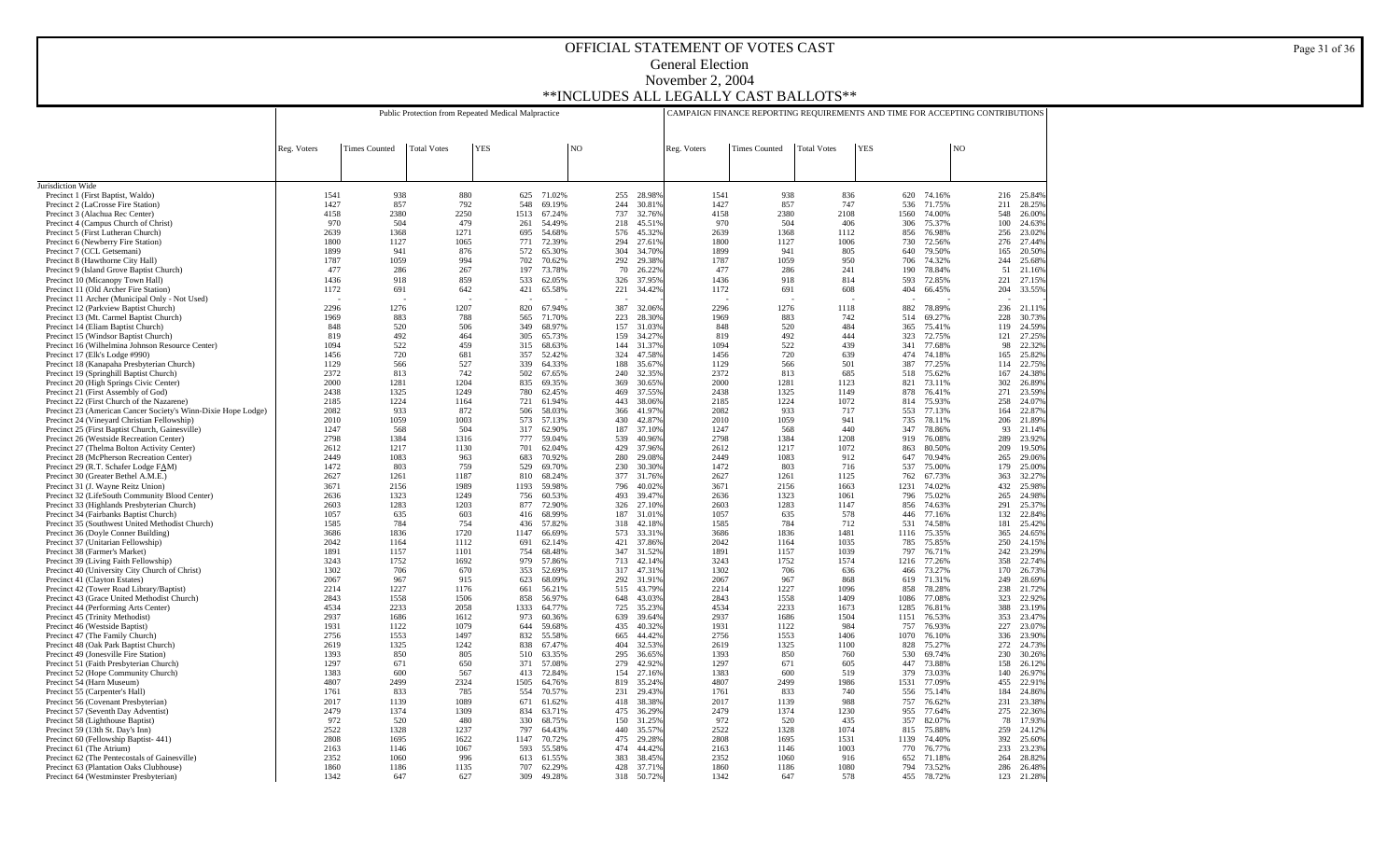|                                            |             |               | Public Protection from Repeated Medical Malpractice |            |        |       |        | CAMPAIGN FINANCE REPORTING REQUIREMENTS AND TIME FOR ACCEPTING CONTRIBUTIONS |                      |                    |            |        |       |        |
|--------------------------------------------|-------------|---------------|-----------------------------------------------------|------------|--------|-------|--------|------------------------------------------------------------------------------|----------------------|--------------------|------------|--------|-------|--------|
|                                            | Reg. Voters | Times Counted | Total Votes                                         | <b>YES</b> |        | NO    |        | Reg. Voters                                                                  | <b>Times Counted</b> | <b>Total Votes</b> | <b>YES</b> |        | NO    |        |
|                                            |             |               |                                                     |            |        |       |        |                                                                              |                      |                    |            |        |       |        |
| Precinct 65 (Newberry Methodist)           | 1647        | 1056          | 1007                                                | 683        | 67.83% | 324   | 32.17% | 1647                                                                         | 1056                 | 953                | 674        | 70.72% | 279   | 29.28% |
| Precinct 66 (Best Western Gateway Grand)   | 1698        | 1011          | 981                                                 | 645        | 65.75% | 336   | 34.25% | 1698                                                                         | 1011                 | 907                | 698        | 76.96% | 209   | 23.04% |
| Precinct 67 (Oak Dale Baptist)             | 1366        | 812           | 757                                                 | 499        | 65.92% | 258   | 34.08% | 1366                                                                         | 812                  | 737                | 564        | 76.53% | 173   | 23.47% |
| Precinct 68 (Shriner's Club)               | 2366        | 1382          | 1329                                                | 799        | 60.12% | 530   | 39.88% | 2366                                                                         | 1382                 | 1239               | 916        | 73.93% | 323   | 26.07% |
| Precinct 69 (Haile Meeting Center)         | 2960        | 1674          | 1624                                                | 850        | 52.34% | 774   | 47.66% | 2960                                                                         | 1674                 | 1492               | 1141       | 76.47% | 351   | 23.539 |
| Precinct 70 (North Pleasant Grove Baptist) | 1059        | 663           | 630                                                 | 419        | 66.51% | 211   | 33.49% | 1059                                                                         | 663                  | 590                | 426        | 72.20% | 164   | 27.80% |
| Precinct 71 (Archer Methodist Church)      | 1280        | 769           | 734                                                 | 499        | 67.98% | 235   | 32.02% | 1280                                                                         | 769                  | 703                | 524        | 74.54% | 179   | 25.46% |
| <b>Absentee Ballots</b>                    |             | 18801         | 17605                                               | 12739      | 72.36% | 4866  | 27.64% |                                                                              | 18801                | 16370              | 12779      | 78.06% | 3591  | 21.94% |
| <b>Counter Votes</b>                       |             | 16389         | 15417                                               | 9808       | 63.62% | 5609  | 36.38% |                                                                              | 16389                | 14176              | 11129      | 78.51% | 3047  | 21.49% |
| <b>Military Overseas</b>                   |             |               |                                                     |            |        |       |        |                                                                              |                      |                    |            |        |       |        |
| Total                                      | 142358      | 111571        | 105055                                              | 68281      | 65.00% | 36774 | 35,00% | 142358                                                                       | 11157                | 96738              | 73703      | 76.19% | 23035 | 23.81% |

Page 32 of 36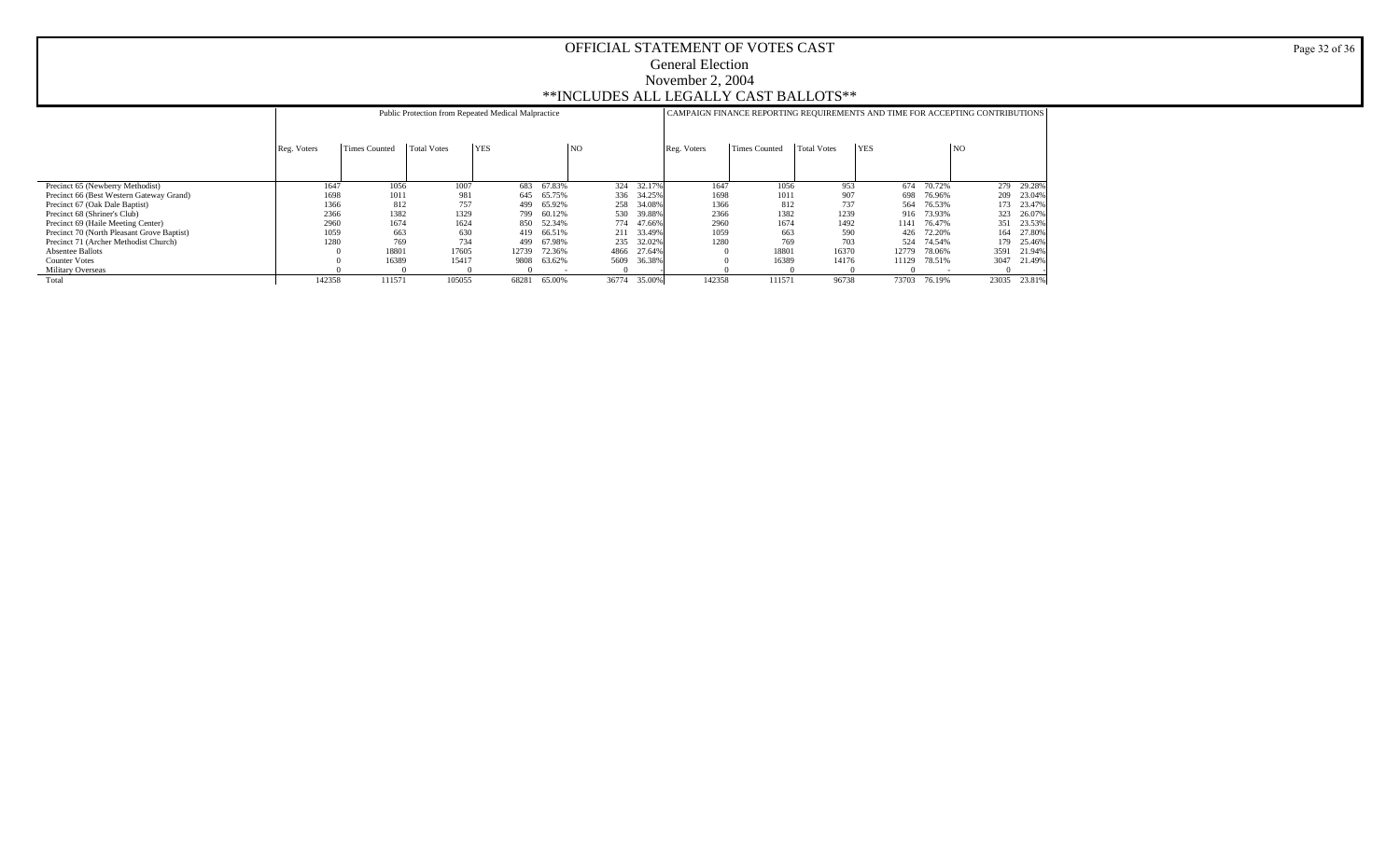|                                                                                           |              |                      | CAMPAIGN CONTRIBUTION LIMITATIONS |            |                                 |    |            |                  |              | (Parks) 0.5 PERCENT (0.5%) LOCAL GOVERNMENT SALES SURTAX FOR PARKS AND RECREATION |                    | <b>FACILITIES</b> |             |                  |                |                  |
|-------------------------------------------------------------------------------------------|--------------|----------------------|-----------------------------------|------------|---------------------------------|----|------------|------------------|--------------|-----------------------------------------------------------------------------------|--------------------|-------------------|-------------|------------------|----------------|------------------|
|                                                                                           | Reg. Voters  | <b>Times Counted</b> | <b>Total Votes</b>                | <b>YES</b> |                                 | NO |            |                  | Reg. Voters  | <b>Times Counted</b>                                                              | <b>Total Votes</b> | FOR               |             |                  | <b>AGAINST</b> |                  |
|                                                                                           |              |                      |                                   |            |                                 |    |            |                  |              |                                                                                   |                    |                   |             |                  |                |                  |
| Jurisdiction Wide                                                                         |              |                      |                                   |            |                                 |    |            |                  |              |                                                                                   |                    |                   |             |                  |                |                  |
| Precinct 1 (First Baptist, Waldo)                                                         | 1541         | 938                  | 839                               |            | 583<br>69.49%                   |    | 256        | 30.51%           | 1541         | 938                                                                               | 885                |                   | 331         | 37.40%           | 554            | 62.60%           |
| Precinct 2 (LaCrosse Fire Station)<br>Precinct 3 (Alachua Rec Center)                     | 1427<br>4158 | 857<br>2380          | 755<br>2122                       |            | 498<br>65.96%<br>1426<br>67.20% |    | 257<br>696 | 34.04%<br>32.80% | 1427<br>4158 | 857<br>2380                                                                       | 790<br>2256        |                   | 293<br>1060 | 37.09%<br>46.99% | 497<br>1196    | 62.91%<br>53.01% |
| Precinct 4 (Campus Church of Christ)                                                      | 970          | 504                  | 430                               |            | 287<br>66.74%                   |    | 143        | 33.26%           | 970          | 504                                                                               | 467                |                   | 289         | 61.88%           | 178            | 38.12%           |
| Precinct 5 (First Lutheran Church)                                                        | 2639         | 1368                 | 1150                              |            | 765<br>66.52%                   |    | 385        | 33.48%           | 2639         | 1368                                                                              | 1263               |                   | 790         | 62.55%           | 473            | 37.45%           |
| Precinct 6 (Newberry Fire Station)                                                        | 1800         | 1127                 | 1014                              |            | 667<br>65.78%                   |    | 347        | 34.22%           | 1800         | 1127                                                                              | 1070               |                   | 415         | 38.79%           | 655            | 61.21%           |
| Precinct 7 (CCL Getsemani)                                                                | 1899         | 941                  | 819                               |            | 553<br>67.52%                   |    | 266        | 32.48%           | 1899         | 941                                                                               | 881                |                   | 489         | 55.51%           | 392            | 44.49%           |
| Precinct 8 (Hawthorne City Hall)                                                          | 1787         | 1059                 | 947                               |            | 664<br>70.12%                   |    | 283        | 29.88%           | 1787         | 1059                                                                              | 981                |                   | 350         | 35.68%           | 631            | 64.32%           |
| Precinct 9 (Island Grove Baptist Church)                                                  | 477          | 286                  | 243                               |            | 183<br>75.31%                   |    | 60         | 24.69%           | 477          | 286                                                                               | 266                |                   | 81          | 30.45%           | 185            | 69.55%           |
| Precinct 10 (Micanopy Town Hall)                                                          | 1436<br>1172 | 918<br>691           | 837                               |            | 554<br>66.19%<br>383<br>62.89%  |    | 283        | 33.81%<br>37.11% | 1436<br>1172 | 918<br>691                                                                        | 859<br>643         |                   | 370         | 43.07%<br>41.37% | 489<br>377     | 56.93%<br>58.63% |
| Precinct 11 (Old Archer Fire Station)<br>Precinct 11 Archer (Municipal Only - Not Used)   |              |                      | 609                               |            |                                 |    | 226        |                  |              |                                                                                   |                    |                   | 266         |                  |                |                  |
| Precinct 12 (Parkview Baptist Church)                                                     | 2296         | 1276                 | 1132                              |            | 791<br>69.88%                   |    | 341        | 30.12%           | 2296         | 1276                                                                              | 1210               |                   | 636         | 52.56%           | 574            | 47.44%           |
| Precinct 13 (Mt. Carmel Baptist Church)                                                   | 1969         | 883                  | 739                               |            | 441<br>59.68%                   |    | 298        | 40.32%           | 1969         | 883                                                                               | 776                |                   | 450         | 57.99%           | 326            | 42.01%           |
| Precinct 14 (Eliam Baptist Church)                                                        | 848          | 520                  | 490                               |            | 368<br>75.10%                   |    | 122        | 24.90%           | 848          | 520                                                                               | 500                |                   | 172         | 34.40%           | 328            | 65.60%           |
| Precinct 15 (Windsor Baptist Church)                                                      | 819          | 492                  | 448                               |            | 298<br>66.52%                   |    | 150        | 33.48%           | 819          | 492                                                                               | 465                |                   | 129         | 27.74%           | 336            | 72.26%           |
| Precinct 16 (Wilhelmina Johnson Resource Center)                                          | 1094         | 522                  | 438                               |            | 68.04%<br>298                   |    | 140        | 31.96%           | 1094         | 522                                                                               | 471                |                   | 288         | 61.15%           | 183            | 38.85%           |
| Precinct 17 (Elk's Lodge #990)                                                            | 1456         | 720                  | 650                               |            | 435<br>66.92%                   |    | 215        | 33.08%           | 1456         | 720                                                                               | 690                |                   | 362         | 52.46%           | 328            | 47.54%           |
| Precinct 18 (Kanapaha Presbyterian Church)<br>Precinct 19 (Springhill Baptist Church)     | 1129<br>2372 | 566<br>813           | 502<br>692                        |            | 344<br>68.53%<br>470<br>67.92%  |    | 158<br>222 | 31.47%<br>32.08% | 1129<br>2372 | 566<br>813                                                                        | 544<br>738         |                   | 266<br>424  | 48.90%<br>57.45% | 278<br>314     | 51.10%<br>42.55% |
| Precinct 20 (High Springs Civic Center)                                                   | 2000         | 1281                 | 1143                              |            | 788<br>68.94%                   |    | 355        | 31.06%           | 2000         | 1281                                                                              | 1202               |                   | 446         | 37.10%           | 756            | 62.90%           |
| Precinct 21 (First Assembly of God)                                                       | 2438         | 1325                 | 1170                              |            | 760<br>64.96%                   |    | 410        | 35.04%           | 2438         | 1325                                                                              | 1245               |                   | 643         | 51.65%           | 602            | 48.35%           |
| Precinct 22 (First Church of the Nazarene)                                                | 2185         | 1224                 | 1090                              |            | 731<br>67.06%                   |    | 359        | 32.94%           | 2185         | 1224                                                                              | 1162               |                   | 571         | 49.14%           | 591            | 50.86%           |
| Precinct 23 (American Cancer Society's Winn-Dixie Hope Lodge)                             | 2082         | 933                  | 749                               |            | 453<br>60.48%                   |    | 296        | 39.52%           | 2082         | 933                                                                               | 835                |                   | 429         | 51.38%           | 406            | 48.62%           |
| Precinct 24 (Vineyard Christian Fellowship)                                               | 2010         | 1059                 | 951                               |            | 673<br>70.77%                   |    | 278        | 29.23%           | 2010         | 1059                                                                              | 1007               |                   | 574         | 57.00%           | 433            | 43.00%           |
| Precinct 25 (First Baptist Church, Gainesville)                                           | 1247         | 568                  | 456                               |            | 272<br>59.65%                   |    | 184        | 40.35%           | 1247         | 568                                                                               | 494                |                   | 289         | 58.50%           | 205            | 41.50%           |
| Precinct 26 (Westside Recreation Center)<br>Precinct 27 (Thelma Bolton Activity Center)   | 2798<br>2612 | 1384<br>1217         | 1237<br>1082                      |            | 844<br>68.23%<br>805<br>74.40%  |    | 393<br>277 | 31.77%<br>25.60% | 2798<br>2612 | 1384<br>1217                                                                      | 1318<br>1153       |                   | 811<br>762  | 61.53%<br>66.09% | 507<br>391     | 38.47%<br>33.91% |
| Precinct 28 (McPherson Recreation Center)                                                 | 2449         | 1083                 | 910                               |            | 562<br>61.76%                   |    | 348        | 38.24%           | 2449         | 1083                                                                              | 978                |                   | 574         | 58.69%           | 404            | 41.31%           |
| Precinct 29 (R.T. Schafer Lodge FAM)                                                      | 1472         | 803                  | 725                               |            | 467<br>64.41%                   |    | 258        | 35.59%           | 1472         | 803                                                                               | 757                |                   | 416         | 54.95%           | 341            | 45.05%           |
| Precinct 30 (Greater Bethel A.M.E.)                                                       | 2627         | 1261                 | 1128                              |            | 672<br>59.57%                   |    | 456        | 40.43%           | 2627         | 1261                                                                              | 1183               |                   | 556         | 47.00%           | 627            | 53.00%           |
| Precinct 31 (J. Wayne Reitz Union)                                                        | 3671         | 2156                 | 1700                              |            | 50.82%<br>864                   |    | 836        | 49.18%           | 3671         | 2156                                                                              | 1880               |                   | 907         | 48.24%           | 973            | 51.76%           |
| Precinct 32 (LifeSouth Community Blood Center)                                            | 2636         | 1323                 | 1114                              |            | 59.61%<br>664                   |    | 450        | 40.39%           | 2636         | 1323                                                                              | 1220               |                   | 619         | 50.74%           | 601            | 49.26%           |
| Precinct 33 (Highlands Presbyterian Church)                                               | 2603         | 1283                 | 1142                              |            | 751<br>65.76%                   |    | 391        | 34.24%           | 2603         | 1283                                                                              | 1211               |                   | 635         | 52.44%           | 576            | 47.56%           |
| Precinct 34 (Fairbanks Baptist Church)<br>Precinct 35 (Southwest United Methodist Church) | 1057<br>1585 | 635<br>784           | 583<br>725                        |            | 401<br>68.78%<br>492<br>67.86%  |    | 182<br>233 | 31.22%<br>32.14% | 1057<br>1585 | 635<br>784                                                                        | 604<br>757         |                   | 216<br>391  | 35.76%<br>51.65% | 388<br>366     | 64.24%<br>48.35% |
| Precinct 36 (Doyle Conner Building)                                                       | 3686         | 1836                 | 1509                              |            | 879<br>58.25%                   |    | 630        | 41.75%           | 3686         | 1836                                                                              | 1676               |                   | 811         | 48.39%           | 865            | 51.61%           |
| Precinct 37 (Unitarian Fellowship)                                                        | 2042         | 1164                 | 1057                              |            | 725<br>68.59%                   |    | 332        | 31.41%           | 2042         | 1164                                                                              | 1126               |                   | 523         | 46.45%           | 603            | 53.55%           |
| Precinct 38 (Farmer's Market)                                                             | 1891         | 1157                 | 1051                              |            | 706<br>67.17%                   |    | 345        | 32.83%           | 1891         | 1157                                                                              | 1108               |                   | 450         | 40.61%           | 658            | 59.39%           |
| Precinct 39 (Living Faith Fellowship)                                                     | 3243         | 1752                 | 1611                              | 1132       | 70.27%                          |    | 479        | 29.73%           | 3243         | 1752                                                                              | 1692               |                   | 850         | 50.24%           | 842            | 49.76%           |
| Precinct 40 (University City Church of Christ)                                            | 1302         | 706                  | 643                               |            | 412<br>64.07%                   |    | 231        | 35.93%           | 1302         | 706                                                                               | 678                |                   | 332         | 48.97%           | 346            | 51.03%           |
| Precinct 41 (Clayton Estates)                                                             | 2067         | 967                  | 868                               |            | 522<br>60.14%                   |    | 346        | 39.86%           | 2067         | 967                                                                               | 924                |                   | 475         | 51.41%           | 449            | 48.59%           |
| Precinct 42 (Tower Road Library/Baptist)<br>Precinct 43 (Grace United Methodist Church)   | 2214<br>2843 | 1227<br>1558         | 1121<br>1439                      |            | 785<br>70.03%<br>999<br>69.42%  |    | 336<br>440 | 29.97%<br>30.58% | 2214<br>2843 | 1227<br>1558                                                                      | 1186<br>1514       |                   | 645<br>721  | 54.38%<br>47.62% | 541<br>793     | 45.62%<br>52.38% |
| Precinct 44 (Performing Arts Center)                                                      | 4534         | 2233                 | 1745                              |            | 972<br>55.70%                   |    | 773        | 44.30%           | 4534         | 2233                                                                              | 1970               |                   | 1011        | 51.32%           | 959            | 48.68%           |
| Precinct 45 (Trinity Methodist)                                                           | 2937         | 1686                 | 1525                              |            | 69.25%<br>1056                  |    | 469        | 30.75%           | 2937         | 1686                                                                              | 1609               |                   | 767         | 47.67%           | 842            | 52.33%           |
| Precinct 46 (Westside Baptist)                                                            | 1931         | 1122                 | 1013                              |            | 704<br>69.50%                   |    | 309        | 30.50%           | 1931         | 1122                                                                              | 1078               |                   | 483         | 44.81%           | 595            | 55.19%           |
| Precinct 47 (The Family Church)                                                           | 2756         | 1553                 | 1436                              |            | 980<br>68.25%                   |    | 456        | 31.75%           | 2756         | 1553                                                                              | 1509               |                   | 713         | 47.25%           | 796            | 52.75%           |
| Precinct 48 (Oak Park Baptist Church)                                                     | 2619         | 1325                 | 1121                              |            | 732<br>65.30%                   |    | 389        | 34.70%           | 2619         | 1325                                                                              | 1217               |                   | 612         | 50.29%           | 605            | 49.71%           |
| Precinct 49 (Jonesville Fire Station)                                                     | 1393         | 850                  | 770                               |            | 64.42%<br>496                   |    | 274        | 35.58%           | 1393         | 850                                                                               | 811                |                   | 331         | 40.81%           | 480            | 59.19%           |
| Precinct 51 (Faith Presbyterian Church)                                                   | 1297<br>1383 | 671<br>600           | 619<br>530                        |            | 439<br>70.92%<br>300<br>56.60%  |    | 180<br>230 | 29.08%<br>43.40% | 1297<br>1383 | 671<br>600                                                                        | 646<br>560         |                   | 334<br>307  | 51.70%<br>54.82% | 312<br>253     | 48.30%           |
| Precinct 52 (Hope Community Church)<br>Precinct 54 (Harn Museum)                          | 4807         | 2499                 | 2044                              | 1157       | 56.60%                          |    | 887        | 43.40%           | 4807         | 2499                                                                              | 2239               |                   | 1117        | 49.89%           | 1122           | 45.18%<br>50.11% |
| Precinct 55 (Carpenter's Hall)                                                            | 1761         | 833                  | 746                               |            | 475<br>63.67%                   |    | 271        | 36.33%           | 1761         | 833                                                                               | 783                |                   | 408         | 52.11%           | 375            | 47.89%           |
| Precinct 56 (Covenant Presbyterian)                                                       | 2017         | 1139                 | 1013                              |            | 635<br>62.69%                   |    | 378        | 37.31%           | 2017         | 1139                                                                              | 1098               |                   | 519         | 47.27%           | 579            | 52.73%           |
| Precinct 57 (Seventh Day Adventist)                                                       | 2479         | 1374                 | 1248                              |            | 868<br>69.55%                   |    | 380        | 30.45%           | 2479         | 1374                                                                              | 1323               |                   | 654         | 49.43%           | 669            | 50.57%           |
| Precinct 58 (Lighthouse Baptist)                                                          | 972          | 520                  | 445                               |            | 339<br>76.18%                   |    | 106        | 23.82%           | 972          | 520                                                                               | 475                |                   | 203         | 42.74%           | 272            | 57.26%           |
| Precinct 59 (13th St. Day's Inn)                                                          | 2522         | 1328                 | 1113                              |            | 58.49%<br>651                   |    | 462        | 41.51%           | 2522         | 1328                                                                              | 1219               |                   | 646         | 52.99%           | 573            | 47.01%           |
| Precinct 60 (Fellowship Baptist-441)                                                      | 2808         | 1695                 | 1541                              |            | 1038<br>67.36%                  |    | 503        | 32.64%           | 2808         | 1695                                                                              | 1619               |                   | 589         | 36.38%           | 1030           | 63.62%           |
| Precinct 61 (The Atrium)<br>Precinct 62 (The Pentecostals of Gainesville)                 | 2163<br>2352 | 1146<br>1060         | 1033<br>931                       |            | 733<br>70.96%<br>594<br>63.80%  |    | 300<br>337 | 29.04%<br>36.20% | 2163<br>2352 | 1146<br>1060                                                                      | 1080<br>984        |                   | 556<br>464  | 51.48%<br>47.15% | 524<br>520     | 48.52%<br>52.85% |
| Precinct 63 (Plantation Oaks Clubhouse)                                                   | 1860         | 1186                 | 1097                              |            | 746<br>68.00%                   |    | 351        | 32.00%           | 1860         | 1186                                                                              | 1134               |                   | 470         | 41.45%           | 664            | 58.55%           |
| Precinct 64 (Westminster Presbyterian)                                                    | 1342         | 647                  | 591                               |            | 419<br>70.90%                   |    |            | 172 29.10%       | 1342         | 647                                                                               | 621                |                   | 358 57.65%  |                  | 263            | 42.35%           |

Page 33 of 36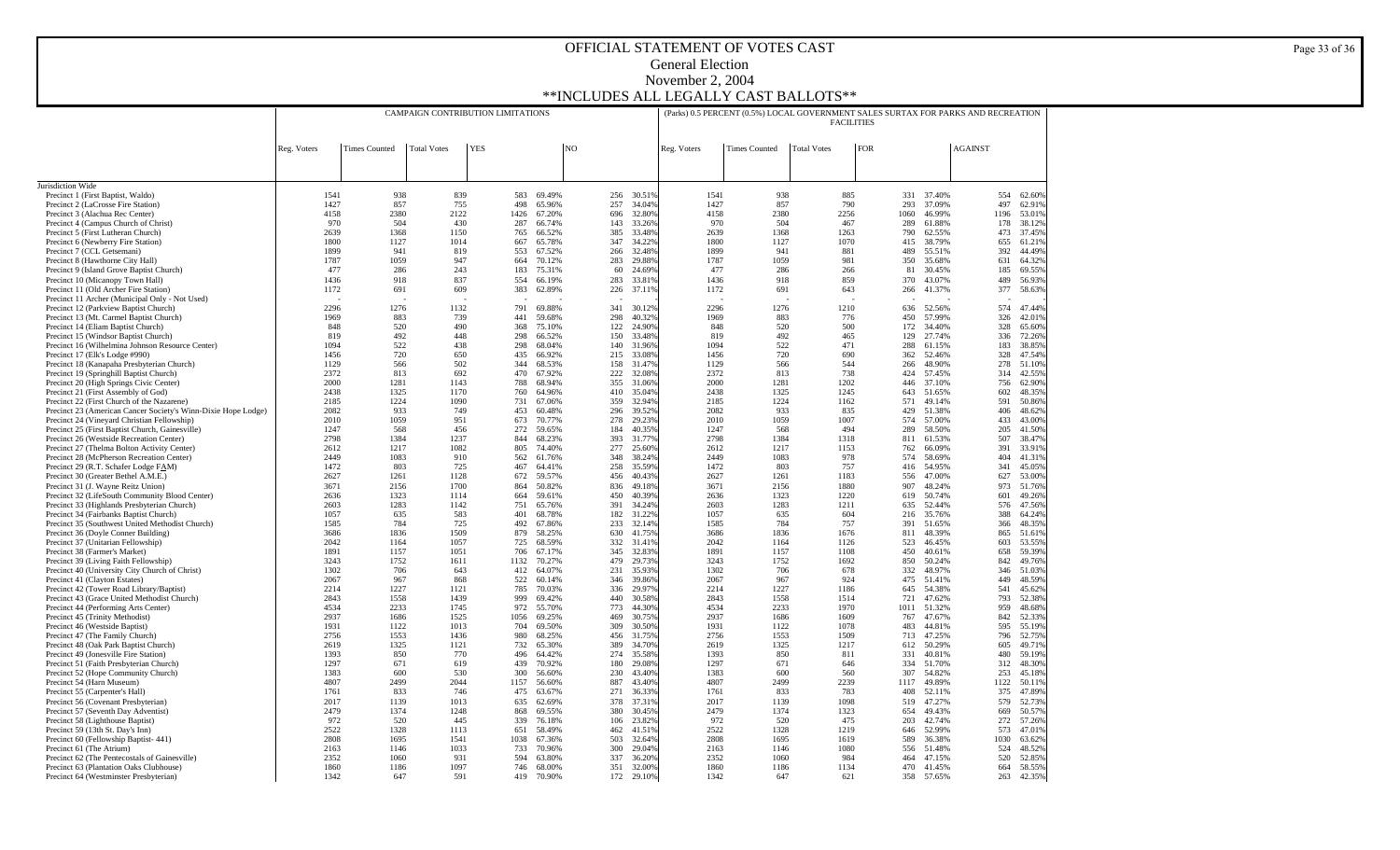|                                            |             |                      |             | CAMPAIGN CONTRIBUTION LIMITATIONS |        |       |        | (Parks) 0.5 PERCENT (0.5%) LOCAL GOVERNMENT SALES SURTAX FOR PARKS AND RECREATION | <b>FACILITIES</b>    |                    |            |        |                |        |
|--------------------------------------------|-------------|----------------------|-------------|-----------------------------------|--------|-------|--------|-----------------------------------------------------------------------------------|----------------------|--------------------|------------|--------|----------------|--------|
|                                            | Reg. Voters | <b>Times Counted</b> | Total Votes | <b>YES</b>                        |        | NO    |        | Reg. Voters                                                                       | <b>Times Counted</b> | <b>Total Votes</b> | <b>FOR</b> |        | <b>AGAINST</b> |        |
|                                            |             |                      |             |                                   |        |       |        |                                                                                   |                      |                    |            |        |                |        |
| Precinct 65 (Newberry Methodist)           | 1647        | 1056                 | 960         | 605                               | 63.02% | 355   | 36.98% | 1647                                                                              | 1056                 | 1006               | 361        | 35.88% | 645            | 64.12% |
| Precinct 66 (Best Western Gateway Grand)   | 1698        | 1011                 | 925         | 634                               | 68.54% | 291   | 31.46% | 1698                                                                              | 1011                 | 980                | 438        | 44.69% | 542            | 55.31% |
| Precinct 67 (Oak Dale Baptist)             | 1366        | 812                  | 746         | 517                               | 69.30% | 229   | 30.70% | 1366                                                                              | 812                  | 772                | 286        | 37.05% | 486            | 62.95% |
| Precinct 68 (Shriner's Club)               | 2366        | 1382                 | 1261        | 821                               | 65.11% | 440   | 34.89% | 2366                                                                              | 1382                 | 1320               | 577        | 43.71% | 743            | 56.29% |
| Precinct 69 (Haile Meeting Center)         | 2960        | 1674                 | 1524        | 1014                              | 66.54% | 510   | 33.46% | 2960                                                                              | 1674                 | 1623               | 870        | 53.60% | 753            | 46.40% |
| Precinct 70 (North Pleasant Grove Baptist) | 1059        | 663                  | 601         | 388                               | 64.56% | 213   | 35.44% | 1059                                                                              | 663                  | 635                | 213        | 33.54% | 422            | 66.46% |
| Precinct 71 (Archer Methodist Church)      | 1280        | 769                  | 710         | 471                               | 66.34% | 239   | 33.66% | 1280                                                                              | 769                  | 740                | 271        | 36.62% | 469            | 63.38% |
| <b>Absentee Ballots</b>                    |             | 1880                 | 16677       | 11784                             | 70.66% | 4893  | 29.34% | $\Omega$                                                                          | 18801                | 17536              | 7664       | 43.70% | 9872           | 56.30% |
| <b>Counter Votes</b>                       |             | 16389                | 14507       | 10211                             | 70.39% | 4296  | 29.61% |                                                                                   | 16389                | 15452              | 9085       | 58.79% | 6367           | 41.21% |
| <b>Military Overseas</b>                   |             |                      |             |                                   |        |       |        |                                                                                   |                      |                    |            |        |                |        |
| Total                                      | 142358      | 111571               | 98532       | 66146                             | 67.13% | 32386 | 32.87% | 142358                                                                            | 111571               | 104704             | 51414      | 49.10% | 53290          | 50.90% |

Page 34 of 36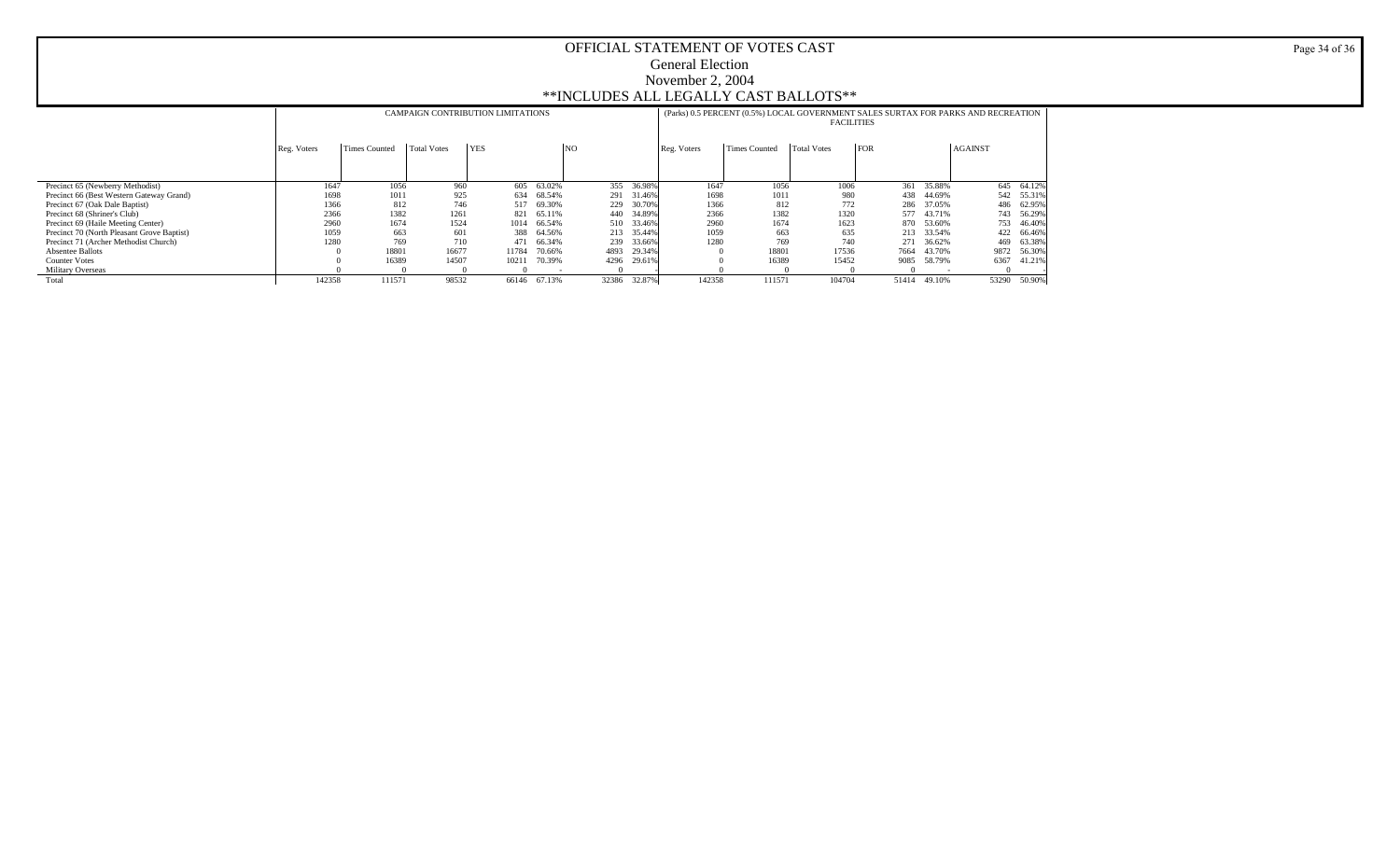| <b>Times Counted</b><br><b>Total Votes</b><br>FOR<br><b>AGAINST</b><br>Reg. Voters<br>Jurisdiction Wide<br>938<br>891<br>Precinct 1 (First Baptist, Waldo)<br>1541<br>356<br>39.96%<br>535<br>60.04%<br>1427<br>857<br>785<br>293<br>37.32%<br>492<br>62.68%<br>Precinct 2 (LaCrosse Fire Station)<br>2380<br>2257<br>Precinct 3 (Alachua Rec Center)<br>4158<br>901<br>39.92%<br>1356<br>60.08%<br>970<br>204<br>Precinct 4 (Campus Church of Christ)<br>504<br>473<br>269<br>56.87%<br>43.13%<br>2639<br>Precinct 5 (First Lutheran Church)<br>1368<br>1251<br>719<br>57.47%<br>532<br>42.53%<br>Precinct 6 (Newberry Fire Station)<br>1800<br>1127<br>1069<br>407<br>38.07%<br>662<br>61.93%<br>Precinct 7 (CCL Getsemani)<br>941<br>419<br>1899<br>882<br>463<br>52.49%<br>47.51%<br>Precinct 8 (Hawthorne City Hall)<br>1787<br>1059<br>989<br>360<br>36.40%<br>629<br>63.60%<br>Precinct 9 (Island Grove Baptist Church)<br>286<br>32.21%<br>67.79%<br>477<br>267<br>86<br>181<br>Precinct 10 (Micanopy Town Hall)<br>1436<br>918<br>520<br>59.91%<br>868<br>348<br>40.09%<br>Precinct 11 (Old Archer Fire Station)<br>1172<br>691<br>646<br>257<br>39.78%<br>389<br>60.22%<br>Precinct 11 Archer (Municipal Only - Not Used)<br>Precinct 12 (Parkview Baptist Church)<br>2296<br>1276<br>1213<br>598<br>49.30%<br>615<br>50.70%<br>Precinct 13 (Mt. Carmel Baptist Church)<br>1969<br>883<br>777<br>413<br>53.15%<br>364<br>46.85%<br>Precinct 14 (Eliam Baptist Church)<br>520<br>504<br>176<br>34.92%<br>328<br>65.08%<br>848<br>492<br>Precinct 15 (Windsor Baptist Church)<br>819<br>465<br>138<br>29.68%<br>327<br>70.32%<br>522<br>222<br>Precinct 16 (Wilhelmina Johnson Resource Center)<br>1094<br>470<br>248<br>52.77%<br>47.23%<br>720<br>341<br>Precinct 17 (Elk's Lodge #990)<br>1456<br>689<br>49.49%<br>348<br>50.51%<br>Precinct 18 (Kanapaha Presbyterian Church)<br>1129<br>566<br>535<br>247<br>46.17%<br>288<br>53.83%<br>Precinct 19 (Springhill Baptist Church)<br>813<br>742<br>330<br>2372<br>412<br>55.53%<br>44.47%<br>Precinct 20 (High Springs Civic Center)<br>2000<br>1281<br>1206<br>408<br>33.83%<br>798<br>66.17%<br>Precinct 21 (First Assembly of God)<br>2438<br>1325<br>1243<br>626<br>617<br>49.64%<br>50.36%<br>2185<br>1224<br>1161<br>607<br>Precinct 22 (First Church of the Nazarene)<br>554<br>47.72%<br>52.28%<br>Precinct 23 (American Cancer Society's Winn-Dixie Hope Lodge)<br>2082<br>933<br>835<br>436<br>399<br>52.22%<br>47.78%<br>1059<br>Precinct 24 (Vineyard Christian Fellowship)<br>2010<br>1011<br>520<br>51.43%<br>491<br>48.57%<br>Precinct 25 (First Baptist Church, Gainesville)<br>1247<br>568<br>492<br>283<br>57.52%<br>209<br>42.48%<br>2798<br>Precinct 26 (Westside Recreation Center)<br>1384<br>1317<br>725<br>55.05%<br>592<br>44.95%<br>Precinct 27 (Thelma Bolton Activity Center)<br>2612<br>1217<br>1155<br>643<br>55.67%<br>512<br>44.33%<br>1083<br>983<br>Precinct 28 (McPherson Recreation Center)<br>2449<br>527<br>53.61%<br>456<br>46.39%<br>Precinct 29 (R.T. Schafer Lodge FAM)<br>1472<br>803<br>762<br>387<br>50.79%<br>375<br>49.21%<br>Precinct 30 (Greater Bethel A.M.E.)<br>2627<br>1261<br>1191<br>524<br>44.00%<br>667<br>56.00%<br>Precinct 31 (J. Wayne Reitz Union)<br>3671<br>2156<br>1886<br>986<br>52.28%<br>900<br>47.72%<br>Precinct 32 (LifeSouth Community Blood Center)<br>1323<br>678<br>2636<br>1224<br>55.39%<br>546<br>44.61%<br>Precinct 33 (Highlands Presbyterian Church)<br>2603<br>1283<br>1212<br>591<br>48.76%<br>621<br>51.24%<br>Precinct 34 (Fairbanks Baptist Church)<br>1057<br>635<br>608<br>241<br>39.64%<br>367<br>60.36%<br>Precinct 35 (Southwest United Methodist Church)<br>784<br>762<br>46.59%<br>407<br>1585<br>355<br>53.41%<br>Precinct 36 (Doyle Conner Building)<br>1836<br>1672<br>904<br>54.07%<br>768<br>45.93%<br>3686<br>Precinct 37 (Unitarian Fellowship)<br>2042<br>1164<br>1120<br>493<br>44.02%<br>627<br>55.98%<br>Precinct 38 (Farmer's Market)<br>1891<br>1157<br>1107<br>444<br>40.11%<br>663<br>59.89%<br>1690<br>Precinct 39 (Living Faith Fellowship)<br>3243<br>1752<br>831<br>49.17%<br>859<br>50.83%<br>Precinct 40 (University City Church of Christ)<br>1302<br>706<br>679<br>341<br>50.22%<br>338<br>49.78%<br>Precinct 41 (Clayton Estates)<br>2067<br>967<br>923<br>489<br>52.98%<br>434<br>47.02%<br>1227<br>Precinct 42 (Tower Road Library/Baptist)<br>2214<br>1181<br>623<br>52.75%<br>558<br>47.25%<br>Precinct 43 (Grace United Methodist Church)<br>2843<br>1558<br>1514<br>744<br>49.14%<br>770<br>50.86%<br>Precinct 44 (Performing Arts Center)<br>4534<br>2233<br>1963<br>1027<br>52.32%<br>936<br>47.68%<br>Precinct 45 (Trinity Methodist)<br>2937<br>1686<br>1622<br>887<br>735<br>45.31%<br>54.69%<br>Precinct 46 (Westside Baptist)<br>1931<br>1122<br>1079<br>467<br>43.28%<br>612<br>56.72%<br>Precinct 47 (The Family Church)<br>2756<br>1553<br>1508<br>708<br>46.95%<br>800<br>53.05%<br>2619<br>1325<br>1224<br>602<br>622<br>Precinct 48 (Oak Park Baptist Church)<br>49.18%<br>50.82%<br>1393<br>850<br>809<br>304<br>505<br>Precinct 49 (Jonesville Fire Station)<br>37.58%<br>62.42%<br>Precinct 51 (Faith Presbyterian Church)<br>1297<br>671<br>644<br>309<br>47.98%<br>335<br>52.02%<br>Precinct 52 (Hope Community Church)<br>1383<br>600<br>563<br>320<br>56.84%<br>243<br>43.16%<br>Precinct 54 (Harn Museum)<br>2499<br>4807<br>2250<br>1186<br>52.71%<br>1064<br>47.29%<br>Precinct 55 (Carpenter's Hall)<br>1761<br>833<br>788<br>385<br>48.86%<br>403<br>51.14%<br>Precinct 56 (Covenant Presbyterian)<br>2017<br>1139<br>1092<br>509<br>583<br>53.39%<br>46.61%<br>1374<br>Precinct 57 (Seventh Day Adventist)<br>2479<br>1329<br>606<br>723<br>54.40%<br>45.60%<br>972<br>275<br>Precinct 58 (Lighthouse Baptist)<br>520<br>478<br>203<br>42.47%<br>57.53%<br>Precinct 59 (13th St. Day's Inn)<br>2522<br>1328<br>1218<br>648<br>53.20%<br>570<br>46.80%<br>Precinct 60 (Fellowship Baptist-441)<br>1695<br>542<br>2808<br>1623<br>33.39%<br>1081<br>66.61%<br>Precinct 61 (The Atrium)<br>2163<br>1146<br>1075<br>506<br>47.07%<br>569<br>52.93%<br>2352<br>1060<br>992<br>473<br>519<br>52.32%<br>Precinct 62 (The Pentecostals of Gainesville)<br>47.68%<br>Precinct 63 (Plantation Oaks Clubhouse)<br>1186<br>1142<br>40.46%<br>59.54%<br>1860<br>462<br>680<br>Precinct 64 (Westminster Presbyterian)<br>320<br>303<br>1342<br>647<br>623<br>51.36%<br>48.64% |  | (Roads) 0.5 PERCENT (0.5%) LOCAL GOVERNMENT SALES SURTAX FOR TRANSPORTATION<br><b>IMPROVEMENTS</b> |  |  |
|---------------------------------------------------------------------------------------------------------------------------------------------------------------------------------------------------------------------------------------------------------------------------------------------------------------------------------------------------------------------------------------------------------------------------------------------------------------------------------------------------------------------------------------------------------------------------------------------------------------------------------------------------------------------------------------------------------------------------------------------------------------------------------------------------------------------------------------------------------------------------------------------------------------------------------------------------------------------------------------------------------------------------------------------------------------------------------------------------------------------------------------------------------------------------------------------------------------------------------------------------------------------------------------------------------------------------------------------------------------------------------------------------------------------------------------------------------------------------------------------------------------------------------------------------------------------------------------------------------------------------------------------------------------------------------------------------------------------------------------------------------------------------------------------------------------------------------------------------------------------------------------------------------------------------------------------------------------------------------------------------------------------------------------------------------------------------------------------------------------------------------------------------------------------------------------------------------------------------------------------------------------------------------------------------------------------------------------------------------------------------------------------------------------------------------------------------------------------------------------------------------------------------------------------------------------------------------------------------------------------------------------------------------------------------------------------------------------------------------------------------------------------------------------------------------------------------------------------------------------------------------------------------------------------------------------------------------------------------------------------------------------------------------------------------------------------------------------------------------------------------------------------------------------------------------------------------------------------------------------------------------------------------------------------------------------------------------------------------------------------------------------------------------------------------------------------------------------------------------------------------------------------------------------------------------------------------------------------------------------------------------------------------------------------------------------------------------------------------------------------------------------------------------------------------------------------------------------------------------------------------------------------------------------------------------------------------------------------------------------------------------------------------------------------------------------------------------------------------------------------------------------------------------------------------------------------------------------------------------------------------------------------------------------------------------------------------------------------------------------------------------------------------------------------------------------------------------------------------------------------------------------------------------------------------------------------------------------------------------------------------------------------------------------------------------------------------------------------------------------------------------------------------------------------------------------------------------------------------------------------------------------------------------------------------------------------------------------------------------------------------------------------------------------------------------------------------------------------------------------------------------------------------------------------------------------------------------------------------------------------------------------------------------------------------------------------------------------------------------------------------------------------------------------------------------------------------------------------------------------------------------------------------------------------------------------------------------------------------------------------------------------------------------------------------------------------------------------------------------------------------------------------------------------------------------------------------------------------------------------------------------------------------------------------------------------------------------------------------------------------------------------------------------------------------------------------------------------------------------------------------------------------------------------------------------------------------------------------------------------------------------------------------------------------------------------------------------------------------------------------------------------------------------------------------------------------------------------------------------|--|----------------------------------------------------------------------------------------------------|--|--|
|                                                                                                                                                                                                                                                                                                                                                                                                                                                                                                                                                                                                                                                                                                                                                                                                                                                                                                                                                                                                                                                                                                                                                                                                                                                                                                                                                                                                                                                                                                                                                                                                                                                                                                                                                                                                                                                                                                                                                                                                                                                                                                                                                                                                                                                                                                                                                                                                                                                                                                                                                                                                                                                                                                                                                                                                                                                                                                                                                                                                                                                                                                                                                                                                                                                                                                                                                                                                                                                                                                                                                                                                                                                                                                                                                                                                                                                                                                                                                                                                                                                                                                                                                                                                                                                                                                                                                                                                                                                                                                                                                                                                                                                                                                                                                                                                                                                                                                                                                                                                                                                                                                                                                                                                                                                                                                                                                                                                                                                                                                                                                                                                                                                                                                                                                                                                                                                                                                                                                                                                                                                                                                                                                                                                                                                                                                                                                                                                                                                                                 |  |                                                                                                    |  |  |
|                                                                                                                                                                                                                                                                                                                                                                                                                                                                                                                                                                                                                                                                                                                                                                                                                                                                                                                                                                                                                                                                                                                                                                                                                                                                                                                                                                                                                                                                                                                                                                                                                                                                                                                                                                                                                                                                                                                                                                                                                                                                                                                                                                                                                                                                                                                                                                                                                                                                                                                                                                                                                                                                                                                                                                                                                                                                                                                                                                                                                                                                                                                                                                                                                                                                                                                                                                                                                                                                                                                                                                                                                                                                                                                                                                                                                                                                                                                                                                                                                                                                                                                                                                                                                                                                                                                                                                                                                                                                                                                                                                                                                                                                                                                                                                                                                                                                                                                                                                                                                                                                                                                                                                                                                                                                                                                                                                                                                                                                                                                                                                                                                                                                                                                                                                                                                                                                                                                                                                                                                                                                                                                                                                                                                                                                                                                                                                                                                                                                                 |  |                                                                                                    |  |  |
|                                                                                                                                                                                                                                                                                                                                                                                                                                                                                                                                                                                                                                                                                                                                                                                                                                                                                                                                                                                                                                                                                                                                                                                                                                                                                                                                                                                                                                                                                                                                                                                                                                                                                                                                                                                                                                                                                                                                                                                                                                                                                                                                                                                                                                                                                                                                                                                                                                                                                                                                                                                                                                                                                                                                                                                                                                                                                                                                                                                                                                                                                                                                                                                                                                                                                                                                                                                                                                                                                                                                                                                                                                                                                                                                                                                                                                                                                                                                                                                                                                                                                                                                                                                                                                                                                                                                                                                                                                                                                                                                                                                                                                                                                                                                                                                                                                                                                                                                                                                                                                                                                                                                                                                                                                                                                                                                                                                                                                                                                                                                                                                                                                                                                                                                                                                                                                                                                                                                                                                                                                                                                                                                                                                                                                                                                                                                                                                                                                                                                 |  |                                                                                                    |  |  |
|                                                                                                                                                                                                                                                                                                                                                                                                                                                                                                                                                                                                                                                                                                                                                                                                                                                                                                                                                                                                                                                                                                                                                                                                                                                                                                                                                                                                                                                                                                                                                                                                                                                                                                                                                                                                                                                                                                                                                                                                                                                                                                                                                                                                                                                                                                                                                                                                                                                                                                                                                                                                                                                                                                                                                                                                                                                                                                                                                                                                                                                                                                                                                                                                                                                                                                                                                                                                                                                                                                                                                                                                                                                                                                                                                                                                                                                                                                                                                                                                                                                                                                                                                                                                                                                                                                                                                                                                                                                                                                                                                                                                                                                                                                                                                                                                                                                                                                                                                                                                                                                                                                                                                                                                                                                                                                                                                                                                                                                                                                                                                                                                                                                                                                                                                                                                                                                                                                                                                                                                                                                                                                                                                                                                                                                                                                                                                                                                                                                                                 |  |                                                                                                    |  |  |
|                                                                                                                                                                                                                                                                                                                                                                                                                                                                                                                                                                                                                                                                                                                                                                                                                                                                                                                                                                                                                                                                                                                                                                                                                                                                                                                                                                                                                                                                                                                                                                                                                                                                                                                                                                                                                                                                                                                                                                                                                                                                                                                                                                                                                                                                                                                                                                                                                                                                                                                                                                                                                                                                                                                                                                                                                                                                                                                                                                                                                                                                                                                                                                                                                                                                                                                                                                                                                                                                                                                                                                                                                                                                                                                                                                                                                                                                                                                                                                                                                                                                                                                                                                                                                                                                                                                                                                                                                                                                                                                                                                                                                                                                                                                                                                                                                                                                                                                                                                                                                                                                                                                                                                                                                                                                                                                                                                                                                                                                                                                                                                                                                                                                                                                                                                                                                                                                                                                                                                                                                                                                                                                                                                                                                                                                                                                                                                                                                                                                                 |  |                                                                                                    |  |  |
|                                                                                                                                                                                                                                                                                                                                                                                                                                                                                                                                                                                                                                                                                                                                                                                                                                                                                                                                                                                                                                                                                                                                                                                                                                                                                                                                                                                                                                                                                                                                                                                                                                                                                                                                                                                                                                                                                                                                                                                                                                                                                                                                                                                                                                                                                                                                                                                                                                                                                                                                                                                                                                                                                                                                                                                                                                                                                                                                                                                                                                                                                                                                                                                                                                                                                                                                                                                                                                                                                                                                                                                                                                                                                                                                                                                                                                                                                                                                                                                                                                                                                                                                                                                                                                                                                                                                                                                                                                                                                                                                                                                                                                                                                                                                                                                                                                                                                                                                                                                                                                                                                                                                                                                                                                                                                                                                                                                                                                                                                                                                                                                                                                                                                                                                                                                                                                                                                                                                                                                                                                                                                                                                                                                                                                                                                                                                                                                                                                                                                 |  |                                                                                                    |  |  |
|                                                                                                                                                                                                                                                                                                                                                                                                                                                                                                                                                                                                                                                                                                                                                                                                                                                                                                                                                                                                                                                                                                                                                                                                                                                                                                                                                                                                                                                                                                                                                                                                                                                                                                                                                                                                                                                                                                                                                                                                                                                                                                                                                                                                                                                                                                                                                                                                                                                                                                                                                                                                                                                                                                                                                                                                                                                                                                                                                                                                                                                                                                                                                                                                                                                                                                                                                                                                                                                                                                                                                                                                                                                                                                                                                                                                                                                                                                                                                                                                                                                                                                                                                                                                                                                                                                                                                                                                                                                                                                                                                                                                                                                                                                                                                                                                                                                                                                                                                                                                                                                                                                                                                                                                                                                                                                                                                                                                                                                                                                                                                                                                                                                                                                                                                                                                                                                                                                                                                                                                                                                                                                                                                                                                                                                                                                                                                                                                                                                                                 |  |                                                                                                    |  |  |
|                                                                                                                                                                                                                                                                                                                                                                                                                                                                                                                                                                                                                                                                                                                                                                                                                                                                                                                                                                                                                                                                                                                                                                                                                                                                                                                                                                                                                                                                                                                                                                                                                                                                                                                                                                                                                                                                                                                                                                                                                                                                                                                                                                                                                                                                                                                                                                                                                                                                                                                                                                                                                                                                                                                                                                                                                                                                                                                                                                                                                                                                                                                                                                                                                                                                                                                                                                                                                                                                                                                                                                                                                                                                                                                                                                                                                                                                                                                                                                                                                                                                                                                                                                                                                                                                                                                                                                                                                                                                                                                                                                                                                                                                                                                                                                                                                                                                                                                                                                                                                                                                                                                                                                                                                                                                                                                                                                                                                                                                                                                                                                                                                                                                                                                                                                                                                                                                                                                                                                                                                                                                                                                                                                                                                                                                                                                                                                                                                                                                                 |  |                                                                                                    |  |  |
|                                                                                                                                                                                                                                                                                                                                                                                                                                                                                                                                                                                                                                                                                                                                                                                                                                                                                                                                                                                                                                                                                                                                                                                                                                                                                                                                                                                                                                                                                                                                                                                                                                                                                                                                                                                                                                                                                                                                                                                                                                                                                                                                                                                                                                                                                                                                                                                                                                                                                                                                                                                                                                                                                                                                                                                                                                                                                                                                                                                                                                                                                                                                                                                                                                                                                                                                                                                                                                                                                                                                                                                                                                                                                                                                                                                                                                                                                                                                                                                                                                                                                                                                                                                                                                                                                                                                                                                                                                                                                                                                                                                                                                                                                                                                                                                                                                                                                                                                                                                                                                                                                                                                                                                                                                                                                                                                                                                                                                                                                                                                                                                                                                                                                                                                                                                                                                                                                                                                                                                                                                                                                                                                                                                                                                                                                                                                                                                                                                                                                 |  |                                                                                                    |  |  |
|                                                                                                                                                                                                                                                                                                                                                                                                                                                                                                                                                                                                                                                                                                                                                                                                                                                                                                                                                                                                                                                                                                                                                                                                                                                                                                                                                                                                                                                                                                                                                                                                                                                                                                                                                                                                                                                                                                                                                                                                                                                                                                                                                                                                                                                                                                                                                                                                                                                                                                                                                                                                                                                                                                                                                                                                                                                                                                                                                                                                                                                                                                                                                                                                                                                                                                                                                                                                                                                                                                                                                                                                                                                                                                                                                                                                                                                                                                                                                                                                                                                                                                                                                                                                                                                                                                                                                                                                                                                                                                                                                                                                                                                                                                                                                                                                                                                                                                                                                                                                                                                                                                                                                                                                                                                                                                                                                                                                                                                                                                                                                                                                                                                                                                                                                                                                                                                                                                                                                                                                                                                                                                                                                                                                                                                                                                                                                                                                                                                                                 |  |                                                                                                    |  |  |
|                                                                                                                                                                                                                                                                                                                                                                                                                                                                                                                                                                                                                                                                                                                                                                                                                                                                                                                                                                                                                                                                                                                                                                                                                                                                                                                                                                                                                                                                                                                                                                                                                                                                                                                                                                                                                                                                                                                                                                                                                                                                                                                                                                                                                                                                                                                                                                                                                                                                                                                                                                                                                                                                                                                                                                                                                                                                                                                                                                                                                                                                                                                                                                                                                                                                                                                                                                                                                                                                                                                                                                                                                                                                                                                                                                                                                                                                                                                                                                                                                                                                                                                                                                                                                                                                                                                                                                                                                                                                                                                                                                                                                                                                                                                                                                                                                                                                                                                                                                                                                                                                                                                                                                                                                                                                                                                                                                                                                                                                                                                                                                                                                                                                                                                                                                                                                                                                                                                                                                                                                                                                                                                                                                                                                                                                                                                                                                                                                                                                                 |  |                                                                                                    |  |  |
|                                                                                                                                                                                                                                                                                                                                                                                                                                                                                                                                                                                                                                                                                                                                                                                                                                                                                                                                                                                                                                                                                                                                                                                                                                                                                                                                                                                                                                                                                                                                                                                                                                                                                                                                                                                                                                                                                                                                                                                                                                                                                                                                                                                                                                                                                                                                                                                                                                                                                                                                                                                                                                                                                                                                                                                                                                                                                                                                                                                                                                                                                                                                                                                                                                                                                                                                                                                                                                                                                                                                                                                                                                                                                                                                                                                                                                                                                                                                                                                                                                                                                                                                                                                                                                                                                                                                                                                                                                                                                                                                                                                                                                                                                                                                                                                                                                                                                                                                                                                                                                                                                                                                                                                                                                                                                                                                                                                                                                                                                                                                                                                                                                                                                                                                                                                                                                                                                                                                                                                                                                                                                                                                                                                                                                                                                                                                                                                                                                                                                 |  |                                                                                                    |  |  |
|                                                                                                                                                                                                                                                                                                                                                                                                                                                                                                                                                                                                                                                                                                                                                                                                                                                                                                                                                                                                                                                                                                                                                                                                                                                                                                                                                                                                                                                                                                                                                                                                                                                                                                                                                                                                                                                                                                                                                                                                                                                                                                                                                                                                                                                                                                                                                                                                                                                                                                                                                                                                                                                                                                                                                                                                                                                                                                                                                                                                                                                                                                                                                                                                                                                                                                                                                                                                                                                                                                                                                                                                                                                                                                                                                                                                                                                                                                                                                                                                                                                                                                                                                                                                                                                                                                                                                                                                                                                                                                                                                                                                                                                                                                                                                                                                                                                                                                                                                                                                                                                                                                                                                                                                                                                                                                                                                                                                                                                                                                                                                                                                                                                                                                                                                                                                                                                                                                                                                                                                                                                                                                                                                                                                                                                                                                                                                                                                                                                                                 |  |                                                                                                    |  |  |
|                                                                                                                                                                                                                                                                                                                                                                                                                                                                                                                                                                                                                                                                                                                                                                                                                                                                                                                                                                                                                                                                                                                                                                                                                                                                                                                                                                                                                                                                                                                                                                                                                                                                                                                                                                                                                                                                                                                                                                                                                                                                                                                                                                                                                                                                                                                                                                                                                                                                                                                                                                                                                                                                                                                                                                                                                                                                                                                                                                                                                                                                                                                                                                                                                                                                                                                                                                                                                                                                                                                                                                                                                                                                                                                                                                                                                                                                                                                                                                                                                                                                                                                                                                                                                                                                                                                                                                                                                                                                                                                                                                                                                                                                                                                                                                                                                                                                                                                                                                                                                                                                                                                                                                                                                                                                                                                                                                                                                                                                                                                                                                                                                                                                                                                                                                                                                                                                                                                                                                                                                                                                                                                                                                                                                                                                                                                                                                                                                                                                                 |  |                                                                                                    |  |  |
|                                                                                                                                                                                                                                                                                                                                                                                                                                                                                                                                                                                                                                                                                                                                                                                                                                                                                                                                                                                                                                                                                                                                                                                                                                                                                                                                                                                                                                                                                                                                                                                                                                                                                                                                                                                                                                                                                                                                                                                                                                                                                                                                                                                                                                                                                                                                                                                                                                                                                                                                                                                                                                                                                                                                                                                                                                                                                                                                                                                                                                                                                                                                                                                                                                                                                                                                                                                                                                                                                                                                                                                                                                                                                                                                                                                                                                                                                                                                                                                                                                                                                                                                                                                                                                                                                                                                                                                                                                                                                                                                                                                                                                                                                                                                                                                                                                                                                                                                                                                                                                                                                                                                                                                                                                                                                                                                                                                                                                                                                                                                                                                                                                                                                                                                                                                                                                                                                                                                                                                                                                                                                                                                                                                                                                                                                                                                                                                                                                                                                 |  |                                                                                                    |  |  |
|                                                                                                                                                                                                                                                                                                                                                                                                                                                                                                                                                                                                                                                                                                                                                                                                                                                                                                                                                                                                                                                                                                                                                                                                                                                                                                                                                                                                                                                                                                                                                                                                                                                                                                                                                                                                                                                                                                                                                                                                                                                                                                                                                                                                                                                                                                                                                                                                                                                                                                                                                                                                                                                                                                                                                                                                                                                                                                                                                                                                                                                                                                                                                                                                                                                                                                                                                                                                                                                                                                                                                                                                                                                                                                                                                                                                                                                                                                                                                                                                                                                                                                                                                                                                                                                                                                                                                                                                                                                                                                                                                                                                                                                                                                                                                                                                                                                                                                                                                                                                                                                                                                                                                                                                                                                                                                                                                                                                                                                                                                                                                                                                                                                                                                                                                                                                                                                                                                                                                                                                                                                                                                                                                                                                                                                                                                                                                                                                                                                                                 |  |                                                                                                    |  |  |
|                                                                                                                                                                                                                                                                                                                                                                                                                                                                                                                                                                                                                                                                                                                                                                                                                                                                                                                                                                                                                                                                                                                                                                                                                                                                                                                                                                                                                                                                                                                                                                                                                                                                                                                                                                                                                                                                                                                                                                                                                                                                                                                                                                                                                                                                                                                                                                                                                                                                                                                                                                                                                                                                                                                                                                                                                                                                                                                                                                                                                                                                                                                                                                                                                                                                                                                                                                                                                                                                                                                                                                                                                                                                                                                                                                                                                                                                                                                                                                                                                                                                                                                                                                                                                                                                                                                                                                                                                                                                                                                                                                                                                                                                                                                                                                                                                                                                                                                                                                                                                                                                                                                                                                                                                                                                                                                                                                                                                                                                                                                                                                                                                                                                                                                                                                                                                                                                                                                                                                                                                                                                                                                                                                                                                                                                                                                                                                                                                                                                                 |  |                                                                                                    |  |  |
|                                                                                                                                                                                                                                                                                                                                                                                                                                                                                                                                                                                                                                                                                                                                                                                                                                                                                                                                                                                                                                                                                                                                                                                                                                                                                                                                                                                                                                                                                                                                                                                                                                                                                                                                                                                                                                                                                                                                                                                                                                                                                                                                                                                                                                                                                                                                                                                                                                                                                                                                                                                                                                                                                                                                                                                                                                                                                                                                                                                                                                                                                                                                                                                                                                                                                                                                                                                                                                                                                                                                                                                                                                                                                                                                                                                                                                                                                                                                                                                                                                                                                                                                                                                                                                                                                                                                                                                                                                                                                                                                                                                                                                                                                                                                                                                                                                                                                                                                                                                                                                                                                                                                                                                                                                                                                                                                                                                                                                                                                                                                                                                                                                                                                                                                                                                                                                                                                                                                                                                                                                                                                                                                                                                                                                                                                                                                                                                                                                                                                 |  |                                                                                                    |  |  |
|                                                                                                                                                                                                                                                                                                                                                                                                                                                                                                                                                                                                                                                                                                                                                                                                                                                                                                                                                                                                                                                                                                                                                                                                                                                                                                                                                                                                                                                                                                                                                                                                                                                                                                                                                                                                                                                                                                                                                                                                                                                                                                                                                                                                                                                                                                                                                                                                                                                                                                                                                                                                                                                                                                                                                                                                                                                                                                                                                                                                                                                                                                                                                                                                                                                                                                                                                                                                                                                                                                                                                                                                                                                                                                                                                                                                                                                                                                                                                                                                                                                                                                                                                                                                                                                                                                                                                                                                                                                                                                                                                                                                                                                                                                                                                                                                                                                                                                                                                                                                                                                                                                                                                                                                                                                                                                                                                                                                                                                                                                                                                                                                                                                                                                                                                                                                                                                                                                                                                                                                                                                                                                                                                                                                                                                                                                                                                                                                                                                                                 |  |                                                                                                    |  |  |
|                                                                                                                                                                                                                                                                                                                                                                                                                                                                                                                                                                                                                                                                                                                                                                                                                                                                                                                                                                                                                                                                                                                                                                                                                                                                                                                                                                                                                                                                                                                                                                                                                                                                                                                                                                                                                                                                                                                                                                                                                                                                                                                                                                                                                                                                                                                                                                                                                                                                                                                                                                                                                                                                                                                                                                                                                                                                                                                                                                                                                                                                                                                                                                                                                                                                                                                                                                                                                                                                                                                                                                                                                                                                                                                                                                                                                                                                                                                                                                                                                                                                                                                                                                                                                                                                                                                                                                                                                                                                                                                                                                                                                                                                                                                                                                                                                                                                                                                                                                                                                                                                                                                                                                                                                                                                                                                                                                                                                                                                                                                                                                                                                                                                                                                                                                                                                                                                                                                                                                                                                                                                                                                                                                                                                                                                                                                                                                                                                                                                                 |  |                                                                                                    |  |  |
|                                                                                                                                                                                                                                                                                                                                                                                                                                                                                                                                                                                                                                                                                                                                                                                                                                                                                                                                                                                                                                                                                                                                                                                                                                                                                                                                                                                                                                                                                                                                                                                                                                                                                                                                                                                                                                                                                                                                                                                                                                                                                                                                                                                                                                                                                                                                                                                                                                                                                                                                                                                                                                                                                                                                                                                                                                                                                                                                                                                                                                                                                                                                                                                                                                                                                                                                                                                                                                                                                                                                                                                                                                                                                                                                                                                                                                                                                                                                                                                                                                                                                                                                                                                                                                                                                                                                                                                                                                                                                                                                                                                                                                                                                                                                                                                                                                                                                                                                                                                                                                                                                                                                                                                                                                                                                                                                                                                                                                                                                                                                                                                                                                                                                                                                                                                                                                                                                                                                                                                                                                                                                                                                                                                                                                                                                                                                                                                                                                                                                 |  |                                                                                                    |  |  |
|                                                                                                                                                                                                                                                                                                                                                                                                                                                                                                                                                                                                                                                                                                                                                                                                                                                                                                                                                                                                                                                                                                                                                                                                                                                                                                                                                                                                                                                                                                                                                                                                                                                                                                                                                                                                                                                                                                                                                                                                                                                                                                                                                                                                                                                                                                                                                                                                                                                                                                                                                                                                                                                                                                                                                                                                                                                                                                                                                                                                                                                                                                                                                                                                                                                                                                                                                                                                                                                                                                                                                                                                                                                                                                                                                                                                                                                                                                                                                                                                                                                                                                                                                                                                                                                                                                                                                                                                                                                                                                                                                                                                                                                                                                                                                                                                                                                                                                                                                                                                                                                                                                                                                                                                                                                                                                                                                                                                                                                                                                                                                                                                                                                                                                                                                                                                                                                                                                                                                                                                                                                                                                                                                                                                                                                                                                                                                                                                                                                                                 |  |                                                                                                    |  |  |
|                                                                                                                                                                                                                                                                                                                                                                                                                                                                                                                                                                                                                                                                                                                                                                                                                                                                                                                                                                                                                                                                                                                                                                                                                                                                                                                                                                                                                                                                                                                                                                                                                                                                                                                                                                                                                                                                                                                                                                                                                                                                                                                                                                                                                                                                                                                                                                                                                                                                                                                                                                                                                                                                                                                                                                                                                                                                                                                                                                                                                                                                                                                                                                                                                                                                                                                                                                                                                                                                                                                                                                                                                                                                                                                                                                                                                                                                                                                                                                                                                                                                                                                                                                                                                                                                                                                                                                                                                                                                                                                                                                                                                                                                                                                                                                                                                                                                                                                                                                                                                                                                                                                                                                                                                                                                                                                                                                                                                                                                                                                                                                                                                                                                                                                                                                                                                                                                                                                                                                                                                                                                                                                                                                                                                                                                                                                                                                                                                                                                                 |  |                                                                                                    |  |  |
|                                                                                                                                                                                                                                                                                                                                                                                                                                                                                                                                                                                                                                                                                                                                                                                                                                                                                                                                                                                                                                                                                                                                                                                                                                                                                                                                                                                                                                                                                                                                                                                                                                                                                                                                                                                                                                                                                                                                                                                                                                                                                                                                                                                                                                                                                                                                                                                                                                                                                                                                                                                                                                                                                                                                                                                                                                                                                                                                                                                                                                                                                                                                                                                                                                                                                                                                                                                                                                                                                                                                                                                                                                                                                                                                                                                                                                                                                                                                                                                                                                                                                                                                                                                                                                                                                                                                                                                                                                                                                                                                                                                                                                                                                                                                                                                                                                                                                                                                                                                                                                                                                                                                                                                                                                                                                                                                                                                                                                                                                                                                                                                                                                                                                                                                                                                                                                                                                                                                                                                                                                                                                                                                                                                                                                                                                                                                                                                                                                                                                 |  |                                                                                                    |  |  |
|                                                                                                                                                                                                                                                                                                                                                                                                                                                                                                                                                                                                                                                                                                                                                                                                                                                                                                                                                                                                                                                                                                                                                                                                                                                                                                                                                                                                                                                                                                                                                                                                                                                                                                                                                                                                                                                                                                                                                                                                                                                                                                                                                                                                                                                                                                                                                                                                                                                                                                                                                                                                                                                                                                                                                                                                                                                                                                                                                                                                                                                                                                                                                                                                                                                                                                                                                                                                                                                                                                                                                                                                                                                                                                                                                                                                                                                                                                                                                                                                                                                                                                                                                                                                                                                                                                                                                                                                                                                                                                                                                                                                                                                                                                                                                                                                                                                                                                                                                                                                                                                                                                                                                                                                                                                                                                                                                                                                                                                                                                                                                                                                                                                                                                                                                                                                                                                                                                                                                                                                                                                                                                                                                                                                                                                                                                                                                                                                                                                                                 |  |                                                                                                    |  |  |
|                                                                                                                                                                                                                                                                                                                                                                                                                                                                                                                                                                                                                                                                                                                                                                                                                                                                                                                                                                                                                                                                                                                                                                                                                                                                                                                                                                                                                                                                                                                                                                                                                                                                                                                                                                                                                                                                                                                                                                                                                                                                                                                                                                                                                                                                                                                                                                                                                                                                                                                                                                                                                                                                                                                                                                                                                                                                                                                                                                                                                                                                                                                                                                                                                                                                                                                                                                                                                                                                                                                                                                                                                                                                                                                                                                                                                                                                                                                                                                                                                                                                                                                                                                                                                                                                                                                                                                                                                                                                                                                                                                                                                                                                                                                                                                                                                                                                                                                                                                                                                                                                                                                                                                                                                                                                                                                                                                                                                                                                                                                                                                                                                                                                                                                                                                                                                                                                                                                                                                                                                                                                                                                                                                                                                                                                                                                                                                                                                                                                                 |  |                                                                                                    |  |  |
|                                                                                                                                                                                                                                                                                                                                                                                                                                                                                                                                                                                                                                                                                                                                                                                                                                                                                                                                                                                                                                                                                                                                                                                                                                                                                                                                                                                                                                                                                                                                                                                                                                                                                                                                                                                                                                                                                                                                                                                                                                                                                                                                                                                                                                                                                                                                                                                                                                                                                                                                                                                                                                                                                                                                                                                                                                                                                                                                                                                                                                                                                                                                                                                                                                                                                                                                                                                                                                                                                                                                                                                                                                                                                                                                                                                                                                                                                                                                                                                                                                                                                                                                                                                                                                                                                                                                                                                                                                                                                                                                                                                                                                                                                                                                                                                                                                                                                                                                                                                                                                                                                                                                                                                                                                                                                                                                                                                                                                                                                                                                                                                                                                                                                                                                                                                                                                                                                                                                                                                                                                                                                                                                                                                                                                                                                                                                                                                                                                                                                 |  |                                                                                                    |  |  |
|                                                                                                                                                                                                                                                                                                                                                                                                                                                                                                                                                                                                                                                                                                                                                                                                                                                                                                                                                                                                                                                                                                                                                                                                                                                                                                                                                                                                                                                                                                                                                                                                                                                                                                                                                                                                                                                                                                                                                                                                                                                                                                                                                                                                                                                                                                                                                                                                                                                                                                                                                                                                                                                                                                                                                                                                                                                                                                                                                                                                                                                                                                                                                                                                                                                                                                                                                                                                                                                                                                                                                                                                                                                                                                                                                                                                                                                                                                                                                                                                                                                                                                                                                                                                                                                                                                                                                                                                                                                                                                                                                                                                                                                                                                                                                                                                                                                                                                                                                                                                                                                                                                                                                                                                                                                                                                                                                                                                                                                                                                                                                                                                                                                                                                                                                                                                                                                                                                                                                                                                                                                                                                                                                                                                                                                                                                                                                                                                                                                                                 |  |                                                                                                    |  |  |
|                                                                                                                                                                                                                                                                                                                                                                                                                                                                                                                                                                                                                                                                                                                                                                                                                                                                                                                                                                                                                                                                                                                                                                                                                                                                                                                                                                                                                                                                                                                                                                                                                                                                                                                                                                                                                                                                                                                                                                                                                                                                                                                                                                                                                                                                                                                                                                                                                                                                                                                                                                                                                                                                                                                                                                                                                                                                                                                                                                                                                                                                                                                                                                                                                                                                                                                                                                                                                                                                                                                                                                                                                                                                                                                                                                                                                                                                                                                                                                                                                                                                                                                                                                                                                                                                                                                                                                                                                                                                                                                                                                                                                                                                                                                                                                                                                                                                                                                                                                                                                                                                                                                                                                                                                                                                                                                                                                                                                                                                                                                                                                                                                                                                                                                                                                                                                                                                                                                                                                                                                                                                                                                                                                                                                                                                                                                                                                                                                                                                                 |  |                                                                                                    |  |  |
|                                                                                                                                                                                                                                                                                                                                                                                                                                                                                                                                                                                                                                                                                                                                                                                                                                                                                                                                                                                                                                                                                                                                                                                                                                                                                                                                                                                                                                                                                                                                                                                                                                                                                                                                                                                                                                                                                                                                                                                                                                                                                                                                                                                                                                                                                                                                                                                                                                                                                                                                                                                                                                                                                                                                                                                                                                                                                                                                                                                                                                                                                                                                                                                                                                                                                                                                                                                                                                                                                                                                                                                                                                                                                                                                                                                                                                                                                                                                                                                                                                                                                                                                                                                                                                                                                                                                                                                                                                                                                                                                                                                                                                                                                                                                                                                                                                                                                                                                                                                                                                                                                                                                                                                                                                                                                                                                                                                                                                                                                                                                                                                                                                                                                                                                                                                                                                                                                                                                                                                                                                                                                                                                                                                                                                                                                                                                                                                                                                                                                 |  |                                                                                                    |  |  |
|                                                                                                                                                                                                                                                                                                                                                                                                                                                                                                                                                                                                                                                                                                                                                                                                                                                                                                                                                                                                                                                                                                                                                                                                                                                                                                                                                                                                                                                                                                                                                                                                                                                                                                                                                                                                                                                                                                                                                                                                                                                                                                                                                                                                                                                                                                                                                                                                                                                                                                                                                                                                                                                                                                                                                                                                                                                                                                                                                                                                                                                                                                                                                                                                                                                                                                                                                                                                                                                                                                                                                                                                                                                                                                                                                                                                                                                                                                                                                                                                                                                                                                                                                                                                                                                                                                                                                                                                                                                                                                                                                                                                                                                                                                                                                                                                                                                                                                                                                                                                                                                                                                                                                                                                                                                                                                                                                                                                                                                                                                                                                                                                                                                                                                                                                                                                                                                                                                                                                                                                                                                                                                                                                                                                                                                                                                                                                                                                                                                                                 |  |                                                                                                    |  |  |
|                                                                                                                                                                                                                                                                                                                                                                                                                                                                                                                                                                                                                                                                                                                                                                                                                                                                                                                                                                                                                                                                                                                                                                                                                                                                                                                                                                                                                                                                                                                                                                                                                                                                                                                                                                                                                                                                                                                                                                                                                                                                                                                                                                                                                                                                                                                                                                                                                                                                                                                                                                                                                                                                                                                                                                                                                                                                                                                                                                                                                                                                                                                                                                                                                                                                                                                                                                                                                                                                                                                                                                                                                                                                                                                                                                                                                                                                                                                                                                                                                                                                                                                                                                                                                                                                                                                                                                                                                                                                                                                                                                                                                                                                                                                                                                                                                                                                                                                                                                                                                                                                                                                                                                                                                                                                                                                                                                                                                                                                                                                                                                                                                                                                                                                                                                                                                                                                                                                                                                                                                                                                                                                                                                                                                                                                                                                                                                                                                                                                                 |  |                                                                                                    |  |  |
|                                                                                                                                                                                                                                                                                                                                                                                                                                                                                                                                                                                                                                                                                                                                                                                                                                                                                                                                                                                                                                                                                                                                                                                                                                                                                                                                                                                                                                                                                                                                                                                                                                                                                                                                                                                                                                                                                                                                                                                                                                                                                                                                                                                                                                                                                                                                                                                                                                                                                                                                                                                                                                                                                                                                                                                                                                                                                                                                                                                                                                                                                                                                                                                                                                                                                                                                                                                                                                                                                                                                                                                                                                                                                                                                                                                                                                                                                                                                                                                                                                                                                                                                                                                                                                                                                                                                                                                                                                                                                                                                                                                                                                                                                                                                                                                                                                                                                                                                                                                                                                                                                                                                                                                                                                                                                                                                                                                                                                                                                                                                                                                                                                                                                                                                                                                                                                                                                                                                                                                                                                                                                                                                                                                                                                                                                                                                                                                                                                                                                 |  |                                                                                                    |  |  |
|                                                                                                                                                                                                                                                                                                                                                                                                                                                                                                                                                                                                                                                                                                                                                                                                                                                                                                                                                                                                                                                                                                                                                                                                                                                                                                                                                                                                                                                                                                                                                                                                                                                                                                                                                                                                                                                                                                                                                                                                                                                                                                                                                                                                                                                                                                                                                                                                                                                                                                                                                                                                                                                                                                                                                                                                                                                                                                                                                                                                                                                                                                                                                                                                                                                                                                                                                                                                                                                                                                                                                                                                                                                                                                                                                                                                                                                                                                                                                                                                                                                                                                                                                                                                                                                                                                                                                                                                                                                                                                                                                                                                                                                                                                                                                                                                                                                                                                                                                                                                                                                                                                                                                                                                                                                                                                                                                                                                                                                                                                                                                                                                                                                                                                                                                                                                                                                                                                                                                                                                                                                                                                                                                                                                                                                                                                                                                                                                                                                                                 |  |                                                                                                    |  |  |
|                                                                                                                                                                                                                                                                                                                                                                                                                                                                                                                                                                                                                                                                                                                                                                                                                                                                                                                                                                                                                                                                                                                                                                                                                                                                                                                                                                                                                                                                                                                                                                                                                                                                                                                                                                                                                                                                                                                                                                                                                                                                                                                                                                                                                                                                                                                                                                                                                                                                                                                                                                                                                                                                                                                                                                                                                                                                                                                                                                                                                                                                                                                                                                                                                                                                                                                                                                                                                                                                                                                                                                                                                                                                                                                                                                                                                                                                                                                                                                                                                                                                                                                                                                                                                                                                                                                                                                                                                                                                                                                                                                                                                                                                                                                                                                                                                                                                                                                                                                                                                                                                                                                                                                                                                                                                                                                                                                                                                                                                                                                                                                                                                                                                                                                                                                                                                                                                                                                                                                                                                                                                                                                                                                                                                                                                                                                                                                                                                                                                                 |  |                                                                                                    |  |  |
|                                                                                                                                                                                                                                                                                                                                                                                                                                                                                                                                                                                                                                                                                                                                                                                                                                                                                                                                                                                                                                                                                                                                                                                                                                                                                                                                                                                                                                                                                                                                                                                                                                                                                                                                                                                                                                                                                                                                                                                                                                                                                                                                                                                                                                                                                                                                                                                                                                                                                                                                                                                                                                                                                                                                                                                                                                                                                                                                                                                                                                                                                                                                                                                                                                                                                                                                                                                                                                                                                                                                                                                                                                                                                                                                                                                                                                                                                                                                                                                                                                                                                                                                                                                                                                                                                                                                                                                                                                                                                                                                                                                                                                                                                                                                                                                                                                                                                                                                                                                                                                                                                                                                                                                                                                                                                                                                                                                                                                                                                                                                                                                                                                                                                                                                                                                                                                                                                                                                                                                                                                                                                                                                                                                                                                                                                                                                                                                                                                                                                 |  |                                                                                                    |  |  |
|                                                                                                                                                                                                                                                                                                                                                                                                                                                                                                                                                                                                                                                                                                                                                                                                                                                                                                                                                                                                                                                                                                                                                                                                                                                                                                                                                                                                                                                                                                                                                                                                                                                                                                                                                                                                                                                                                                                                                                                                                                                                                                                                                                                                                                                                                                                                                                                                                                                                                                                                                                                                                                                                                                                                                                                                                                                                                                                                                                                                                                                                                                                                                                                                                                                                                                                                                                                                                                                                                                                                                                                                                                                                                                                                                                                                                                                                                                                                                                                                                                                                                                                                                                                                                                                                                                                                                                                                                                                                                                                                                                                                                                                                                                                                                                                                                                                                                                                                                                                                                                                                                                                                                                                                                                                                                                                                                                                                                                                                                                                                                                                                                                                                                                                                                                                                                                                                                                                                                                                                                                                                                                                                                                                                                                                                                                                                                                                                                                                                                 |  |                                                                                                    |  |  |
|                                                                                                                                                                                                                                                                                                                                                                                                                                                                                                                                                                                                                                                                                                                                                                                                                                                                                                                                                                                                                                                                                                                                                                                                                                                                                                                                                                                                                                                                                                                                                                                                                                                                                                                                                                                                                                                                                                                                                                                                                                                                                                                                                                                                                                                                                                                                                                                                                                                                                                                                                                                                                                                                                                                                                                                                                                                                                                                                                                                                                                                                                                                                                                                                                                                                                                                                                                                                                                                                                                                                                                                                                                                                                                                                                                                                                                                                                                                                                                                                                                                                                                                                                                                                                                                                                                                                                                                                                                                                                                                                                                                                                                                                                                                                                                                                                                                                                                                                                                                                                                                                                                                                                                                                                                                                                                                                                                                                                                                                                                                                                                                                                                                                                                                                                                                                                                                                                                                                                                                                                                                                                                                                                                                                                                                                                                                                                                                                                                                                                 |  |                                                                                                    |  |  |
|                                                                                                                                                                                                                                                                                                                                                                                                                                                                                                                                                                                                                                                                                                                                                                                                                                                                                                                                                                                                                                                                                                                                                                                                                                                                                                                                                                                                                                                                                                                                                                                                                                                                                                                                                                                                                                                                                                                                                                                                                                                                                                                                                                                                                                                                                                                                                                                                                                                                                                                                                                                                                                                                                                                                                                                                                                                                                                                                                                                                                                                                                                                                                                                                                                                                                                                                                                                                                                                                                                                                                                                                                                                                                                                                                                                                                                                                                                                                                                                                                                                                                                                                                                                                                                                                                                                                                                                                                                                                                                                                                                                                                                                                                                                                                                                                                                                                                                                                                                                                                                                                                                                                                                                                                                                                                                                                                                                                                                                                                                                                                                                                                                                                                                                                                                                                                                                                                                                                                                                                                                                                                                                                                                                                                                                                                                                                                                                                                                                                                 |  |                                                                                                    |  |  |
|                                                                                                                                                                                                                                                                                                                                                                                                                                                                                                                                                                                                                                                                                                                                                                                                                                                                                                                                                                                                                                                                                                                                                                                                                                                                                                                                                                                                                                                                                                                                                                                                                                                                                                                                                                                                                                                                                                                                                                                                                                                                                                                                                                                                                                                                                                                                                                                                                                                                                                                                                                                                                                                                                                                                                                                                                                                                                                                                                                                                                                                                                                                                                                                                                                                                                                                                                                                                                                                                                                                                                                                                                                                                                                                                                                                                                                                                                                                                                                                                                                                                                                                                                                                                                                                                                                                                                                                                                                                                                                                                                                                                                                                                                                                                                                                                                                                                                                                                                                                                                                                                                                                                                                                                                                                                                                                                                                                                                                                                                                                                                                                                                                                                                                                                                                                                                                                                                                                                                                                                                                                                                                                                                                                                                                                                                                                                                                                                                                                                                 |  |                                                                                                    |  |  |
|                                                                                                                                                                                                                                                                                                                                                                                                                                                                                                                                                                                                                                                                                                                                                                                                                                                                                                                                                                                                                                                                                                                                                                                                                                                                                                                                                                                                                                                                                                                                                                                                                                                                                                                                                                                                                                                                                                                                                                                                                                                                                                                                                                                                                                                                                                                                                                                                                                                                                                                                                                                                                                                                                                                                                                                                                                                                                                                                                                                                                                                                                                                                                                                                                                                                                                                                                                                                                                                                                                                                                                                                                                                                                                                                                                                                                                                                                                                                                                                                                                                                                                                                                                                                                                                                                                                                                                                                                                                                                                                                                                                                                                                                                                                                                                                                                                                                                                                                                                                                                                                                                                                                                                                                                                                                                                                                                                                                                                                                                                                                                                                                                                                                                                                                                                                                                                                                                                                                                                                                                                                                                                                                                                                                                                                                                                                                                                                                                                                                                 |  |                                                                                                    |  |  |
|                                                                                                                                                                                                                                                                                                                                                                                                                                                                                                                                                                                                                                                                                                                                                                                                                                                                                                                                                                                                                                                                                                                                                                                                                                                                                                                                                                                                                                                                                                                                                                                                                                                                                                                                                                                                                                                                                                                                                                                                                                                                                                                                                                                                                                                                                                                                                                                                                                                                                                                                                                                                                                                                                                                                                                                                                                                                                                                                                                                                                                                                                                                                                                                                                                                                                                                                                                                                                                                                                                                                                                                                                                                                                                                                                                                                                                                                                                                                                                                                                                                                                                                                                                                                                                                                                                                                                                                                                                                                                                                                                                                                                                                                                                                                                                                                                                                                                                                                                                                                                                                                                                                                                                                                                                                                                                                                                                                                                                                                                                                                                                                                                                                                                                                                                                                                                                                                                                                                                                                                                                                                                                                                                                                                                                                                                                                                                                                                                                                                                 |  |                                                                                                    |  |  |
|                                                                                                                                                                                                                                                                                                                                                                                                                                                                                                                                                                                                                                                                                                                                                                                                                                                                                                                                                                                                                                                                                                                                                                                                                                                                                                                                                                                                                                                                                                                                                                                                                                                                                                                                                                                                                                                                                                                                                                                                                                                                                                                                                                                                                                                                                                                                                                                                                                                                                                                                                                                                                                                                                                                                                                                                                                                                                                                                                                                                                                                                                                                                                                                                                                                                                                                                                                                                                                                                                                                                                                                                                                                                                                                                                                                                                                                                                                                                                                                                                                                                                                                                                                                                                                                                                                                                                                                                                                                                                                                                                                                                                                                                                                                                                                                                                                                                                                                                                                                                                                                                                                                                                                                                                                                                                                                                                                                                                                                                                                                                                                                                                                                                                                                                                                                                                                                                                                                                                                                                                                                                                                                                                                                                                                                                                                                                                                                                                                                                                 |  |                                                                                                    |  |  |
|                                                                                                                                                                                                                                                                                                                                                                                                                                                                                                                                                                                                                                                                                                                                                                                                                                                                                                                                                                                                                                                                                                                                                                                                                                                                                                                                                                                                                                                                                                                                                                                                                                                                                                                                                                                                                                                                                                                                                                                                                                                                                                                                                                                                                                                                                                                                                                                                                                                                                                                                                                                                                                                                                                                                                                                                                                                                                                                                                                                                                                                                                                                                                                                                                                                                                                                                                                                                                                                                                                                                                                                                                                                                                                                                                                                                                                                                                                                                                                                                                                                                                                                                                                                                                                                                                                                                                                                                                                                                                                                                                                                                                                                                                                                                                                                                                                                                                                                                                                                                                                                                                                                                                                                                                                                                                                                                                                                                                                                                                                                                                                                                                                                                                                                                                                                                                                                                                                                                                                                                                                                                                                                                                                                                                                                                                                                                                                                                                                                                                 |  |                                                                                                    |  |  |
|                                                                                                                                                                                                                                                                                                                                                                                                                                                                                                                                                                                                                                                                                                                                                                                                                                                                                                                                                                                                                                                                                                                                                                                                                                                                                                                                                                                                                                                                                                                                                                                                                                                                                                                                                                                                                                                                                                                                                                                                                                                                                                                                                                                                                                                                                                                                                                                                                                                                                                                                                                                                                                                                                                                                                                                                                                                                                                                                                                                                                                                                                                                                                                                                                                                                                                                                                                                                                                                                                                                                                                                                                                                                                                                                                                                                                                                                                                                                                                                                                                                                                                                                                                                                                                                                                                                                                                                                                                                                                                                                                                                                                                                                                                                                                                                                                                                                                                                                                                                                                                                                                                                                                                                                                                                                                                                                                                                                                                                                                                                                                                                                                                                                                                                                                                                                                                                                                                                                                                                                                                                                                                                                                                                                                                                                                                                                                                                                                                                                                 |  |                                                                                                    |  |  |
|                                                                                                                                                                                                                                                                                                                                                                                                                                                                                                                                                                                                                                                                                                                                                                                                                                                                                                                                                                                                                                                                                                                                                                                                                                                                                                                                                                                                                                                                                                                                                                                                                                                                                                                                                                                                                                                                                                                                                                                                                                                                                                                                                                                                                                                                                                                                                                                                                                                                                                                                                                                                                                                                                                                                                                                                                                                                                                                                                                                                                                                                                                                                                                                                                                                                                                                                                                                                                                                                                                                                                                                                                                                                                                                                                                                                                                                                                                                                                                                                                                                                                                                                                                                                                                                                                                                                                                                                                                                                                                                                                                                                                                                                                                                                                                                                                                                                                                                                                                                                                                                                                                                                                                                                                                                                                                                                                                                                                                                                                                                                                                                                                                                                                                                                                                                                                                                                                                                                                                                                                                                                                                                                                                                                                                                                                                                                                                                                                                                                                 |  |                                                                                                    |  |  |
|                                                                                                                                                                                                                                                                                                                                                                                                                                                                                                                                                                                                                                                                                                                                                                                                                                                                                                                                                                                                                                                                                                                                                                                                                                                                                                                                                                                                                                                                                                                                                                                                                                                                                                                                                                                                                                                                                                                                                                                                                                                                                                                                                                                                                                                                                                                                                                                                                                                                                                                                                                                                                                                                                                                                                                                                                                                                                                                                                                                                                                                                                                                                                                                                                                                                                                                                                                                                                                                                                                                                                                                                                                                                                                                                                                                                                                                                                                                                                                                                                                                                                                                                                                                                                                                                                                                                                                                                                                                                                                                                                                                                                                                                                                                                                                                                                                                                                                                                                                                                                                                                                                                                                                                                                                                                                                                                                                                                                                                                                                                                                                                                                                                                                                                                                                                                                                                                                                                                                                                                                                                                                                                                                                                                                                                                                                                                                                                                                                                                                 |  |                                                                                                    |  |  |
|                                                                                                                                                                                                                                                                                                                                                                                                                                                                                                                                                                                                                                                                                                                                                                                                                                                                                                                                                                                                                                                                                                                                                                                                                                                                                                                                                                                                                                                                                                                                                                                                                                                                                                                                                                                                                                                                                                                                                                                                                                                                                                                                                                                                                                                                                                                                                                                                                                                                                                                                                                                                                                                                                                                                                                                                                                                                                                                                                                                                                                                                                                                                                                                                                                                                                                                                                                                                                                                                                                                                                                                                                                                                                                                                                                                                                                                                                                                                                                                                                                                                                                                                                                                                                                                                                                                                                                                                                                                                                                                                                                                                                                                                                                                                                                                                                                                                                                                                                                                                                                                                                                                                                                                                                                                                                                                                                                                                                                                                                                                                                                                                                                                                                                                                                                                                                                                                                                                                                                                                                                                                                                                                                                                                                                                                                                                                                                                                                                                                                 |  |                                                                                                    |  |  |
|                                                                                                                                                                                                                                                                                                                                                                                                                                                                                                                                                                                                                                                                                                                                                                                                                                                                                                                                                                                                                                                                                                                                                                                                                                                                                                                                                                                                                                                                                                                                                                                                                                                                                                                                                                                                                                                                                                                                                                                                                                                                                                                                                                                                                                                                                                                                                                                                                                                                                                                                                                                                                                                                                                                                                                                                                                                                                                                                                                                                                                                                                                                                                                                                                                                                                                                                                                                                                                                                                                                                                                                                                                                                                                                                                                                                                                                                                                                                                                                                                                                                                                                                                                                                                                                                                                                                                                                                                                                                                                                                                                                                                                                                                                                                                                                                                                                                                                                                                                                                                                                                                                                                                                                                                                                                                                                                                                                                                                                                                                                                                                                                                                                                                                                                                                                                                                                                                                                                                                                                                                                                                                                                                                                                                                                                                                                                                                                                                                                                                 |  |                                                                                                    |  |  |
|                                                                                                                                                                                                                                                                                                                                                                                                                                                                                                                                                                                                                                                                                                                                                                                                                                                                                                                                                                                                                                                                                                                                                                                                                                                                                                                                                                                                                                                                                                                                                                                                                                                                                                                                                                                                                                                                                                                                                                                                                                                                                                                                                                                                                                                                                                                                                                                                                                                                                                                                                                                                                                                                                                                                                                                                                                                                                                                                                                                                                                                                                                                                                                                                                                                                                                                                                                                                                                                                                                                                                                                                                                                                                                                                                                                                                                                                                                                                                                                                                                                                                                                                                                                                                                                                                                                                                                                                                                                                                                                                                                                                                                                                                                                                                                                                                                                                                                                                                                                                                                                                                                                                                                                                                                                                                                                                                                                                                                                                                                                                                                                                                                                                                                                                                                                                                                                                                                                                                                                                                                                                                                                                                                                                                                                                                                                                                                                                                                                                                 |  |                                                                                                    |  |  |
|                                                                                                                                                                                                                                                                                                                                                                                                                                                                                                                                                                                                                                                                                                                                                                                                                                                                                                                                                                                                                                                                                                                                                                                                                                                                                                                                                                                                                                                                                                                                                                                                                                                                                                                                                                                                                                                                                                                                                                                                                                                                                                                                                                                                                                                                                                                                                                                                                                                                                                                                                                                                                                                                                                                                                                                                                                                                                                                                                                                                                                                                                                                                                                                                                                                                                                                                                                                                                                                                                                                                                                                                                                                                                                                                                                                                                                                                                                                                                                                                                                                                                                                                                                                                                                                                                                                                                                                                                                                                                                                                                                                                                                                                                                                                                                                                                                                                                                                                                                                                                                                                                                                                                                                                                                                                                                                                                                                                                                                                                                                                                                                                                                                                                                                                                                                                                                                                                                                                                                                                                                                                                                                                                                                                                                                                                                                                                                                                                                                                                 |  |                                                                                                    |  |  |
|                                                                                                                                                                                                                                                                                                                                                                                                                                                                                                                                                                                                                                                                                                                                                                                                                                                                                                                                                                                                                                                                                                                                                                                                                                                                                                                                                                                                                                                                                                                                                                                                                                                                                                                                                                                                                                                                                                                                                                                                                                                                                                                                                                                                                                                                                                                                                                                                                                                                                                                                                                                                                                                                                                                                                                                                                                                                                                                                                                                                                                                                                                                                                                                                                                                                                                                                                                                                                                                                                                                                                                                                                                                                                                                                                                                                                                                                                                                                                                                                                                                                                                                                                                                                                                                                                                                                                                                                                                                                                                                                                                                                                                                                                                                                                                                                                                                                                                                                                                                                                                                                                                                                                                                                                                                                                                                                                                                                                                                                                                                                                                                                                                                                                                                                                                                                                                                                                                                                                                                                                                                                                                                                                                                                                                                                                                                                                                                                                                                                                 |  |                                                                                                    |  |  |
|                                                                                                                                                                                                                                                                                                                                                                                                                                                                                                                                                                                                                                                                                                                                                                                                                                                                                                                                                                                                                                                                                                                                                                                                                                                                                                                                                                                                                                                                                                                                                                                                                                                                                                                                                                                                                                                                                                                                                                                                                                                                                                                                                                                                                                                                                                                                                                                                                                                                                                                                                                                                                                                                                                                                                                                                                                                                                                                                                                                                                                                                                                                                                                                                                                                                                                                                                                                                                                                                                                                                                                                                                                                                                                                                                                                                                                                                                                                                                                                                                                                                                                                                                                                                                                                                                                                                                                                                                                                                                                                                                                                                                                                                                                                                                                                                                                                                                                                                                                                                                                                                                                                                                                                                                                                                                                                                                                                                                                                                                                                                                                                                                                                                                                                                                                                                                                                                                                                                                                                                                                                                                                                                                                                                                                                                                                                                                                                                                                                                                 |  |                                                                                                    |  |  |
|                                                                                                                                                                                                                                                                                                                                                                                                                                                                                                                                                                                                                                                                                                                                                                                                                                                                                                                                                                                                                                                                                                                                                                                                                                                                                                                                                                                                                                                                                                                                                                                                                                                                                                                                                                                                                                                                                                                                                                                                                                                                                                                                                                                                                                                                                                                                                                                                                                                                                                                                                                                                                                                                                                                                                                                                                                                                                                                                                                                                                                                                                                                                                                                                                                                                                                                                                                                                                                                                                                                                                                                                                                                                                                                                                                                                                                                                                                                                                                                                                                                                                                                                                                                                                                                                                                                                                                                                                                                                                                                                                                                                                                                                                                                                                                                                                                                                                                                                                                                                                                                                                                                                                                                                                                                                                                                                                                                                                                                                                                                                                                                                                                                                                                                                                                                                                                                                                                                                                                                                                                                                                                                                                                                                                                                                                                                                                                                                                                                                                 |  |                                                                                                    |  |  |
|                                                                                                                                                                                                                                                                                                                                                                                                                                                                                                                                                                                                                                                                                                                                                                                                                                                                                                                                                                                                                                                                                                                                                                                                                                                                                                                                                                                                                                                                                                                                                                                                                                                                                                                                                                                                                                                                                                                                                                                                                                                                                                                                                                                                                                                                                                                                                                                                                                                                                                                                                                                                                                                                                                                                                                                                                                                                                                                                                                                                                                                                                                                                                                                                                                                                                                                                                                                                                                                                                                                                                                                                                                                                                                                                                                                                                                                                                                                                                                                                                                                                                                                                                                                                                                                                                                                                                                                                                                                                                                                                                                                                                                                                                                                                                                                                                                                                                                                                                                                                                                                                                                                                                                                                                                                                                                                                                                                                                                                                                                                                                                                                                                                                                                                                                                                                                                                                                                                                                                                                                                                                                                                                                                                                                                                                                                                                                                                                                                                                                 |  |                                                                                                    |  |  |
|                                                                                                                                                                                                                                                                                                                                                                                                                                                                                                                                                                                                                                                                                                                                                                                                                                                                                                                                                                                                                                                                                                                                                                                                                                                                                                                                                                                                                                                                                                                                                                                                                                                                                                                                                                                                                                                                                                                                                                                                                                                                                                                                                                                                                                                                                                                                                                                                                                                                                                                                                                                                                                                                                                                                                                                                                                                                                                                                                                                                                                                                                                                                                                                                                                                                                                                                                                                                                                                                                                                                                                                                                                                                                                                                                                                                                                                                                                                                                                                                                                                                                                                                                                                                                                                                                                                                                                                                                                                                                                                                                                                                                                                                                                                                                                                                                                                                                                                                                                                                                                                                                                                                                                                                                                                                                                                                                                                                                                                                                                                                                                                                                                                                                                                                                                                                                                                                                                                                                                                                                                                                                                                                                                                                                                                                                                                                                                                                                                                                                 |  |                                                                                                    |  |  |

Page 35 of 36